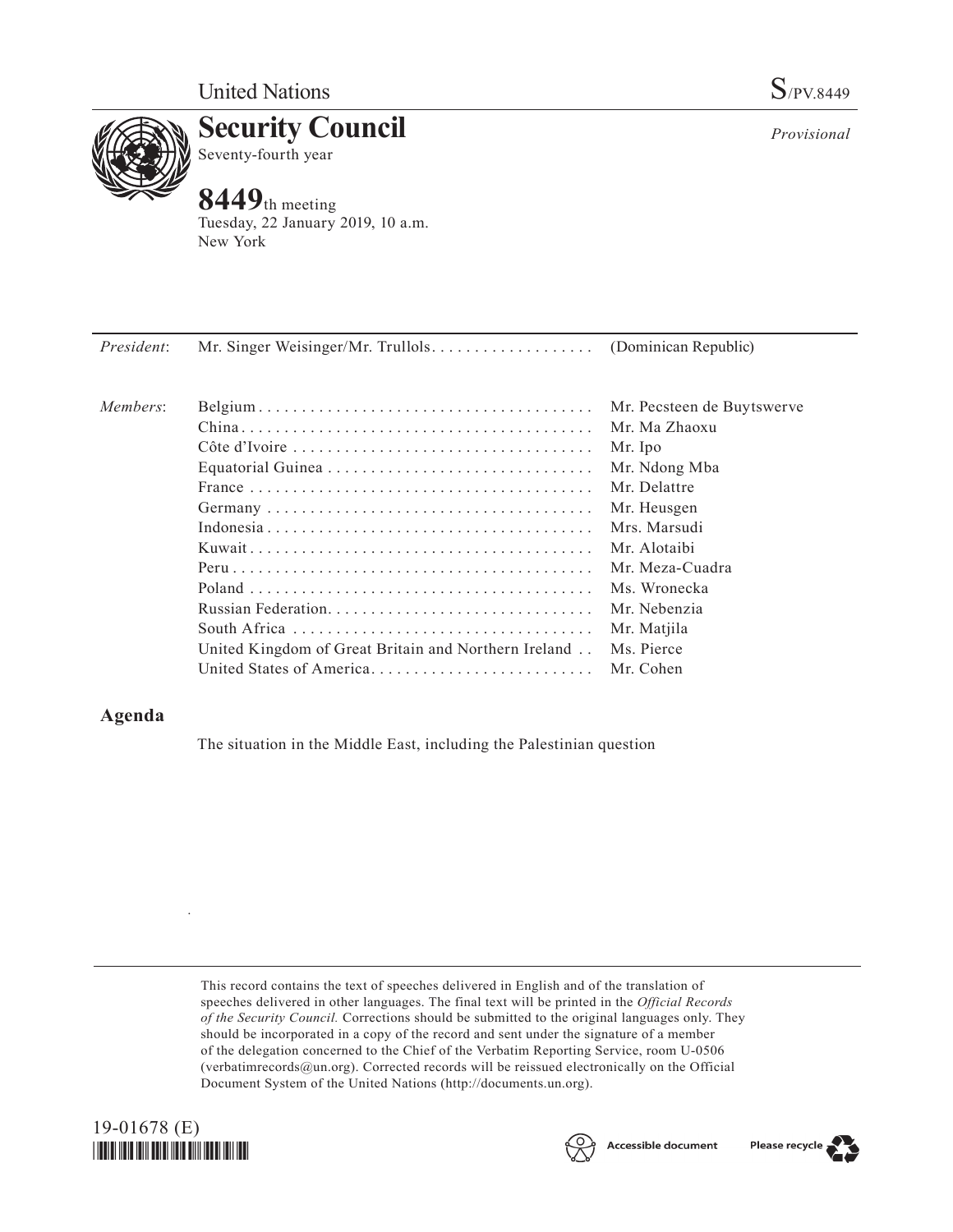*The meeting was called to order at 10.05 a.m.*

### **Expression of sympathy in connection with and condemnation of the attack on the United Nations Multidimensional Integrated Stabilization Mission in Mali**

**The President** (*spoke in Spanish*): On behalf of the members of the Security Council, I should like to condemn in the strongest terms the outrageous, deadly and totally unacceptable attack perpetrated on 20 January 2019 against the camp of the United Nations Multidimensional Integrated Stabilization Mission in Mali (MINUSMA) in Aguelhok, Mali, which resulted in 10 peacekeepers from Chad being killed and several others injured. The members of the Security Council convey their deepest condolences to the families of the victims and to the people and the Government of Chad, as well as to MINUSMA. Those brave peacekeepers were operating under a mandate given by the Security Council in order to provide a more secure future for the people of the Mali. We commemorate their ultimate sacrifice in the cause of peace.

I ask those present to now rise and observe a minute of silence for those killed.

*The members of the Security Council observed a minute of silence.*

#### **Adoption of the agenda**

*The agenda was adopted.*

#### **The situation in the Middle East, including the Palestinian question**

**The President** (*spoke in Spanish*): In accordance with rule 37 of the Council's provisional rules of procedure, I invite the representatives of Argentina, Bangladesh, Botswana, Brazil, Cuba, the Democratic People's Republic of Korea, Ecuador, Egypt, the Islamic Republic of Iran, Israel, Japan, Jordan, Kazakhstan, Lebanon, Libya, Liechtenstein, Maldives, Malaysia, Morocco, Namibia, Norway, Pakistan, Qatar, Saudi Arabia, the Syrian Arab Republic, the United Arab Emirates, Turkey, the Bolivarian Republic of Venezuela and Viet Nam to participate in this meeting.

I propose that the Council invite the Permanent Observer of the Observer State of Palestine to the United Nations to participate in this meeting, in accordance

with the provisional rules of procedure and previous practice in this regard.

There being no objection, it is so decided.

In accordance with rule 39 of the Council's provisional rules of procedure, I invite Mr. Nickolay Mladenov, Special Coordinator for the Middle East Peace Process and Personal Representative of the Secretary-General, to participate in this meeting.

Mr. Mladenov is joining the meeting via videoteleconference from Geneva.

In accordance with rule 39 of the Council's provisional rules of procedure, I also invite the following individuals to participate in this meeting: His Excellency Mr. Gustavo Martín Prada, Deputy Head of the Delegation of the European Union to the United Nations; His Excellency Mr. Maged Abdelfattah Abdelaziz, Permanent Observer of the League of Arab States to the United Nations; and Her Excellency Mrs. Anayansi Rodríguez Camejo, Vice-Chair of the Committee on the Exercise of the Inalienable Rights of the Palestinian People.

I propose that the Council invite the Permanent Observer of the Observer State of the Holy See to the United Nations to participate in the meeting, in accordance with the provisional rules of procedure and the previous practice in this regard.

There being no objection, it is so decided.

The Security Council will now begin its consideration of the item on its agenda. I give the floor to Mr. Mladenov.

**Mr. Mladenov**: I thank Mrs. Marsudi, Minister for Foreign Affairs of Indonesia, for joining us today.

As 2019 begins, we should have no illusions about the dangerous dynamics in the Israeli-Palestinian conflict, which continues to unfold before our eyes. In the past few months, understandably, our focus has been on the tragic situation in Gaza. Today I would like to return to the broader questions of peace and a sustainable resolution to the Palestinian question.

Over time, the possibility of establishing a viable, contiguous Palestinian State has been systematically eroded by facts on the ground. During the reporting period, Israeli authorities advanced, approved or tendered over 3,100 housing units planned in Area C settlements, including plans for approximately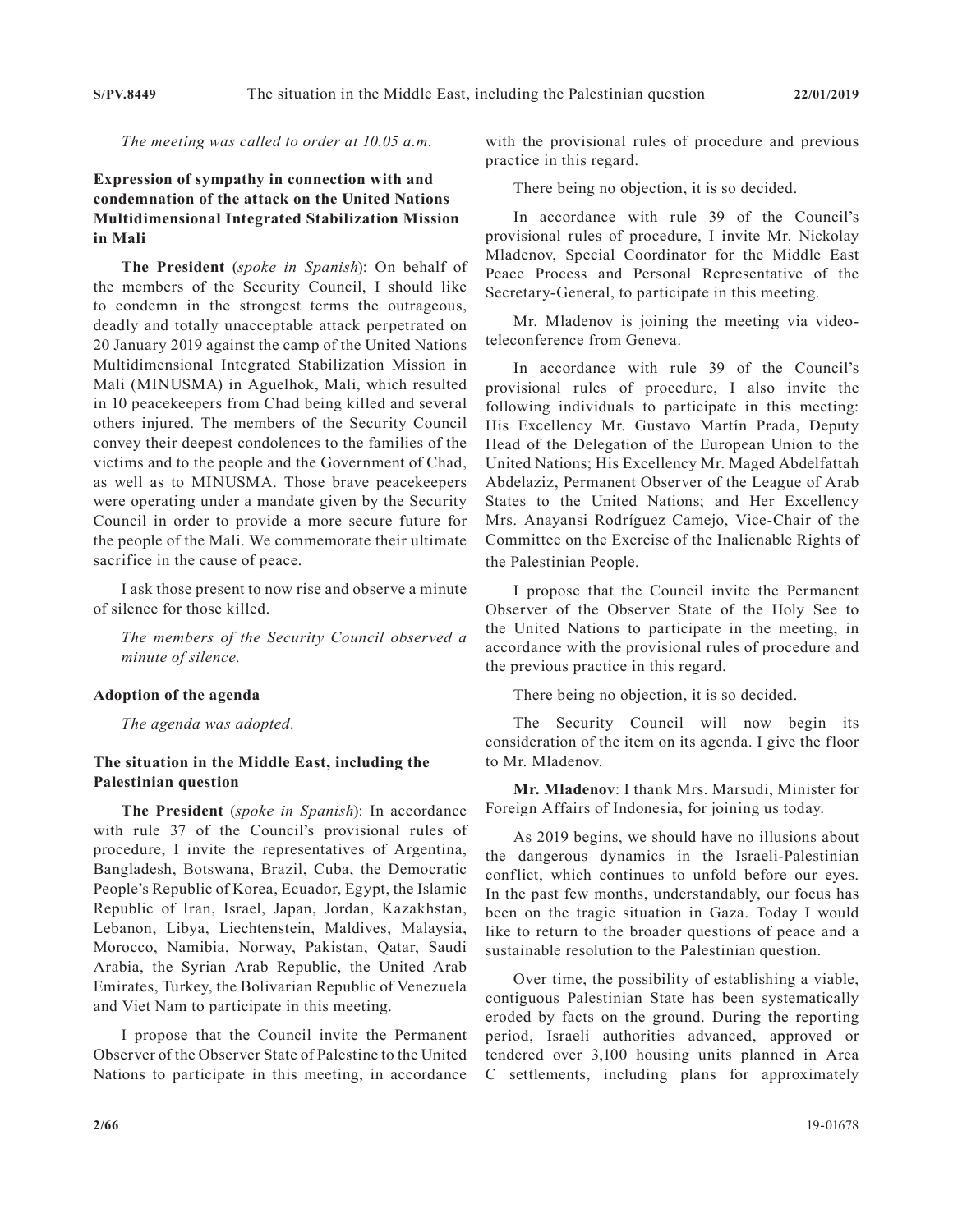2,500 units that were advanced and tenders for about 650 others. Nearly half of them are to be built deep in the West Bank, many in isolated settlements in the Nablus area and near Hebron. One of the plans effectively legalizes the outpost of Ibei Hanahal as a neighbourhood of the Ma'ale Amos settlement in the Hebron governorate.

Meanwhile, we have seen additional attempts to pass legislation that would directly apply Israeli law to the territory of the occupied West Bank, raising fears of future annexation. In December, the Government endorsed a bill to advance the legalization of 66 illegal outposts throughout the West Bank within two years. In the interim period, authorities must provide the outposts with funding, electricity and other services and freeze the implementation demolition orders.

While in early January Israeli security forces evacuated dozens of settlers from mobile homes illegally installed at the site of the former Amona outpost, at the same time a Government team has been tasked with legalizing outposts and housing units built illegally in settlements, including under Israeli law. Demolitions and seizures of Palestinianowned structures also continued across the West Bank, including East Jerusalem. Twenty-five structures were seized or demolished, citing the absence of Israeliissued building permits, which are nearly impossible for Palestinians to obtain. As a result, 32 people were displaced. With only 13 per cent of East Jerusalem designated for Palestinian construction and an estimated 13,000 outstanding demolition orders issued in Area C communities, demolition and displacement is a constant threat. I reiterate the United Nations longstanding position that settlements are illegal under international law and an obstacle to peace.

On the Palestinian side, there are growing pressures on the foundations of the future Palestinian State, many of them imposed by decades of occupation and internal divisions. Despite the tireless efforts of Egypt and the United Nations, hopes for a genuine intra-Palestinian reconciliation are fading by the day as the sides blame each other for the lack of progress.

As ever, ordinary Palestinians bear the brunt of the suffering. The gap between Gaza and the West Bank is widening again. The early January arrests by Hamas of dozens of Fatah members in Gaza were particularly alarming and led to the Palestinian Authority's withdrawal of its personnel from the Rafah crossing on 7 January. Those developments are a very serious blow to the reconciliation process. I call on Palestinian leaders to engage constructively with Egypt and act decisively to resolve the political impasse by ensuring the full implementation of the 2017 Cairo agreement. One thing is certain: Palestinian sovereignty and statehood will remain an impossibility without genuine unity. There can be no State in Gaza, and there can be no State without Gaza.

Meanwhile, economic growth in the West Bank is insufficient to keep the Palestinian economy afloat in the face of Gaza's dramatic economic contraction, the occupation and diminishing external support. The numbers speak for themselves — the West Bank gross domestic product (GDP) grew by 1.2 per cent in the third quarter of last year, while it contracted by 6.5 per cent in Gaza. As a result, the total GDP of Palestine contracted by 0.5 per cent in this period.

In other developments affecting Palestinian democratic foundations, on 12 December 2018, the Palestinian Constitutional Court declared the Palestinian Legislative Council dissolved and requested President Abbas to call for legislative elections within six months. I am concerned by the continuing vacuum of a functioning elected Palestinian legislative body until credible elections can take place.

There has also been a dangerous security dynamic unfolding in the West Bank over recent months, as a series of deadly terrorist attacks have taken place and the risk of destabilization has increased. The period witnessed an increasing number of Israeli military operations in Areas A and B of the West Bank. In Ramallah, for example, and elsewhere, the almost daily confrontations with Israeli security forces fuel anger and have raised questions among Palestinians as to the viability and relevance of the structures created under the Oslo Accords. Such operations disrupt the lives of civilians, increase tensions and undermine the Palestinian public's trust in their own security forces, as well as the morale of their personnel.

It has been over 25 years since Oslo opened a pathway to peace. The core of those agreements was long ago enshrined in a number of United Nations resolutions and bilateral agreements that remain valid to this day. They also define the final-status issues that can only be resolved through negotiations between the parties with the goal of a two-State outcome. Over time, however, those agreements have eroded as the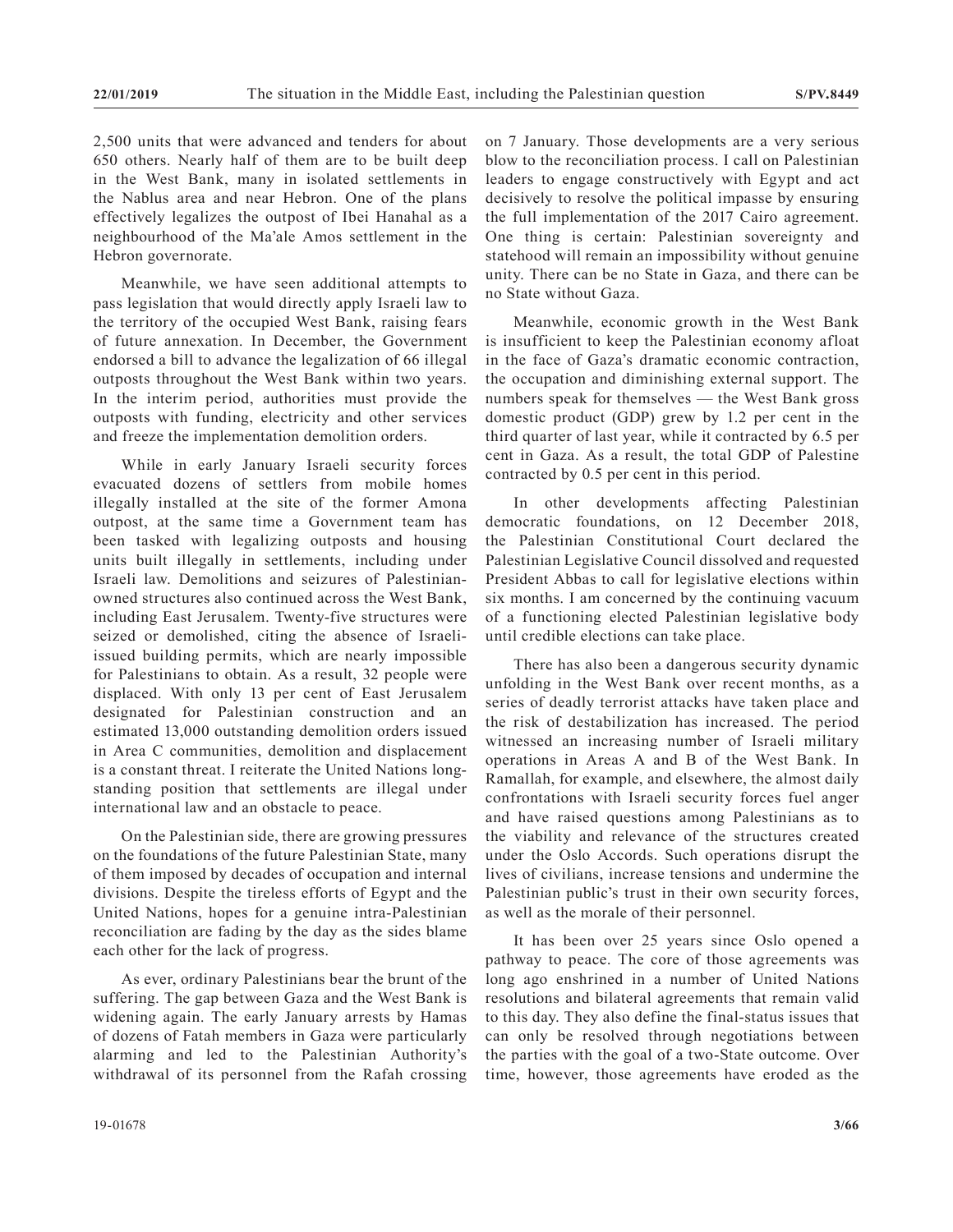prospect for credible negotiations has dimmed, only to be replaced by the lack of hope and the growing risk of a one-State reality of perpetual occupation, as outlined in the Quartet report of 2016 (S/2016/595, annex). If both sides were able to re-commit, with the support of the international community, to the basic tenets enshrined in bilateral agreements and to the principle that core issues can be agreed only through negotiations between the parties, that should provide hope for the future and impetus for peace and stability. A quarter of a century of investment in peace and State-building must not be allowed to wither under the pressure of violence, radicalization and suffering.

The agreements and the principles that have been established over the past 25 years must be respected by both sides if peace is to have a chance. The Palestinian economy must be allowed to grow through expanding opportunities for free trade; fiscal leakages must be fixed by modernizing existing arrangements; and the Palestinian Government must be able to expand the services it provides to its people. Security coordination should also continue. Those are just some examples of small steps that can be taken to strengthen the Palestinian institution-building effort and that must be supported by the international community, including through the mechanisms of the Ad Hoc Liaison Committee (AHLC). Those steps are not an alternative to final-status negotiations, which can be based only on international law. They are not, and cannot be, an alternative to statehood. Engaging in them, however, should provide some of the much-needed political and economic space that people need in order to regain their faith in a peaceful and just resolution of the conflict. For the international community, it is also important to know that both sides remain committed to existing bilateral agreements and arrangements.

The challenging dynamics I mentioned are unfolding as violent incidents have continued in Gaza and the West Bank, including East Jerusalem. Eight Palestinians were killed during the reporting period by the Israel security forces, including during demonstrations, clashes, military operations and other incidents. No Israelis were killed by Palestinians during this period.

Protests at the Gaza perimeter fence continued during the past month, with seven Palestinians killed by live Israeli fire. The launching of incendiary devices into Israel also resumed after a lull of several weeks, and two rockets were launched by militants towards Israel. I reiterate my call on Israel to use lethal force only as a last resort and in response to an imminent threat of death or serious injury. At the same time, Hamas in Gaza must also stop the indiscriminate launching of rockets and mortars and ensure that protests remain peaceful.

Meanwhile, the upsurge in settler violence over the past year continues to be a serious concern. On Christmas Eve, the convoy of Palestinian Prime Minister Hamdallah was attacked with stones in the same location that a Palestinian woman, Aisha Rabi, was killed by Israeli stone-throwers in October. I urge the authorities to uphold their obligation to protect Palestinian civilians in the West Bank and to hold accountable those responsible for such attacks.

I would like to turn briefly to the ongoing humanitarian crisis in Gaza. While the current temporary boost in the electricity supply has led to a general improvement in living conditions, including a 40 per cent reduction in the need for United Nationsprovided emergency fuel, the situation remains desperate. Recent funding cuts by donors have forced the World Food Programme to suspend food assistance to approximately 27,000 people and reduce rations to another 166,000 beneficiaries.

At the September AHLC meeting, member States emphasized the need for increased efforts to revitalize Gaza's economy, including through cash-for-work programmes. The implementation of the package of urgent interventions continues. Donors have committed approximately \$90 million of the \$210 million needed for six months. Electricity supply to households has increased from three to 10 hours. About 4,200 jobs have been created and essential medicines have been delivered by the United Nations. I encourage donors to continue supporting our work, which is critical to avoiding another escalation.

Notwithstanding the enormity of the political challenges, the United Nations is working with the Palestinian Authority and all the relevant stakeholders to address some of Gaza's most pressing needs. The United Nations has also significantly enhanced its capacity to support project implementation on the ground. It is currently working with all key stakeholders to advance the package of socioeconomic and humanitarian interventions and to monitor ongoing projects. I urge donors to support all of our efforts. I would also like to take a moment to reaffirm our support for the critical work being done by the United Nations Relief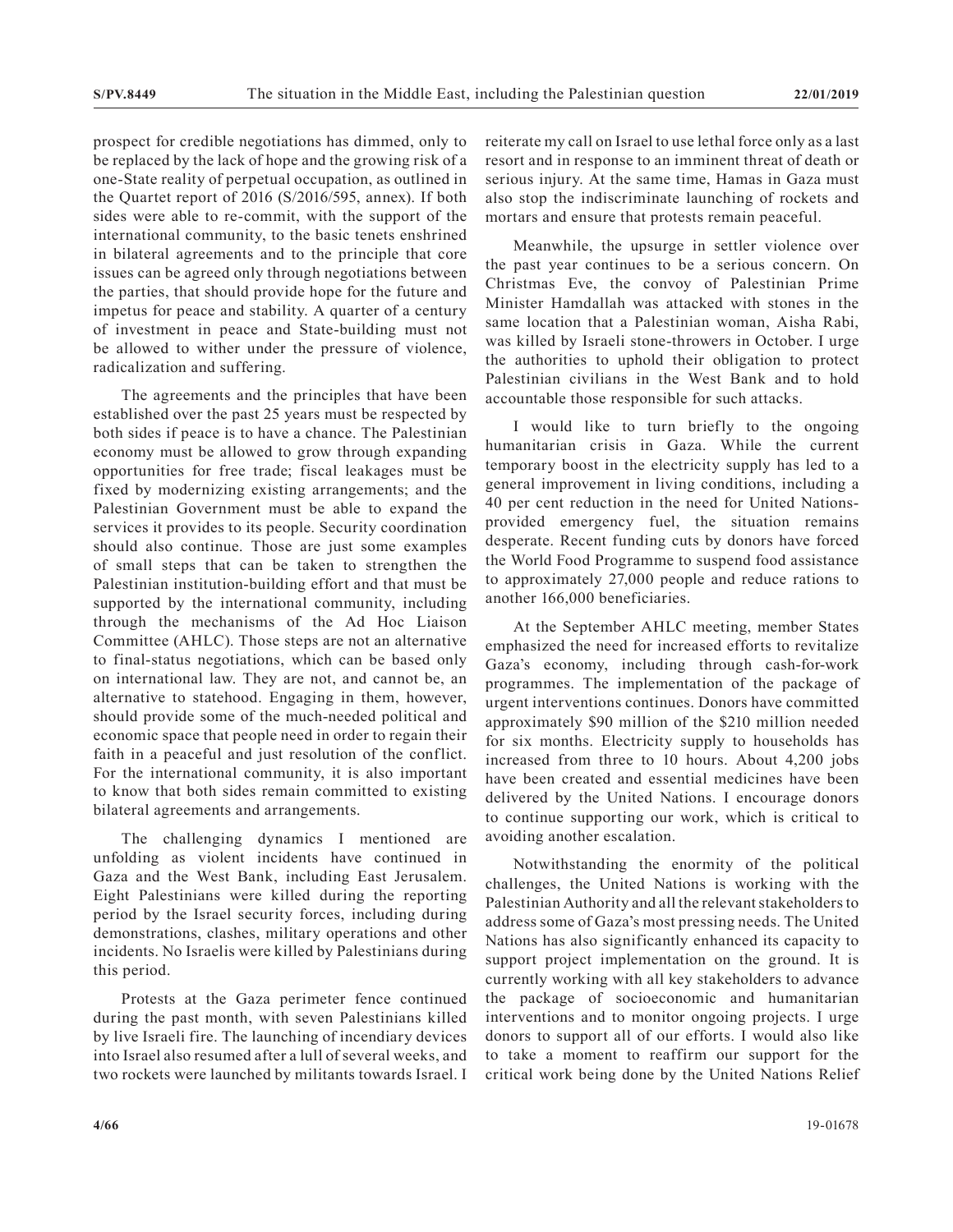and Works Agency for Palestine Refugees in the Near East in Gaza, the West Bank, including east Jerusalem, and across the region. I also urge donors to continue their support for the essential services provided by the Agency.

Turning to Lebanon, the country has been without a Government for over eight months. The formation of a cabinet seemed to be within reach but failed to materialize over political disagreements in December. I reiterate our call for all stakeholders to resolve their differences so that Lebanon can address the many pressing challenges it faces, including that of a struggling economy.

In the meantime, the situation in southern Lebanon and along the Blue Line remained calm but tense. The United Nations Interim Force in Lebanon (UNIFIL) was able to confirm that at least two of the tunnels discovered by the Israel Defense Forces (IDF) crossed the Blue Line, and thereby constituted violations of resolution 1701 (2006). To date, UNIFIL has not been granted access to the confirmed entry points of a tunnel near Kfar Kila, on the Lebanese side. On 13 January, the IDF also announced that it had discovered a sixth tunnel near Zarit, south of the Blue Line, in the vicinity of Ramyah, in Sector West. On 9 January, the IDF initiated T-wall construction south of the Blue Line close to the Lebanese reservation area near Misgav Am. The construction featured prominently in the tripartite meetings on 10 January and 17 January.

On the occupied Golan, the ceasefire between Israel and Syria has been maintained, with relative calm and low levels of military activity in the areas of separation and limitation on the Bravo side. The United Nations Disengagement Observer Force (UNDOF) attributes that activity to controlled detonations of explosive ordnance as part of clearance conducted by Syrian security forces. The relative calm in the UNDOF area of operation was interrupted by events that occurred on 25 December and, most recently, on 20 and 21 January.

On 25 December, UNDOF observed a helicopter on the Alpha side fire four rockets that impacted on the Bravo side. On that day, UNDOF also heard and observed surface-to-air missiles, anti-aircraft defence guns, rockets and heavy machine guns fired on the Bravo side, but could not observe the points of origin or impact.

On 20 and 21 January, UNDOF observed and heard an increase in air activity over, and the firing of missiles into, the areas of separation and limitation on the Bravo side. UNDOF liaised with both sides to de-escalate the situation. The observations of military activity coincided with open-source reports of Israel's confirming that it had conducted a series of air strikes on targets in Syria in response to a missile fired from Syria and intercepted by Israel.

Such events demonstrate the volatility of the area and risk jeopardizing the long-standing ceasefire between the two countries. It is critical that both parties to the 1974 Disengagement of Forces Agreement respect it at all times to prevent escalation across the ceasefire line and actions that undermine progress towards stability in the area.

Returning to the Palestinian question, I have said this many times, but let me repeat it once again — those who believe that the conflict can be managed in perpetuity are wrong. There is no status quo; there is only a deterioration that, if left unchecked, without a vision and the political will for peace, can lead only to endless conflict and the steady rise of radicalization on all sides. I am concerned that, within the current political landscape, those on both sides who seek to bridge the gap between Israelis and Palestinians are being undermined. Despite that, civil society continues to carry out critical work to find common ground and work towards resolving the conflict. Their efforts are inspiring and should be applauded and supported by all.

**The President**: I thank Mr. Mladenov for his briefing.

I now give the floor to the Permanent Observer of the Observer State of Palestine.

**Mr. Mansour** (Palestine) (*spoke in English*): I extend our warmest congratulations to the Dominican Republic on its able presidency of the Security Council from the very outset of its tenure. I also thank United Nations Special Coordinator Nickolay Mladenov for his briefing on the current situation in the occupied Palestinian territory, including Jerusalem.

Today, we extend sincere congratulations to the other Security Council members that also began their terms on 1 January — Belgium, Germany, Indonesia and South Africa. We wish them all success, along with the rest of Council members, in upholding their lofty responsibilities for the maintenance of international peace and security.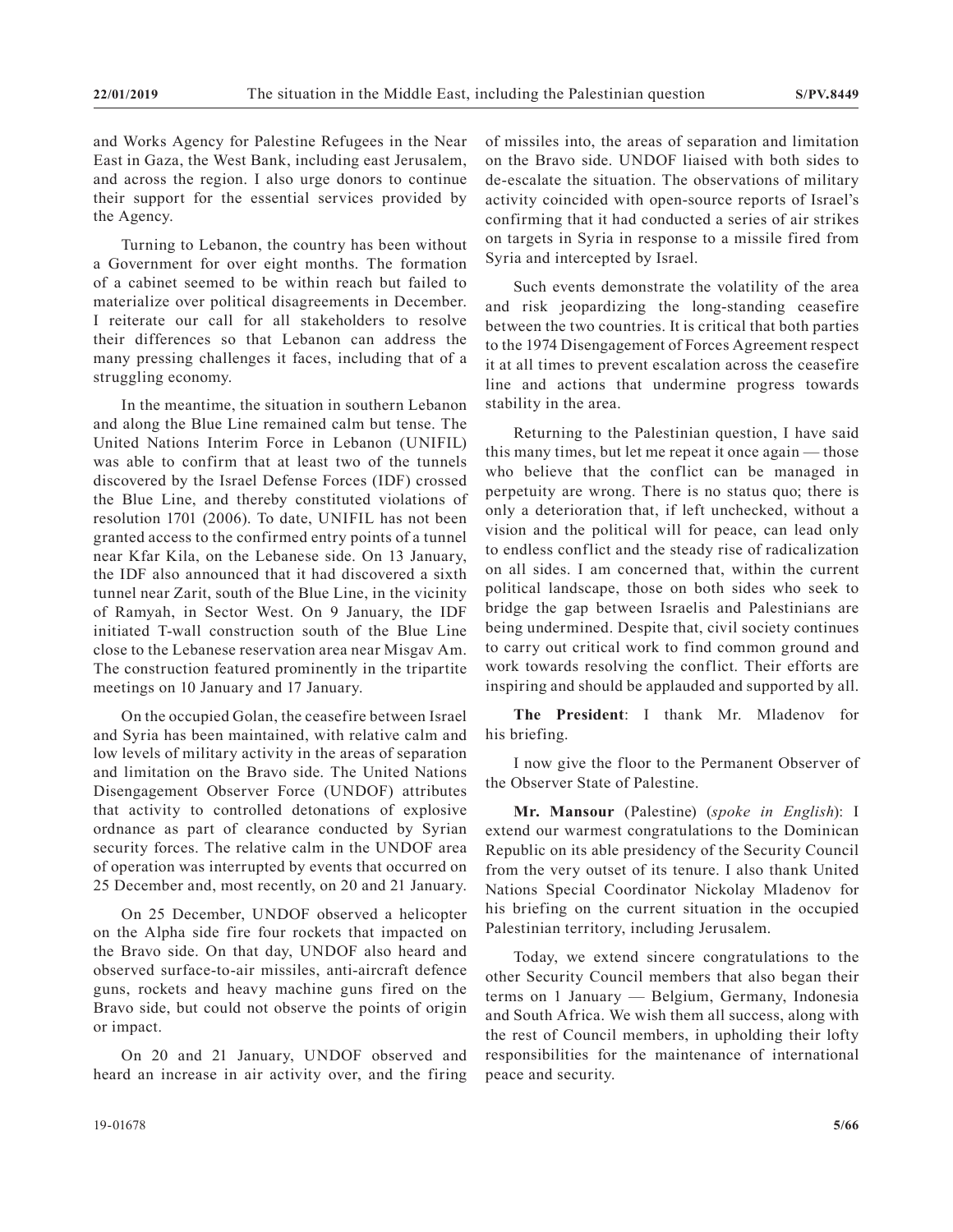In that connection, I would like to convey to my friend, Ambassador Matjila, the Permanent Representative of South Africa, and through him to the people and the Government of South Africa, my deepest condolences for the death of a dear friend, the late Permanent Representative of South Africa, Ambassador Kumalo. May his soul rest in peace.

We also welcome among us today Mrs. Marsudi, Minister for Foreign Affairs of Indonesia, and thank her for her presence and for Indonesia's strong support for and solidarity with Palestine.

Of course, we must also renew our deep appreciation to the countries and delegations of Bolivia, Ethiopia, Kazakhstan, the Netherlands and Sweden upon completion of their terms, during which they served with consummate commitment, skill and wisdom.

While there are many serious challenges before us, as humans tend to have, we begin the year with high hopes — hopeful that the better sides of humankind will prevail, that our common values will be upheld, that our obligations under the Charter of the United Nations and international law will be respected and that our commitments will be fulfilled so as to ensure a more just, peaceful and secure world for all, including the people of Palestine.

Although the past year tragically witnessed deep human suffering and loss as Israel's illegal occupation became more entrenched, brutal and extreme, and as the political process remained deadlocked — not only without prospects on the horizon, but with marked setbacks — there were some glimmers of hope. Alongside inspiring stories of Palestinian resilience and achievement, the following international events and trends have been critical to preserving our faith in international law and the international system, and even in the inevitability of justice.

Despite the unprecedented funding crisis faced by the United Nations Relief and Works Agency for Palestine Refugees in the Near East (UNRWA), the international community rallied, with generosity and compassion, to close an immense shortfall. Led by the Secretary-General and the Commissioner General, and supported by many traditional and new donor countries, those efforts helped ensure the continuity of operations for the provision of crucial humanitarian, development and emergency assistance to 5.4 million Palestinian refugees across the region, pursuant to UNRWA's General Assembly mandate pending a just solution.

The meaning of that collective mobilization cannot be underestimated. It has helped alleviate the refugees' plight amid widespread worries, fears and rising needs. It has ensured relative stability in their communities and host countries against a backdrop of volatility and conflict in the region. And it has served as a model of multilateralism at work and of tangible respect for humanitarian principles and political and legal responsibilities — all decisive factors in our collective ability to address the crises we face at a time when multilateralism is under such intense pressure.

The year 2018 also served to highlight a shared determination by the Palestinian people and their leadership, as well as by the international community, to preserve the foundations of a just and peaceful solution and protect Palestinian rights. That has included a near-consensus rejection of actions aimed at legitimizing illegal Israeli measures in occupied East Jerusalem, deeming such actions null and void and flagrant violations of resolutions 478 (1980) and 2334 (2016).

At repeated junctures — whether in this Chamber by nearly every Security Council member month after month or by other Member States at every debate or in the 18 December joint statement by present and outgoing European Union Council members and/or in the vast support for General Assembly resolutions on the Palestine question, including the 6 December resolution 73/89, entitled "Comprehensive, just and lasting peace in the Middle East" — important efforts have been made to reinforce the long-standing terms of parameters for a just solution, based on two-States, Palestine and Israel, living side by side in peace and security along the pre-1967 borders, and for all final status issues, including Jerusalem, in accordance with the relevant United Nations resolutions, the Madrid principles, the Arab Peace Initiative and the Quartet road map.

The international community must continue to reject attempts to erode this consensus and must match words and commitments with practical measures to ensure accountability for all violations. Only that can make impunity costly, bring it to a halt and truly make a difference in our collective search for peace. That must include serious efforts to implement the relevant resolutions, including resolution 2334 (2016) and the clear obligations therein, including of non-recognition and distinction. As often stressed by the Secretary-General, there is no viable plan B to the two-State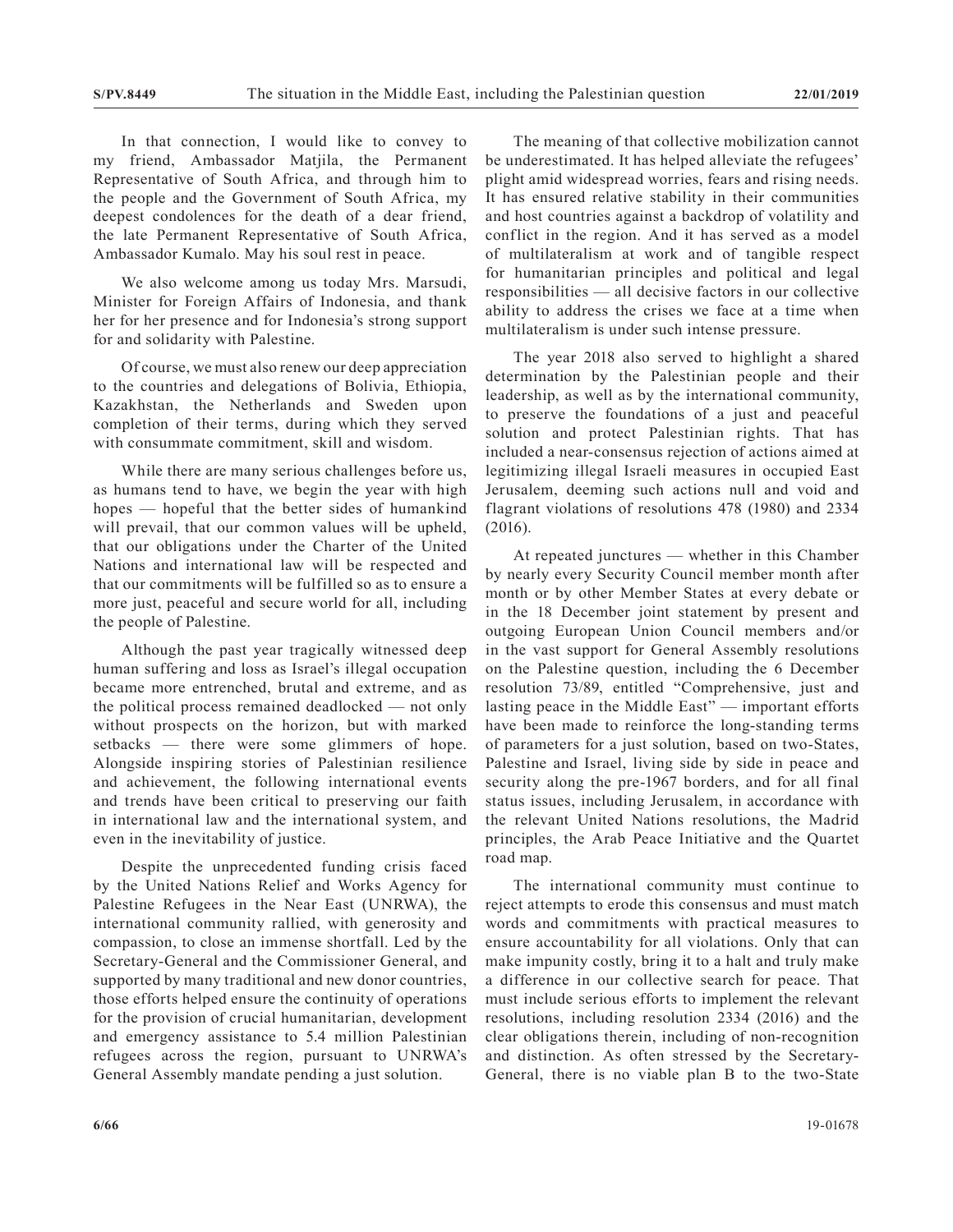solution. I repeat, there is no plan B to the two-State solution, as he often tells us. Immediate action to advance its realization is required before it is too late.

A final recent, positive event was the endorsement of the State of Palestine as Chair of the Group of 77 for the year 2019, tasking us with leading the Group's efforts to address issues of universal concern towards ensuring development, stability and prosperity for all humankind. We are humbled at being conferred that responsibility and pledge to uphold our collective principles and goals, in the true spirit of multilateralism, on behalf of the Group's 134 member States and with the rest of our partners and the international community.

Those have been the more hopeful developments. Unfortunately, as Special Coordinator Mladenov pointed out, the situation on the ground has been far less positive. The reality remains one of recurrent crises, cycles of violence and imminent dangers, as Israel, the occupying Power, exploiting the international paralysis, persists with its illegal policies and practices, inflicting more suffering on our people and relentlessly colonizing our land, pushing peace prospects further and further away.

Day by day, the occupation is destroying the two-State solution and sowing deep despair among our people. That despair is especially acute among our youth, who have known only the oppression and dehumanization of foreign occupation and blockade all their lives and who are losing hope for a better future and losing trust in the promises of peace and justice made to them by their leadership and the international community. That reality has been confirmed in briefing after briefing, including in the context of the Secretary-General's quarterly reports on the implementation of resolution 2334 (2016), which should be presented in written format, as we and the majority of Council members have repeatedly called for.

Israel, the occupying Power, is flagrantly carrying on with its illegal settlement campaign, making a mockery of international law and of the Security Council's credibility. In blatant contempt of the Council's authority and global demands, Israel has persisted in confiscating and colonizing our land with settlements, the wall, checkpoints, Israeli-only roads and other occupation infrastructure, as well as demolishing Palestinian homes and forcibly transferring Palestinians, including vulnerable Bedouins, with nearly 500 people, among them 216 children and 127 women, displaced and made homeless in 2018.

Israel has deliberately advanced the illegal construction of more than 5,600 settlement units in the past year, thereby facilitating the illegal transfer of thousands more Israeli settlers to our land. The majority of those settlement activities are taking place in areas deep inside the West Bank, and in particular in and around East Jerusalem. The obvious aim is to alter the demography, character and status of the occupied territory and de facto annex it, in grave breach of international law, and to obstruct the contiguity of our State and thereby the viability of the two-State solution.

Israeli Government officials and extremist settlers have also persisted with provocations and incitement against Palestinian Muslim and Christian communities and against our holy sites, particularly Al-Haram Al-Sharif, undermining the historic status quo, Jordan's custodianship and inflaming religious tensions. Most recently, that has involved dangerous rhetoric by an Israeli politician who called for the demolition of parts of the historic wall of the Old City of Jerusalem. Such provocations must be explicitly condemned, and Israel must be demanded to comply with all relevant resolutions, including for the protection and preservation of the city's historic, cultural and religious heritage.

The human toll also continues to mount as Palestinian civilians continue to be denied their fundamental human rights and the international protection that the Security Council and General Assembly have periodically called for across the five decades of this illegal occupation. Acts of violence and hatred against Palestinian children, women and men continue unabated, including by extremist settlers. Incited by a barrage of inflammatory rhetoric, even from the highest levels of the Israeli Government and military, violent raids and lethal attacks by occupying forces, including against unarmed civilian protesters in the Great March of Return in Gaza, continue to cause harm to civilians, take innocent lives and devastate Palestinian families, and Palestinian civilians continue to be arrested, detained and imprisoned by the occupying Power, which is fiercely targeting our male youth.

We will not forget the 295 Palestinians killed by the occupying forces in 2018, among them many children, or the 29,000 injured — the highest casualty toll since Israel's war on Gaza in 2014 — among them hundreds left disabled, including many amputees. We will not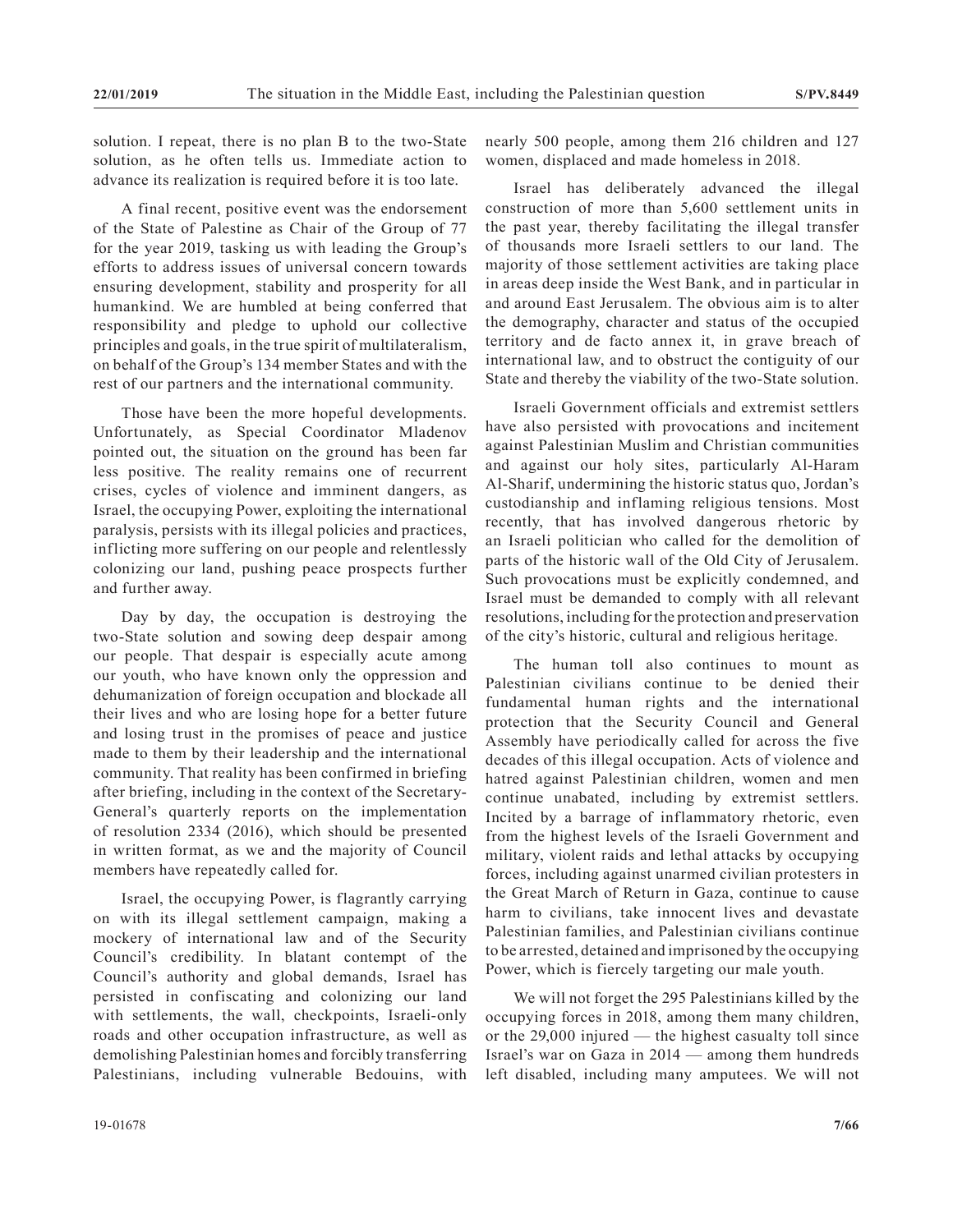relent in our calls for the perpetrators of those crimes against our people to be held accountable and for justice for the victims.

Human misery is also intensifying, with the poverty and dependence on aid borne of that injustice mounting daily. The situation is especially grave in the Israeli-blockaded Gaza Strip, where the depth of the humanitarian crisis defies description. Hearing the shocking figures reported monthly by the Office for the Coordination of Humanitarian Affairs, UNRWA, the Office of the Special Coordinator for the Middle East Peace Process and others may seem to have become the norm after all this time, but there is nothing normal about the calculated infliction of such human deprivation and indignity. The longer the international community tolerates this deplorable man-made crisis — whereby 2 million people are being forced to live in an open-air prison, in total isolation and desperation — the closer it will come to losing its sense of humanity.

We urge the Security Council to heed the cautions and appeals presented to it over and over and to give that matter urgent attention. We call for serious action, in accordance with the Charter of the United Nations and the Council's own resolutions, to bring to a halt Israel's impunity, with a view to not only saving the possibility of a just peace, but actually promoting its achievement. Each State also has a responsibility to respect and ensure respect for the law by not rendering aid or assistance to illegal Israeli actions, including in Jerusalem, and by advancing accountability and peace.

On our part, we will remain resolute in calling for the application of international law and calling on the international community to uphold its political, legal and moral responsibilities to bring an end to the Israeli occupation and achieve a just solution to the Palestine question in all its aspects, including the fulfilment of our people's inalienable rights, including to selfdetermination and to return.

We reiterate our appeal to countries that have not yet done so to recognize the State of Palestine and, moreover, call for support for Palestine's request for admission to United Nations membership, which has been pending since 2011, to allow us our rightful place among the community of nations. Such steps would be in full conformity with the relevant resolutions, the Palestinian people's right to self-determination and independence and the two-State solution, which the international community has insisted upon, yet neglected, for decades. It would also be significant in restoring hope and rebuilding trust, which is so vital in creating peace. We will also remain insistent in our pursuit of Palestinian reconciliation and unity, and once more, we especially recognize Egypt's valuable efforts in that regard and pledge our cooperation.

Moreover, despite the dismal situation on the ground and severe political deadlock, we remain committed to non-violence, dialogue and the objective of peace, including through negotiations based on the terms of reference enshrined in the relevant United Nations resolutions, the Madrid principles, the Arab Peace Initiative and the Quartet road map. It is on that basis that all final-status issues must be resolved and that a just, lasting and comprehensive peace can be guaranteed.

We call for the mobilization of regional and international efforts to help overcome the impasse and contribute to the realization of a just solution as a matter of urgency, in line with the Security Council's calls in resolution 2334 (2016). We urge all States to step up their efforts to uphold their commitments and obligations to bring a peaceful end to the Palestinian-Israeli tragedy. Peace cannot be achieved by dismissing international law and human rights; rather, upholding the law is the only path to peace.

**The President** (*spoke in Spanish*): I now give the floor to the representative of Israel.

**Mr. Danon** (Israel): On behalf of Israel, I congratulate the incoming members of the Security Council. I hope that this year the Council will engage in factual and constructive dialogue regarding the situation in the Middle East. I also congratulate the delegation of the Dominican Republic on its assumption of the presidency of the Council for this month.

Two days ago, the Iranian regime committed a grave act of aggression against Israel. The Iranian Quds Force fired a medium-range surface-to-surface missile into northern Israel from a position that was in close proximity to the Israeli border. Israel's Iron Dome air defence system intercepted that missile successfully. Israel responded by targeting Iranian military infrastructure in Syria, including intelligence command and control centres, weapon warehouses and training facilities. Israel holds the Syrian regime responsible for the missile that was launched against Israel from Syrian territory.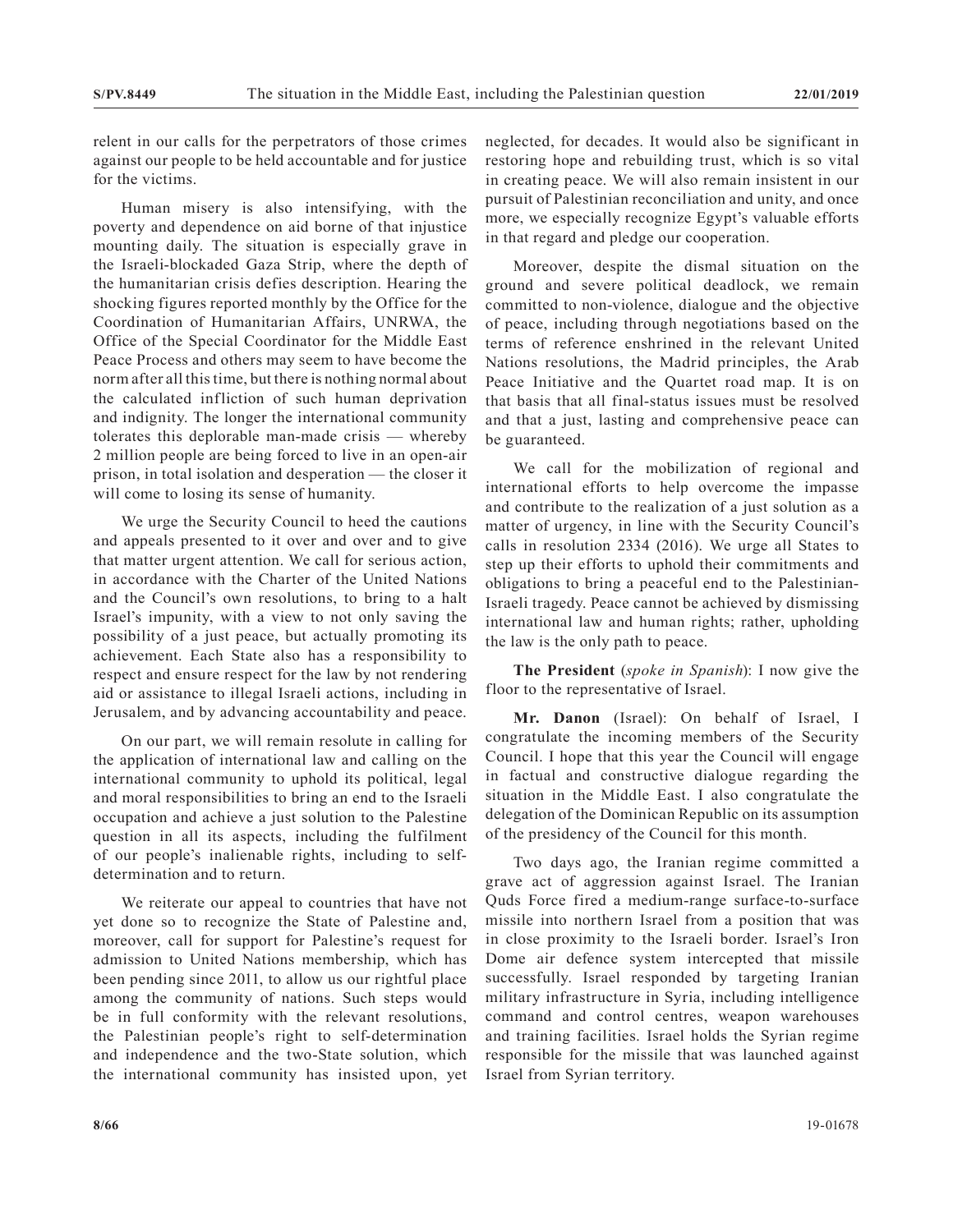The international community and the Security Council must condemn Iran for that act of aggression. The firing of that missile proves, once again, Iran's deepentrenchment in Syria. Let me be clear: Iran must fully withdraw its military presence and militia forces from Syria without conditions. It must do so immediately. Israel does not wish for any escalation, but Israel is ready and able to protect its citizens and its sovereignty from the Iranian threat. Anyone that threatens to wipe Israel off the map will be held fully accountable.

When it comes to countering terrorism, you must follow the money. When the world united against the Taliban, Al-Qaida and the Islamic State in Iraq and the Levant, we asked two fundamental questions. Where do they get their money, and how do we cut off their supply? By asking the right questions and following the money trail, the world was able to diminish the threat of terror.

When it comes to countering terrorism in the Middle East today, the international community must apply the same strategy. It must follow the money. In our region, the money trail of terror leads back to one common supplier. The world must acknowledge that supplier — the source that is the epicentre of modern terrorism. It must face the harsh reality that that source is a United Nations Member State. That Member State is proliferating a plague of terror from which no one is immune. Fortunately, in recent months, we have seen nations and unions of States from the Middle East to Europe and beyond beginning to take steps towards finding a remedy, but a remedy is not enough. We need to take preventive action. It is high time that the world stop the source, the main supplier and sponsor of terrorism — Iran.

After the signing of the Joint Comprehensive Plan of Action, the international community was optimistic. It thought that Iran would use the billions of dollars it received to invest in its people, and maybe its infrastructure, reform its economy and rejoin the community of nations. That was wishful thinking. Iran has used the money to finance terrorism throughout the region and around the globe. The Iranian payroll emboldens the worst of terrorists. The money trail starts in Tehran. It reaches the border with Iraq. It stretches across the Arab Gulf to Yemen. It extends to the tyrants in Damascus. It lands in the bank accounts of its proxy Hizbullah. Iran is bankrolling a coalition of terrorists around the world. Its ultimate goal is to preach and export Ayatollah Khomeini's radical doctrine and

further the Iranian policy of expansionism. With the Iranian regime's complete backing, Hizbullah — the Iranian proxy — is turning Lebanon into a launching pad for terror. If those here do not believe me, they should believe Nasrallah — the head of Hizbullah — who stated proudly that all of Hizbullah's funding for weaponry, and even food supply, come from Iran.

On 19 December 2018 (see S/PV.8432), I presented right here undeniable evidence of Hizbullah's use of private property throughout southern Lebanon to build terror-attack tunnels underneath the Blue Line into Israel, in clear violation of Israel's sovereignty. As the United Nations Interim Force in Lebanon (UNIFIL) and several Member States have stated, those tunnels violate resolution 1701 (2006). The Lebanese army has taken no action in response, allowing Hizbullah to continue building those tunnels undisturbed. I also revealed the existence of four terror-attack tunnels beginning in Lebanon and ending in Israel. I outlined Hizbullah's grand plan to take over the Israeli Galilee.

Every year, Iran provides \$1 billion to its Lebanese proxy — Hizbullah. The Iranian regime has invested millions of dollars into each Hizbullah terror-attack tunnel. This is a result of the Iranian money trail when the world is silent. This is what happens when the world relies on wishful thinking. On 20 December 2018, Israel began a new phase of Operation Northern Shield. Operation Northern Shield was a defensive measure on our side of the Blue Line to destroy the terror-attack attack tunnels. Israel neutralized one tunnel by sealing it off with cement. When the cement overflowed from the other side, the evidence was crystal clear. Hizbullah's terror tunnel had begun inside private property in Lebanon, stretched underneath the Blue Line and infiltrated Israel's sovereign territory. Even then, with striking evidence, UNIFIL is still not fulfilling its mandate. On 26 December 2018, the Israeli Defense Forces discovered a fifth terror tunnel beginning in Kfar Ayta ash Shab, Lebanon, and ending in Shtula, Israel. Just last week, on 13 January, Israel discovered a sixth terror tunnel — the largest and most elaborate so far — spanning from Kfar Ramyah, Lebanon, into sovereign Israel. Operation Northern Shield has concluded, but Israel will continue to take any and all necessary defensive measures on its side of the border, including to neutralize all terror-attack tunnels violating its sovereignty. Israel will defend its people by any means, on the ground and underground. There is no price tag for the safety of our people.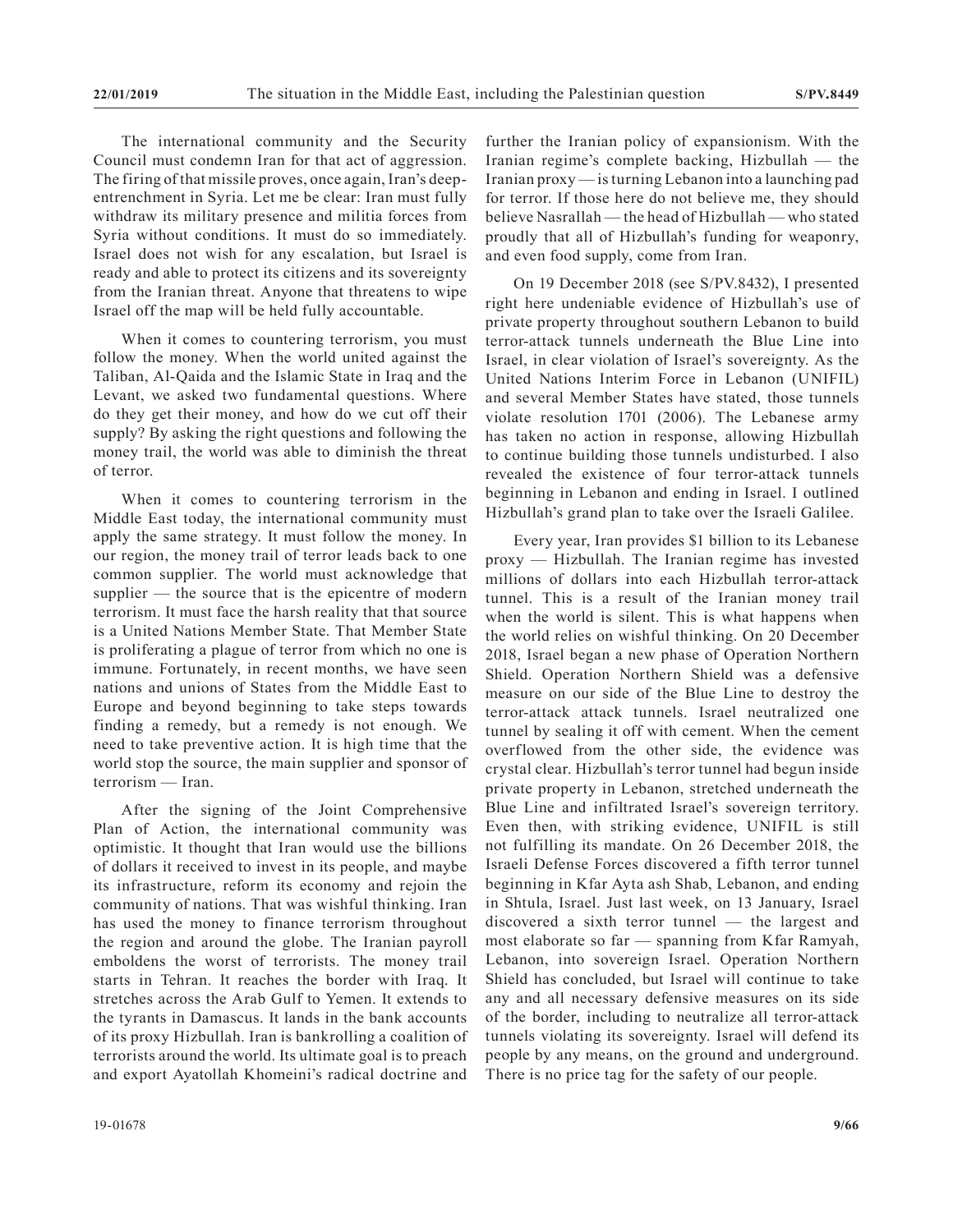If one follows the bloody trail of money starting in Tehran, one will arrive at the terror tunnels in Lebanon and Gaza and their weapons warehouses in Syria. It is now trying to infiltrate Judea and Samaria as well. The Iranian regime's obsession with Israel is not just well known, it is expensive. Seven billion dollars are directed annually to the never-ending attempts to destroy Israel — \$7 billion. In Syria alone, it invests \$4 billion dollars every year to help the Al-Assad regime. Iran gives \$1 billion in aid annually to its Shiite proxy. Iran also gives hundreds of millions of dollars to its proxies in Iraq, and tens of millions of dollars to rebels in Yemen. On Israel's border, Iran supports Hamas and Islamic Jihad in Gaza with well over \$100 million every year.

The Palestinian observer did not mention anything about the connection between Palestinian terrorist organizations and Iran. Allow me therefore to do so. Iranian money has ended directly in the pockets of Hamas and Islamic Jihad in the Gaza Strip and Judea and Samaria. Iran, in partnership with Hamas and with the help of Hizbullah, is pushing to build a military front in Judea and Samaria from which to attack Israel. The Iranian trail of terror unifies the efforts of Saleh Al-Arouri, who is the Deputy Political Chief of Hamas. He works very closely with Saeed Izadi, the Head of the Palestinian branch of the Iranian Quds Force, on behalf of Qasem Soleimani, Commander of the Quds Force of the Iranian Revolutionary Guard. The end goal of that gang is to establish terror networks throughout the Middle East. With the help of Al-Arouri and Izadi, Iran is trying to turn Judea and Samaria into the fourth military front against Israel. With Iran's blessing, Hamas is also growing closer to Hizbullah and sharing its preferred terror tactics, including the tunnels, which we now see in southern Lebanon. Hamas is also building a major military front in Lebanon, using it as another base from which to terrorize Israel.

All of a sudden, Iran is now speaking publicly about training Palestinian terrorists. High-profile Hamas and Islamic Jihad terrorists are meeting with high-ranking officials in Tehran. On 22 December 2018 — a few weeks ago — Hamas co-founder Mahmoud al-Zahar led a Hamas delegation to Tehran. As Saleh Al-Arouri said,

"The aid Iran provides to the resistance is not merely symbolic. Nobody but Iran gives us any military support".

On 31 December, Ayatollah Khamenei rang in the new year by meeting with the head of Islamic Jihad, Ziad Al-Nakhalah, in Tehran. For his new year's resolution, Khamenei promised Al-Nakhalah that the Palestinian State would be established in Tel Aviv. I have news for Mr. Khamenei. He will not meet his new year's resolution — not this year, not ever.

In the light of those meetings, it is odd that in that same week the Iranian Foreign Minister, Mohammad Javad Zarif, claimed with the utmost confidence,

"When did we say we want to annihilate Israel? Find one person that has said so. Nobody has said that".

In fact, the entire Iranian regime has said that for 40 years, since 1979. For 40 years, Iranian missiles have borne the inscription, "Death to Israel", and it is written in Hebrew. The so-called moderate Iranian President calls Israel "a cancerous tumour". The Iranian Supreme Leader threatens to annihilate Israel himself and place the Palestinian State in Tel Aviv.

The Iranian machine of terror does not stop even for a moment. It is attempting to close in on us on four fronts, but it stands no chance against Israel. We will never let Iran win — not in Syria, not in Lebanon, not in Judea and Samaria, not in Gaza, not anywhere. The world cannot keep living in a rose-coloured reality. Iran is attacking Europe. It is entrenched in States on the other side of the planet. I am sure the Ambassadors of France, Belgium and Denmark know that, if Iran strikes their countries once, as it did in recent years, it will strike again. The European Union has taken a crucial step forward by imposing new sanctions on Iran. It is now the Council's turn to take that leap.

Israel means business. We know what Iran seeks to accomplish and we share it with our allies. We know the international community can rise to the occasion and join us in the fight against Iranian terrorism. We know that the world can answer the call of the Iranian people, who deserve a brighter future. We are waiting for the Security Council to designate Hamas, Hizbullah and Islamic Jihad as terrorist organizations, because weakening them is the first step to dismantling the epicentre of terrorism that sits in Tehran. We know the world is capable of responding. But, if we must, we will respond alone. We will defend our democracy, safeguard our sovereignty and protect our people. As former Israeli Prime Minister Menachem Begin once warned,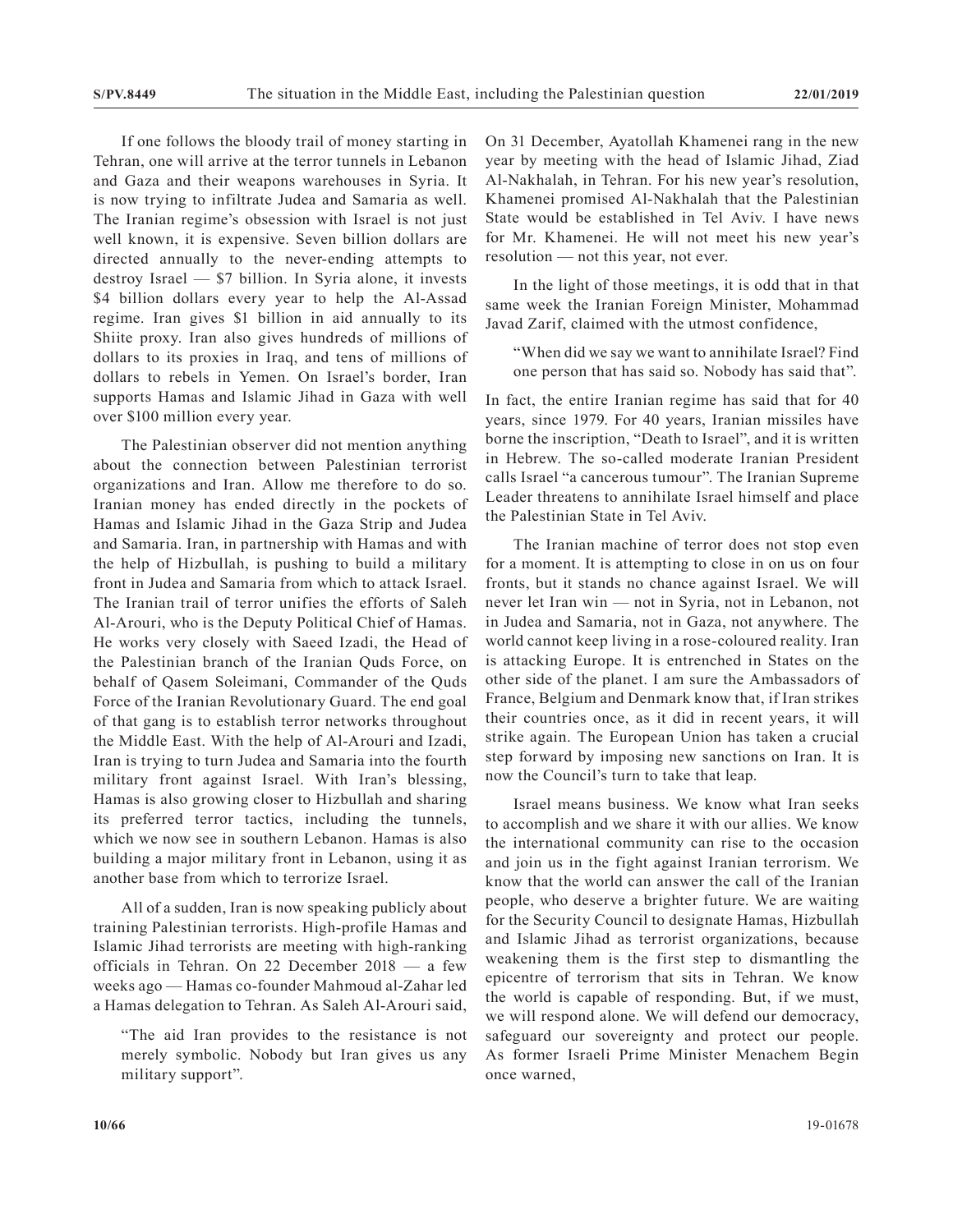"If an enemy of our people says it seeks to destroy us, believe him. Don't doubt him for a moment. Don't make light of it. Do all in your power to deny him the means of carrying out his satanic intent".

If Israel must act, Israel will not hold back.

**The President** (*spoke in Spanish*): I shall now give the floor to the members of the Security Council.

I call on the Minister for Foreign Affairs of Indonesia.

**Ms. Marsudi** (Indonesia): First of all, congratulations, Sir, on your able presidency of the Security Council. I wish to thank Mr. Nickolay Mladenov for his briefing. I also wish to warmly congratulate Palestine for assuming the chairmanship of the Group of 77. It shows the international community's vote of confidence in Palestine.

My presence here today is intentional. It is to show Indonesia's consistent support for the Palestinian cause. It is a natural and legal right of Palestine to be a full Member of the United Nations. The road to Palestine's membership has been, and will remain, bumpy. Everybody knows that. But I am sure that bumpy road will not stop Palestine and the international community from fulfilling that right. Palestine deserves the Council's full attention. The Palestinian question defines the credibility of the Council. In that context, I wish to underline three main points.

First, all sides must comply with international law and the relevant resolutions, in particular 478 (1980) and 2334 (2016), as a matter of urgency. Continued violence and the violation of international law and the relevant United Nations resolutions reduce the Council's credibility. That must be stopped and credibility must be restored. Compliance with international law also includes refraining from provocative actions or rhetoric. Two days ago, the Israeli media circulated news of the planned closure of schools run by the United Nations Relief and Works Agency for Palestine Refugees in the Near East (UNRWA) in East Jerusalem next year. I truly hope that such news is a hoax. If not, it amounts to provocative action as well as a violation of Israel's responsibilities under various international agreements. Furthermore, we reject the continued expansion of illegal settlements. It is provocative, not to mention morally and legally wrong. Palestinian families are driven unjustly from their homes. It has to end.

Secondly, the peace process requires legitimacy, and legitimacy comes when the process is under the guidance of a multilateral mechanism based on internationally agreed parameters. Any peace plans that fail to accommodate such parameters will not succeed. What we are witnessing now is disturbing, as agreed parameters have been undermined, including the attempts to move away from the two-State solution. Let me reiterate loud and clear: the two-State solution is the only option for solving the Palestinian issue. Unity and reconciliation are also of paramount importance. Therefore, I commend Ambassador Riyadh Mansour for his statement on Palestine's determination to pursue unity and reconciliation. Moreover, we commend countries that have upheld principled positions in line with many United Nations resolutions, including on the status of Jerusalem.

Thirdly, humanitarian collapse, especially in Gaza, must be stopped. The 11-year blockade is unjust. It does not contribute to solving the problem and must be lifted. We appreciate those who have provided generous contributions to fill the UNRWA budget deficit and improve conditions in Gaza. Indonesia, too, has significantly increased its contribution to UNRWA, and we will step up our humanitarian assistance to the Palestinian people. Let me emphasize that UNRWA has a humanitarian mandate and is not a political agency. The plight of 5.4 million Palestinian refugees is at stake.

With regard to Syria and Yemen, continued efforts towards peaceful and inclusive political solutions must be further encouraged. Syria has seen more than a decade of suffering. We condemn the recent series of bombings that led to a number of casualties. We therefore welcome the latest efforts towards advancing a credible political process. We call on all parties to ensure the success of that Syrian-led, Syrian-owned United Nations-facilitated process, which would lead to a concrete pathway to peace.

Regarding Yemen, Indonesia welcomes the various United Nations-led processes, including the establishment of the United Nations Mission to Support the Hudaydah Agreement. The Mission is a critical step towards establishing peace and facilitating humanitarian access. Indonesia stands ready to contribute.

With respect to Lebanon, we pay tribute to the excellent work of the United Nations Interim Force in Lebanon (UNIFIL) in keeping peace. We are honoured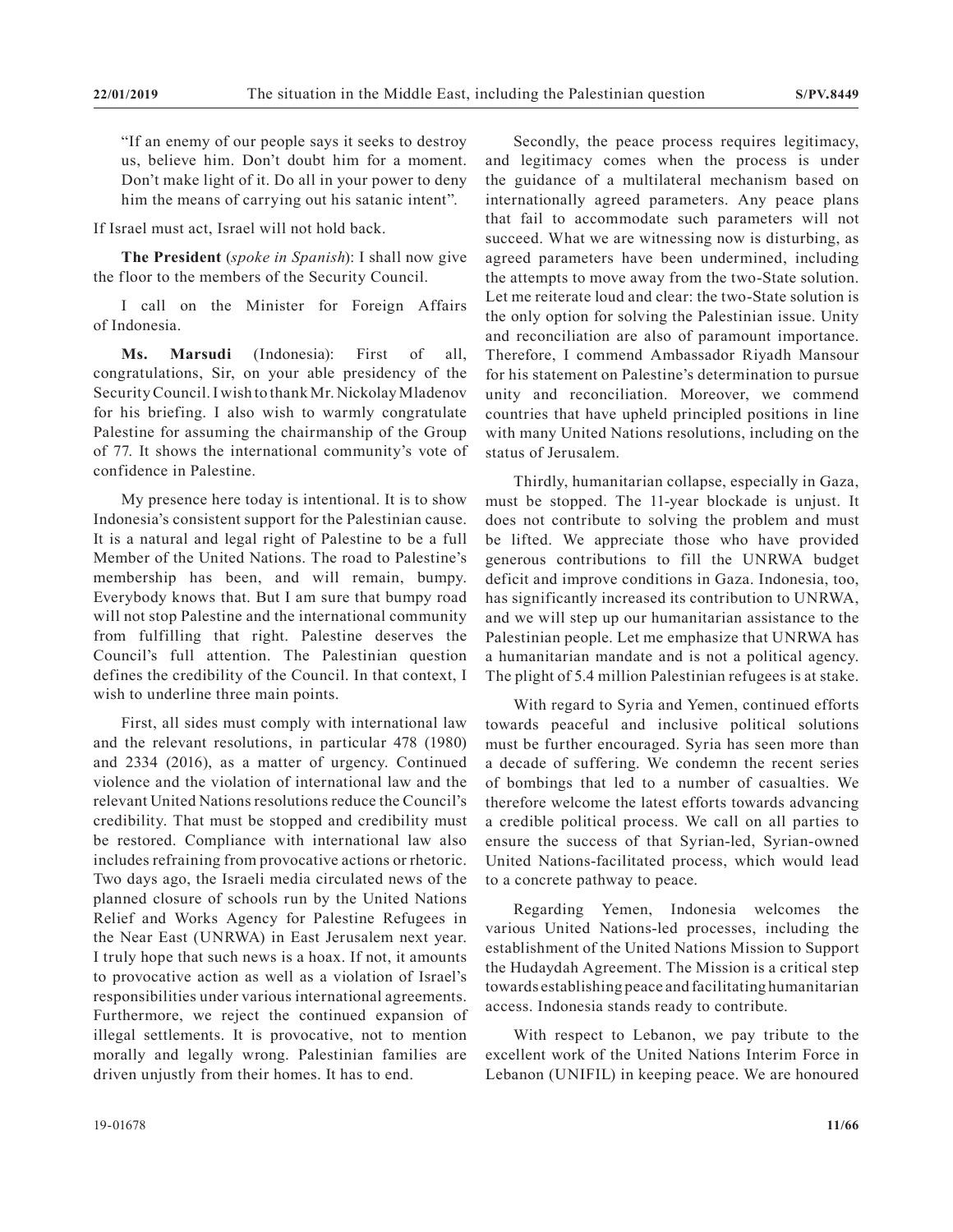that 1,308 Indonesian peacekeepers, 45 of whom are women, are part of UNIFIL.

Finally, any violence and disproportionate use of force against civilians by anyone, anywhere, must be rejected. All parties must exercise maximum restraint and continue working in good faith to move the peace process forward. I underline that the spirit of multilateralism must be revived.

**Mr. Cohen** (United States of America): I thank Special Coordinator Mladenov for his briefing. I welcome Indonesian Foreign Minister Marsudi and thank her for joining us in the Security Council for today's briefing. We offer our deepest condolences to Chad on the loss of 10 peacekeepers in Mali over the weekend.

Turning to today's subject, as we have often said in the Chamber, the Security Council spends far too much time focused on Israeli-Palestinian issues, while not paying enough attention to the many other threats to international peace and security that exist in the Middle East. The approach of this monthly meeting not only has failed to advance Israeli-Palestinian peace but has distracted us and the world from looking at the region as a whole. We fail to focus on steps that would address the instability affecting the Syrians, Lebanese, Iraqis, Yemenis, Libyans and Iranians, among others.

In order to address the region's challenges, with our colleagues from Poland, the United States will jointly host a ministerial meeting to promote peace and security in the Middle East in Warsaw on 13 and 14 February. The ministerial meeting will provide an opportunity to share our experiences, insights and assessments as we work together to support a more stable and peaceful Middle East. The meeting will serve as a global brainstorming session, where we can develop the outline of a stronger security architecture in the region and establish clear benchmarks for measuring progress. Agenda items include a discussion on the humanitarian crises in Syria and Yemen, as well as sessions on missile development, extremism and cybersecurity.

It is also important to state clearly what the ministerial meeting is not. It is not a forum to relitigate the merits of the Joint Comprehensive Plan of Action (JCPOA). While we have made our concerns about the JCPOA clear, we respect the decision by other States to support it. It is also not a venue to demonize or attack Iran. Indeed, the United States Secretary of State has outlined a clear strategy to reach a new comprehensive deal with Iran, built on the shared global understanding that the country must cease its destabilizing activities.

Recent months have made clear the need for further international action on Iran's missile programme. Only last week, Secretary Pompeo called attention to Iran's firing of a space launch vehicle, which yet again demonstrates Iran's defiance of the Security Council and resolution 2231 (2015). Similarly, we see Iran's proxies taking dangerous steps that threaten international peace and security. Israel has exposed extensive tunnelling by Hizbullah under the Blue Line. As the United Nations Interim Force in Lebanon (UNIFIL) made clear, such construction violates resolution 1701 (2006). We commend UNIFIL's work to keep the Blue Line under control. However, it is unacceptable that the Lebanese Government has not yet given UNIFIL access to the tunnel entrances on its side of the Blue Line.

Given the events over the weekend, let me state clearly that the United States condemns the launching of a rocket from Syria towards Israel. That was an unacceptably provocative act by the Iranian and Syrian regimes. We again call on Iran to withdraw all forces from Syria and to reaffirm Israel's right to self-defence.

The upcoming ministerial meeting in Warsaw will acknowledge such activities, among others, as drivers of instability in the Middle East. However, the scope of the discussion will be much broader than any one country or set of issues. As a testament to that, countries from around the world have been invited to participate. The meeting will provide an opportunity for all countries that attend to engage in a dynamic discussion and collaborative thinking with the goal of contributing to a more peaceful, stable and prosperous Middle East, which would also be a more productive and appropriate approach for these monthly Council meetings. We look forward to following up on the outcomes of the ministerial meeting with the Security Council in the coming months.

**Ms. Wronecka** (Poland): At the outset, let me thank Special Coordinator Mladenov for a very comprehensive briefing. Allow me also to welcome among us Her Excellency Ms. Retno Marsudi, Minister for Foreign Affairs of Indonesia. We are very pleased to see her here today.

I would also like to align myself with the statement to be delivered later today on behalf of the European Union.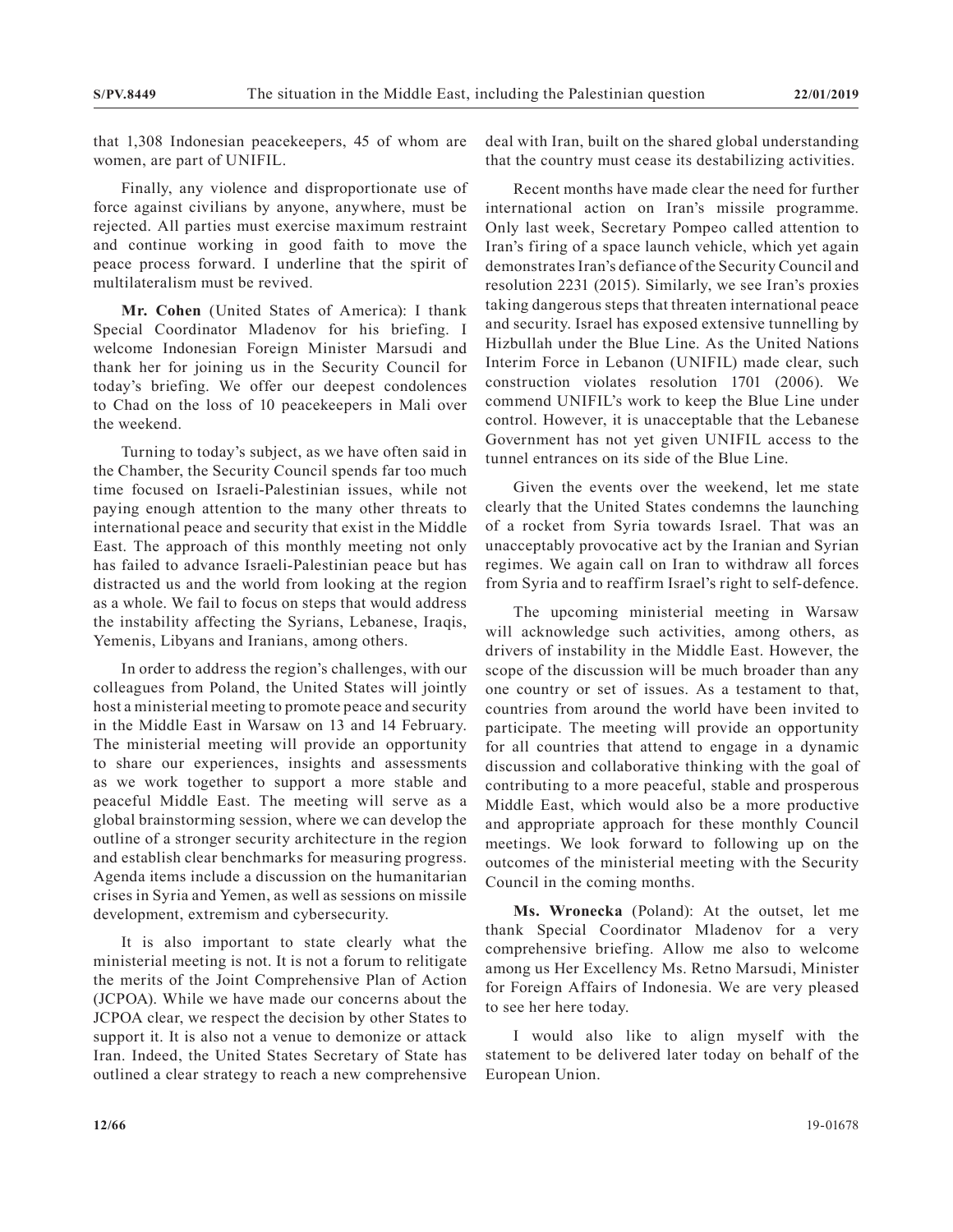Despite our constant calls for de-escalation in the Middle East, unfortunately, there has not been any progress at all. On the contrary, we have failed to prevent further loss of life. We once again call on all sides to act with the utmost restraint in order to avoid further casualties. In recent violent episodes, civilians on both sides, including children, were killed or wounded.

The recent developments in the Gaza Strip and the West Bank remind us how important it is to continue the de-escalation process. Our priority is to restore a political horizon for the resumption of a meaningful peace process. We believe that a negotiated two-State solution and the resolution of all final-status issues, including Jerusalem, settlements, the future of Palestinian refugees, borders and security arrangements, still remain a realistic way to fulfil the legitimate aspirations of both parties and achieve longterm peace.

We appeal to both sides to refrain from unilateral steps that prejudge the outcome of final-status negotiations and expect them to demonstrate their commitment to peace through their action and polices.

In more general terms, let me underline that Poland supports a two-State solution, under which the national aspirations of both parties to the conflict would be met, including the Palestinian right to self-determination and independence, as well as the Israeli right to ensure its security and normalization of relations with Arab States. Unfortunately, so far, we have not seen significant positive moves towards achieving that goal.

Let me now touch briefly on the situation in the Gaza Strip, where the political and security conditions remain volatile. We are particularly concerned about the humanitarian situation of the 2 million people in the Gaza Strip.

We believe that only by returning to meaningful bilateral negotiations, based on the relevant United Nations resolutions and international law, which encapsulate the internationally agreed parameters, will it be possible to bring positive input to the process. That is the only path towards a two-State solution and the resolution of all final-status issues. The creation of a political horizon, as well as an appropriate framework for the political process, will be possible only by working together with our regional and international partners, including the Middle East Quartet.

Unfortunately, the two-State solution seems to be at risk of fading away. Advancing Israel's settlement plans has the potential of splitting the West Bank into two parts, which would make the two-State solution almost impossible. We are worried also about the looming possibility of the demolition of Khan Al-Ahmar.

We followed closely the Egyptian-led discussions on intra-Palestinian reconciliation and hope that that process will be successful. We therefore urge all Palestinian factions to work together to achieve the sustainable development of that process, allowing the Palestinian Authority to resume its full responsibilities in Gaza. A single, legitimate Palestinian Authority could represent an important step towards the unity of the future Palestinian State and the basis for a sustainable peace agreement.

Let me underline also the role of the United Nations Relief and Works Agency for Palestine Refugees in the Near East (UNRWA) in the region. We strongly believe that stopping UNRWA's important activities could cause instability and create a vacuum, which would serve only the extremists. We should do our utmost to preserve the crucial role of UNRWA in this context.

The stabilization of the Middle East is key to global security. To that end, as mentioned by my United States colleague, a ministerial conference devoted to security in and the stabilization of the Middle East, co-hosted by Poland and the United States, will take place in Warsaw in February. We believe that the conference will bring added value to efforts towards peace in the Middle East by creating a positive vision for the region. We have invited representatives of more than 70 countries from all regions of the world. As has already been mentioned, the conference will focus on a range of horizontal issues that affect the whole region. We do not intend to focus on particular countries during the conference.

**Mr. Pecsteen de Buytswerve** (Belgium) (*spoke in French*): I should like at the outset to sincerely thank Mr. Nickolay Mladenov, Special Coordinator for the Middle East Peace Process, for his briefing and for the work that he and his team are doing. I should like also to welcome the presence here today of the Minister for Foreign Affairs of Indonesia.

As this is my first statement on this item as a member of the Council, I should like to underscore a number of points that are of vital importance to my country.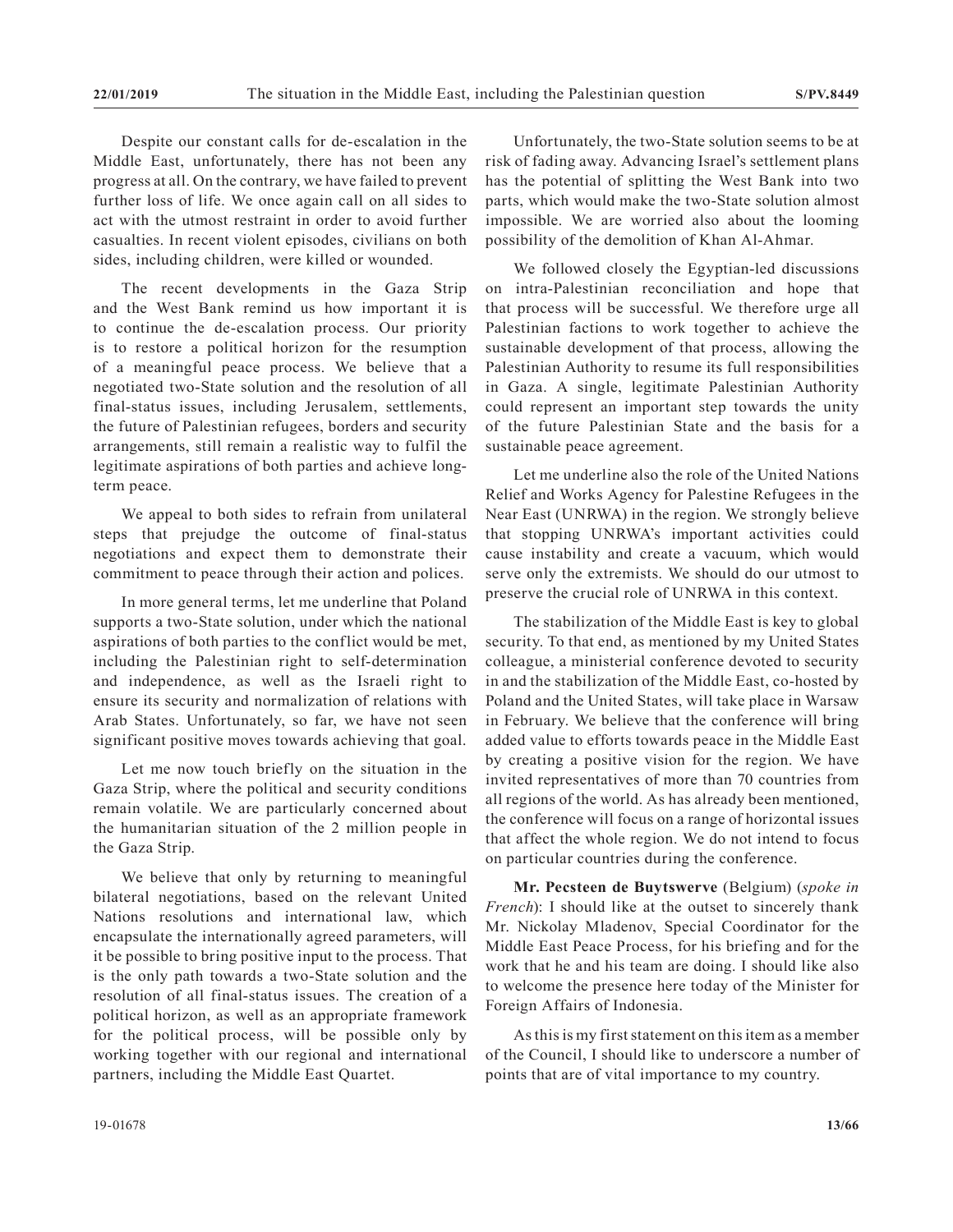Belgium sees no option other than a negotiated solution based on the coexistence of two States, with the city of Jerusalem as their future capital, in line with agreed international parameters, all of which must be respected. International law and the relevant Council resolutions must be the basis for a just, lasting and comprehensive peace plan. Belgium believes that all credible diplomatic initiatives must be based on these parameters, which enjoy international consensus.

My statement today will focus on international efforts to facilitate the two-State solution — the only solution that could realize in a lasting manner the legitimate aspirations of both Israelis and Palestinians. However, Belgium believes that such a solution will requires a more peaceful international and regional environment — a far cry from the current one given the developments that have taken place recently, on which Belgium and the other members of the Security Council will have to express their views shortly.

The year 2018 reaffirmed the trend that started in 2017 of a relentless pursuit of the settlement policy, including in the heart of the West Bank, in areas that are strategic to the territorial continuity of a future Palestinian State. Belgium is also concerned about the fact that ongoing settlement activity on the ground is accompanied by legislative initiatives aimed at facilitating further such activity. In line with resolution 2334 (2016), we are resolutely opposed to that settlement policy and to the measures taken in this context, including forced displacement, evictions and demolitions, which also increased in 2018, in particular in East Jerusalem.

Settlement activity is illegal in the eyes of international law, undermines the establishment of the trust necessary to any peace process and contributes to fuelling tensions. We urge the Israeli authorities to reconsider and to rescind their decisions on that issue. Furthermore, we note with concern that there has been an increase in the use of violence not only by settlers, but also against them. We reiterate our firm condemnation of all use of violence, regardless of the perpetrators. These developments bring us closer to a point of no return for the two-State solution; the only diminish the already fragile prospects for peace between the two parties.

The situation in the Gaza Strip continues to command our full attention. Demonstrations intensified in recent weeks, with violent incidents. While we recognize the right of Israel to ensure its own security, we condemn the disproportionate and indiscriminate use of force. We urge Israel to respect the right of the Palestinians to demonstrate peacefully and to abide by its legal obligations to protect civilians.

However, irresponsibly inciting the inhabitants of Gaza to cross the perimeter fence into Israel and cause damage cannot be tolerated either. We condemn all acts of provocation and incitement to violence. Demonstrations must remain strictly non-violent and not be exploited for other purposes. We firmly condemn the rocket fire towards Israeli territory and urge all stakeholders to demonstrate restraint in order to avert a fresh cycle of violence.

I would like to draw the Council's attention to the fate of the most vulnerable in this conflict. In 2018, 57 children were killed, most of them in the context of the Great March of Return in Gaza. In no case did there seem to be any imminent threat that could have justified the use of live fire. We are concerned by this number, which is much higher than in 2017. Belgium urges Israeli leaders to strengthen oversight and accountability mechanisms, which should include in-depth, independent investigations into each case involving the death of a child.

The humanitarian and socioeconomic situation in the Gaza Strip must be urgently improved. We support the Special Coordinator's efforts to that end as well as the activities of the United Nations Relief and Works Agency for Palestine Refugees in the Near East.

But a humanitarian response alone is not enough; a fundamental change in the situation in Gaza is necessary, one that would include a lifting of the blockade and the full opening of crossing points, while taking into consideration Israel's legitimate concerns regarding its own security. A political solution to the crisis also requires that control of the territory be returned to the Palestinian Authority.

We deplore the fact that intra-Palestinian reconciliation talks appear to be deadlocked and urge all parties to invest in dialogue and, to that end, commend the efforts made by Egypt. We take note of the dissolution of the Palestinian Legislative Council and express our concern at this development, since it is an elected body of the Palestinian Authority. We encourage Palestinian leaders to strive to build strong, inclusive, responsible and democratic institutions that are based on respect for the rule of law and human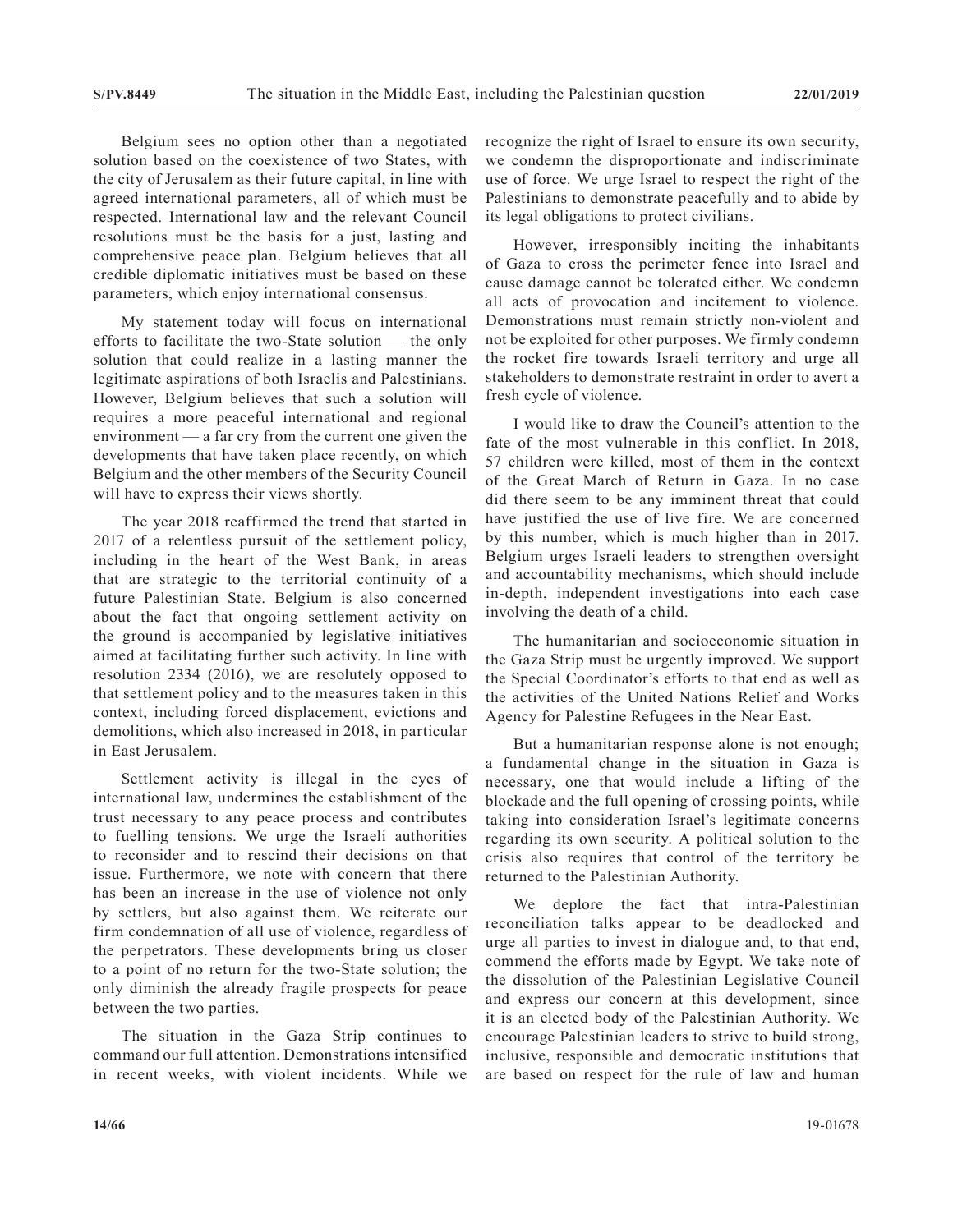rights. We urge the Palestinian Authority to work towards credible democratic elections.

I would like to conclude by repeating the fact that there can be no alternative to a two-State solution. A just and lasting peace can be realized only by responding to the legitimate aspirations of all the parties. Recent developments clearly show that the current situation is untenable. It is no longer the status quo. It is deteriorating and creating instability that the region definitely does not need. We should continue to work on the issue together with our Palestinian and Israeli friends.

**Mr. Nebenzia** (Russian Federation) (*spoke in Russian*): We thank Mr. Mladenov for his informative briefing on events in the Middle East and the situation in the occupied Palestinian territories.

Today, as violent conflicts — in Syria, Yemen and Libya — have continued to break out in the Middle East and North Africa, the lack of progress in resolving the Palestinian issue is seriously worrying. We have always said that the existing status quo is not viable. It only reinforces the negative trends that render the prospect of achieving peace in the heart of the Middle East ever more distant. But today what we are seeing is not even the status quo. As Mr. Mladenov rightly noted, we are witnessing a dangerous deterioration in the situation. As a result, and as the regular report of the Special Coordinator confirms, the parties are intensifying their unilateral activity, which only exacerbates the existing problems. Israel's settlement activity is picking up speed. The inflammatory rhetoric continues on both sides. Reports of violent incidents are more and more frequent. We urge both Palestinians and Israelis to refrain from acts of aggression and we firmly condemn terrorist attacks. We emphasize the unacceptability of any indiscriminate use of force and of purposeful attacks on civilian targets.

The only way out of the situation is by relaunching the political process with a view to resuming direct Palestinian-Israeli negotiations as soon as possible on a generally accepted international legal basis, which includes the relevant Security Council resolutions, the Madrid principles, the Arab Peace Initiative and the road map of the Quartet of mediators for a settlement in the Middle East. Only the implementation of the formula for a two-State solution, whereby the two States of Palestine and Israel coexist in peace and security, will enable the crisis to be overcome and create the conditions necessary for sustainable progress towards a durable peace. We should point out that an overwhelming majority of Member States will not accept attempts to revise that basis for a Middle East settlement. That was confirmed once again during the vote in the General Assembly in December (see A/73/PV.47). We believe firmly that any actions and proposals that do not result from Palestinian-Israeli negotiations are doomed to failure. Nor will it be possible to resolve the so-called final status issues for the Palestinians and Israelis themselves, just as it has not been possible to achieve a lasting stabilization of the Middle East without a just and long-term resolution of the Palestinian question.

Russia will continue taking steps to restore positive momentum to the Palestinian-Israeli dossier. Our proposal for providing a platform in Russia for a personal meeting between the Palestinian and Israeli leaders is still on the table. We are certain that the Quartet still has its potential as the only mediation format approved by Security Council resolutions. We support reactivating it in its regular and close cooperation with the League of Arab States and all regional and world stakeholders who can contribute to overcoming the dangerous stalemate in the Palestinian-Israeli settlement. We will continue our efforts to help reunify the Palestinians. In the past few weeks the leadership of the Russian Foreign Ministry has conducted a series of intensive contacts with representatives of the various Palestinian factions. We hope that the Palestinians will be able to achieve a new rapprochement among themselves in order to put an end to the schism and reunite the West Bank and the Gaza Strip. We have noted and appreciate the efforts of Cairo and Amman in that regard.

We cannot ignore the dedicated efforts of humanitarian personnel in Palestine. We note the important work being done by the United Nations, particularly the United Nations Relief and Works Agency for Palestine Refugees in the Near East (UNRWA), in the occupied Palestinian territories and in refugee camps. Russia is also helping our Palestinian friends by making contributions both to the UNRWA budget and on a bilateral basis. We cannot permit a situation in which Palestinians find themselves in a position where they basically have nothing to lose. That fuels radicalism and is capable of blowing up the situation in the Palestinian territories and far beyond their borders.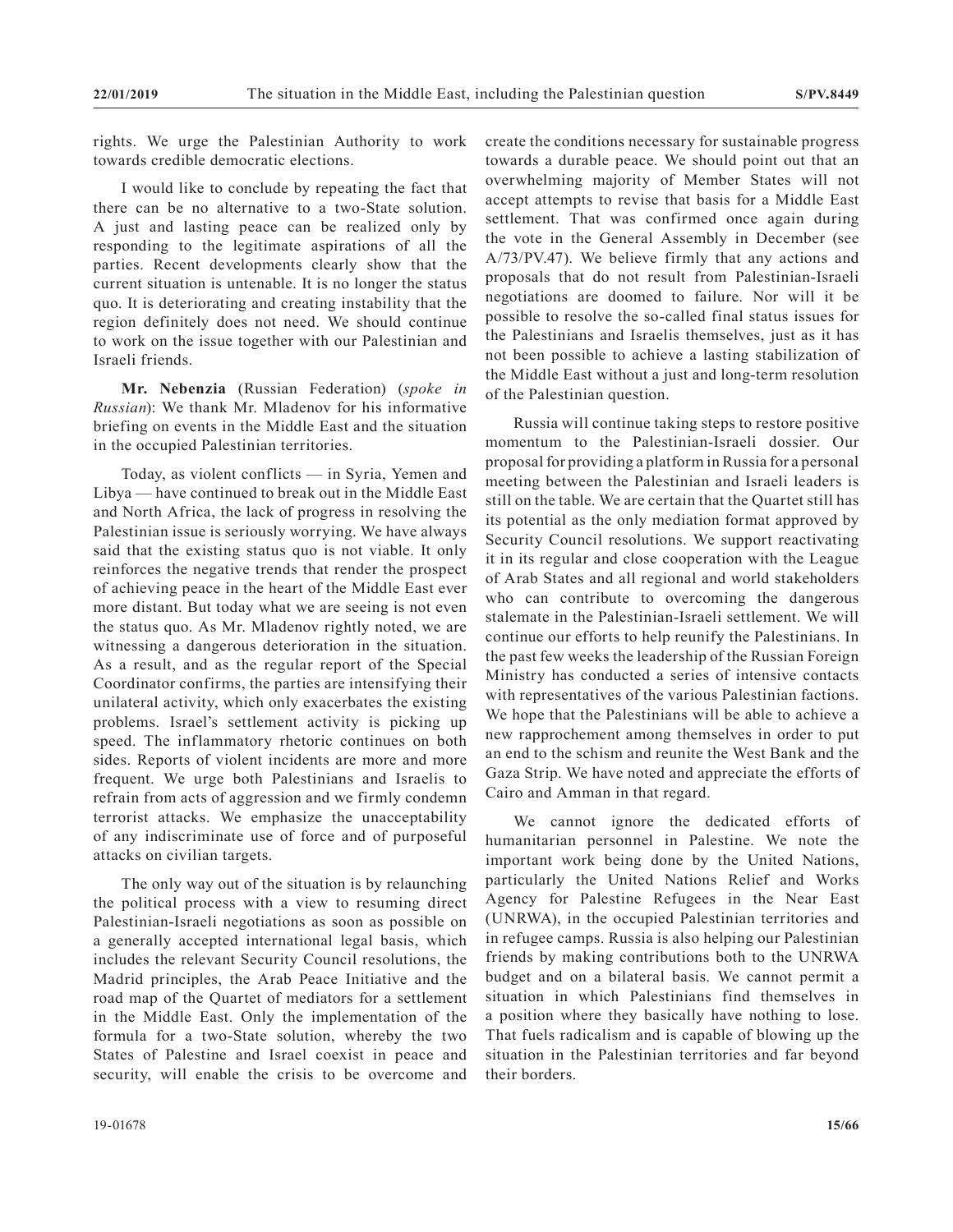We already have quite enough radicalism in the Middle East. If we are to combat that threat, we especially need the coordinated efforts of the entire international community on a daily basis. Once again, in accordance with the position that Russia's representatives have repeatedly expressed, including at the Security Council meeting held on 25 June last year that comprehensively reviewed the situation in the Middle East and North Africa (see S/PV.8293), we call for genuinely collective measures for integrated efforts to improve the situation in the region. It is essential to unite our efforts on the Palestinian-Israeli question, as well as in other areas, including Syria, Yemen and Libya. It is important not to cut back our support to the authorities in Iraq in their efforts to further stabilize their situation. The violations of Syria's sovereignty must end and we must all engage in the collective work of achieving a political settlement and reintegrating Syria into the Arab family. We have to support that process, not create obstacles to it from outside. We want to once again draw attention to our concept for developing confidence-building measures in the Persian Gulf, which is aimed at creating a region-wide security architecture.

Today in this Chamber we heard some delegations assert that the upcoming ministerial meeting in Warsaw has no specific national aspects. While I would very much like to believe that, I have to ask why Iran, one of the biggest and most important countries of the region, was not invited to it. Attempts to cobble together military and political alliances in the region, holding various conferences designed to paint a one-sided, simplistic picture of the problems in the Middle East, which are apparently all connected to Iran and Iran alone, are counterproductive and merely render the prospect of establishing a genuine, inclusive and comprehensive security architecture in the region ever more distant, just as there can be no truly inclusive and comprehensive regional security architecture without a just solution to the Palestinian question.

Ultimately, security is the fundamental and natural policy priority for every State in the region. We believe that devising rules of conduct that are acceptable to all can only be done within the framework of a negotiation process, perhaps one similar to Helsinki, as Secretary-General Guterres has said more than once. We fully support his efforts to develop that initiative.

**Mr. Ipo** (Côte d'Ivoire) (*spoke in French*): Côte d'Ivoire welcomes the holding of this open debate on the situation in the Middle East, including the Palestinian question. We welcome the presence in the Council today of Ms. Marsudi, Minister for Foreign Affairs of Indonesia, and we thank Mr. Nickolay Mladenov, Special Coordinator for the Middle East Peace Process, for his briefing on the many complex challenges to peace and stability in the region affected by the Israeli-Palestinian crisis and the armed conflicts in Yemen and Syria.

The Israeli-Palestinian question is undoubtedly the most complex crisis that the international community has dealt with for the past more than 70 years. Compounding the political and security issues is the humanitarian crisis in the Gaza Strip and the West Bank, which is in urgent need of coordinated solutions. With regard to this situation, my country, which values equally the security of the State of Israel and the inalienable right of the Palestinian people to self-determination, reaffirms its firm support for a two-State solution in which both countries coexist peacefully within the 1967 borders. In order to achieve that, it is essential that the Israeli and Palestinian leadership show proof that they can rise above their differences by resuming their dialogue and building the foundations of a new understanding that guarantees just and lasting peace on the achievements of the past.

Numerous reports from the various United Nations agencies call the Council's attention to the structural vulnerabilities affecting the Palestinian territories, including unemployment, which is at a record 27 per cent, and the lack of decent housing, health infrastructure or basic social services such as access to drinking water and electricity. In view of the serious humanitarian situation, Côte d'Ivoire reiterates its call to the Council to work together urgently with the United Nations specialized agencies and all partners to find ways to mobilize the assistance necessary for meeting the basic needs of the affected populations. In that regard, we urge international partners to continue their financial support to the United Nations Relief and Works Agency for Palestine Refugees in the Near East. We firmly believe that will make it possible to gradually make up the more than \$200 million estimated budget deficit of an agency that plays a key role in providing international assistance to populations in distress.

On the political front, my country calls on Fatah and Hamas to resume their dialogue in order to enable the Palestinian Authority, which has the primary responsibility for responding to the Palestinian people's social needs, to carry out its sovereign duties in Gaza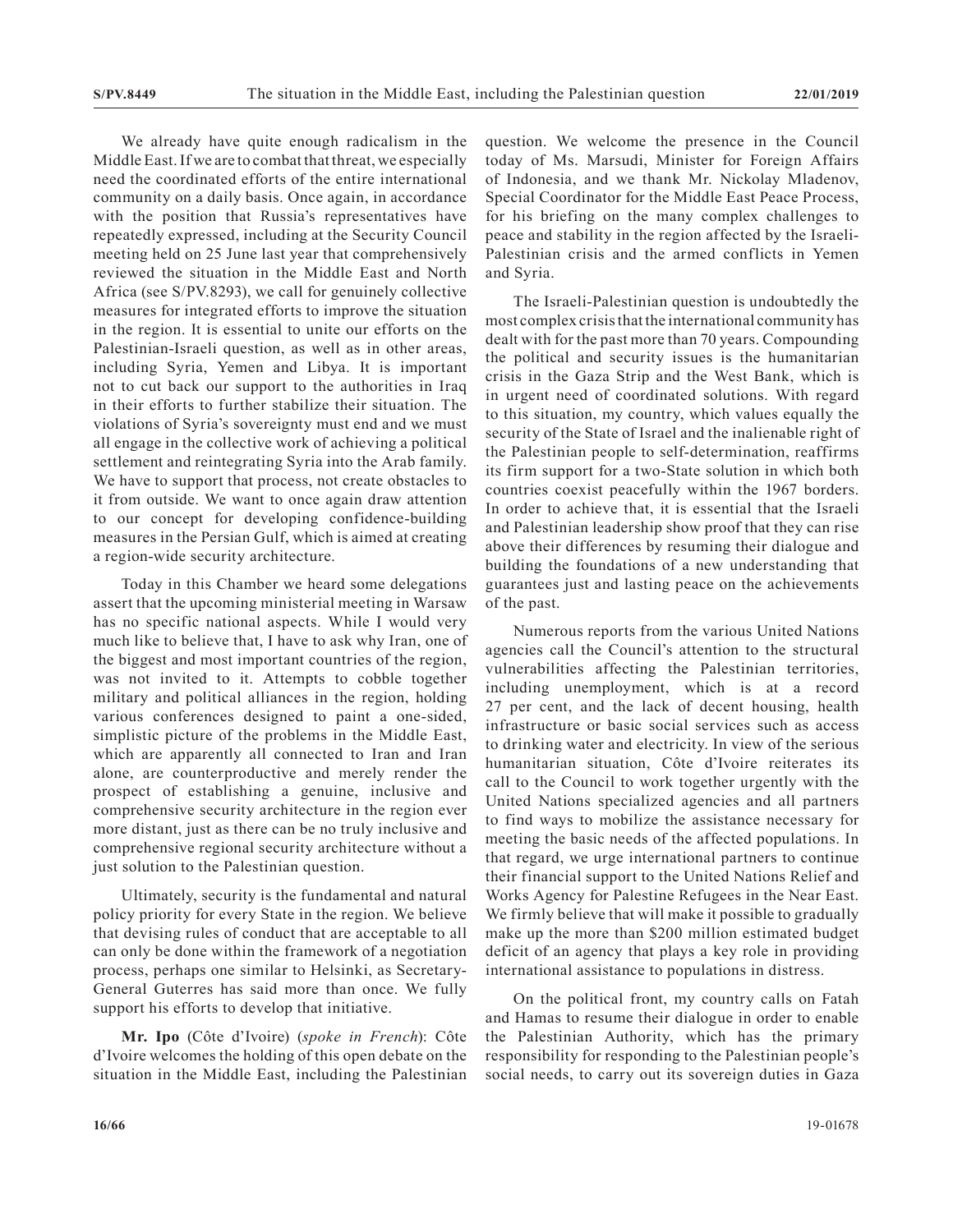and the West Bank. We also reiterate our support for a resolution of the Israeli-Palestinian dispute through dialogue. In that regard, we welcome the international consensus on the need for a resumption of the peace process as the only viable framework for mutually acceptable solutions on such crucial issues as the status of Jerusalem and the lifting of the blockade on Gaza. We encourage all parties to exercise restraint and urge them to engage in constructive dialogue and refrain from any unilateral action that could compromise the international community's efforts to find a peaceful solution to the Israeli-Palestinian crisis.

We continue to be concerned about the humanitarian crisis in Yemen, which all observers describe as the worst in the world. Millions of Yemenis are threatened by food insecurity, which in turn exposes them to famine and malnutrition. On top of that, civilians have limited access to drinking water and primary health care and are dealing with problems related to waterborne diseases and the risk of epidemics. In view of the alarming humanitarian situation, Côte d'Ivoire calls on the parties to the conflict to respect the ceasefire in order to ensure the safe and unhindered delivery of humanitarian aid to people in distress, and urges them to focus on dialogue with a view to arriving at a political solution to the current crisis and to respect their obligations under international humanitarian law.

Despite the continuing numerous challenges, we believe that the Stockholm Agreement, signed on 13 December 2018, and the resulting arrangements give hope for achieving lasting peace and stability in Yemen. The Council, which has endorsed this longawaited peace agreement, should make every effort to implement its relevant provisions, including the cessation of hostilities in Al-Hudaydah governorate and the withdrawal by both sides of their forces from Al-Hudaydah city and the ports of Al-Hudaydah, Saleef and Ras Issa, as well as prisoner exchanges and arrangements for Taiz city.

With regard to the conflict in the Syrian Arab Republic, Côte d'Ivoire would like to raise the issues of the use of chemical weapons, the humanitarian situation and the political process. Regarding the issue of the use of chemical weapons, we appreciate Syria's continued cooperation with the relevant entities of the Organization for the Prohibition of Chemical Weapons (OPCW), which has enabled progress to be made on the programme for destroying Syria's chemical weapons. However, we remain concerned about the

The humanitarian situation is still a major concern for my delegation, owing to the military escalation and its impact on civilians in north-western Syria, including the demilitarized zone in Idlib governorate established pursuant to the agreement signed on 17 September 2018 by the Russian Federation and Turkey. My delegation is concerned about the capture of Idlib by the Hayat Tahrir Al-Sham group, a former branch of Al-Qaida, which also raises fears of a further deterioration in the humanitarian organizations' working conditions. In that regard, my country affirms the importance of safe, prompt, unhindered and sustainable humanitarian access to persons in distress both in Idlib and throughout Syria. We therefore call on the parties to the conflict to respect their obligations under international humanitarian law and human rights.

With regard to the political process, we deplore the fact that the resurgence of fighting in Idlib governorate and other parts of Syria could jeopardize the meagre achievements of the intra-Syrian peace process, which is why we encourage stakeholders to commit to engaging in the United Nations negotiations and the Astana and Sochi processes. We therefore once again urges the warring parties to agree on the effective establishment of the constitutional committee that will be tasked with drafting a new constitution.

Côte d'Ivoire would like to express its support for Mr. Geir Pedersen, the new Special Envoy of the United Nations Secretary-General, and to wish him every success in carrying out his mission. We continue to believe firmly that there can be no military solution to the various crises in the Middle East. Only a bold and inclusive dialogue, supported by the international community, including the Council, can lead to lasting peace and stability for shared prosperity in the region.

**Mr. Alotaibi** (Kuwait) (*spoke in Arabic*): At the outset, we would like to thank Mr. Nickolay Mladenov, Special Coordinator for the Middle East Peace Process and Personal Representative of the Secretary-General, for his valuable briefing on the latest developments in the occupied Palestinian territory, reminding us once again of the ongoing tragedy there. We commend his efforts and endeavours to ensure de-escalation and contain the current tensions. We also welcome Her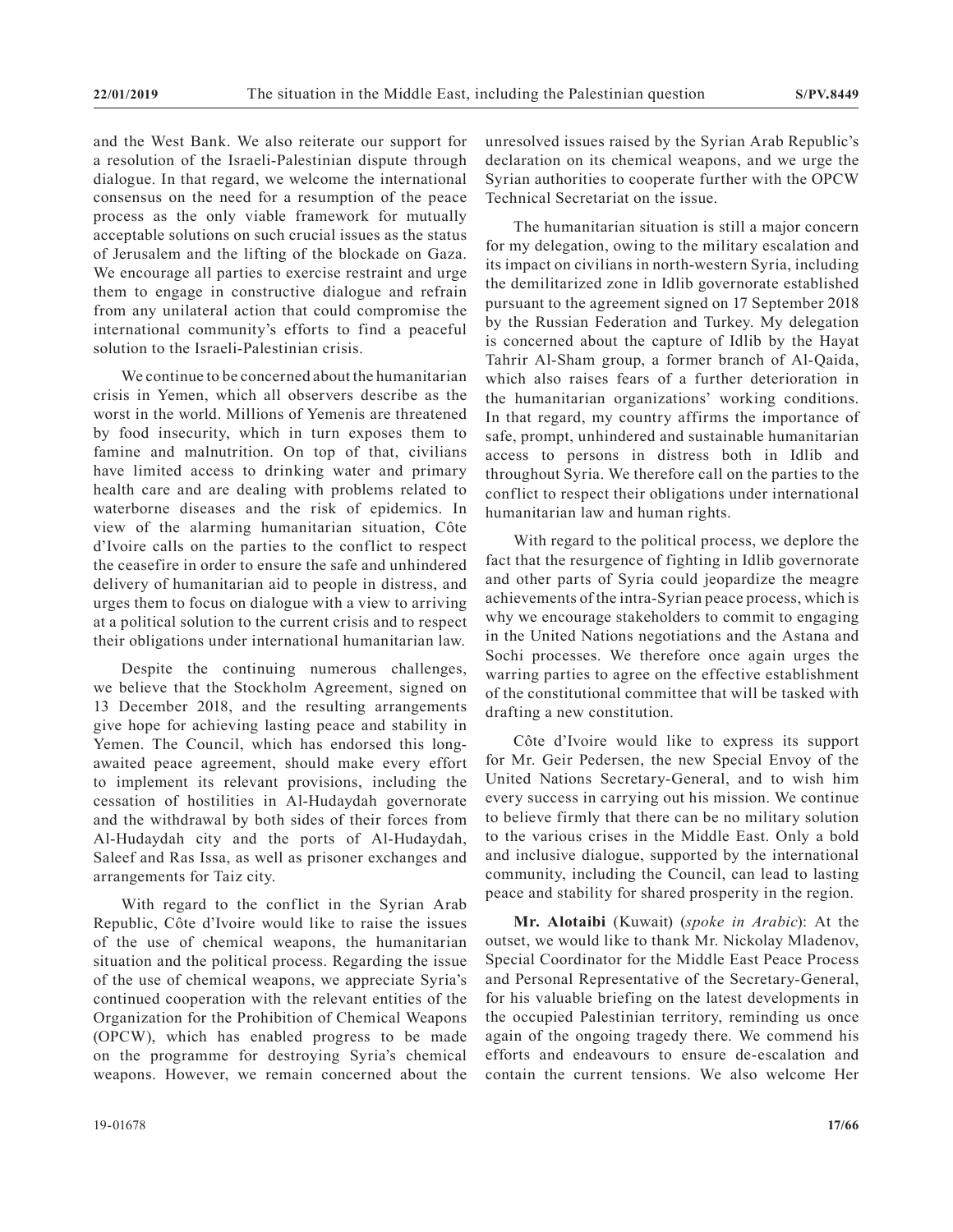Excellency Ms. Retno Marsudi, Minister for Foreign Affairs of Indonesia, and thank her for participating in today's meeting.

We would like to take this opportunity to congratulate the State of Palestine on its election by acclamation to chair the Group of 77 and China. We wish it every success. We agree with my colleague the observer of Palestine that this is a positive and hopeful development that confirms that the international community continues to support the cause of the Palestinian people.

The Security Council is once again meeting at the start of a new year to address the Palestinian question. The year 2018 was marked by detentions, the demolition of homes and destruction of property and the unprecedented expansion of illegal settlements in the occupied Palestinian territories, including East Jerusalem. It was also marked by the forced displacement and killings of Palestinian civilians and by a tightening of the blockade that was first imposed on the Gaza Strip 12 years ago. Those practices have been factors in the daily lives of the Palestinian people for the past year. Unfortunately, the Security Council has not acted to compel the occupying Power to implement its resolutions, thereby giving Israel a green light to continue its practices aimed at perpetuating the occupation and undermining any prospects for a genuine peace that would grant the Palestinian people their legitimate and basic human rights, including the right to independence, sovereignty and a dignified life.

That is the situation of the Palestinian question at the beginning of its sixth decade. The international community remains unable to find a solution to it, not for lack of determination or will but due to the absolute rejection of any proposed solution by Israel, the occupying Power. History shows that successive Israeli Governments have refused to comply with the relevant Security Council resolutions or with international law and the Charter of the United Nations, and have continued to violate them. I will focus on the suffering just this past year of the Palestinian people under occupation, by citing some statistics and numbers provided by United Nations reports, including those prepared by the Office for the Coordination of Humanitarian Affairs (OCHA) and the United Nations Relief and Works Agency for Palestine Refugees in the Near East (UNRWA).

First, regarding settlement activities, in 2018 Israel, the occupying Power, continued to seize Palestinian territories by force and evict their original inhabitants. It began building at least 5,618 settlement units during the past year, most of them deep into the occupied West Bank, notably in East Jerusalem and Bethlehem. It has also recently approved the construction of an additional 2,500 settlement units. The number of settlers living in the occupied West Bank increased by 3 per cent, reaching 448,000, not including 200,000 more who live in occupied East Jerusalem. In that regard, we once again call for implementing resolution 2334 (2016), which stresses that Israel's settlement activity is a flagrant violation of international law and an obstacle to peace. We call on Israel, the occupying Power, to fully and immediately cease all its settlement activities in the occupied Palestinian territory, including East Jerusalem.

Secondly, with regard to the demolition of houses and buildings, in 2018 Israel continued its policy of demolishing Palestinian houses, dismantling 460 structures in the West Bank, mostly in Jerusalem, and affecting the lives of around 7,000 Palestinian citizens. According to OCHA, more than 13,000 demolition orders were issued, including for 50 schools. All of those illegal practices show that Israel has continued its efforts to destroy all prospects for a two-State solution based on the pre-1967 borders.

Thirdly, with regard to settler violence, in 2018 we witnessed an increase in violations committed by the occupying army and settlers against Palestinians and their property, with a total of 4,318 violations — an average of 11 per day — including action at checkpoints, detentions, the confiscation of funds, vehicles and properties, and the destruction of agricultural crops. Acts of aggression by settlers against Palestinians, which are considered hate crimes, increased by 60 per cent in 2018 as compared to 2017.

Fourthly, with respect to deaths and injuries, Israel, the occupying Power, has continued its policies against Palestinian civilians suffering under the yoke of the occupation, in contravention of the Fourth Geneva Convention of 1949. In 2018, no fewer than 295 Palestinians were killed and 29,000 injured, the highest number of casualties since the Israeli war on the Gaza Strip in 2014. In the Gaza Strip itself, 257 Palestinians have been killed since the start of the Great March of Return on 30 March 2018, including 181 during demonstrations.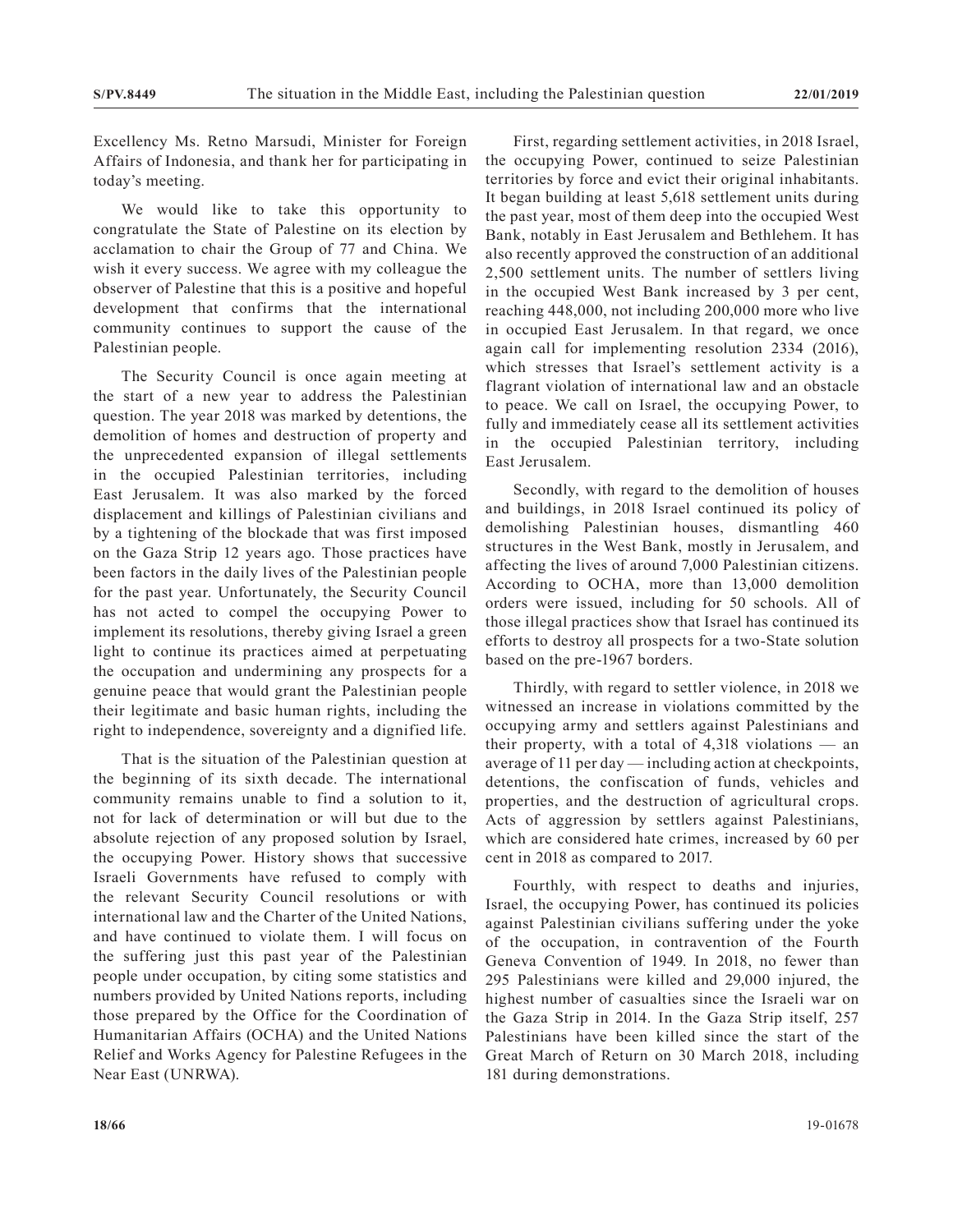Fifthly, with regard to detentions, in 2018 some 6,000 Palestinian people were detained, including 358 children, 128 women and seven parliamentarians.

The State of Kuwait condemns Israel's systematic and extensive practices and policies towards the defenceless Palestinian people, which according to international humanitarian law and international human rights law amount to war crimes and crimes against humanity. We call on the Security Council to enforce its resolutions on the protection of Palestinian civilians, especially resolutions 904 (1994) and 605 (1987), which confirm the applicability of the Fourth Geneva Convention to the occupied Palestinian territory. This is a simple overview of the crimes, illegal policies and practices of Israel, the occupying Power. We would need more than these few minutes to accurately reflect the bitter reality that the Palestinian people are living through. There can be no question that those statistics and figures should compel us, as members of the Security Council, to shoulder our responsibility to support the rule of law and ensure accountability while ending the illegal policies that deny a people their legitimate rights. In that regard, we commend the efforts of the Secretary-General to address UNRWA's financial shortfall, as well as the generous response by donors, including Kuwait, to ensure that it can continue to provide its services to Palestinian refugees.

We reiterate our support for the Palestinian people's struggle to realize all their legitimate political rights and establish their own independent State on their land, with East Jerusalem as its capital. We fully support the right of the State of Palestine to become a fullyfledged Member of the United Nations. Conversely, as we condemn Israel's policies aimed at changing the demographics of Jerusalem and its continued violations of the Al-Aqsa Mosque, we call on States to refrain from establishing their diplomatic missions in Jerusalem, in line with international law and relevant Security Council resolutions, including resolution 478 (1980), which stresses that Jerusalem is a final-status issue.

In conclusion, we call on the international community to fulfil its commitments and take the necessary measures to revive the peace process with the aim of reaching a two-State solution, putting an end to the Israeli occupation of all Arab territories occupied since 1967, and ensuring a just and lasting peace in accordance with the relevant United Nations resolutions, the Madrid terms of reference, including

the principle of land for peace, the Arab Peace Initiative and the Quartet road map.

**Mr. Ma Zhaoxu** (China) (*spoke in Chinese*): I thank Special Coordinator Mladenov for his briefing. I have listened carefully to the statements by the representatives of Palestine and Israel. I warmly welcome Mrs. Marsudi, Minister for Foreign Affairs of Indonesia, and thank her for her presence here today and her statement.

The question of Palestine is at the core and root of the Middle East issue. Its resolution is crucial to achieving peace and development in this region. At the moment, the conflict in the Gaza Strip continues. The West Bank is frequently attacked, and settlement activities are still going on, while Palestinian homes continue to be demolished. At the same time, we are seeing challenges to the possibility of a two-State solution. Efforts to achieve a resumption of the dialogue between Palestine and Israel show no progress, while the risk of escalation of the conflict cannot be ignored.

China is deeply worried about the current developments. The Council and the international community should maintain a united front and adopt a long-term perspective in advancing a political settlement of the Palestinian question. Using violence to quell violence will not solve any problems. China strongly opposes any acts of violence against civilians. We urge the parties concerned to bear in mind the security and safety of the local populations and the crucial importance of peaceful coexistence by exercising restraint and thereby preventing the situation from escalating. The grave humanitarian situation in the Gaza Strip does not serve regional stability. We hope that the relevant parties will lift the blockade of Gaza quickly and entirely. China regrets Israel's decision to close schools run by the United Nations Relief and Works Agency for Palestine Refugees in the Near East in East Jerusalem, and we call on the international community to increase funding to the United Nations Relief and Works Agency for Palestine Refugees in the Near East and help Palestine improve its economic circumstances.

The fundamental path to resolving the Palestinian-Israeli conflict is through a two-State solution. The international community should adhere to the relevant United Nations resolutions, the principle of land for peace and the Arab Peace Initiative, among other things, in working to intensify efforts for a resumption of talks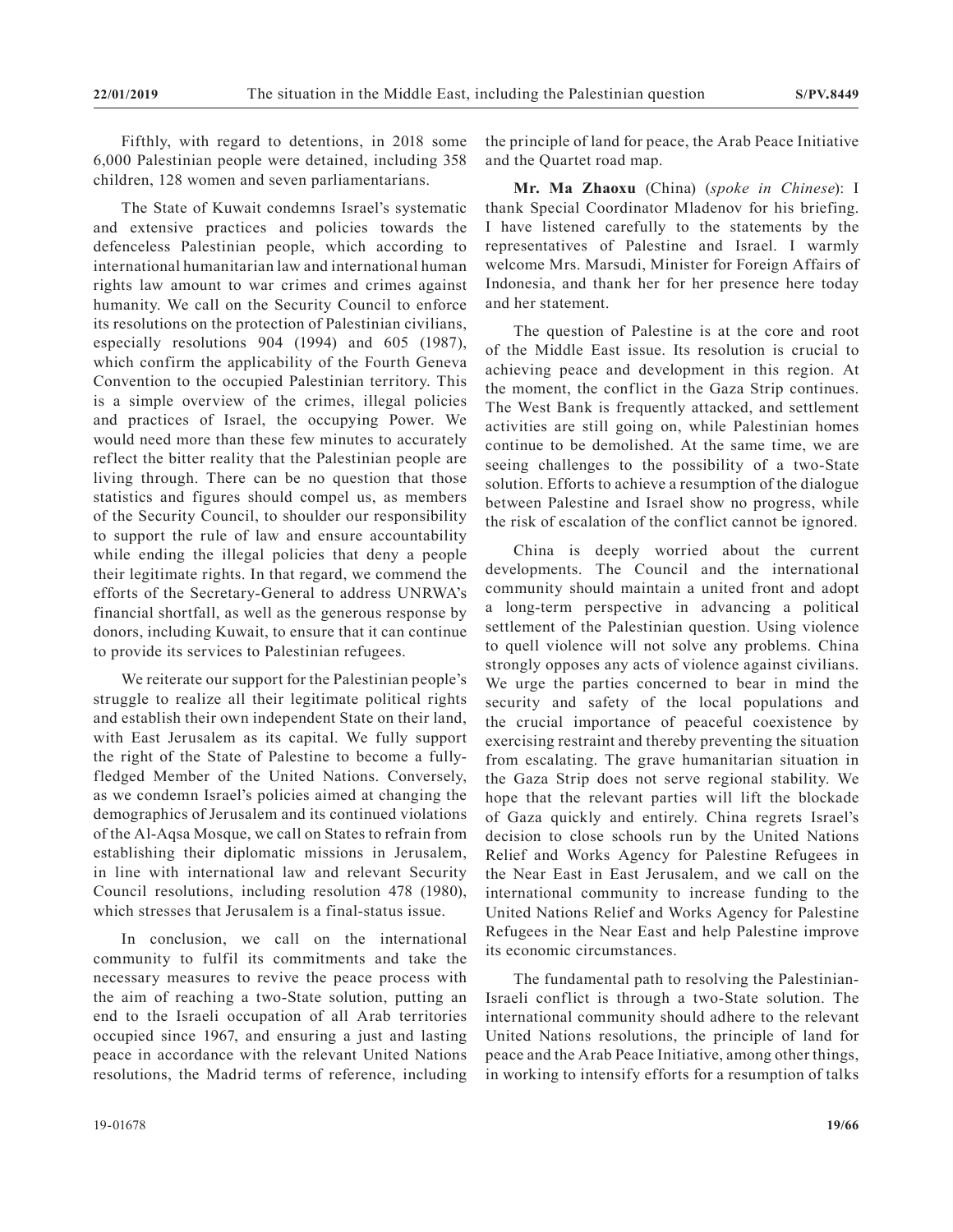and for achieving a comprehensive, just and lasting solution to the Palestinian question. Any new initiative should be aimed at making a two-State solution a reality. Concrete action should be taken to implement resolution 2334 (2016) and to end all settlement activities in the occupied territories and the demolition of Palestinian homes and property. Steps should also be taken to prevent violence against civilians.

The question of the final status of Jerusalem is a complex and sensitive one. It underpins any future settlement of the Palestinian question as well as the future of a two-State solution. The parties should act with prudence and follow the principles of respecting historical pluralities, upholding fairness and justice, implementing international agreements, striving for peaceful coexistence and adhering to the relevant United Nations resolutions and international consensus so as to reach a solution through negotiations that accommodates the interests of all sides. The international community should stay united in advocating for a resumption of peace talks between the two sides as soon as possible. The parties should meet halfway, avoid any action or rhetoric that might exacerbate the situation and refrain from any unilateral measures that could undermine trust, with a view to creating the necessary conditions for a resumption of dialogue and expediting the intra-Palestinian reconciliation process. Parties that can bring serious influence to bear on the Middle East issue should also play a constructive role.

China has always been committed to moving the Middle East process forward and has been supportive of the Palestinian people's just cause, that of regaining their legitimate national rights. We support the establishment of an independent and fully sovereign State of Palestine based on the 1967 borders, with East Jerusalem as its capital. We support Palestine's greater integration into the international community. In line with His Excellency President Xi Jinping's four-point proposal promoting a political settlement of the Palestinian question. China will step up its communication and cooperation with countries of the region and work to maintain peace and stability, uphold fairness and justice and promote common development in the Middle East, thereby playing a proactive and constructive role for peace in the region.

**Mr. Ndong Mba** (Equatorial Guinea) (*spoke in Spanish*): We would like to begin by thanking Mr. Nickolay Mladenov for his clear and detailed briefing on the situation in the Middle East, including the Palestinian question. We hope that both he and the team he represents will continue to work this year with the same zeal and spirit of dedication and collaboration on this delicate issue. We welcome the delegations of Israel and Palestine, as well as the other delegations that have decided to make statements in this important meeting because of how important they consider the issue. We especially welcome Mrs. Retno Lestari Priansari Marsudi, Minister for Foreign Affairs of Indonesia, and appreciate her presence here during our debate.

The Republic of Equatorial Guinea has been closely following the developments in the Middle East, which has been the scene of numerous conflicts for several decades. Though they may be different from one another, while frequently related, and although they may vary in the degree of devastation they inflict, what they all share is the fact that they have claimed numerous human lives, destroyed a great deal of infrastructure and damaged all sorts of services, thereby wasting their populations' efforts to improve their lives and ensure a decent future for their children. That destruction has caused the displacement of considerable portions of the populations of Syria, Yemen, Lebanon, Palestine and other neighbouring areas affected by these struggles. The persistence and ongoing exacerbation of this situation has not only left the region in a constant state of instability, it also continually jeopardizes international peace and security. It is therefore urgent and essential that the Security Council and the international community continue to put pressure on the parties who sustain these conflicts.

On the question of Palestine, we deplore the tension that has continued between the parties during the past year, with violent and deadly incidents that we have mainly witnessed since the Great March of Return began, on 30 March 2018, through December. In that regard, and now that we are beginning a new year, we want to call on the parties to refrain from taking unilateral actions that incite violence and could harm any future negotiation process. In the past there have been worse moments in the history of this conflict, with much bloodshed and destruction, but they have not brought the guarantee of security that the Israelis desire or facilitated the establishment of a Palestinian State recognized by Israel. We therefore once again reiterate our fundamental position, which is that the Israeli-Palestinian conflict can only be resolved through negotiations based on the idea of two independent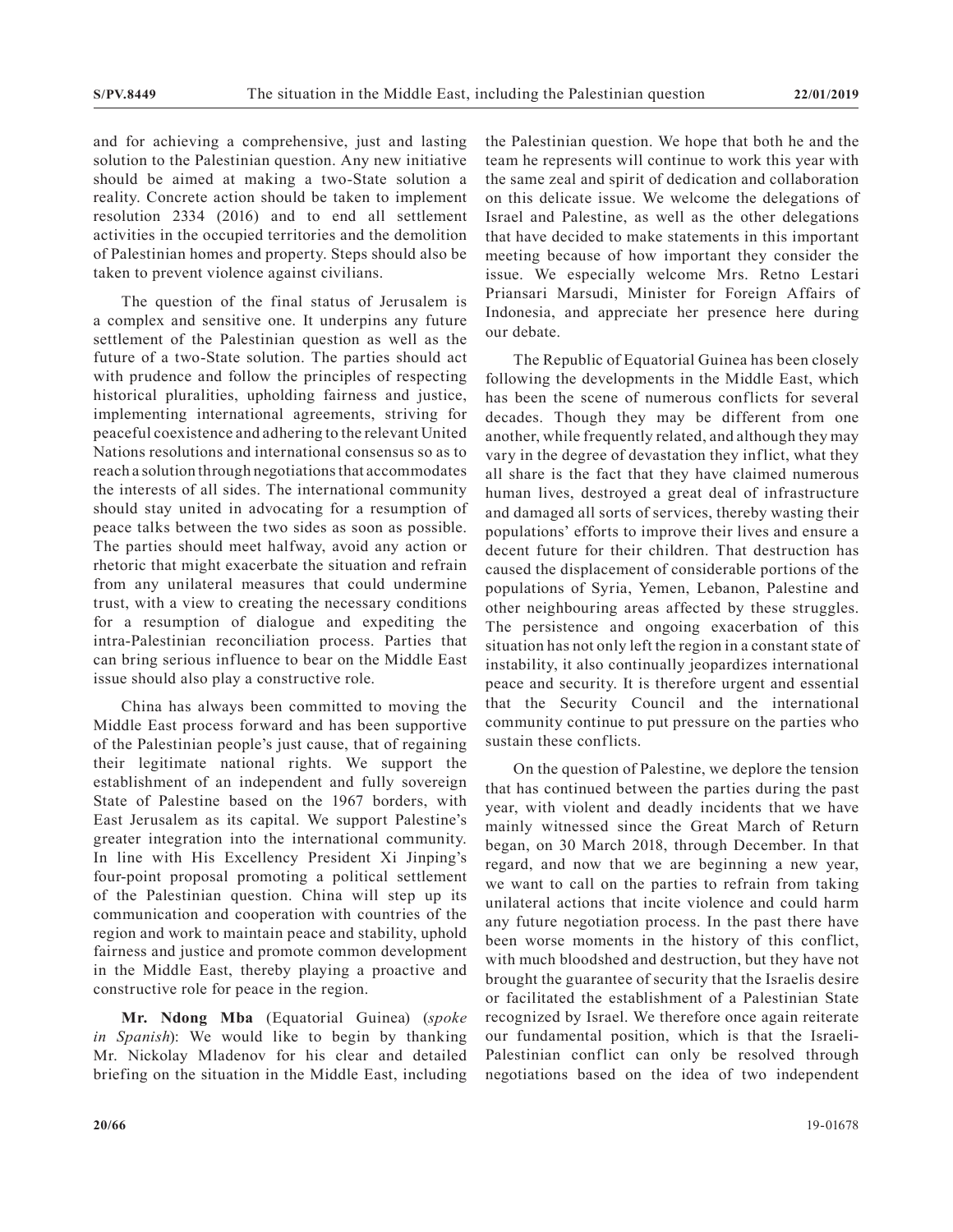States, Israel and Palestine, living side by side in peace and security within mutually recognized borders. Violence is not and will never be the best way to resolve this dispute that pits Israelis against Palestinians.

However, my delegation wants to emphasize the importance of ensuring that Palestine's leaders address the security concerns of the Jewish State with sincerity and pragmatism. As always, we insist on the return of the Palestinian National Authority to the Gaza Strip. In recent years, most of the violent exchanges between Israel and Palestine have been related to Gaza. The Palestinian National Authority, supported by the international community, should be able to work more effectively to improve socioeconomic conditions and ensure a secure environment that guarantees peace and tranquillity both for the 2 million Palestinians living in the Gaza Strip and for the people of neighbouring Israel. It is therefore essential to support and encourage the intra-Palestinian reconciliation process under Egypt's auspices. We have been closely following the situation on the border of the Gaza Strip, and we hope that the drop in the number of violent episodes in recent weeks will continue and can result in a mutual understanding on the transportation of goods and on maintaining the current atmosphere of tranquillity.

We also urge the Government of Israel, to the extent that it wants to find a solution to the conflict, to ease its policies in the occupied Palestinian territories with regard to issues such as the demolition of Palestinian homes and property, as well as the ongoing construction of settlements that will continue to pose a huge obstacle to achieving a reasonable agreement in future. We also urge the Israeli security forces, in cases where they are exercising their inalienable right to self-defence, to take into account their obligations under international humanitarian law and international human rights law and avoid actions that make it more difficult to resume dialogue.

The Republic of Equatorial Guinea will agree to any approach that takes into account the various relevant resolutions of the United Nations and other current legal instruments that provide for a peaceful solution to this conflict. In that regard, we once again affirm our support for a solution based on two independent States of Israel and Palestine, within the 1967 borders, and in the hope that with the support of confidence-building measures, the two States can live side by side in harmony and with the other countries of the region.

Finally, my delegation welcomes the fact that the United States Administration intends to issue a plan for a resumption of the negotiation process. We hope and wish that it will be issued as soon as possible and will represent a genuinely positive starting point for a resumption of negotiations. In that regard, we invite the United States to ensure that its plan is impartial and fair to all the parties involved.

It is very likely that the elections planned for April in Israel will end up postponing the possibility of promoting the peace process during the electoral campaign. In that regard, we ask the Israeli Government to abstain from taking unilateral action as part of the campaign, which would have long-term consequences.

**Mr. Heusgen** (Germany): I thank you, Mr. President, for putting this topic on the agenda. I would also like to thank Special Coordinator Nickolay Mladenov for his very impressive and, at the same time, worrisome statement.

Mr. Mladenov spoke clearly of the dangerous dynamic that he is observing and stated there is no status quo to preserve. He said that we are living in times of deterioration and radicalization. Therefore, I think a debate is warranted even though there are other crises in the region, such as Syria and Yemen, with very bleak ongoing humanitarian disasters.

I would like to begin by aligning myself with the statement to be delivered later by the observer of the European Union (EU), who will lay out the common EU position. Let me make five points.

First, Germany is steadfast in its commitment to Israel, its security and Israel as a Jewish and democratic State. Germany will not remain silent when Israel's right to exist is questioned or compromised, as it is by Iran. The Israeli Ambassador reminded the Council that there are still Iranian missiles that are inscribed with the phrase "Death to Israel".

Secondly, Germany underscores the importance of the political process. We continue to promote and favour prospects for a political process, which we believe is urgently needed. In that regard, we support any attempt to restart meaningful, direct negotiations between the parties with the objective of reaching lasting peace. We must all work together to bring the parties back to the negotiating table. In that respect, almost everybody around the table said that they remained fully and firmly committed to the two-State solution. As the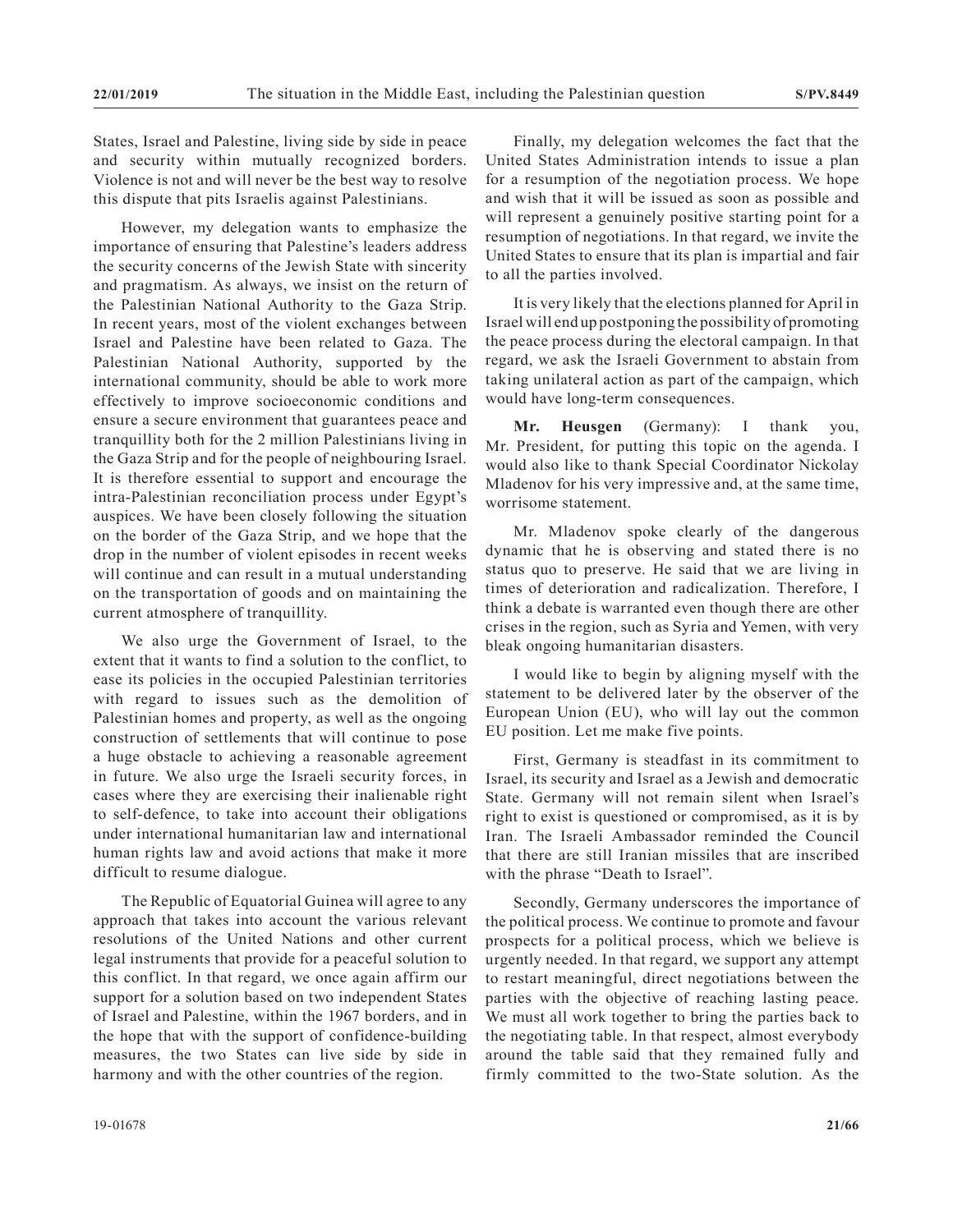Indonesian minister, who I welcome here today, said in her statement, the only option to resolve the Israeli-Palestinian conflict is a two-State solution based on Council resolutions and the known parameters. That also applies to the status of Jerusalem. In that context, I also recall the relevant Security Council resolutions, such as resolutions 478 (1980) and 2334 (2016), which are binding international law. Resolutions are not an à la carte menu. With regard to the political process, we believe that confidence-building measures and positive steps by both parties are essential and require leadership, political will and very hard work. We call on both sides to live up to their responsibilities so that future generations can live in peace.

Thirdly, we must focus on Israel's settlement policies. Israel's continuous expansion of settlement activity is a matter of great concern. I want to highlight what Mr. Mladenov said in his strong statement. I note the figures that he gave on permits and what he said about demolitions, displacement, seizures, as well as what he said about the fear of future annexation. I remind the Council that all of those settlement activities are illegal under international law. They jeopardize prospects for a future peace agreement on the basis of a two-State solution. They create enclaves, obstruct Palestinian development and incite violence on both sides. I therefore call upon Israel to freeze its expansion of settlements, its legalization of outposts, as well as its demolition of Palestinian property.

Special Coordinator Mladenov also noted that the increase in violence is a matter of great concern. Germany strongly condemns all attacks, including the firing of rockets and the use of incendiary kites and balloons from Gaza, which put Israel's security at risk. To those responsible, in particular Hamas, we affirm that those attacks are unacceptable and must stop. Violence, including terrorist attacks, and unrest increased in the final months of 2018 in the West Bank, Gaza and Jerusalem. We strongly urge all parties to de-escalate, exercise restraint and refrain from putting the lives of innocent civilians in danger. Violence against civilians, especially if directed against the most vulnerable, such as children or disabled persons, is unacceptable and unjustifiable. Human rights need to be respected at all times. At the same time, protests have to be peaceful and the rights of demonstrators have to be respected. We call on all sides to refrain from the use of excessive force. On a more positive note, Germany encourages all people-to-people exchanges, some of which are

Fourthly, on the humanitarian situation, in addition to the increase in violence, the humanitarian and economic situation in Gaza remains a matter of great concern. Our immediate priority must be to ease restrictions on movement and access. Humanitarian and financial assistance to Gaza must not be obstructed. We call on the Palestinian Authority to do its part to improve the living conditions in Gaza. Let me also commend the important work of United Nations Relief and Works Agency for Palestine Refugees in the Near East (UNRWA). To echo the words of Mr. Mladenov, the work of UNRWA is essential and critical for Palestinians. Nobody has been able to explain to me why cutting funds to Agency is good for peace prospects. All studies point to the fact that depriving young people of the possibility of enjoying education leads directly to terrorism and extremism. I once again thank all of those who have supported UNRWA. It is important for the youth in the region.

Lastly, on the process of intra-Palestinian reconciliation, not least for the situation in Gaza, it is very important for intra-Palestinian reconciliation to resume. On this topic, Special Coordinator Mladenov said that the hope for reconciliation is fading by the day. We still believe that we must do all we can, even though the situation is grim, particularly after the dissolution of the Palestinian Legislative Council. We have seen the prospects for reconciliation deteriorate and confidence further erode. I would like to commend our Egyptian friends for their relentless efforts to get Hamas and Fatah together. We encourage Egypt to continue its efforts despite the current situation. I call on Palestinian actors to show leadership in finding common ground to address the needs of the Palestinian people. We are ready to continue to work with the Palestinian Authority to strengthen democratic institutions. Instead of fighting among themselves, I think that the Palestinian leaders have an obligation to concentrate on how they can support the frustrated youth and have them go to school and work constructively so that they do not become radicalized.

Let me end by echoing the words of our colleague from Côte d'Ivoire, who focused not only on Middle East peace but also peace in Syria and Yemen. He said that for all of the problems that we face in the Middle East, only a political solution can lead the way forward.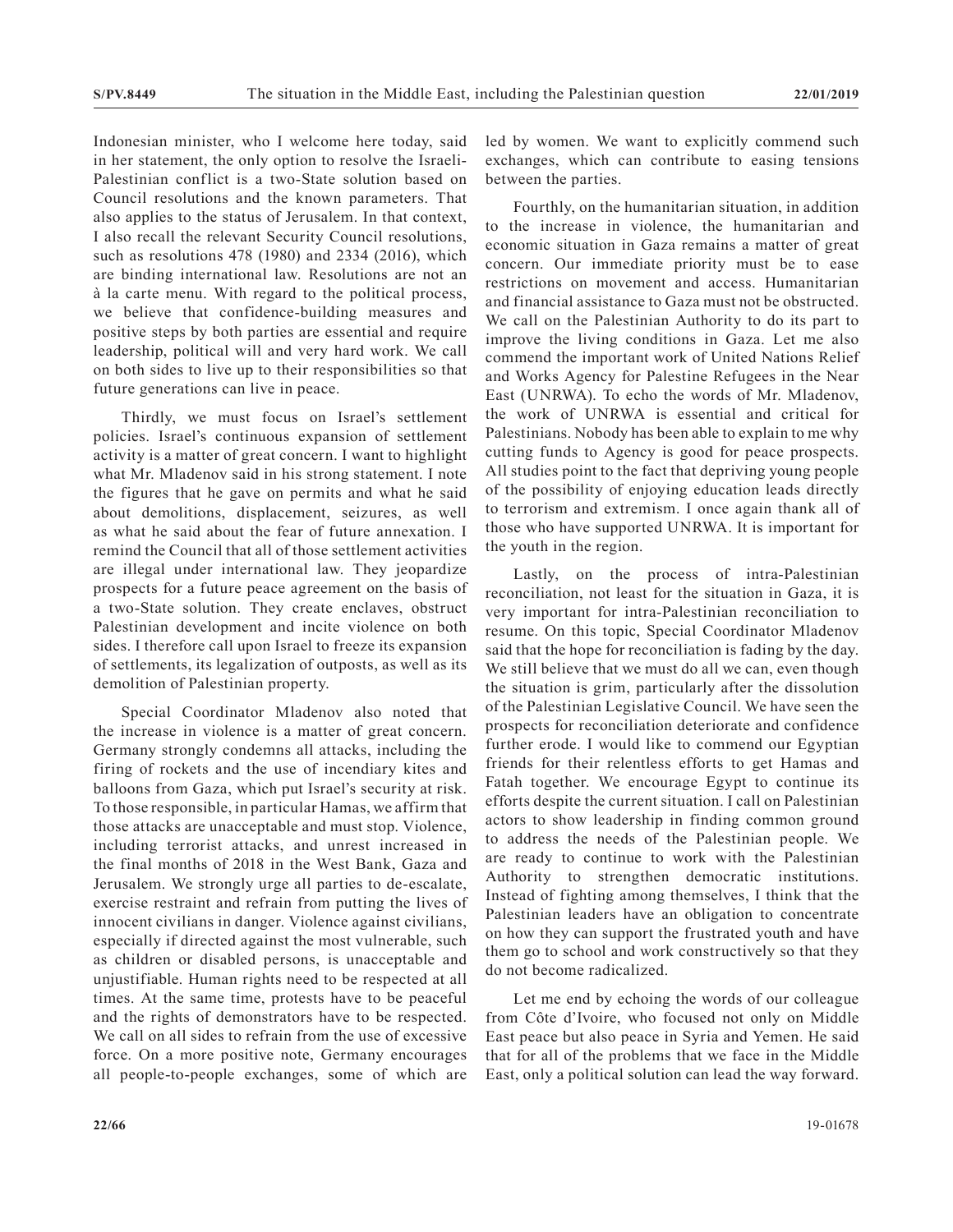**Ms. Pierce** (United Kingdom): I join others in welcoming the Indonesian Foreign Minister, who is a very good friend of the United Nations. I also join the American representative in expressing our deepest condolences to Chad for the loss of its peacekeepers. We send our condolences also to the victims' families.

As other speakers have noted, there are a range of issues in the Middle East today that deserve the Council's concern, but, as Mr. Mladenov was our briefer, I will confine my remarks today to the issues that he covered. I want to start by echoing the German representative's statement that Israel's security should not be put in doubt. We condemn unreservedly the rocket launches from Syria and Gaza into Israel.

I thank Mr. Mladenov for his briefing. As he set out, the situation in Israel and the occupied Palestinian territories remains deeply concerning. Mr. Mladenov's statement about the erosion of prospects for establishing a Palestinian State as a result of the facts on the ground really should guide the Council's consideration. What he said about 25 years from Oslo is also a very salutary reminder of the fact that we do not have the luxury of time in which to make progress on the Middle East peace process.

Turning to the situation on the ground, and, again, as others have noted, the last three months of 2018 saw a dreadful increase in violence in the West Bank. Three Israelis, including a baby, were killed in Palestinian terror attacks for which Hamas has claimed responsibility. There is no justification for such acts of violence. During the same time in the West Bank and Gaza, 70 Palestinians were killed. On 14 January, a 14-year-old Palestinian boy died as a result of injuries sustained from live fire following a protest at the Gaza fence. We fully support Israel's right to defend itself, but the Israeli security forces should refrain from the use of excessive force against unarmed civilians. Lethal use of force should be exercised with maximum restraint and only as a last resort to protect life.

Turning to Gaza, the security remains precarious. Sporadic rocket attacks by militants continue, and a miscalculation could easily lead to renewed confrontation. We need to do everything we can to avoid another devastating war, which would compound the already dire humanitarian and security conditions in Gaza and threaten the security of Israeli border communities.

I wanted to draw the Council's attention to Gaza's health sector, which remains under significant strain, and to the problems with the shortage of essential drugs and limited access to clean water. Israel's movement restrictions, we believe, continue to affect the health of the population. In the longer term, renewed political resolve is required to improve the situation. Several speakers today have drawn attention to the reconciliation process begun under Egyptian auspices among the Palestinian Authority and others. We were very concerned by the Palestinian Authority's decision to withdraw their guards from the Rafah crossing point. It is vital that the Council impress upon the Palestinian factions that they need to work together to break the deadlock. We welcome continued Egyptian efforts in that regard.

On the West Bank, recent developments continue to undermine the achievements of the Oslo Accords and jeopardize the prospects for a two-State solution. Following the violent attacks in the West Bank, there have been a large number of incursions by Israeli security forces into Area A, and Palestinian movement in the West Bank has been significantly restricted and disrupted. Full security cooperation between the Palestinian Authority and Israel remains crucial for the safety of both parties.

I wanted to express our disappointment at the fact that, on 27 December, just days after the Council discussed the implementation of resolution 2334 (2016) (see S/PV.8429), Israel advanced plans for the construction of nearly 2,800 illegal settlement housing units. It is doubly disappointing that more than half of these units are located east of the separation barrier in areas deep into the West Bank. Plans outlined by the Israeli Government on 26 December to construct a new settlement, Givat Eitam, close to Bethlehem represent a further threat to the territorial integrity of the future Palestinian State. If built, this new settlement would prevent the growth of Bethlehem and further fragment the West Bank.

We are closely following the developments in East Jerusalem. The eviction notice served to the Sabah family in Sheikh Jarrah, on 3 January, places 45 people at risk of losing their home. Therefore, I want to encourage the Israeli Government not to enforce this eviction, as we continue to urge it not to demolish the Bedouin community of Khan Al-Ahmar.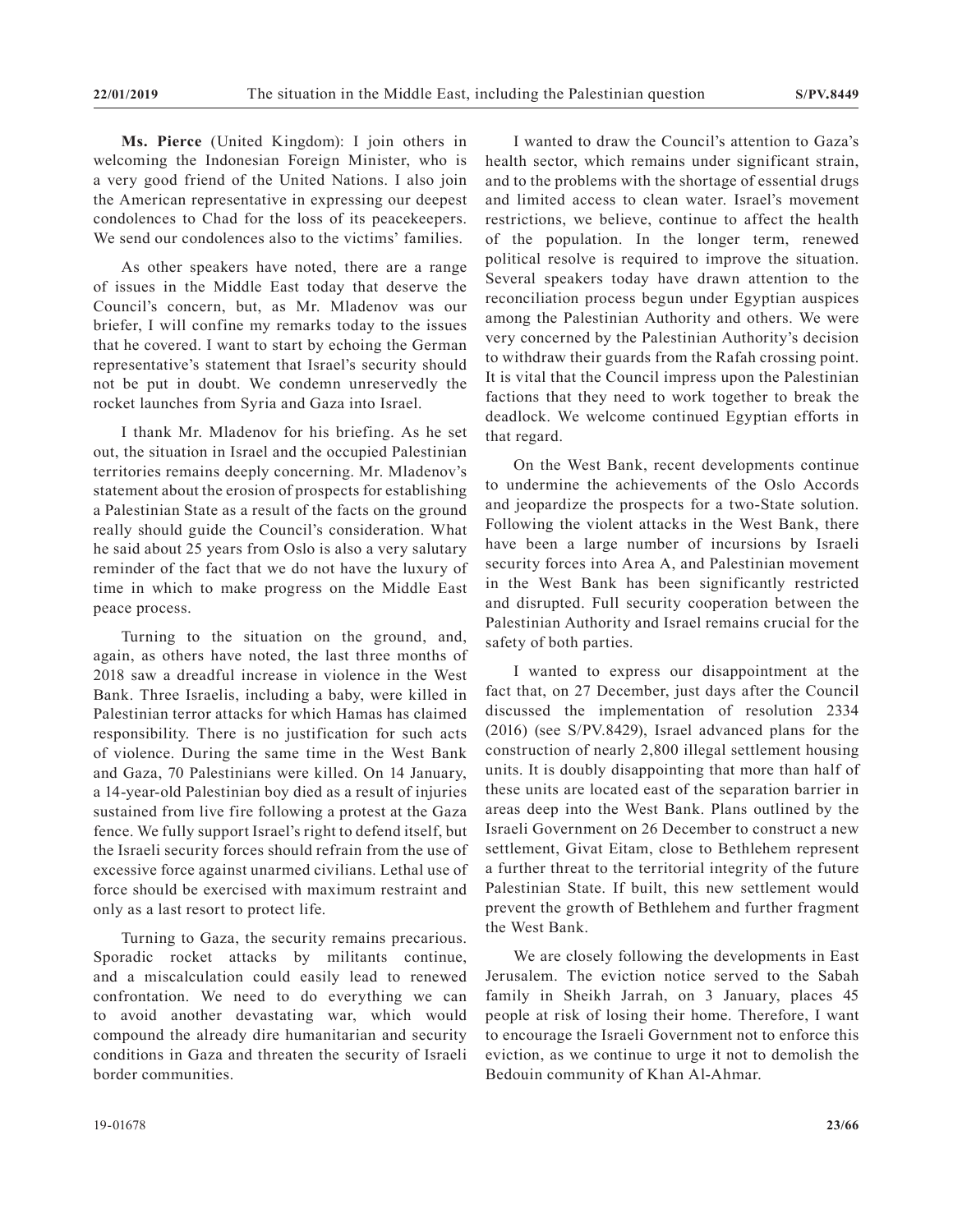Turning to Israel/Lebanon, we are concerned by the recent rise in tensions along the Blue Line. We condemn all violations of resolution 1701 (2006). The United Kingdom has been clear in the Council on many occasions that we condemn Israeli violations of Lebanese sovereignty, whether by land or sea or air. Such actions undermine confidence and stability, and we look for all relevant Security Council resolutions — but notably 1559 (2004) and 1701 (2006) — to be respected in full.

For too long we have witnessed Hizbullah blatantly disregard United Nations resolutions. Its continued possession of weapons outside of Lebanese State control and its reported attempts to acquire dangerous new missile capabilities remain deeply alarming, as do their statements threatening Israel. Without an end to these illegal activities by Hizbullah in Lebanon and the region, we will continue to see regional stability threatened. We condemn Hizbullah's aggressive activities, and we are clear that we should not allow them to go unchecked.

In conclusion, though prospects for peace may seem bleak, as Mr. Mladenov outlined, we should not give up on the two-State solution. It remains the only viable resolution to the Israeli-Palestinian conflict. For this reason, the United Kingdom remains committed to the internationally agreed parameters for a durable peace in the Middle East. It is critical that negotiations be resumed towards an agreement leading to a safe and secure Israel living alongside a viable and sovereign Palestinian State, based on 1967 borders with agreed land swaps, Jerusalem as the shared capital of both States, and a just, fair, agreed and realistic settlement for refugees.

**Mr. Meza-Cuadra** (Peru) (*spoke in Spanish*): We welcome the holding of this quarterly open debate and thank Mr. Nickolay Mladenov for his very comprehensive briefing.

Peru is following with deep concern the developments related to the question of Palestine. We can only deplore the persistent hostile climate and the unacceptable and unsustainable stalling of the peace process. We note with alarm the serious and ongoing deterioration of security conditions for millions of Palestinians and Israelis, as evidenced in the indiscriminate attacks against civilians by Hamas and the clearly disproportionate Israeli responses.

Meanwhile, the humanitarian situation is worsening on the ground, where the lack of basic goods and services is compounded by the isolation to which millions of Palestinians are subjected. This is an ideal scenario for those who promote violence and extremism and for creating a feeling of oppression and frustration.

Under these circumstances, we wish to reaffirm our commitment to the only solution that we consider viable and consistent with international law: the two-State solution, with internationally recognized and secure borders, to be negotiated directly between Israel and Palestine on the basis of the pre-1967 borders, which must lead to the determination of the final status of Jerusalem, in compliance with United Nations resolutions.

To that end, we consider it vital to refrain from all actions that undermine the necessary confidence and to undertake instead genuine steps aimed at reconciliation and commitment, beginning with a renewed willingness to engage in ongoing dialogue.

We strongly deplore the intensification of settlement, demolition and eviction practices that have been observed in the occupied Palestinian territories, which are in violation of the provisions of various Council resolutions, including resolution 2334 (2016). We are especially concerned over the possible demolition of a structures in Khan Al-Ahmar, which would have a very negative political impact.

We also deem it imperative to reject hate speech, anti-Semitism and all forms of discrimination. In any society, ethnic, cultural and religious diversity must be appreciated as a value, and never as a threat. Similarly, we categorically condemn Hamas's use of violence and terrorist practices. We stress also the need to alleviate the tragic humanitarian situation that civilians in Gaza are facing. We urge continuity in infrastructure and development projects, and that further efforts be made to enable the Palestinian Authority to regain effective control of the area and to ensure the provision of stable and predictable funding to the United Nations Relief and Works Agency for Palestine Refugees in the Near East.

We commend the willingness shown by many countries to use their good offices, particularly those that have historically participated in this process. We underscore the work of the Quartet and the Arab Peace Initiative and encourage them to continue with their efforts. In that regard, we emphasize that the Council must show itself able to reach a minimum consensus in order to make a decision and outline the steps to be taken, particularly in relation to the resumption of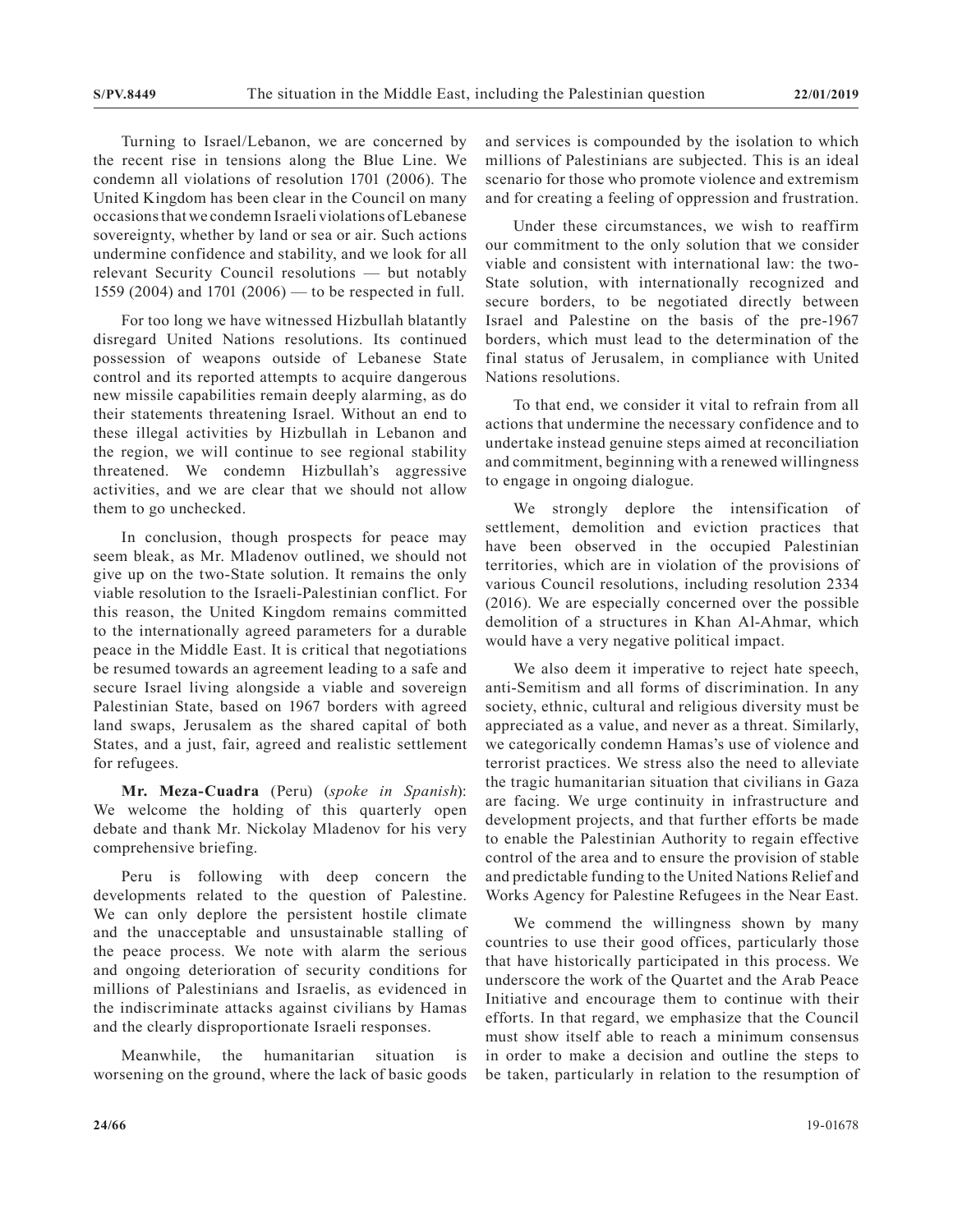political dialogue, in line with the lofty responsibilities that the international community has conferred upon it.

I want to very briefly comment on the situation in Yemen, given that it remains highly volatile, which continues to impact civilians and seriously jeopardizes the agreements reached in Sweden. Those agreements are a turning point in the bloody and prolonged conflict in Yemen, and under no circumstances can potential delays or breaches serve as justification to abandon the commitments made. We underline the importance of preserving the unity of the Council around its responsibility to protect the people of Yemen and its remaining attentive to the proper implementation of the agreement between the Yemeni parties and the provisions of its resolutions 2451 (2018) and 2452 (2019).

I will conclude by reiterating our appeal to the Yemeni parties and the various actors involved in the conflict to reaffirm their commitment to the inclusive political solution that the Special Envoy of the Secretary-General has been advocating and to address the difficulties arising in the context of that complex process with prudence and in good faith.

**Mr. Delattre** (France) (*spoke in French*): I would like to begin my statement by honouring the memory of the 10 Chadian Blue Helmets of the United Nations Multidimensional Integrated Stabilization Mission in Mali (MINUSMA) who lost their lives on Sunday in northern Mali. I offer my condolences to the families of the victims and to the people and the Government of Chad. The heroic sacrifice of those soldiers places on obligation on all of us. It reminds us of how MINUSMA operates in a difficult security environment. and of the key role it plays in preserving Mali's stability and supporting the implementation of the Malian peace process. In the face of the enemies of peace, our resolve must remain strong.

I would like to thank Mr. Nickolay Mladenov for his persuasive and once again alarming briefing, as well as for his daily commitment on the ground. I would like also to welcome the Minister for Foreign Affairs of Indonesia here today.

To echo what several of my colleagues — namely, from Germany and the United Kingdom — just stated, the undeniable truth so often observed in the Council remains more relevant than ever: the illusion of a status quo masks the daily deterioration of the situation, which could devolve into a fresh conflict at any given moment.

The violence that marked the end of 2018 — in Gaza in November and the West Bank in December — should serve as a warning. It must also remind us that when peace recedes on the ground, it recedes also in people's minds and in rhetoric.

Twenty-five years after the Oslo Accords, less than half of Palestinians and Israelis still believe in a two-State solution. Generation after generation, Palestinians and Israelis are losing hope for a peaceful resolution of the conflict. It is therefore more important than ever for the Israeli and Palestinian authorities to seek to preserve an open, pluralist space within their respective civilian populations that fosters the possibility of a true dialogue between them.

The President of the Palestinian Authority addressed the United Nations on 15 January during the start of his chairmanship of the Group of 77. His alarmist comments give us an idea of the gravity of the crisis and situation that we are currently experiencing.

First, I would like to return to the situation in Gaza. In mid-November, the Gaza Strip was on the brink of sliding into another deadly conflict, as has happened in the territory three times over the past decade. That threat remains today; we must take full measure of its seriousness, in a volatile regional context marked by renewed tensions in northern Israel.

The humanitarian crisis in the Gaza Strip remains essentially the same, despite occasional improvements in the area of energy supply. In that catastrophic humanitarian situation, there have been repeated outbreaks of violence in Gaza for almost a year now, at a rate unprecedented since 2014.

The toll of the demonstrations along the separation barrier has been heavy, with more than 180 Palestinians killed and 6,000 shot and injured since 30 March — individuals who gathered in demonstration out of despair. France has condemned the disproportionate and indiscriminate use of force and called on Israel to respect the right of Palestinians to demonstrate peacefully. We have also denounced the instrumentalization of the demonstrations by Hamas and other armed groups.

In the political sphere, the stalemate of the inter-Palestinian reconciliation process is worsening the situation for the people of Gaza. The closure of the Rafah crossing point between Gaza and Egypt, which resulted from the withdrawal of Palestinian Authority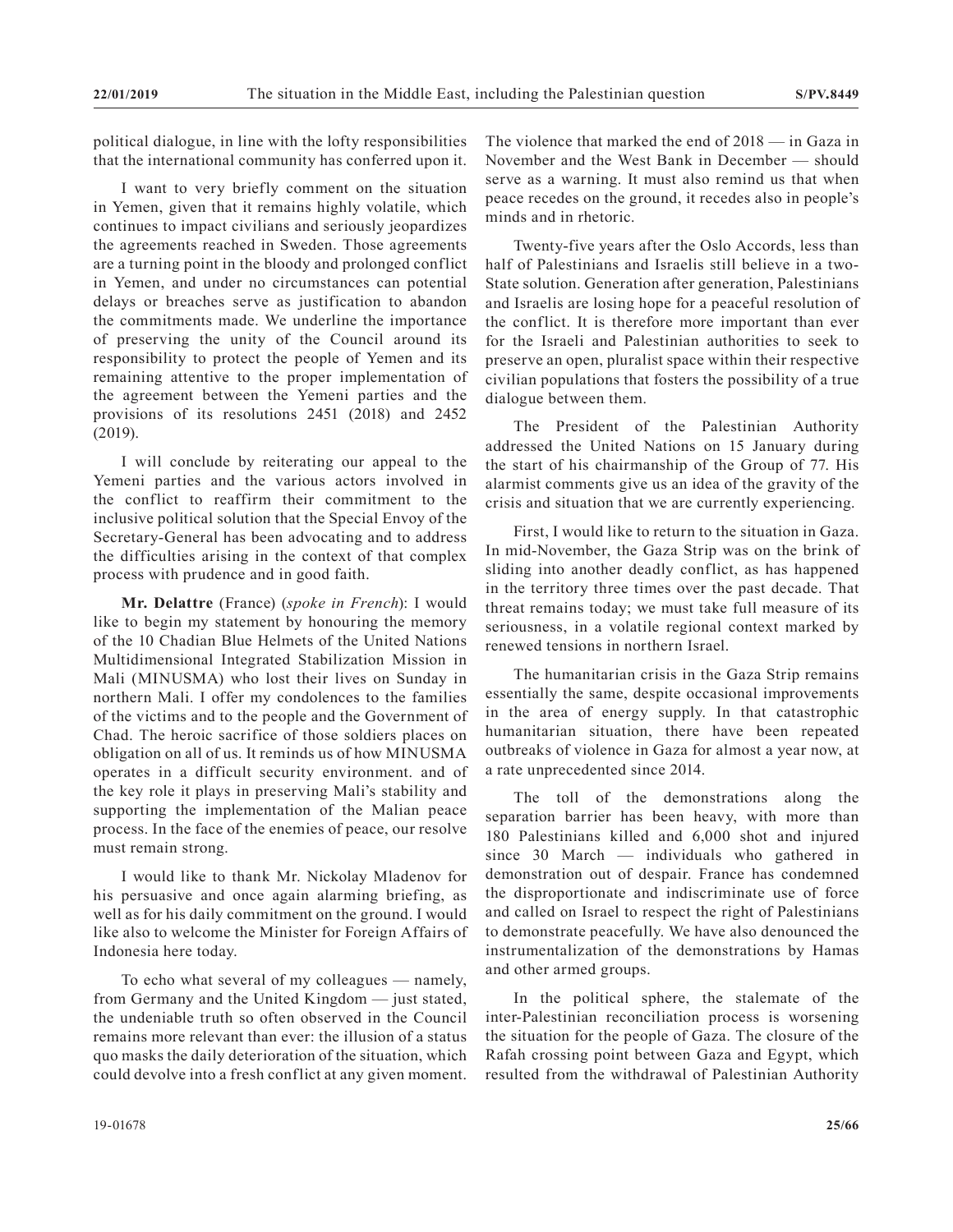personnel, intensifies the blockade imposed by Israel on the Gaza Strip for more than a decade.

To restore immediate hope to the people of Gaza, we must first respond to the urgent humanitarian needs. The efforts of the Special Coordinator and of all United Nations agencies contribute significantly to that response. The conditions for a swift reopening of the Rafah crossing point must also be met quickly. Ultimately, it is only through lifting the blockade, along with providing the necessary security guarantees for Israel, that it will be possible to meet the needs of the people.

The role of the United Nations Relief and Works Agency for Palestine Refugees in the Near East (UNRWA) in that context is more crucial than ever, in both Gaza and the region. The Agency is playing a key role at the humanitarian level, in addition to providing stability and security. Let us therefore continue to mobilize to support UNRWA after the American withdrawal; France has done so by doubling its contribution to the Agency this year.

However, there can be no lasting response to the crisis in Gaza without a restoration of Palestinian unity, which should enable the Palestinian Authority to regain all its prerogatives on the territory. We support that objective as part of the efforts undertaken by Egypt, which we once again commend. We call on all parties to resume dialogue so as to relaunch the inter-Palestinian reconciliation process. Beyond Gaza, the process will require the holding of parliamentary elections, as announced by President Mahmoud Abbas following his decision to dissolve the Palestinian Legislative Council. Those elections must be held in free and transparent conditions, and all avenues must be explored for them to take place throughout the Palestinian territories.

In the West Bank, the escalation from 9 to 13 December 2018, following the deadly attack on the outskirts of the settlement of Ofra, which France condemned in the strongest terms, also took place against the backdrop of a gravely worsening situation caused by the lack of any political horizon and the consequences of settlement activities. Settlement policy, on which Nickolay Mladenov briefed the Council last month (see S/PV.8429), continued in every aspect throughout 2018 at a sustained pace. In Jerusalem, it approached the depressing 2012 record level in terms of the number of announcements of new housing units. It was also seen in the continued policy of evicting Palestinians from

the city's Arab neighbourhoods such as Sheikh Jarrah. Such developments distance us every day further from the goal of making Jerusalem the capital of the two States — Israel and Palestine — living side by side in peace and security.

In the West Bank, the implementation of the settlement policy has also been pursued systematically, with a succession of announcements concerning new housing units in settlements that culminated in the approval of nearly 2,200 such units on 24 and 25 December 2018. Last year's increased number of announcements include isolated areas in the heart of the West Bank and particularly sensitive sites such as Hebron. Similarly, the recent decision by the Israeli Government to allocate land for the construction of the new settlement of Givat Eitam, in an area that is important for ensuring the viability of the two-State solution and the continuity of the Palestinian territories to the south of Bethlehem, is a worrisome new development. In addition, at another location critical for ensuring the two-State solution near the E-1 area, we continue to wait for the decision to postpone the demolition of the village of Khan Al-Ahmar to be converted into a permanent one and for the Israeli authorities to definitively abandon its demolition and the forced displacement of its inhabitants. Finally, we call for a halt to legislative initiatives aimed at the normalization of unauthorized settlement outposts, which are illegal even under Israeli law. In that regard, I reiterate our condemnation of settlement activity, which is illegal under international law and runs contrary to the relevant Security Council resolutions, in particular resolution 2334 (2016).

Against the backdrop of the situation I just described, the Security Council was never able to speak as one voice last year. With every passing day, that deafening silence is increasingly incomprehensible for the peoples of the region, as well as for the world watching us. We therefore call for restarting and re-energizing our efforts this year.

Moreover, it is urgent that we restore a credible political horizon. Any negotiation must be part of an internationally agreed framework based on international law and the relevant Security Council resolutions. Such parameters are not optional or to be chosen as one likes. They are to be taken together as the indispensable basis for any peace plan and future negotiations. We are close to the point of no return. The fragmented territorial landscape taking shape before our eyes is already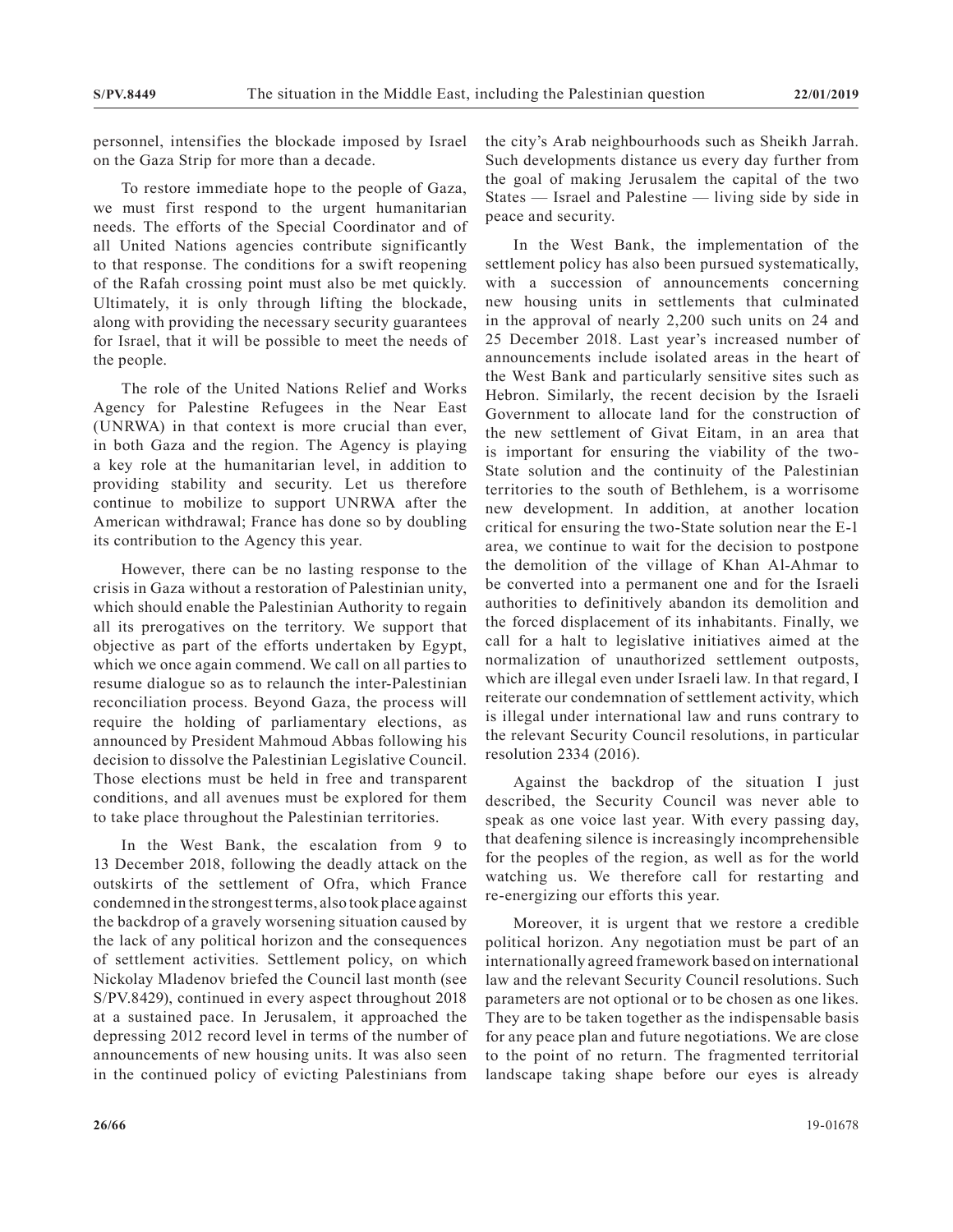resulting in two peoples coexisting on unequal footing on the same territory. Should that trend continue, for the Palestinians it would mean abandoning their national aspirations based on the establishment of a State, and, for the Israelis, giving up the democratic character of the State of Israel.

But as we all know, the destinies of Israelis and Palestinians are intertwined. Neither of the two peoples will lastingly achieve its aspirations if it is to the detriment of the other. France is a friend to both the Israelis and the Palestinians. President Emmanuel Macron will meet with Israeli President Reuven Rivlin during the latter's visit to France, which began today, and Prime Minister Edouard Philippe met with Palestinian Prime Minister Rami Hamdallah last month in Paris. France has only one goal — the implementation, through negotiations, of the two-State solution, with two States living side by side in peace and security with Jerusalem as their capital, as the only solution capable of bringing about a just and lasting peace. Rest assured that we will continue to spare no effort in that regard to foster peace.

**Mr. Matjila** (South Africa): First, I would like to thank colleagues for their condolences and solidarity in connection with the passing of Ambassador Dumisani Kumalo. Ambassador Kumalo used to sit where I am sitting and always contributed to finding solutions aimed at bringing about peace and security and stability, issues of which the Security Council is always seized. Likewise, we would also like to convey our condolences to our brothers and sisters in Chad.

South Africa welcomes this quarterly open debate on the situation in the Middle East, focusing on the question of Palestine. We thank Special Coordinator for the Middle East Peace Process Nickolay Mladenov for his briefing. We also thank the observer of Palestine and the representative of Israel for their respective statements.

South Africa aligns itself with the statement to be delivered on behalf of the Movement of Non-Aligned Countries by the representative of the Bolivarian Republic of Venezuela.

We want to begin this debate by congratulating the State of Palestine on assuming the chairmanship of the Group of 77 and China. We also welcome Retno Lestari Priansari Marsudi, Minister for Foreign Affairs of Indonesia.

This is the first open debate in which South Africa is participating as a member of the Security Council during its current term as an elected member. We wish to use this opportunity to emphasize the importance of the Council ensuring that it remains committed to meaningfully contributing to the resolution of one of its longest-standing agenda items — the question of Palestine — of which it has been seized for more than 70 years. While the Council's monthly meetings and quarterly open debates afford an opportunity to have a significant influence on the Middle East peace process, this has not yielded the necessary results that it has the potential to lead to. The adoption of landmark resolution 2334 (2016) in December 2016 is one important such example of the potential outcome of Council deliberations on the matter. Unfortunately, there has been minimal effort to implement that resolution. That calls into question the credibility of the decisions of the Council, especially if it is the Council itself that does not take any action to ensure the implementation of its own decisions. In resolution 2334 (2016), we reaffirmed that Israeli settlements, which have steadily been expanding into Palestinian territory, including East Jerusalem, have no legal validity and constitute a violation of international law. Furthermore, resolution 2334 (2016) recognizes that the settlements are a major obstacle to the achievement of the two-State solution and to a just, lasting and comprehensive peace in the Middle East.

The recent upsurge in tensions between Israeli settlers and the Palestinian people in settlements such as Ofra and the broader cycle of violence resulting from those heightened antagonisms are indicative of the obstacles created by the illegal expansion of settlement activity to the peace process. According to the recent report of the Office for the Coordination of Humanitarian Affairs, about 250 Israeli settlements have been established in the occupied West Bank since 1967, and approximately 611,000 Israelis — or 10 per cent of the Israeli population — have been pushed into Palestine and forcibly settled in flagrant violation of international law, including the Fourth Geneva Convention, thereby replacing 12 per cent of the Palestinian population, which is similar to the apartheid-era forceful removal of black people from their ancestral productive land to barren, unproductive wasteland in the middle of nowhere. South Africa therefore calls for the full implementation of resolution 2334 (2016), including the timely submission to the Council of written reports of the Secretary-General every three months in order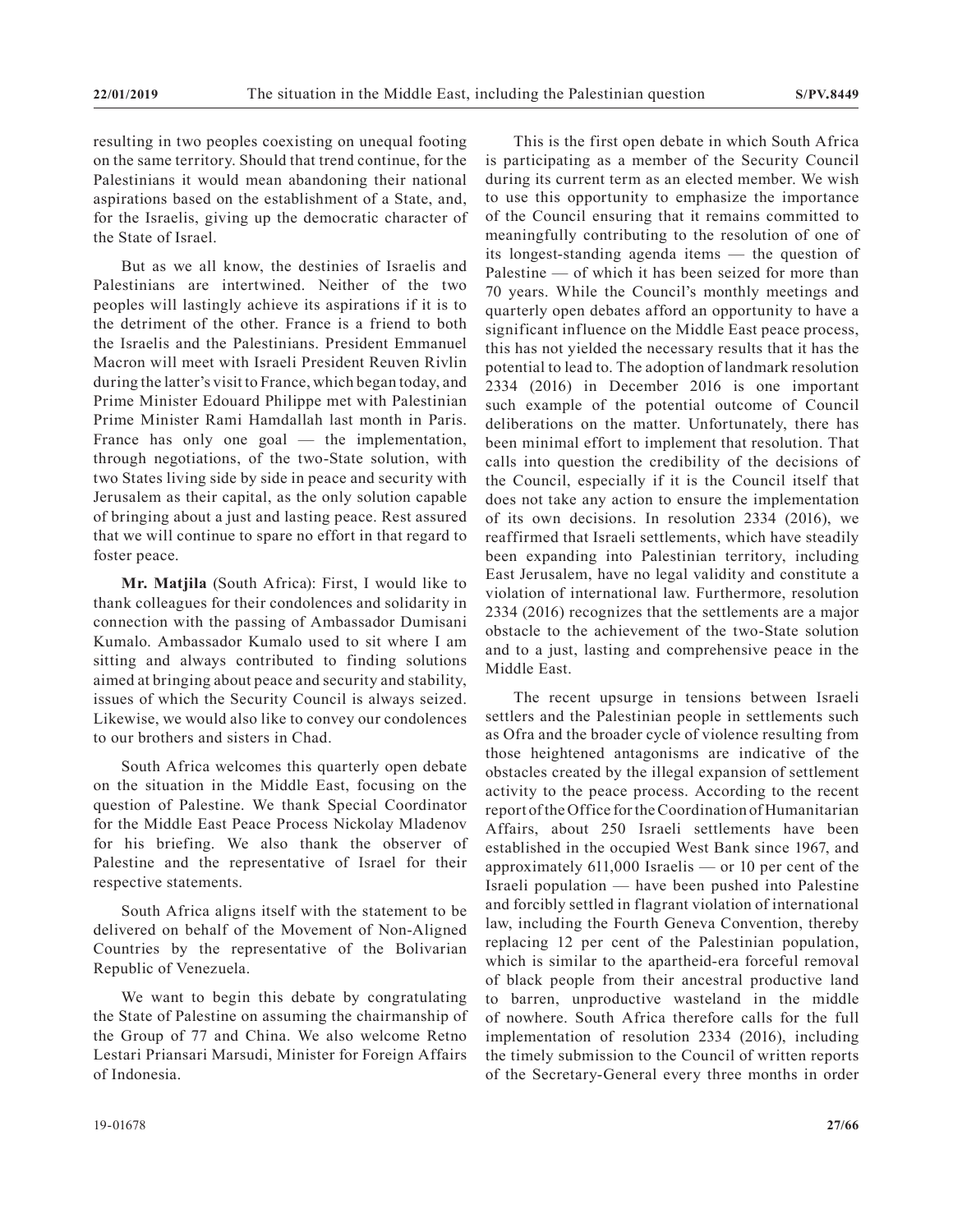for progress to be adequately monitored. The Council receives written reports on other matters with which it is seized, and the situation in Palestine should be no different. We must not allow the decisions of the Security Council to be undermined and blatantly violated in some areas.

Even more troubling is the deliberate targeting of children, the continued violation of human rights in the occupied territories and the continued imprisonment of Palestinian minors in military detention in Israel. The impact of such violations on the future of peace between the two parties cannot be underestimated. The fomenting of hatred and a culture of violence in the formative stages of development of those children will only make peace and reconciliation even more distant and unachievable. As long as the Council remains silent on such issues, a just peace becomes more and more out of reach. We cannot afford inaction and must instead inject much-needed urgency into resolving the conflict, including by safeguarding the gains made over decades of diplomacy and preventing any prejudging of outcomes on final-status issues, such as Jerusalem, security and the return of Palestinian refugees.

I wish to reiterate South Africa's support for a two-State solution. We would also like to reiterate that the primary responsibility for peace rests with the Palestinians and Israelis themselves. South Africa, as part of the international community, has always sought to encourage peace between the two parties. In that regard, we convened the Spier Presidential Peace Retreat in January 2002, to which we invited senior representatives of both Palestine and Israel with the aim of strengthening the peace camp in both Israel and Palestine, while sharing the South African experience in negotiations, peacemaking and the transition to democracy. We have also supported international peace efforts, in particular through the United Nations system. Those initiatives have demonstrated a spirit of commitment to dialogue and partnership for peace between the parties.

In line with the outcomes of the Spier Retreat, we continue to support and encourage the parties to work together towards peaceful dialogue and negotiation as the only way to find a lasting solution. The guidelines for those negotiations have been based on the established international legal framework, including General Assembly and Security Council resolutions, the Madrid principles, the Arab Peace Initiative and the Quartet road map, among other things.

We wish to once again recognize the importance of the work of the United Nations Relief and Works Agency for Palestine Refugees in the Near East (UNRWA), which has provided crucial socioeconomic assistance to Palestinian refugees for decades. Cuts in the UNRWA budget threaten the lives of many vulnerable people and undermine any confidence in a resolution to the conflict. Punishing civilians by cutting humanitarian funding cannot in any way be conceived as moving the peace process forward; rather, it serves only to entrench animosity and heighten tensions between the parties.

South Africa is deeply concerned about reports of Israel's plans to shut down UNRWA-run schools in East Jerusalem. Closing schools affects the most vulnerable refugee population — children, at their most vulnerable stage of development and in the formative years of their education. South Africa welcomes recent pledges made to support UNRWA. We affirm that such humanitarian support creates the conditions that contribute to easing the dire conditions of the Palestinian people.

The Council must do everything it can to remove all obstacles to peace between Israel and Palestine and no longer allow continued hatred, human rights violations and disregard for international law. Generations of Palestinians and Israelis have known only conflict and violence. We must do all we can now to create a culture of peace and foster hope for a future free of conflict for both communities.

Any time Palestinians want to bring the issue of Palestine's full membership of the United Nations to the Security Council, they will find South Africa ready to support them.

**The President** (*spoke in Spanish*): I shall now make a statement in my capacity as the representative of the Dominican Republic.

First, we thank Mr. Nickolay Mladenov, Special Coordinator for the Middle East Peace Process and Personal Representative of the Secretary-General, for his detailed and comprehensive briefing on the current situation in the region. We would also like to acknowledge the presence of the Minister for Foreign Affairs of the Republic of Indonesia, Ms. Retno Marsudi.

The Dominican Republic, guided by respect for human rights and international law, is extremely concerned about the recent increase in tensions in the occupied Palestinian territory, and in the Gaza Strip in particular. We are also very concerned about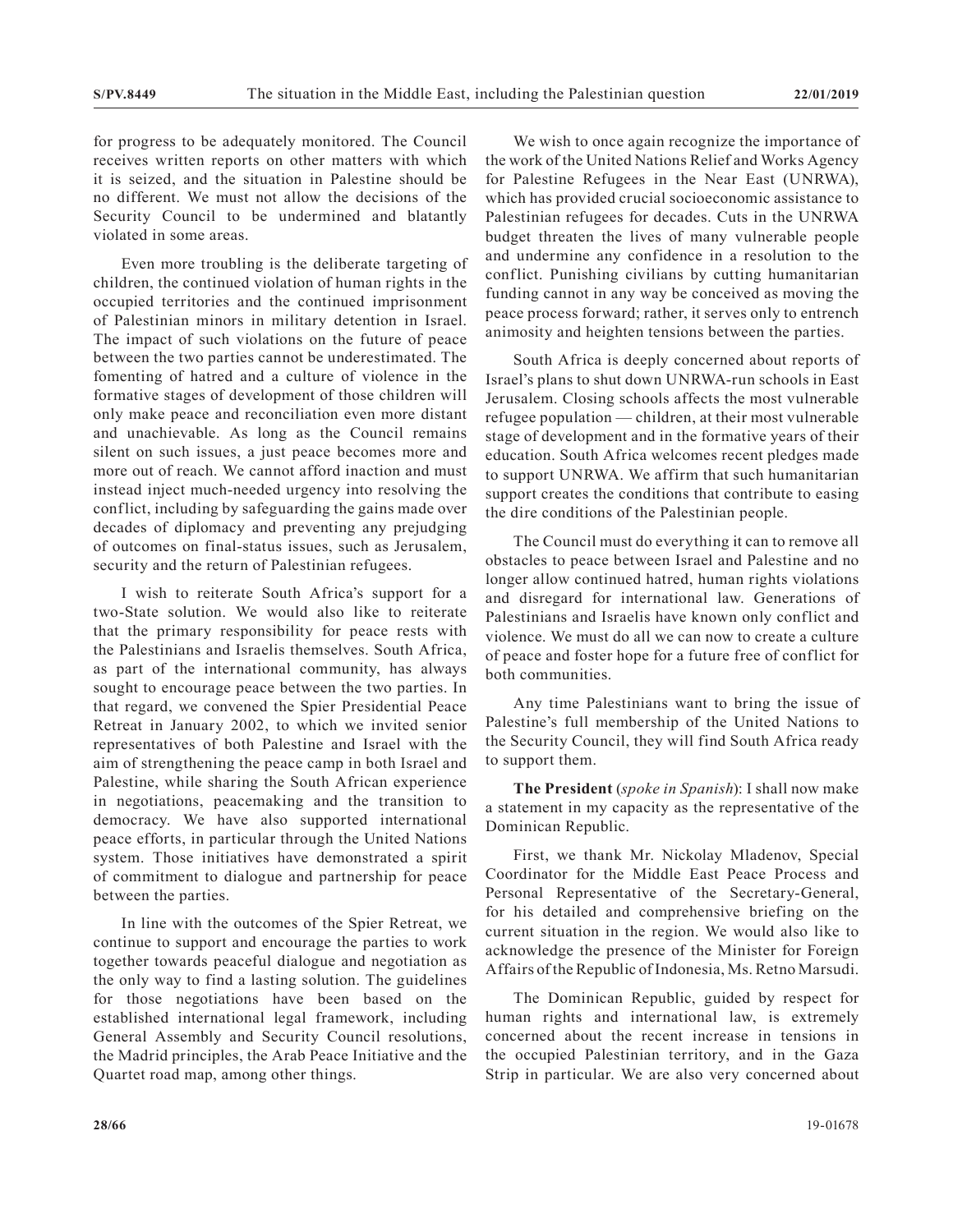the ongoing deterioration of the humanitarian and socioeconomic situation. We therefore reaffirm our support for a two-State solution, based on the pre-1967 borders and on what is determined by the parties in the negotiation process. We understand that that is the only way to obtain a just and lasting peace to resolve a conflict that, for decades, has eclipsed international peace and security.

To that end, the Dominican Republic believes that it is vital to redouble efforts at reconciliation between the parties, with the support of the international community, in order to guarantee the inalienable right of the Palestinian people to self-determination and the right of Israel to live in peace within secure and recognized borders. We consider those objectives to be incompatible with the continued construction and expansion of illegal settlements in occupied Palestinian territory, violence against civilians, including acts of terrorism, attacks against Israeli territory and incitement and the use of inflammatory rhetoric. We emphatically condemn all such acts, in line with resolution 2334 (2016).

Our country was appalled by the escalation of violence in Gaza and the West Bank in the last quarter of 2018. The tragic deaths of Israeli and Palestinian civilians and members of the military once again brought us dangerously close to a conflagration of greater proportions, which no one wants. Similarly, the Dominican Republic is extremely concerned about the serious deterioration in the humanitarian situation in the Gaza Strip, which is reflected by the high levels of food insecurity and very limited access to basic services, including energy, water and health services. We call on the international community to respond effectively to the pressing needs of the inhabitants of the Gaza Strip. At this juncture, we acknowledge the efforts of the United Nations Relief and Works Agency for Palestine Refugees in the Near East, which requires adequate funding for its critical work.

With regard to the Golan Heights, the Dominican Republic believes that only genuine will on the part of the parties to reach consensus, pursuant to resolutions 242 (1967) and 338 (1973), can end the conflict.

With regard to Jerusalem, we recognize its special status and reaffirm the need to protect and to preserve the plurality of its cultural and religious dimension, unique in the world.

As the international community, we must channel our best efforts towards achieving a negotiated solution between the parties on the basis of the General Assembly and Security Council resolutions, the Quartet road map, the Arab Peace Initiative and previous agreements. We must not deviate from the goal of two democratic States, living side by side in peace, security and mutual recognition. That vision must continue to inspire us to work tirelessly until all men, women and children of the region can live with the hope and security that they long for and deserve.

I now resume my functions as President of the Security Council.

I wish to remind all speakers to limit their statements to no more than four minutes in order to enable the Council to carry out its work expeditiously. Delegations with lengthy statements are kindly requested to circulate the texts in writing and to deliver a condensed version when speaking in the Chamber.

I also wish to inform all concerned that we will continue this open debate through the lunch hour, since there are a large number of speakers.

I now give the floor to the representative of Lebanon.

**Ms. Mudallali** (Lebanon) (*spoke in Arabic*): Allow me to congratulate you, Mr. President, as well as the Dominican Republic on its non-permanent membership of the Security Council and on your assumption of the presidency of the Council. I also congratulate the other new non-permanent members of the Council and wish them every success in their new important duties.

I would also like to congratulate the State of Palestine on chairing the Group of 77 and China and to wish it every success in fulfilling that historic task, hoping that it will obtain full membership status at the United Nations. I would like as well to thank Mr. Mladenov for his useful but worrying briefing. I also welcome the presence of Her Excellency Ms. Retno Marsudi, Minister for Foreign Affairs of Indonesia, at this meeting. On behalf of Lebanon, I thank her and Indonesia for the important role that its troops are playing within the United Nations Interim Force in Lebanon (UNIFIL).

Yesterday marked the anniversary of the birth of Martin Luther King Jr. I therefore recall his important words, which are very relevant to today's debate on the Palestinian question: "The arc of the moral universe is long but it bends towards justice". Justice is precisely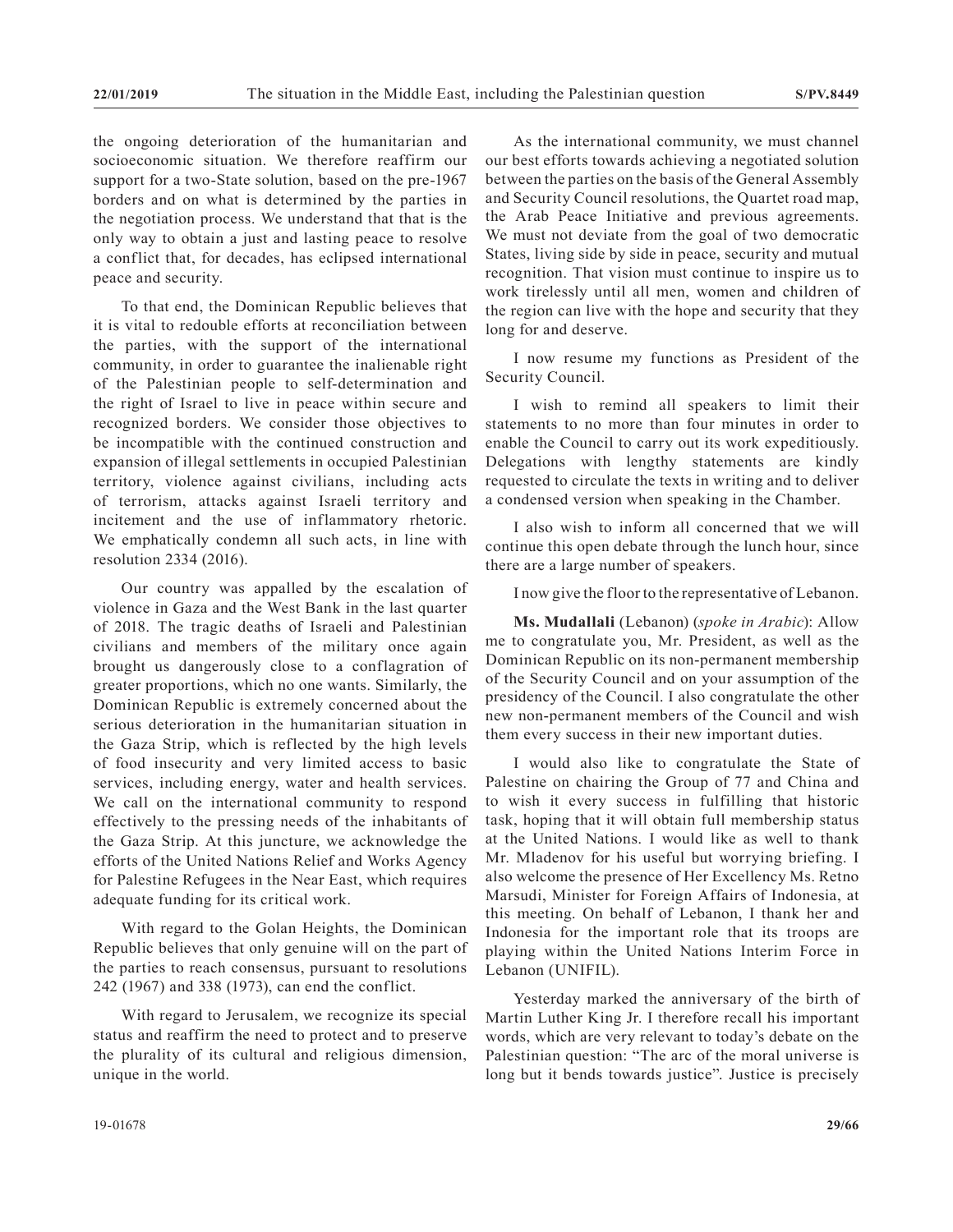what the Palestinian people have been denied for many decades. Today, that people still face an open war against them, their territories, their properties, their sons and their holy sites, as well as their historical right to self-determination.

The continuing Israeli occupation with impunity and lack of punishment has led to that deplorable situation and to the loss of justice. Even if the world has failed in its obligations towards the Palestinian people, it remains true that the Palestinian question continues to be a priority concern for the Arabs. Two days ago, the work of the Arab Economic and Social Development Summit concluded in Beirut. It affirmed support for the Palestinian people in their resistance to the increasing Israeli aggressions followed by the destruction of the Palestinian economy and infrastructure. Their right to establish an independent State with Al-Quds Al-Sharif as its capital is also undermined.

The State of Palestine is more important than ever owing to the Israeli practices, which seek to eradicate the Palestinian question by eliminating any final-status issues, such as the two-State solution, putting an end to the settlements and the occupation, as well as the right of refugees to return and the legal status of Al-Quds Al-Sharif.

In that regard, the Arab Summit in Beirut asserted the need to join efforts in order to ensure the necessary funding for the implementation of the strategic development project for East Jerusalem. The Summit also underscored the right of return and the need to compensate Palestinian refugees and their descendants in accordance with resolutions of international legitimacy, in particular General Assembly resolution 194 (III), as well as the need to support the United Nations Relief and Works Agency for Palestine Refugees in the Near East (UNRWA). The Summit called on all States to uphold international law and the resolutions of international legitimacy on the issue of the legal status of the city of Al-Quds Al-Sharif, not to recognize it as the capital of the Israeli occupation and not to move their embassies there. At the Summit the Arab leaders underscored their determination to take political and economic measures against any decision that undermines the legal status of the city of Al-Quds Al-Sharif.

Lebanon's position is clear and steadfast. It supports the inalienable right of the Palestinian people, in particular the right to self-determination. My country's delegation stresses the role of the international community and the United Nations in safeguarding the foundations for a comprehensive, lasting and just peace in the Middle East by preserving the gains made during more than 70 years of international efforts for the Palestinian question, in particular by upholding United Nations resolutions, the most recent of which is resolution 2334 (2016), which calls for ending the settlement activities and protecting Palestinian civilians. It also calls for upholding international resolutions concerning the occupied Syrian Golan, including resolutions 242 (1967), 338 (1973) and especially resolution 497 (1981), which rejects the annexation of the Golan by Israel.

Today, the region has lost hope with regard to achieving peace and to having prospects for any political solution. The peace process now belongs to the past and there is no glimmer of hope for its possible resumption. There is no trust between the parties and dialogue has been suspended owing to each unilateral step taken by Israel against peace. What is required today is an international leadership that could be provided by the Council in order to restore hope and move forward towards achieving peace.

Concerning Lebanon, Israel continues to occupy Lebanese territory while maintaining its threats and violations against Lebanese sovereignty through flagrant violation of resolution 1701 (2006). In 2018, Israel violated the sovereignty of Lebanon and resolution 1701 (2006) no less than 2,034 times. That compelled our Mission to lodge protests with the President of the Security Council and the Secretary-General of the United Nations no fewer than 22 times. In the first week of January, the number of Israeli violations amounted to 23 — 13 air violations, 4 sea violations and 6 land violations. In our letter dated 27 December 2018, we drew the attention of the Security Council to the threat posed by the Israeli air violations against civil aviation, which jeopardized the safety of air navigation by endangering the lives of hundreds of passengers. However, despite the complaint lodged by Lebanon with the Council, Israel also violated Lebanese airspace this week, once again threatening the safety of air navigation. Should we wait for a catastrophe to happen in order to deter Israel from violating Lebanese airspace and endangering civilian lives and air navigation?

The most recent Israeli violation represents the building of a wall and structures within Lebanese territory on reservation areas along the Blue Line. While that incident could have dangerously escalated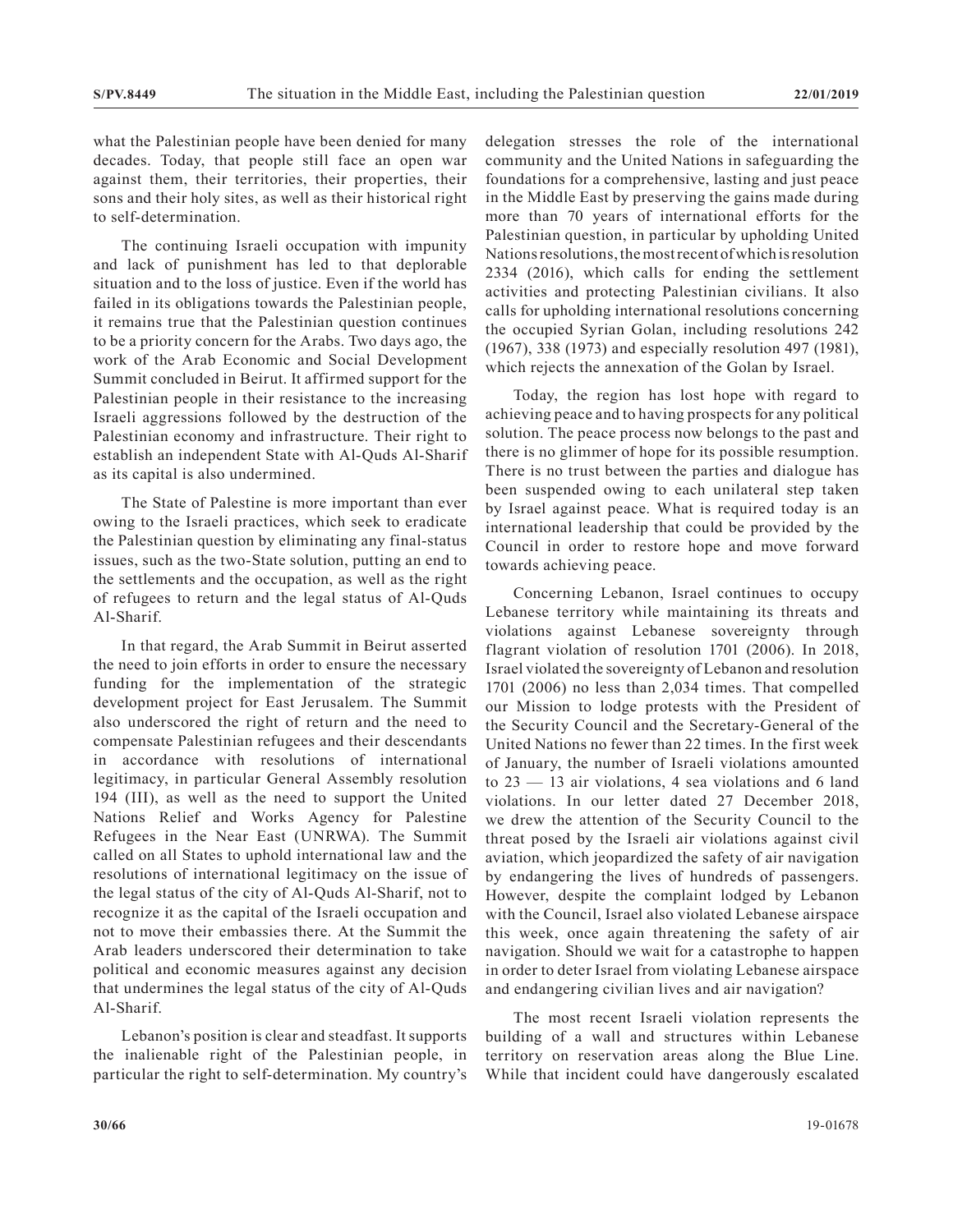the situation, stability was maintained thanks to the coordination between the Lebanese army and UNIFIL, as well as the role of the tripartite committee in reducing tensions.

Lebanon reaffirms its commitment to every inch of its territory and every drop of its waters while always remaining ready to work towards settling border disputes within the framework of that tripartite mechanism. We call on the Security Council to shoulder its responsibilities and to issue a clear and unequivocal message condemning Israel for any violation against resolution 1701 (2006).

The adoption in August of resolution 2433 (2018), which extends the mandate of UNIFIL, demonstrates the commitment of all members of the Security Council to ensuring peace and security in Lebanon and in the region. Lebanon continues to shoulder its responsibilities with regard to achieving a comprehensive ceasefire on its southern borders. We are committed to all international resolutions, in particular resolution 1701 (2006). We therefore expect the Council to take the necessary measures in order to compel Israel to shoulder its international responsibility in that regard.

**The President** (*spoke in Spanish*): I now give the floor to the representative of Brazil.

**Mr. Duque Estrada Meyer** (Brazil): I thank you very much, Mr. President, for organizing this important meeting. Let me start with some remarks concerning the Israeli-Palestinian question.

Brazil supports a two-State solution, with peace and security for Israelis and Palestinians. Recent developments in Gaza only underscore the need for a political solution to the question. In that regard, Brazil welcomes the United States initiative to present a peace plan. We understand that both sides will be asked to make difficult decisions and concessions in order to achieve peace, and we urge Israelis and Palestinians to negotiate in good faith and with open minds. We need to work towards a solution that is fair and just for all parties involved. We note with satisfaction the current rapprochement between Israel and the countries of the Arab and Muslim worlds, as demonstrated by the recent visits of heads of State and high-level authorities.

Regarding the situation in Syria, Brazil urges all parties to engage constructively with the new Special Envoy, Mr. Geir Pedersen, to whom we wish every success. Brazil calls for the convening of a constitutional committee in Syria without further delay. That is a crucial step towards a much-needed political solution, based on the parameters set forth in the relevant resolutions, in particular resolution 2254 (2015), and the Sochi declaration. We are convinced that a political process mediated by the United Nations, while owned and led by the Syrian people, will bring the conflict to an end.

Concerning the situation in Yemen, Brazil welcomes the efforts of United Nations Special Envoy Martin Griffiths to reach a ceasefire in the port of Al-Hudaydah, through which crucial humanitarian aid can be delivered to the population affected by the conflict. We urge the parties to refrain from any measures that might lead to a breach of the truce established by the Stockholm Agreement. We believe that, at the present moment, United Nations mediation is fundamental to launching the negotiation process. We confirm that Brazil will contribute military observers to the new United Nations Mission to Support the Hudaydah Agreement, approved by resolution 2452 (2019).

The recent crisis along the Blue Line between Israel and Lebanon underscores the importance of the United Nations Interim Force in Lebanon (UNIFIL) for stability in the region. Brazil is proud of its ongoing role in UNIFIL, in which we currently deploy our largest contingent of troops and have been in command of the Maritime Task Force since 2011. We commend Israel and Lebanon for their restraint and for avoiding any provocative steps that could have further exacerbated the situation, as well as for their shared commitment to continue to work in coordination with UNIFIL to maintain the prevailing calm along the Blue Line.

**The President** (*spoke in Spanish*): I now give the floor to the representative of the Syrian Arab Republic.

**Mr. Ja'afari** (Syrian Arab Republic) (*spoke in Arabic*): At the outset, I would like to congratulate your country, Mr. President, on its non-permanent seat on the Security Council, as well as to congratulate you on presiding over the work of the Council this month. I would also like to welcome Ms. Retno Marsudi, Minister for Foreign Affairs of Indonesia, and to congratulate the State of Palestine on chairing the Group of 77 and China.

The Israeli occupation forces once again yesterday committed a series of acts of aggression targeting the Syrian Arab Republic, using guided missiles that were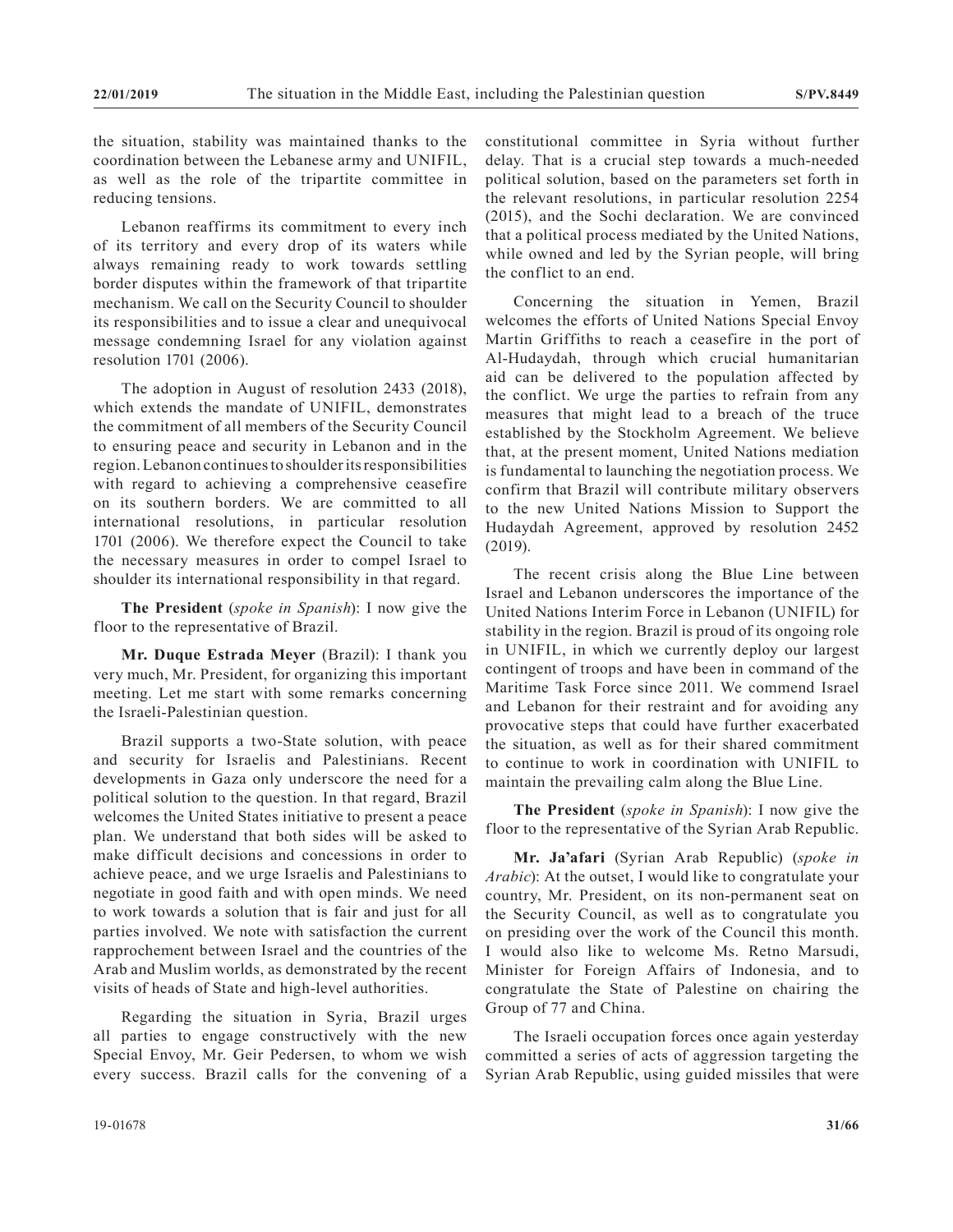fired over Lebanese territory, as just mentioned in detail by my colleague the representative of Lebanon. Israel also launched missiles from the occupied Palestinian territory and Lake Tiberias in the occupied Syrian Golan to conduct its aggression. Those actions are in gross violation of international law, the Charter of the United Nations and the relevant Security Council resolutions, as well as the 1974 Disengagement of Forces Agreement.

Such acts of aggression would not have been committed if the Security Council had not failed, for decades, to impose the implementation of its relevant resolutions regarding the Arab-Israeli conflict, and if there was not unlimited support for that rogue entity from certain permanent members of the Security Council. Such behaviour has encouraged Israel to continue to repeatedly commit crimes, violations and State terrorism without even the most nominal accountability, as demonstrated by the repeated Israeli aggression committed against my country and Israel's multifaceted support for terrorist organizations. Such actions have not been condemned and there have been no calls by the Security Council to ensure accountability, owing to the positions of the United States, Britain and France, which are partners and supporters of Israel and its aggression.

The policies of those three countries and their position in the United Nations run counter to the responsibility that they are supposed to shoulder in maintaining international peace and security, in line with international law and the provisions of the Charter. Those three countries continue to bear false witness and prevent the Security Council from shouldering its responsibilities. However, that will not stop us from exercising our legitimate right to self-defence and working to regaining the occupied Syrian Golan by all possible means.

Regaining the occupied Syrian Golan is the steadfast right of the Syrian Arab Republic and is not subject to negotiation, waiver or statutory limitation. The full withdrawal of the Israeli occupying forces and a return to the border of 4 June 1967 is a commitment that should be fulfilled. That is an unwavering request based on the principles of international law and the resolutions of international legitimacy, including the Security Council's own resolutions 242 (1967), 338 (1973) and 497 (1981). Today we heard the Israeli representative talking about Israel's fevered attempts to change and alter that fact. He covered every topic except the Palestinian question and the Arab-Israeli conflict. Such fevered Israeli attempts to alter the situation, including its aggressive statements and criminal acts, are doomed to failure. They will never undermine in any way the legal or sovereign rights of my country.

Some have invested in the terrorist war that is being waged against my country and have taken advantage of the circumstances of certain States in the region to overshadow Arab rights and stifle calls to implement resolutions of international legitimacy that call for the end of the Israeli occupation of the occupied Arab territories. Some have even tried to gain from the occupation and promote suspicious deals to invalidate the Palestinian question and the inalienable rights of the people and countries of the region. They have tried to ignite artificial and surreal conflicts among the countries of the region to divert attention from the real cause of the situation in the Middle East, namely, the lack of stability, prosperity and welfare resulting from the continued Israeli occupation, the Israeli settlements and Israeli attempts to stifle the Palestinian question.

In recent times we have witnessed dangerous and systematic practices by means of which the Israeli occupying forces have attempted to consolidate their control and impose their will on the occupied Syrian Golan. For example, Israel convened a meeting of its Government in the occupied Syrian Golan and attempted to organize illegitimate local elections there. It also signed deals and issued permits to plunder the natural resources of the Golan, including, most recently, to plunder the property of Syrian people and displace them to make space for a project to generate wind energy on about 6,000 acres in the vicinity of the cities of Majdal Shams, Ein Qiniyye, Bakata and Mas'adah.

Israel has continued its settlement activities, crimes and daily repressive practices against Syrian citizens who are living under the yolk of occupation, while also arbitrarily incarcerating them in Israeli prisons, as is the case with freedom fighters Sedqi Suleiman Al-Maqet — known as Syria's Mandela — and Amal Abu Saleh The occupation has also subjected some to house arrest. Israeli officials have also repeatedly issued aggressive statements reaffirming the indifference of the occupying Power to international law, the resolutions of the Council and its determination to continue its occupation.

Unfortunately, all of those facts and their rejection by our people in the Golan did not grab the attention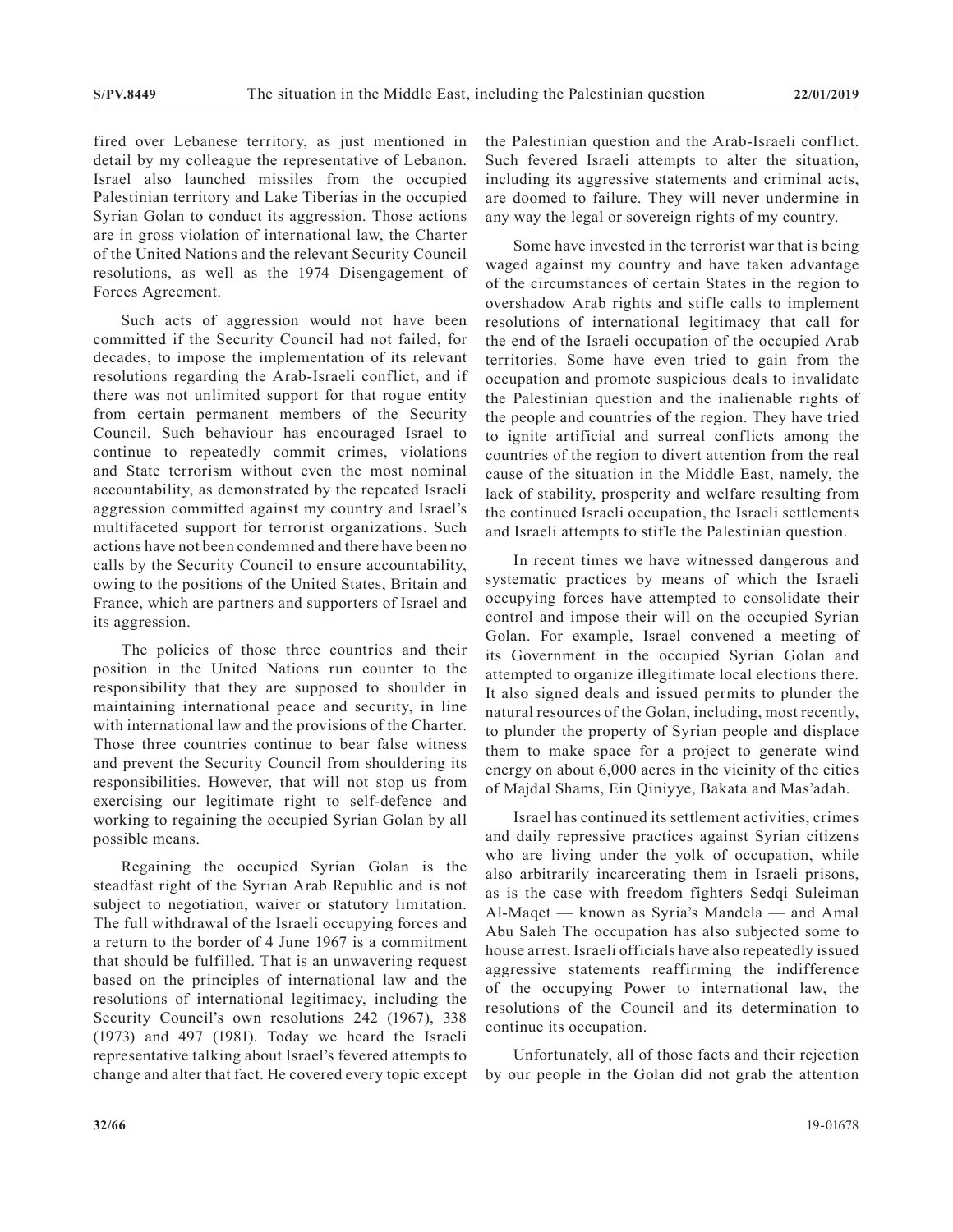of the Special Coordinator, Mr. Mladenov, and were therefore not included in his monthly briefings to the Council. Instead, Mr. Mladenov intentionally failed to call things by their true names. He talked to the Council about the Alfa and Bravo, sides as if everyone knows what that means. He should have issued a clear condemnation of the almost daily Israeli aggression against the territories of the Syrian Arab Republic, including the continued aggression against Damascus International Civil Airport. Such gross disregard represents a moral and political breach of his mandate, in a manner contrary to the applicable principles and rules of the United Nations, and therefore delegitimizes his work.

Is it not high time for the Council to take the necessary measures to stop the repeated Israeli attacks against my country's territories? Or should we attract the attention of the warmongers of the Council by exercising our legitimate right to self-defence and responding to the Israeli aggression against Damascus International Civil Airport by launching a similar attack on Tel Aviv Airport?

We are pragmatic. We recognize the different political stances of Council members. However, we urge members to focus on our common denominators, namely, international law, the Charter of the United Nations and Council resolutions. We therefore stress the need for the countries that support Israel and its policies and positions to review such policies, bear in mind those common denominators and work to restore legitimate rights to the owners of those rights, in accordance with resolutions of international legitimacy and internationally agreed terms of reference. Otherwise, this international Organization will fail for the same reasons as the League of Nations did.

Let us all remember that many of the crises suffered by our countries were due to a violation of international law and the Charter of the United Nations through the creation of illegal coalitions, such as those targeting Iraq, Libya, Yemen, Syria and others, and due to the call for meetings that transcend the Security Council, such as the Warsaw meeting and the Middle East Strategic Alliance, known by intelligence experts as the NATO of the Middle East. Those are coalitions that transcend the Security Council. They raise the following questions. From where do such coalitions and meetings derive their legitimacy? Are international relations governed by international law and the Charter of the United Nations, upon which our founding fathers made every effort to agree? Are they governed by the will and destructive agendas of some countries? Are we wrong to warn the Organization that its fate might be similar to that of the League of Nations if we do not all take a stand against the policies of those States? The absence of United Nations sponsorship for the Warsaw meeting proves that such an approach will not contribute to drafting a common strategy on the Middle East, as was stated by the very organizers of the meeting, who said that it aimed to forge agreement on a common strategy to address the situation in the Middle East.

My country stresses its steadfast and principled position in support of the right of the Palestinian people to self-determination and to establish an independent State covering all their territories, with Jerusalem as its capital, while guaranteeing the right of refugees to return in accordance with resolution 194 (III) of 1948. We reaffirm that any measures aimed at jeopardizing those rights are invalid and rejected, because they serve only to escalate tension and threaten peace and security in the region and the world.

In conclusion, I say to those who are trying to re-map the area according to their whims that our people have stood against the unprecedented international terrorist war imposed upon us. They will continue to stand against such miserable plans and will ensure that they fail, just as they have defeated other plans in past decades.

**The President** (*spoke in Spanish*): I now give the floor to the representative of Ecuador.

**Mr. Gallegos Chiriboga** (Ecuador) (*spoke in Spanish*): My delegation wishes to congratulate the delegations of the Dominican Republic, Germany, Belgium, Indonesia and South Africa on recently joining the Security Council as non-permanent members for the period 2019-2020. We wish them success in performing their duties. We particularly congratulate the delegation of the Dominican Republic, as its firsttime membership of this organ is historic. We are convinced that its dedication and ability will positively contribute to the work of the Council, especially during this month of its presidency.

We are also grateful for the convening of this debate on the situation in the Middle East, including the Palestinian question. This is an issue of vital importance for the international community and the Council, which has the primary responsibility for maintaining international peace and security, as only an atmosphere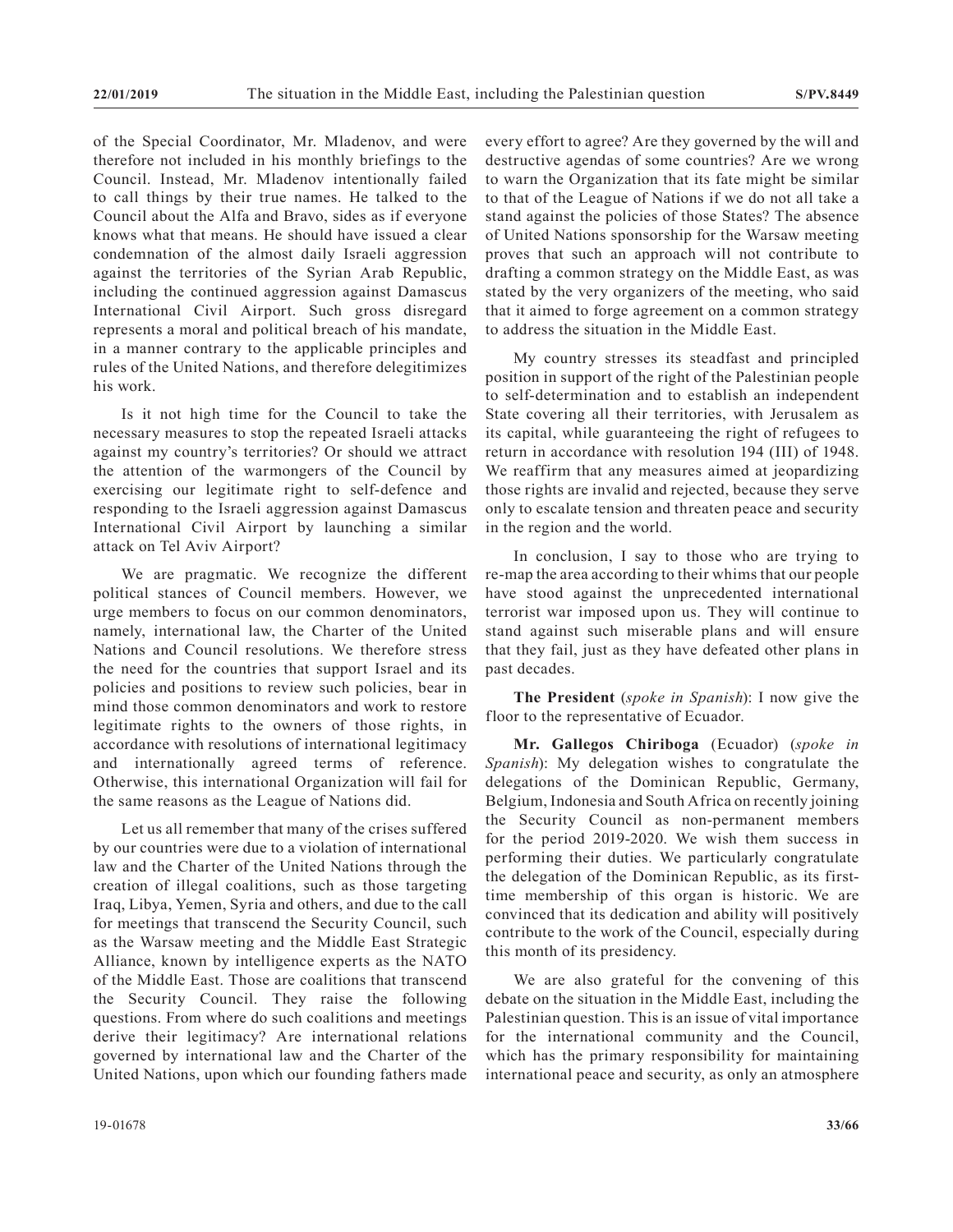of peace and security can foster the cooperation and development of nations.

Since the previous open debate convened by the Council on the matter, on 18 October 2018 (see S/PV.8375), we regret that the events of the two final months of last year continued to aggravate and deteriorate the humanitarian situation, with human rights violations and breaches of international humanitarian law in the occupied Palestinian territory. Deaths, attacks, arrests, violence and confrontations continue unabated.

According to reports by Mr. Jamie McGoldrick, United Nations Humanitarian Coordinator, since 9 December 2018 Israelis and Palestinians have been killed as a result of the violence in the West Bank. Moreover, more than 400 Palestinians and at least 13 Israelis have been injured, while more than 200 Palestinians have been arrested. Palestinians continue to encounter obstacles in accessing health services, clean water and sources of livelihoods and education, among other amenities, and humanitarian workers face unprecedented challenges, including a lack of funding and an increase in attacks aimed at delegitimizing humanitarian action. The reality on the ground is a high-risk warning for international peace and security. Now more than ever, it is imperative that the Council take action to fully apply the fundamental principles of international law and the Charter of the United Nations.

It is important to highlight the report covering the period of September to December 2018 on the implementation of resolution 2334 (2016), which was presented on behalf of the Secretary-General by Mr. Nickolay Mladenov, Special Coordinator for the Middle East Peace Process. In general terms, he reported that Israel is not stopping its settlement activities in the occupied Palestinian territory, including East Jerusalem; on the contrary, Israeli authorities approved plans for approximately 2,200 homes in West Bank settlements, and progress is being made in the construction of 31 units in Hebron, which would be the first new construction in 16 years. He also reported that demolitions and seizures of Palestinianowned structures by the Israeli authorities continued throughout the occupied West Bank, including East Jerusalem, and that the overall situation is dominated by negative trends.

Likewise, other actions, such as the decision by the Ministerial Committee for Legislation to move forward with draft laws, including so-called Regulation Law 2, which seeks to regulate hillside communities built beyond the Green Line in the past 20 years, and the announcement by Israeli authorities of the opening of Route 4370 in occupied Jerusalem, which consists of an eight-metre-high wall separating Israeli traffic from Palestinian traffic, shows the persistent, exclusionary and discriminatory settlement and expansion policies. They are in contravention of the provisions of resolution 2334 (2016) and jeopardize the possibility of the two-State solution. His report also revealed that no immediate measures have been taken to prevent all acts of violence against civilians, including acts of terror, provocation and destruction. Provocative actions and statements encouraging violence and inflammatory rhetoric are ongoing.

Resolution 2334 (2016) sets out the most viable path to restoring peace in the region. The implementation of the resolution is vital to resolving the Israeli-Palestinian issue and cannot be divorced from the Security Council's action to ensure compliance with, and observance of, resolution 1322 (2000), which urges Israel, the occupying Power, to scrupulously comply with its obligations and responsibilities under the Geneva Convention relative to the Protection of Civilian Persons in Time of War, of 12 August 1949. Moreover, our delegation once again places value on, and reiterates its support for, the various international initiatives that have taken place with the aim of restarting negotiations and peace talks between Israel and Palestine.

Our delegation reiterates its call on the international community to make tangible progress to support the advancement of a political, peaceful, definitive and just solution for the parties, based on the existence of two States: Palestine and Israel. It is imperative that the two-State solution be maintained as the only way to achieve peace and stability in the Middle East, restore rights to the Palestinian people and finalize the independent establishment of Palestine, incorporated into the United Nations as a full Member.

**The President** (*spoke in Spanish*): I now give the floor to the representative of Jordan.

**Ms. Bahous** (Jordan) (*spoke in Arabic*): At the outset, I would like to warmly thank you, Mr. President, and the Dominican Republic for your able presidency of the Security Council this month. I also congratulate Belgium, Germany, Indonesia, and South Africa on joining the Security Council as non-permanent members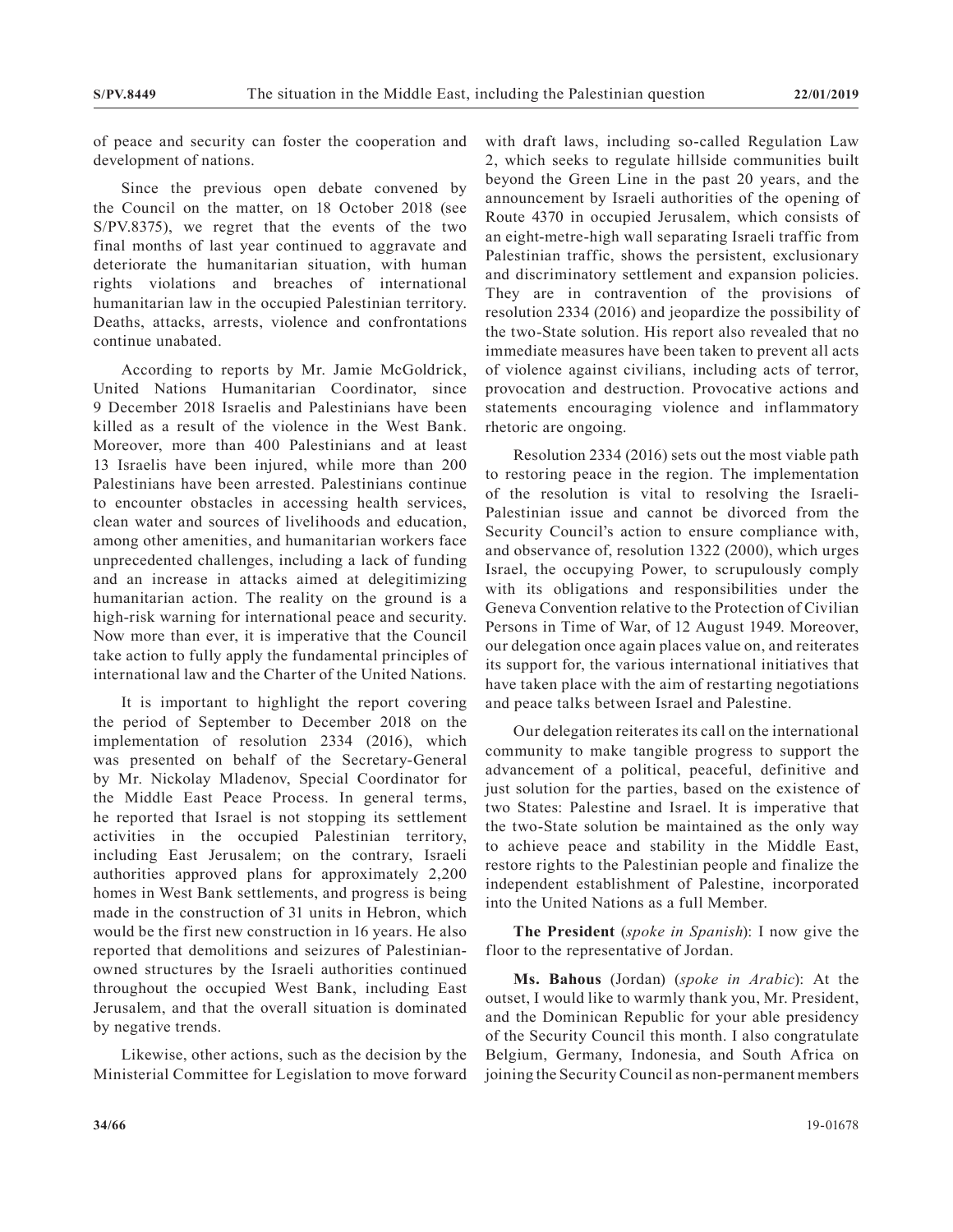for the next two years. I look forward to working with them and with all Council members to maintain peace and security in a world that is replete with challenges and crises. I also express my appreciation for the serious and tireless efforts of the outgoing members of the Security Council, namely, the Plurinational State of Bolivia, Ethiopia, Kazakhstan, the Netherlands and Sweden. I wish those countries every success. I congratulate Palestine as well on chairing the Group of 77 and China.

I would like to express my sincere thanks and appreciation to Mr. Mladenov, Special Coordinator for the Middle East Peace Process, for his comprehensive briefing this morning, and I welcome Mrs. Retno Marsudi, the Minister for Foreign Affairs of Indonesia, to this meeting.

By virtue of its geographical location and close ties with the Palestinian people, Jordan has always been close to the Palestinian cause and the suffering of Palestinians. We have been on the side of their just cause since the Palestinians were first uprooted from their land and displaced until now. We have made every effort through peaceful means to advance the peace process and reach the noble goals of restoring all their land for a comprehensive, just and lasting peace, so as to meet the aspirations of the brotherly Palestinian people and all the peoples of the region. That would end their suffering and great human plight while granting them their legitimate rights to freedom, a State and a dignified life on their land.

The two-State solution, which guarantees the establishment of an independent, sovereign and viable Palestinian State on the borders of 4 June 1967, with East Jerusalem as its capital, living in peace and security alongside Israel, is the only way to end the Palestinian-Israeli conflict and bring about comprehensive regional peace. That would require intensified efforts to overcome obstacles impeding the resumption of direct negotiations between Palestinians and Israelis. It also requires the cessation of all unilateral Israeli measures, foremost of which is the settlement construction.

The most important issue is Al-Quds Al-Sharif, which is a holy city for more than half of the world's population, including Muslims, Christians and Jews. We must all preserve Jerusalem, with its ancient history and various religions, a holy city that brings us together and is a symbol of peace. In that context, Jordan reaffirms its steadfast commitment to defend and protect the holy places of Islam and Christianity in Jerusalem, within the framework of the historic mandate of the Hashemite custodianship over those holy sites in Jerusalem. In that regard, we underscore Jordan's firm stance that Jerusalem is a red line, as it is part of the final-status issues that must be resolved in negotiations in accordance with resolutions of the international legitimacy and while ensuring that East Jerusalem is the capital of the Palestinian State.

The issue of refugees is also part of the final-status issues that must be resolved based on resolutions of international legitimacy, foremost of which is resolution 194 (III), and the Arab Peace Initiative, that would ensure the right of refugees to return and be compensated. In that regard, we reiterate the need to continue to provide the necessary support and protection to the United Nations Relief and Works Agency for Palestine Refugees in the Near East (UNRWA). We will continue to work with the international community in order to ensure that UNRWA continues to provide its services to the refugees as part of a world commitment. Any attempt to reduce the role of UNRWA and the financial support provided to it would have disastrous consequences.

With the beginning of a new year, we must also turn a new chapter in dealing with the Syrian crisis. We must all continue to work towards a political solution to the crisis, in accordance with resolution 2254 (2015), so as to ensure Syria's recovery and that it becomes a pillar of stability in the region and a component of joint Arab action, while allowing for the voluntary return of refugees and the resumption of development and construction in Syria and the States of the region, which have politically, economically and socially suffered as a result of the crisis.

With regard to the crisis in Yemen, my country welcomed the political détente during the Stockholm negotiations, the Al-Hudaydah ceasefire agreement, the exchange of prisoners, the access by humanitarian convoys to besieged areas in the city and the establishment of a framework for future negotiations. The Kingdom of Jordan hosted a meeting between the Government of Yemen and the Ansar Allah group, which was convened by the Special Envoy of the Secretary-General for Yemen. The aim was to discuss the exchange of prisoners. We stand by our brothers in Yemen in order to resolve the crisis and stop their suffering.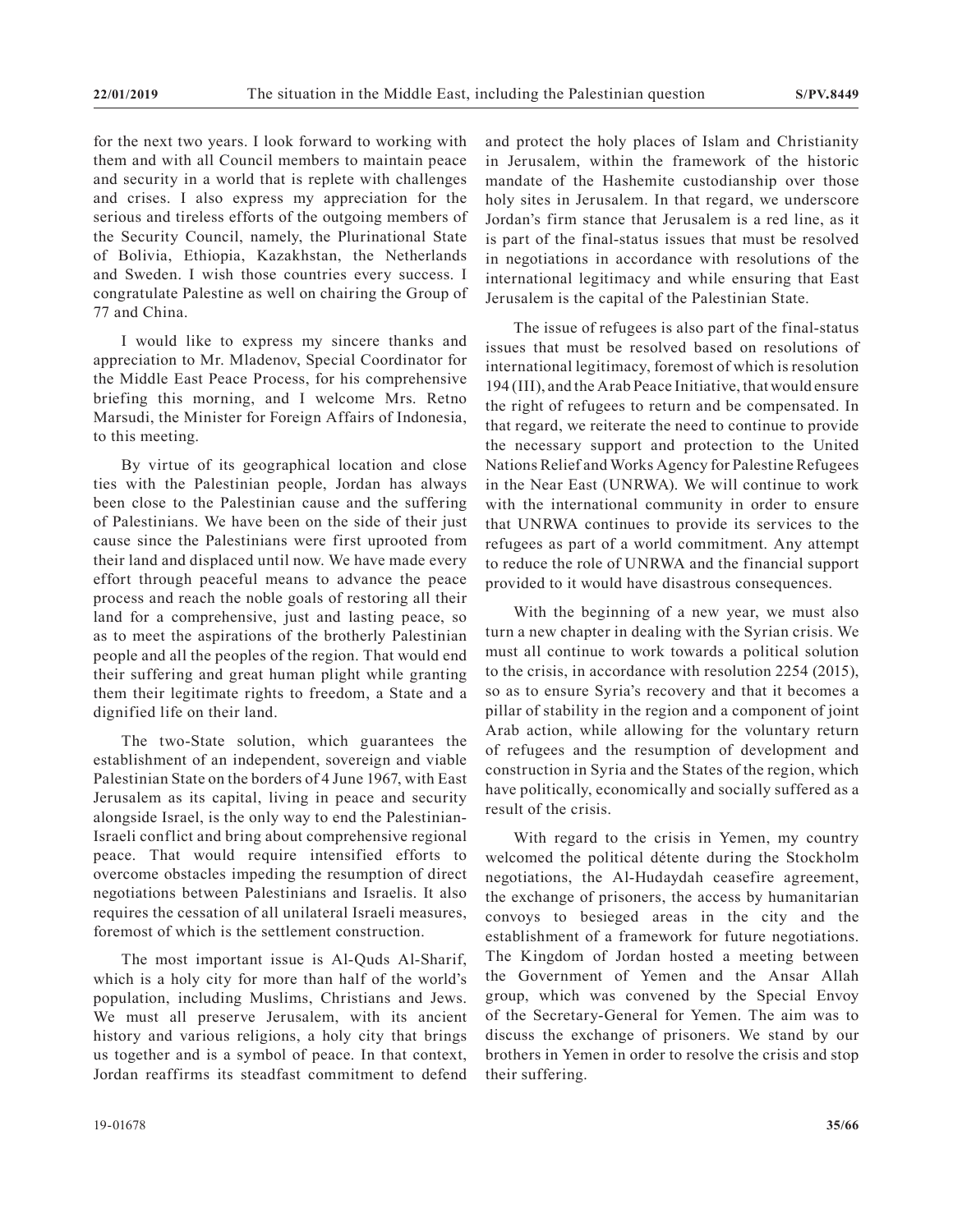Wars and crises have depleted our resources, frustrated our youth and deprived the region of the stability and security needed to achieve economic growth that meets the demands of developed societies. Finding solutions for the problems in the region requires addressing the deep-rooted causes of political, economic and social crises, as well as establishing policies and mechanisms so as to enable our young people to actively participate in peacebuilding and promoting a culture of tolerance and coexistence.

In conclusion, allow me to paraphrase the words of His Hashemite Majesty King Abdullah II Ibn Al-Hussein, who said that when all people, in particular the young, see a promising future, that will bring benefits to the international community in its entirety. When our region, which has strategic importance, becomes strong and successful, the whole world will benefit from our stability, security and development.

**The President** (*spoke in Spanish*): I now give the floor to the representative of Argentina.

**Mr. García Moritán** (Argentina) (*spoke in Spanish*): At the outset, I thank the delegation of the Dominican Republic for the invitation to participate in this debate. We congratulate you, Mr. President, on your excellent job in conducting the work of the Security Council this month. The peace process between Palestinians and Israelis is experiencing its most fraught moment since the Oslo Accords in 1993. The seriousness of the situation on the ground requires a collective effort to keep alive the prospect of a two-State solution, based on the 1967 borders, and to move forward in resolving all final-status issues identified in those agreements, namely, the issues of Jerusalem, refugees, settlements, borders and security measures.

Argentina resolutely supports all efforts aimed at achieving peace and stability in the region. We also support the efforts of the Special Coordinator for the Middle East Peace Process, Mr. Nickolay Mladenov, and acknowledge the important contribution of the United Nations Relief and Works Agency for Palestine Refugees in the Near East in preventing further deterioration of the humanitarian situation in the occupied Palestinian territories. We urge the countries friends of Israel and Palestine to work constructively to help the parties advance in the peaceful settlement of their differences, in accordance with the relevant resolutions of the General Assembly and the Security Council, the Quartet road map and the Arab Peace Initiative.

Argentina reaffirms its support for the inalienable right of the Palestinian people to self-determination and the establishment of a viable and independent State that is recognized by all countries, as well as the right of the State of Israel to live in peace with its neighbours within secure and internationally recognized borders.

Argentina reiterates its concern about the growth of illegal Israeli settlements in the occupied Palestinian territories and urges Israel to cease such expansionist activities. As recognized by the Security Council in resolution 2334 (2016), the settlements are a breach of international law, hamper peace and weaken the prospect of a two-State solution whereby both live in peace and security, thereby promoting the perpetuation of an unsustainable status quo.

On the other hand, attacks against Israeli citizens are inadmissible and must cease immediately. My country vehemently condemns all terrorist acts, as well as the violent actions of Hamas and other Palestinian organizations, including the launching of missiles from the Gaza Strip and the construction of tunnels to infiltrate Israel.

In that context, we recognize the right of Israel to exercise legitimate self-defence. Without prejudice to that, however, we recall the need for Israel's actions to be compatible with international humanitarian law and take into account, inter alia, the principles of distinction between civilians and combatants, proportionality and military necessity in terms of the use of force.

Argentina reaffirms the special status of Jerusalem in accordance with the relevant resolutions, including resolution 478 (1980). In that regard, my country rejects any unilateral attempt to alter the status of the city of Jerusalem. Argentina therefore believes that, as a final-status issue, the matter should be decided by the parties in bilateral negotiations.

Turning to the situation in the Syrian Arab Republic, Argentina supports a political solution achieved through dialogue and diplomacy, in accordance with international law and while respecting the sovereignty, independence and territorial integrity of Syria. Argentina attaches special importance to the Geneva talks under the auspices of the United Nations. We appreciate the work of Mr. Staffan de Mistura in his tireless efforts as Special Envoy of the Secretary-General since 2014. We express our support for his successor, Mr. Geir Pedersen, in continuing negotiations to reach a peaceful solution to the crisis, in line with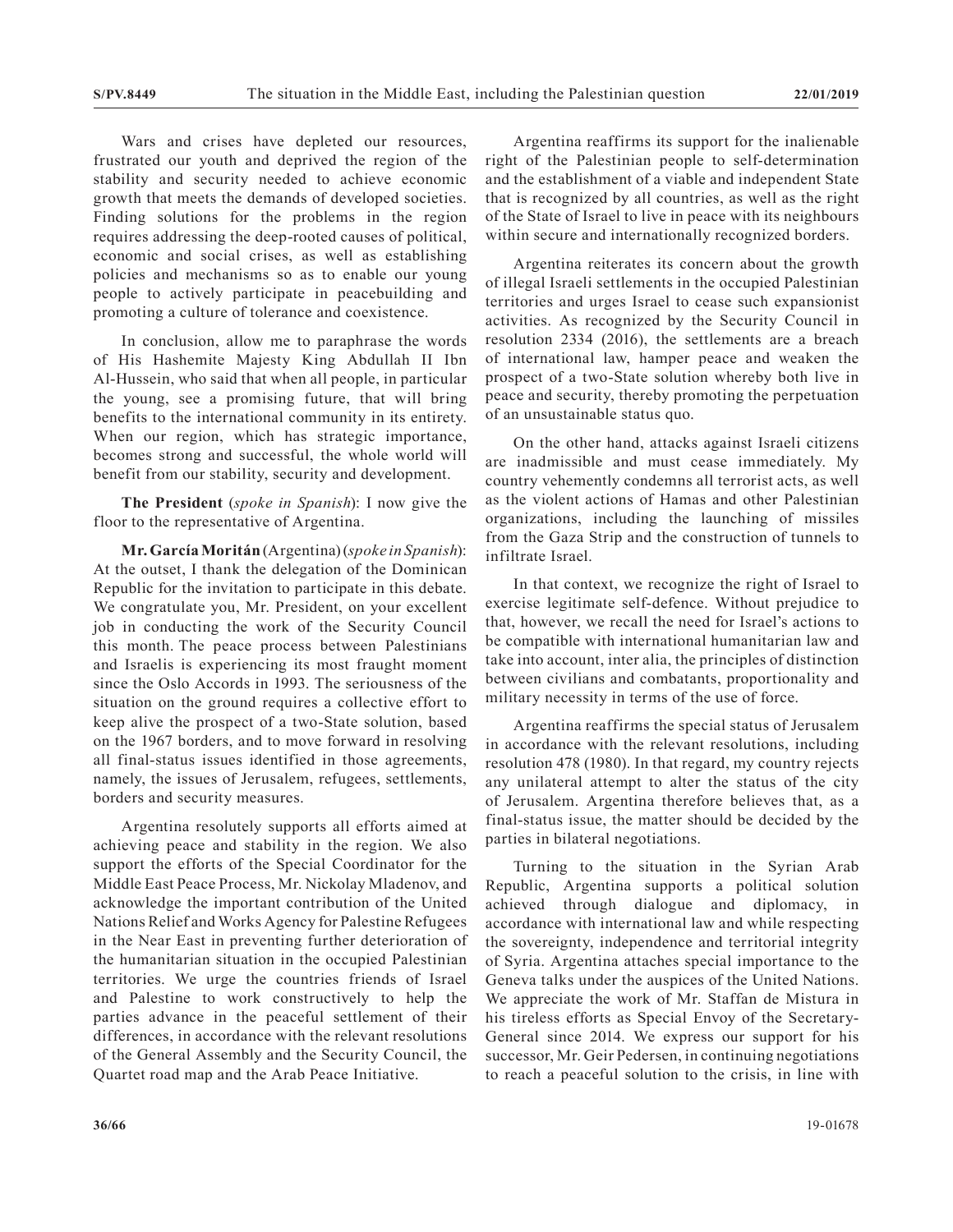the provisions of resolution 2254 (2015). Moreover, we recognize the contribution of the Astana agreements and other ceasefire agreements to de-escalate violence and alleviate the humanitarian situation on the ground, with a view to creating the conditions conducive to moving towards a definitive, inclusive and long-term settlement. The establishment and integration of the constitutional committee would be an important step in that direction.

Finally, with regard to Yemen, Argentina welcomes the establishment of the United Nations Mission to Support the Hudaydah Agreement, with the goal of supporting its implementation in the city of Al-Hudaydah and in the ports of Al-Hudaydah, Saleef and Ras Issa, as established in the Stockholm Agreement. We hope that the Agreement will be the first step towards a peaceful and definitive settlement of Yemen's internal conflict so that the very grave humanitarian crisis facing the Yemeni civilian population can begin to be reversed quickly.

**The President** (*spoke in Spanish*): I now give the floor to the representative of Namibia.

**Mr. Gertze** (Namibia): I congratulate you, Mr. President, on the Dominican Republic's assumption of the presidency of the Security Council for the month of January. I also thank you for organizing this debate on the important topic of the situation in the Middle East, including the Palestinian question. I would also like to thank Special Coordinator Nickolay Mladenov for his comprehensive and detailed briefing.

As we enter the year 2019, I wish to recall that we are now in the seventy-first year of this longdrawn-out process and the denial of the right to selfdetermination for the people of Palestine. While we appreciate the commitment of the Security Council, the United Nations and all interested parties in helping to resolve the matter, one is left to ponder the unthinkable question: Is it conceivable that, in another 29 years, it will have taken us 100 years to not do what is right and just? We must redouble our collective efforts to work more diligently and with more determination to bring the conflict to an end and to assist the two peoples of Israel and Palestine to come together and live side by side in peace, harmony, stability and dignity. The time has come for us to move with more urgency to deliver to the Palestinian people their legitimate right to independence and nationhood.

This month marks 10 years since Israel's first major military assault on the Gaza Strip. Two further major conflicts have taken place since then, and repeated outbreaks of violence have ensued. Most recently, the end of last year saw one of the worst outbreaks of violence. We once again take this opportunity to thank the United Nations and Egypt for intervening to de-escalate tensions, therefore preventing yet another conflict.

Those recurrent conflicts and outbreaks of violence have had a devastating effect on Gaza and its 2 million inhabitants. The economic and humanitarian situation remains dire. Nevertheless, thanks to funding provided by the State of Qatar, a number of positive developments have materialized. The United Nations was able to import fuel to operate the Gaza power plant and, as a result, the daily availability of electricity has increased to more than 11 hours, benefiting homes, schools, businesses and hospitals. I am sure that development is welcomed by all residents, after approximately two years of electricity being limited to four hours per day, or fewer. Another positive outcome is the noted 40 per cent increase in piped water supply, thereby almost fully meeting water demands for household purposes. We hope to see further positive developments as 2019 progresses.

As we enter a new year, secured and stable funding for the United Nations Relief and Works Agency for Palestine Refugees in the Near East (UNRWA) should remain a concern and a priority. We call on the international community to continue availing the required resources to sustain the important services provided by UNRWA for the year ahead of us.

In his report to the Security Council in December on the implementation of resolution 2334 (2016), Mr. Mladenov informed us yet again that no steps had been taken by Israel to implement that all-important resolution (see S/PV.8429). Settlement activity continued. During the reporting period from September to December 2018, plans for about 2,200 housing units in settlements in the West Bank were advanced or approved by the Israeli authorities. Most of them were advanced in East Jerusalem. The demolition and seizure of Palestinian properties also continued unabated. Those actions are illegal under international law and represent an impediment to peace and the two-State solution. Namibia reiterates its firm support for the General Assembly resolution on the status of Jerusalem (General Assembly resolution 72/15), which states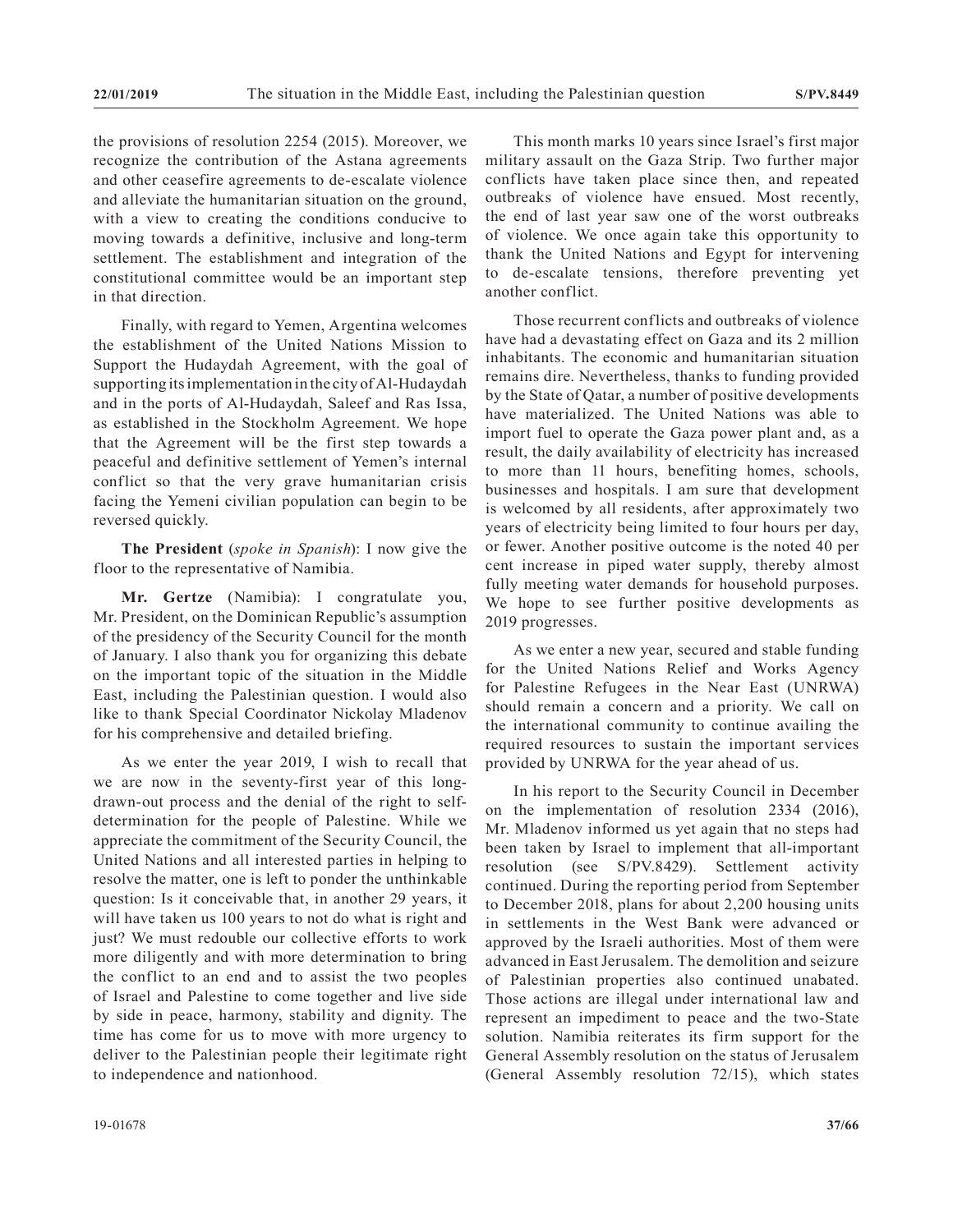categorically that Jerusalem is a final-status issue to be resolved through negotiations in line with relevant United Nations resolutions.

Global support for Palestine was reaffirmed in the General Assembly in December 2018 with the successful adoption of a resolution entitled "Comprehensive, just and lasting peace in the Middle East" (General Assembly resolution 73/89). One week ago, at its hand-over ceremony, the Group of 77 and China firmly restated its support for Palestine as it became the Group's Chair for the year 2019. We look forward to working closely with Palestine this year.

To conclude, Namibia reiterates its calls on the Israeli Government to cease its settlement expansion and destruction of Palestinian homes and infrastructure. We further reiterate the call for Israel's complete and unconditional withdrawal from the occupied Palestinian territories, including East Jerusalem. We should harness reconciliation as a tool to overcome great societal barriers and work on mechanisms to address and heal the wounds caused to the Palestinian people many decades ago. Therefore, a return to the negotiations table to ensure a two-State solution, with both living side by side, is the only solution.

I remind Council members that that was the decision taken by the Council with the adoption of resolution 181 (1947), which called for the creation of two States to exist side by side. The Council has yet to fulfil the commitment made in that landmark resolution. The two-State solution must be based on the pre-1967 borders, in accordance with international law and United Nations resolutions. It is the only way to ensure peaceful relations between Israel and Palestine.

**The President** (*spoke in Spanish*): I now give the floor to His Excellency Archbishop Bernardito Cleopas Auza, Permanent Observer of the Observer State of the Holy See to the United Nations.

**Archbishop Auza**: The Holy See thanks the presidency of the Dominican Republic for convening this open debate on the situation in the Middle East, with particular reference to Israel and Palestine.

In his message for the 2019 World Day of Peace, focused on the theme "Good politics at the service of peace", Pope Francis compared peace to a delicate flower struggling to blossom on the stony ground of violence. Such an image vividly captures the enduring situation between Israel and Palestine, where we know

how fragile peace is and how its tenuous existence is constantly threatened by harmful rhetoric, provocations and attacks, violations of human rights and unilateral actions hampering efforts towards a resolution, bringing about untold suffering and causing the deaths of innocent, defenceless civilians.

In such a context, the Holy See continues to appeal fervently to both Israeli and Palestinian authorities to resume dialogue and undertake a journey of peace that can put an end to a conflict that, for over 70 years, has rent the land that is not only home to those two peoples, but also of great historical and cultural importance for the whole world and a spiritual home for the three monotheistic religions of Judaism, Christianity and Islam. With regard to its religious significance, the Holy See seeks international guarantees for the Holy City of Jerusalem, as recommended by the 1947 General Assembly resolution 181 (II).

Notwithstanding the fundamental importance of the holy places, there is the risk of transforming what is a territorial and political conflict into one about religion and identity. That must be avoided so as not to compromise further the search for a much-needed political solution. It therefore remains essential that those who hold political office use their authority in a responsible manner, while overcoming disputes by engaging in an open and honest dialogue to secure genuine and lasting peace, rather than simply maintaining an illusory peace that is, in essence, only a balance between power and fear. Genuine and lasting peace, on the other hand, is the fruit of a political project grounded in the mutual responsibility and interdependence of human beings — one that goes beyond the difficulties that characterize these times of mistrust rooted in the fear of others or of strangers or anxiety about one's personal security.

A responsible political project spares no effort to protect the lives of all citizens, regardless of origin or religious affiliation, thereby creating the conditions necessary for a worthy and just future for all. In that regard, it is important not to lose sight of the humanitarian situation in Gaza and the other occupied territories, as well as to highlight the generous response of the international community to the financial deficit faced last year by the United Nations Relief and Works Agency for Palestine Refugees in the Near East. Assistance to those most in need must always go before political considerations, and aid to Palestine refugees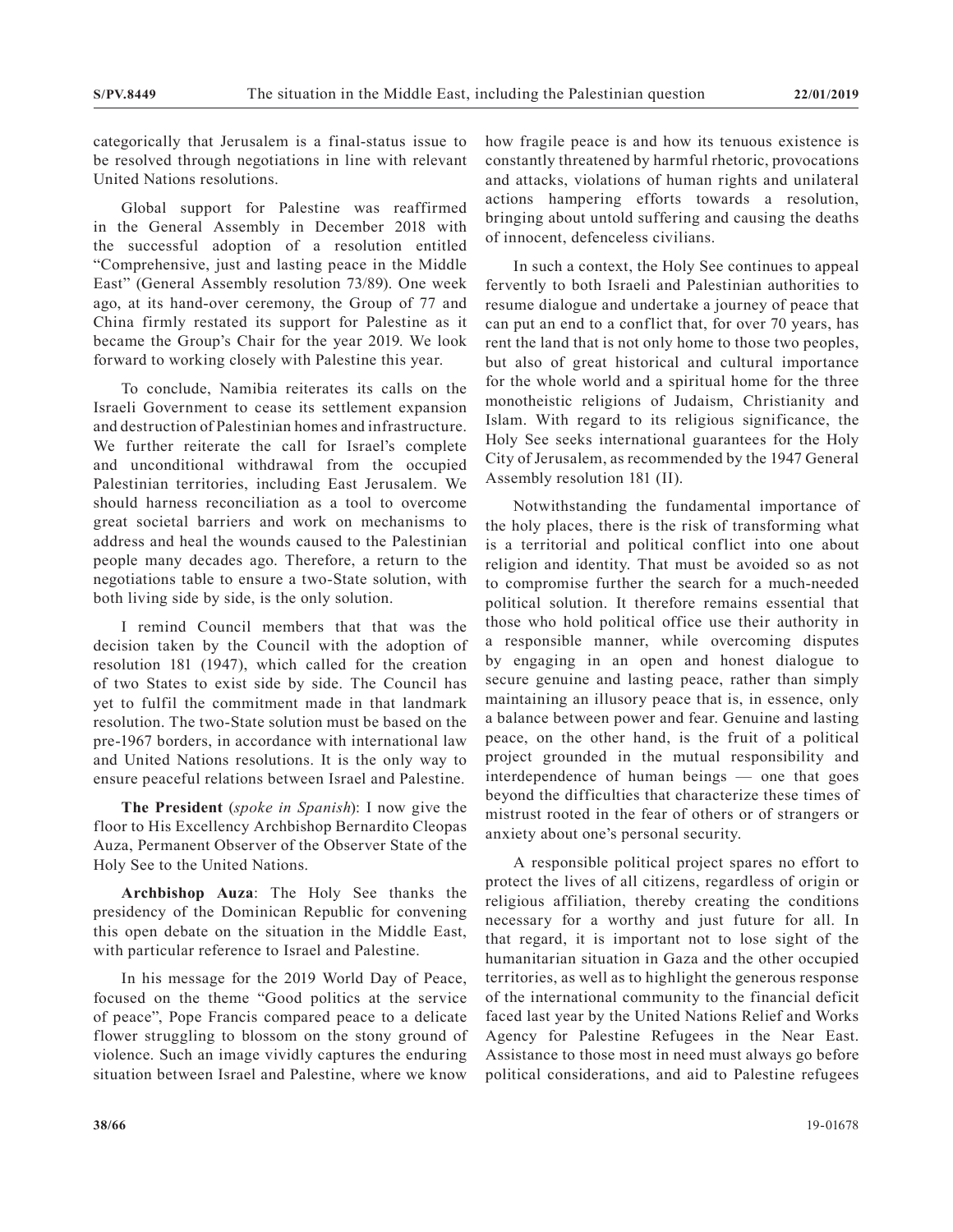must be allowed to continue unimpeded as long as the situation remains unresolved.

With reference to the grave humanitarian crises affecting several parts of the Middle East, it seems appropriate in this forum to reiterate Pope Francis' own remarks made in reference to the generous welcome and solidarity offered by Lebanon and Jordan — made possible not by what is in excess, but by the sacrifices of their citizens — to alleviate the suffering of those affected by conflicts in the region, including Palestinian refugees.

In his recent address to the diplomatic corps on the occasion of the traditional exchange of New Year's greetings, Pope Francis stated:

"The Holy See expresses the hope, too, that dialogue between Israelis and Palestinians will resume, so that an agreement at last can be reached and a response given to the legitimate aspirations of both peoples by ensuring the coexistence of two States and the attainment of a long-awaited and desired peace. A united commitment on the part of the international community is extremely important and necessary for attaining this goal, as also for promoting peace in the entire region".

**The President** (*spoke in Spanish*): I now give the floor to the representative of Pakistan.

**Mr. Warraich** (Pakistan): My delegation wishes to thank you, Mr. President, for convening this debate today. We also thank Special Coordinator Nickolay Mladenov for his briefing earlier today.

Last week, as the State of Palestine assumed the Chair of the Group of 77 and China for 2019, it was not only a vote of confidence by the international community on Palestine's ability to steer the Group, but also an expression of solidarity with the long-suffering Palestinian people. Unfortunately, such moments of hope and optimism have become increasingly rare in the parched political landscape of the region. For the Palestinians, the looming shadow of an illegal and oppressive occupation has grown only darker with every passing year. Their fundamental human rights continue to be violated with abandon. Their aspiration for a life of dignity and freedom remains a distant ideal. Besides generating endless hostility and discord, that has also diminished prospects for durable peace in the region.

The Special Coordinator already provided a grim assessment that the region stands on the brink of another precipice. Unabated settlement activity in the occupied territory directly contributes to this worsening situation. As the Special Coordinator noted, instead of ceasing those illegal settlements, Israel has in fact stepped up construction of new housing units in the occupied West Bank. That trend is emblematic of the blatant Israeli disregard for international law and the collective will of the international community, including resolution 2334 (2016). It is also a setback to peace and a retreat from a two-State solution to a one-State reality. Creating alternate facts on the ground cannot change historic realities or neutralize the legal rights of people living under occupation — in Palestine or, indeed, elsewhere.

Meanwhile, the plight of the ordinary citizens of Gaza is not only an unabated humanitarian tragedy; it is also a moral outrage. That travesty must end. A viable, independent and contiguous State of Palestine, on the basis of internationally agreed parameters, the pre-1967 borders and with Al-Quds Al-Sharif as its capital, is the only sustainable assurance for enduring peace in the Middle East. It is also a prerequisite for international peace and stability. Sufficient, predictable and sustainable financing for the United Nations Relief and Works Agency for Palestine Refugees in the Near East is equally imperative.

The situation in the Middle East is a sobering reminder that the region remains engulfed in the throes of conflict, instability and violence. The conflict in Syria continues to exact an enormous human cost. An intra-Syrian process of inclusive political engagement remains the only pathway to achieve durable peace and stability in the country. We are confident that ongoing efforts under the aegis of the Special Envoy of the Secretary-General, Mr. Geir Pedersen, will make a tangible contribution towards this end.

Pakistan also welcomes the renewed diplomatic momentum to find a political solution to the conflict in Yemen. The Stockholm Agreement was an important first step. It is now critical that the sides follow through on their commitments in a credible and transparent manner. This is vital not only for lasting peace in the country, but also for the well-being of millions of Yemeni people — including women and children — in desperate need of urgent humanitarian assistance. The forthcoming high-level pledging conference in Geneva will also be a good measure of the international community's continued support to the Yemeni people.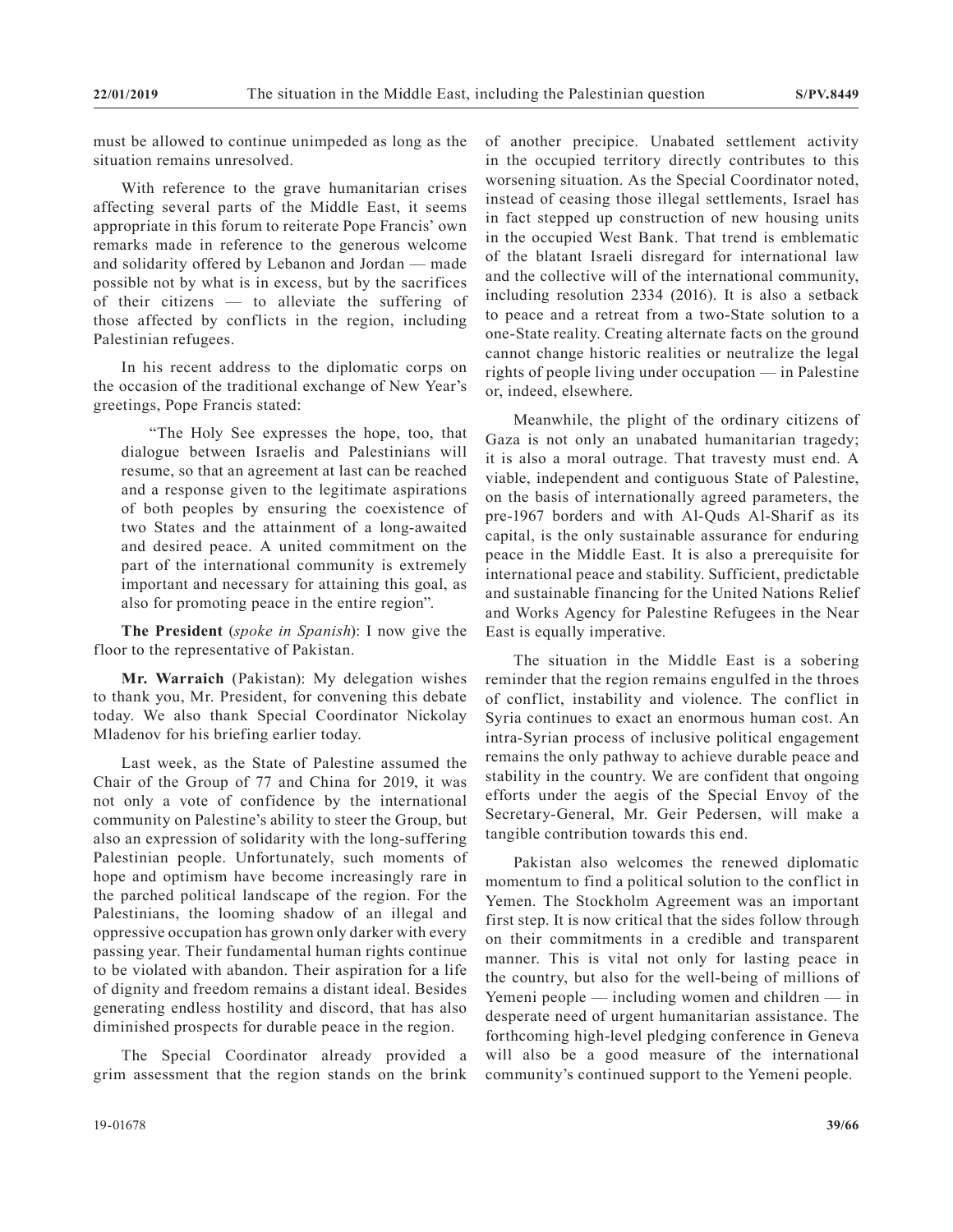Outlining his priorities for 2019, the Secretary-General underscored the fact that the needs and expectations of people with respect to the United Nations can be met only by accelerating the surge in diplomacy. Nowhere is such a surge more urgently needed than in the Middle East, especially in Palestine. For far too long, the Palestinians have looked to this Chamber with expectant eyes and wondered, as President Abbas reminded us in February 2018: "If justice for all people cannot be attained here, where should we go?" (*S/PV.8183*, *p.10*)

We should not fail the Palestinian people, for what is at stake is the credibility of the Organization and the fundamental tenets of the Charter of the United Nations, based on the inherent dignity of the individual and respect for the fundamental human rights of all, including the right to self-determination.

**The President** (*spoke in Spanish*): I now give the floor to the representative of Norway.

**Ms. Juul** (Norway): Today I will focus on three themes: the conflicts in Syria and Yemen and the Middle East peace process.

On Syria, we would like to thank Special Envoy Staffan De Mistura for his tireless efforts to bring peace to the Syrian people. He has set an example for how peace processes must devise inclusive mechanisms and involve civil society and women's groups. We wish the new Envoy, Geir Pedersen, every success in his efforts to forge a peaceful solution to the conflict in Syria. We strongly encourage Council members to come together and agree on a durable political solution for the benefit of the Syrian people.

On Yemen, Norway welcomes the Stockholm Agreement and the adoption of resolutions 2451 (2018) and 2452 (2019). As the situation on the ground remains very fragile, it is important to uphold the momentum achieved in Sweden. The concerted efforts of international, regional and national actors will be necessary to make sure that the Stockholm Agreement is implemented on the ground and that political and humanitarian progress is achieved. Women's representation at all levels of the political process is key. Norway will continue to prioritize humanitarian aid to Yemen.

There is a strong international consensus that only a negotiated two-State solution can lead to durable peace between the Israelis and the Palestinians.

Palestinian State-building and economic development remain essential building blocks to achieve this goal, but cannot substitute the need for a political resolution.

Norway will chair the next meeting of the international donor group to Palestine, the Ad Hoc Liaison Committee for the Coordination of International Assistance to Palestinians, hosted by the European Union in Brussels on 12 April. Leading up to the meeting, Norway will encourage progress on the outstanding fiscal issues between the Palestinian Authority and Israel and take concerted action to mitigate the risks to the Palestinian economy. The parties and the donors also need to move faster on implementing key infrastructure projects in the water and energy sectors, especially in Gaza.

The situation in Gaza remains of great concern. Increased access to energy, clean water, health services, job creation and movement of people and goods in and out of Gaza are crucial. The political brinkmanship in and around Gaza will not lead to any stability or development. The interests of the people of Gaza must be put first. Donors should mobilize support to the humanitarian package for Gaza in coordination with the Palestinian Authority. The monthly financial transfers to Gaza by the Palestinian Authority are a lifeline for the population and must continue. The United Nations Relief and Works Agency for Palestine Refugees in the Near East remains indispensable. It is vital that donors remain committed to supporting the organization.

Norway has been a consistent partner in promoting peace and security in the Middle East for decades. Our commitment to helping resolve the conflict between Israel and Palestine is based on our firm support for the two-State solution. In the absence of political progress, we call on all parties and donors to do their utmost to preserve the institutional and economic foundation of a future Palestinian State.

**The President** (*spoke in Spanish*): I now give the floor to the representative of the United Arab Emirates.

**Mr. Alshamsi** (United Arab Emirates) (*spoke in Arabic*): At the outset, I congratulate the Dominican Republic on presiding over the Security Council for this month and I thank you, Mr. President, for holding this important debate. I also take this opportunity to express my delegation's appreciation to the five outgoing members of the Council and to welcome the new non-permanent members, to whom we wish every success.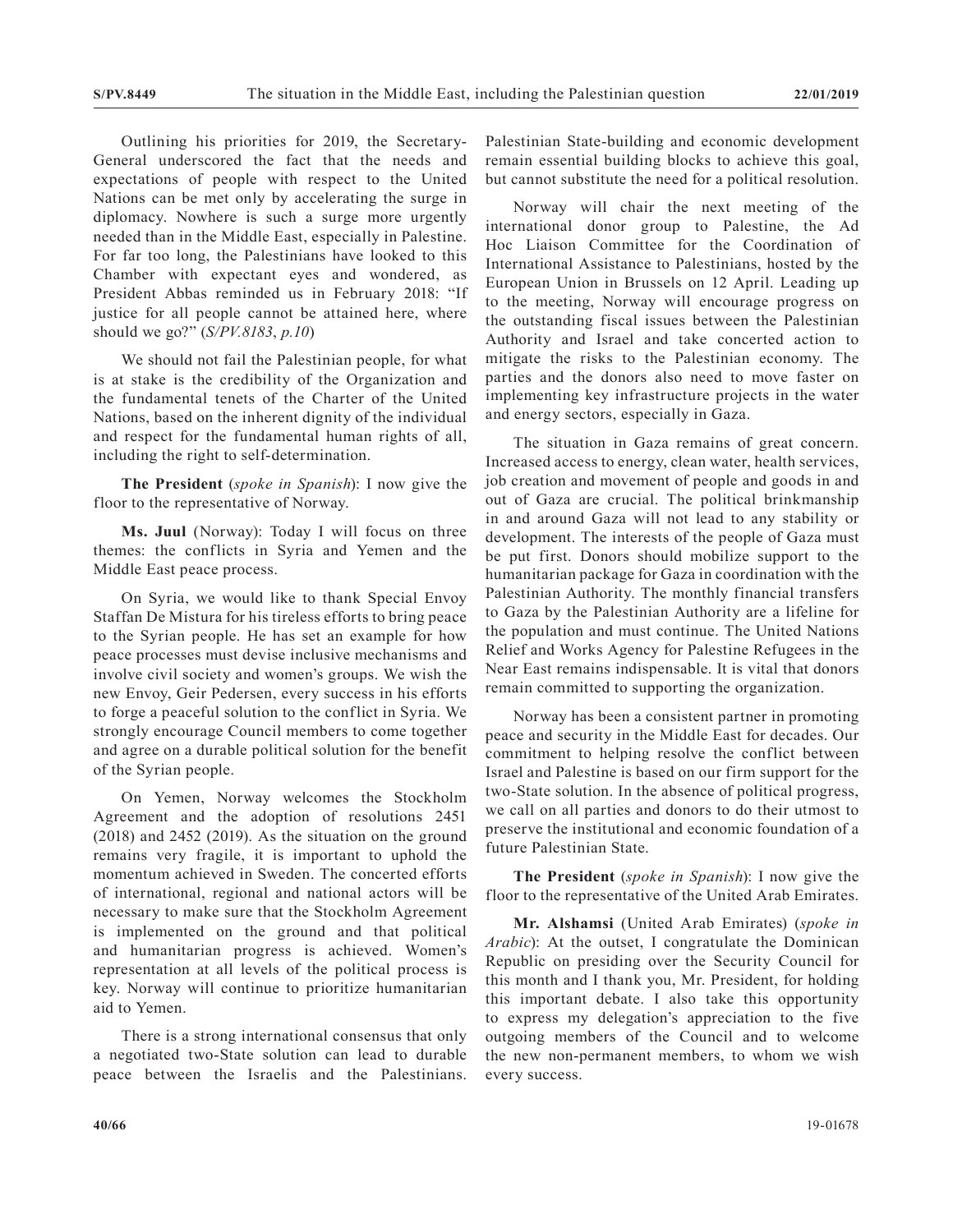My delegation aligns itself with the statements to be delivered by the representatives of Bangladesh, and Libya on behalf of the Organization of Islamic Cooperation and the Group of Arab States, respectively. We also thank Mr. Mladenov, Special Coordinator for the Middle East Peace Process and Personal Representative of the Secretary-General, for his briefing this morning.

The current situation in the Middle East requires the international community and the Security Council to find solutions to the crises in the region. That would prompt us to move from crises management to a comprehensive conflict resolution approach in order to prevent the outbreak of conflicts and work seriously toward establishing peace and stability. The international community — and the Security Council in particular — must confront the parties that continue to undermine regional stability and peaceful coexistence. That would enable the region to invest its energies and resources in building societies that enjoy peace, prosperity and tolerance free of conflicts, violence and terrorism.

My country believes that ending the Israeli occupation of all Arab and Palestinian territories; reaching a just, comprehensive and lasting solution to the Palestinian question; and the establishment of an independent Palestinian State within the borders of 4 June 1967 and with East Jerusalem as its capital, in line with the resolutions of the international legitimacy, the Arab Peace Initiative and the Madrid principles, are all prerequisites for stability in the region. We emphasize the need for Israel to end all its illegal practices against the Palestinian people, particularly the construction and expansion of settlements and the violation of holy sites, as well as its law of Jewish nationalism, all of which undermine the two-State solution and hinder international peace efforts.

In that regard, we underscore the responsibility of the international community, under international law and the Charter of the United Nations, to take all measures that advance the peace process in the Middle East and end the Israeli occupation of all Palestinian and Arab territories. The United Arab Emirates commends the efforts of the Arab Republic of Egypt to promote Palestinian reconciliation.

In the absence of a just and comprehensive solution, the international community should continue to assist the Palestinian people in all areas, including education, health care and food security, in order to let them cope with the challenges of occupation and attain the Sustainable Development Goals, just like other peoples. In 2017 and 2018, the United Arab Emirates donated more than \$173 million to assist Palestine and the United Nations Relief and Works Agency for Palestine Refugees in the Near East (UNRWA). We stress our historic commitment to supporting UNRWA and our brotherly Palestinian people directly.

We continue to assist in restoring peace and stability within the coalition to support legitimacy in Yemen by meeting the humanitarian needs of the Yemeni people and supporting the political process overseen by the United Nations with the aim of expediting a lasting and sustained political solution based on resolution 2216 (2015). In that context, the United Arab Emirates reaffirms its support for the tireless efforts of the Special Envoy of the Secretary-General for Yemen to reach a comprehensive political settlement.

The coalition welcomes the Stockholm Agreement on Al-Hudaydah and resolutions 2451 (2018) and 2452 (2019). It has proved its commitment to implementing them at a practical level. The Houthi militias have not fulfilled their obligations and continue to violate the agreement on a daily and repeated basis, committing the most heinous crimes against the Yemeni people and threatening the security and stability of the region, as well as international navigation. They are also looting international aid. All of those acts are documented violations.

Those crimes and violations would not have taken place if the Houthis had not received support and care from Iran, which continues to violate resolutions 2216 (2015) and 2231 (2015) by supplying the Houthis with weapons, ballistic missiles and drones, as documented by the reports of the Panel of Experts of the Committee established pursuant to resolution 2140 (2014), as well as reports of the Secretary-General concerning the implementation of resolution 2231 (2015).

We are all aware of Iran's negative and destabilizing influence in Syria. The Iranian presence in that Arab country is obstructing any political solution that would allow the Syrians themselves to determine the future of their country without external interference. In that regard, we stress the importance of an Arab role in reaching a political solution. We express our full support for the efforts of the Special Envoy of the Secretary-General for Syria, Mr. Geir Pedersen, in seeking a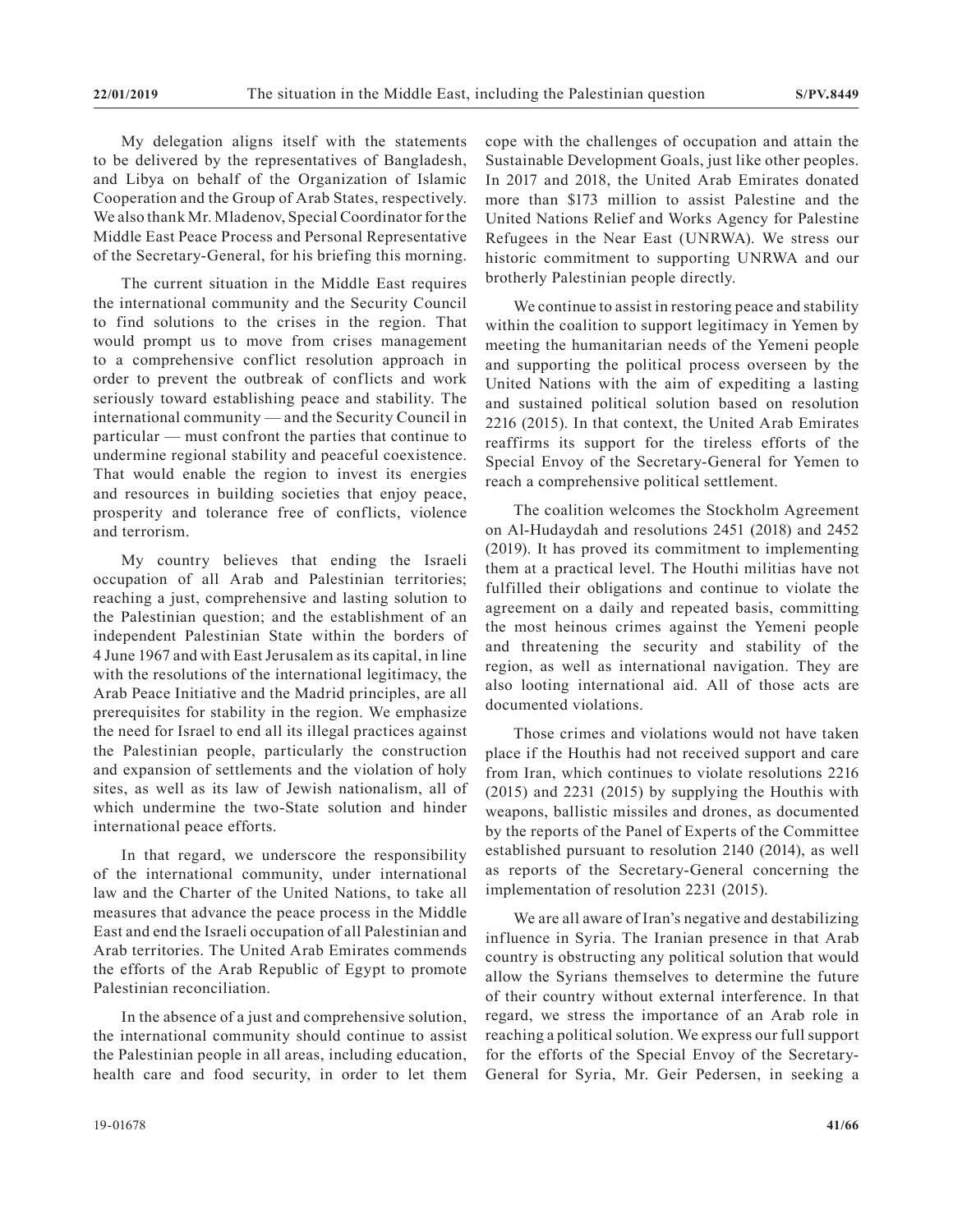Syrian-led and Syrian-owned political solution within the framework of resolution 2254 (2015).

On the situations in Syria and Yemen, it is clear that Iran is the common denominator in both conflicts. It represents a serious threat to the stability and security of the Middle East region. We therefore call on the international community and the Security Council to put pressure on Iran in order to end its destabilizing and expansionist intervention in the region, let alone supporting and arming terrorist and sectarian militias in the Arab countries.

The United Arab Emirates believes that the United Nations action plan for Libya represents the most viable framework for resolving the political crisis in that country. We welcome the progress made so far and reaffirm our full support for the tireless efforts of the Special Envoy for Libya, Mr. Ghassan Salamé, to implement the action plan, starting with the convening of a national gathering early this year, to include all Libyan actors, with the aim of agreeing a solution to the current political crisis. However, we express our concern at the growing threat of terrorist groups in Libya and emphasize the need to prevent their spread to all areas of the country and to vital Libyan infrastructure. More international efforts should be made to restore security and stability in Libya.

In conclusion, the United Arab Emirates reaffirms its cooperation with regional and international partners in order to achieve stability and progress in the region, combat terrorism, prevent extremism and reject external interference in the internal affairs of other countries. We should revitalize the Arab role in resolving Arab issues, while promoting values of moderation to protect communities and achieve prosperity.

**The President** (*spoke in Spanish*): I now give the floor to the representative of Liechtenstein.

**Mr. Sparber** (Liechtenstein): I thank you, Mr. President, for giving us this opportunity to discuss the situation in the Middle East. Developments in different parts of the region have made this an important and meaningful topic for discussion among the entire membership, which should also be afforded the same opportunity to express itself on other crises of which the Council is seized.

We continue to be disappointed by the failure of the Security Council to exert its leverage over the parties to the conflict in Syria as the conflict appears to move inexorably towards a negative conclusion for the Syrian people. The conflict continues to be characterized by systematic and egregious violations of international human rights and international humanitarian law, including the use of chemical weapons, mass displacement, torture and forced disappearances. We continue to value and support the important work of the Independent International Commission of Inquiry on the Syrian Arab Republic in investigating grave human rights violations, and we thank the Organization for the Prohibition of Chemical Weapons (OPCW) Factfinding Mission in the Syrian Arab Republic for its continued efforts to bring to light details of chemical weapons use in Syria.

Liechtenstein welcomes the decision of the special session of the Conference of the States Parties to the Convention on the Prohibition of the Development, Production, Stockpiling and Use of Chemical Weapons and on Their Destruction to task the OPCW with identifying the perpetrators of the use of chemical weapons in Syria, as an important contribution to the efforts of the International, Impartial and Independent Mechanism for Syria to advance justice and individual criminal responsibility for those acts.

Accountability must be part and parcel of any political agreement to end the conflict in Syria. That has long been a demand of the Syrian people and countless Syrian civil society groups. Sustainable peace and the effective rebuilding of the country will be possible only if those who have perpetrated crimes against humanity and large-scale war crimes are held to account and excluded from the political leadership.

We are encouraged by the effective work being carried out by the Independent Mechanism, whose mandate encompasses crimes committed by all perpetrators, irrespective of affiliation. The work of the Mechanism is having a concrete impact, as we are seeing criminal proceedings move forward on the basis of universal jurisdiction in several European judiciaries. In addition, we reiterate our call on the Council to refer the situation in Syria to the International Criminal Court with a view to providing a comprehensive justice perspective to the Syrian people, echoing the clear call of the Secretary-General at the previous Brussels conference.

We share the Council's cautious optimism regarding recent developments in the efforts to end the war in Yemen and hope that the new support mission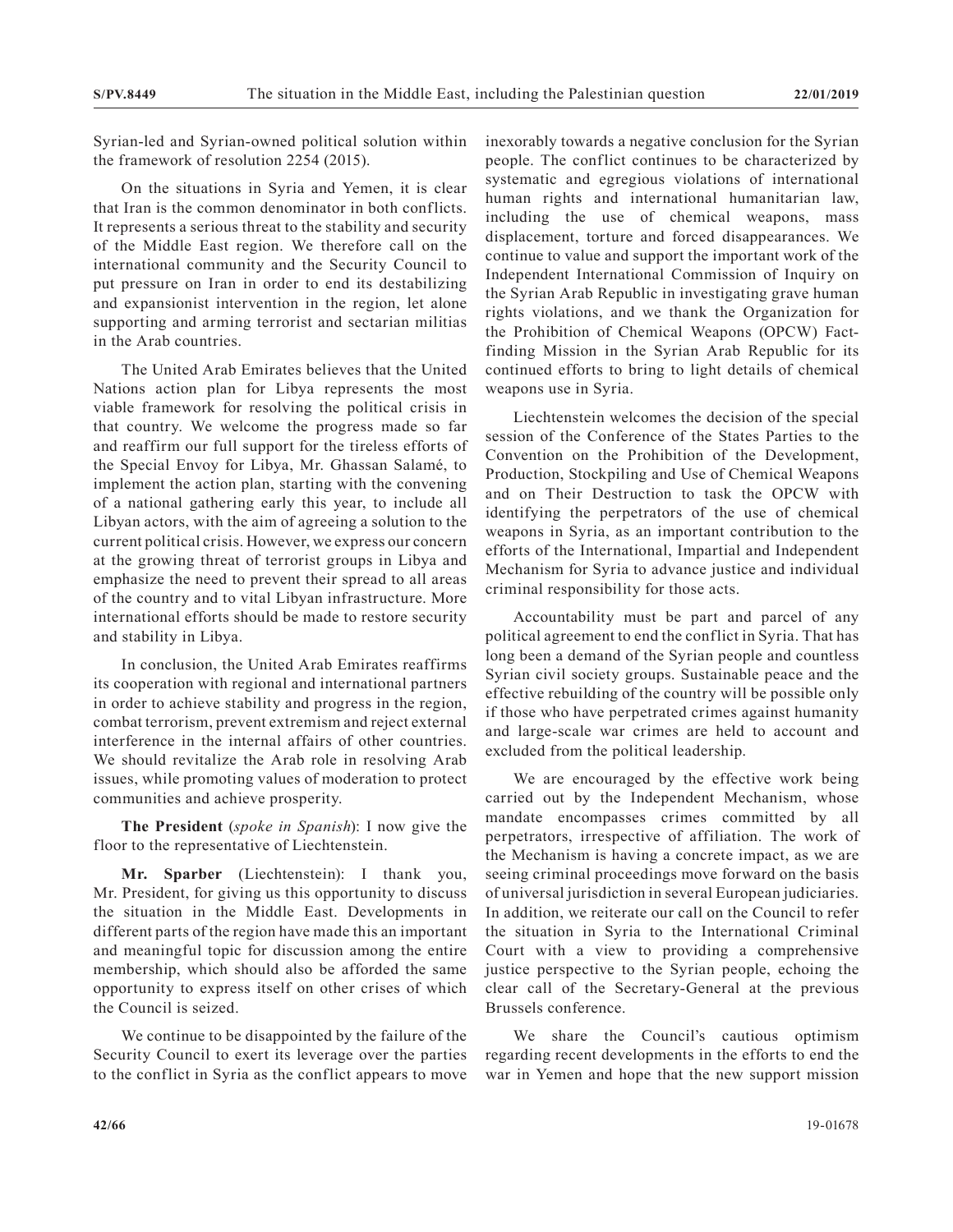will ensure that the agreements reached in Stockholm are fully implemented and can be further built upon. Liechtenstein supports the efforts of the Special Envoy of the Secretary-General for Yemen and his team, and hopes that the parties will be able to maintain the recent positive momentum.

As the peace process moves forward, it is key that the Council work to address atrocity crimes committed during the conflict. We note that two-thirds of current Council members are signatories to the Accountability, Coherence and Transparency Group code of conduct on mass atrocity crimes, which includes the commitments to not voting against a resolution in cases of mass atrocity crimes and to taking action to prevent and put an end to those crimes. Guided by the latter of those commitments, the Council should also take steps to ensure that accountability for atrocity crimes is included in any final peace settlement in order to prevent a return to conflict and to bring real, tangible justice to the people of Yemen.

**The President** (*spoke in Spanish*): I now give the floor to the representative of Saudi Arabia.

**Mr. Al-Mouallimi** (Saudi Arabia) (*spoke in Arabic*): At the outset, allow me to congratulate you, Mr. President, on assuming the presidency of the Security Council for this month. I also congratulate your friendly country on its accession to membership of the Council, as well as Germany, Indonesia, Belgium and South Africa on theirs. We wish them every success in working to maintain international peace and security. I also thank the countries whose membership of the Council has come to an end and wish them every success in their work within other United Nations bodies.

The Palestinian people continue to suffer a tragic plight. Seventy years have passed and the world continues to bear witness to the most destructive human tragedy, in which a people has been displaced from the land that was rightfully its own and handed to those who did not own it. The Kingdom of Saudi Arabia reaffirms its unequivocal rejection of all Israeli policies, practices, void and illegal plans aimed at perpetuating racial discrimination against the Palestinian people, obliterating their national identity and infringing on their legitimate rights. We call on the international community in general and the Security Council in particular to shoulder their responsibilities by immediately intervening to put an end to Israeli settlement projects and to protect the Palestinian people.

My country stresses the importance of a comprehensive and lasting peace in the Middle East as a strategic option to put an end to the Arab-Israeli conflict, in accordance with international benchmarks and the Arab Peace Initiative of 2002. That initiative, introduced by my country, includes the establishment of a Palestinian State on the borders of 4 June 1967, with East Jerusalem as its capital, as well as the return of refugees and an end to the Israeli occupation of all Arab territories, including the Arab Syrian Golan and the occupied Lebanese territories.

The Syrian people continue to suffer the worst crisis that humankind has yet witnessed this century. The former Special Envoy of the Secretary-General for Syria, Mr. Staffan de Mistura, completed his mandate without having achieved his desired objectives of making progress on a political process and convening the constitutional committee, owing to the intransigence of the Syrian regime and its unwillingness to reach a just political solution to put an end to the plight of the Syrian people. We welcome the new Special Envoy of the Secretary-General for Syria, Mr. Geir Pedersen, wishing him every success and underscoring that he has the full support of the Kingdom of Saudi Arabia in his efforts to reach a political solution based on resolution 2254 (2015), which emphasizes the sovereignty and territorial integrity of Syria.

My Government stresses the importance of reaching a just political solution in order to put an end to the suffering of Syrians, both within and outside Syria. We call for the withdrawal of all foreign forces and foreign fighters — especially the Iranian forces and their militias — from all Syrian territories. We also condemn and reject any use of chemical weapons in Syria and call on the international community to hold to account those responsible for such crimes.

The region has recently witnessed new developments in the Yemeni file, the most prominent of which was the holding of consultations in Sweden in December 2018 resulting in the Stockholm Agreement, which is considered a new breakthrough towards achieving a political solution in Yemen. The Council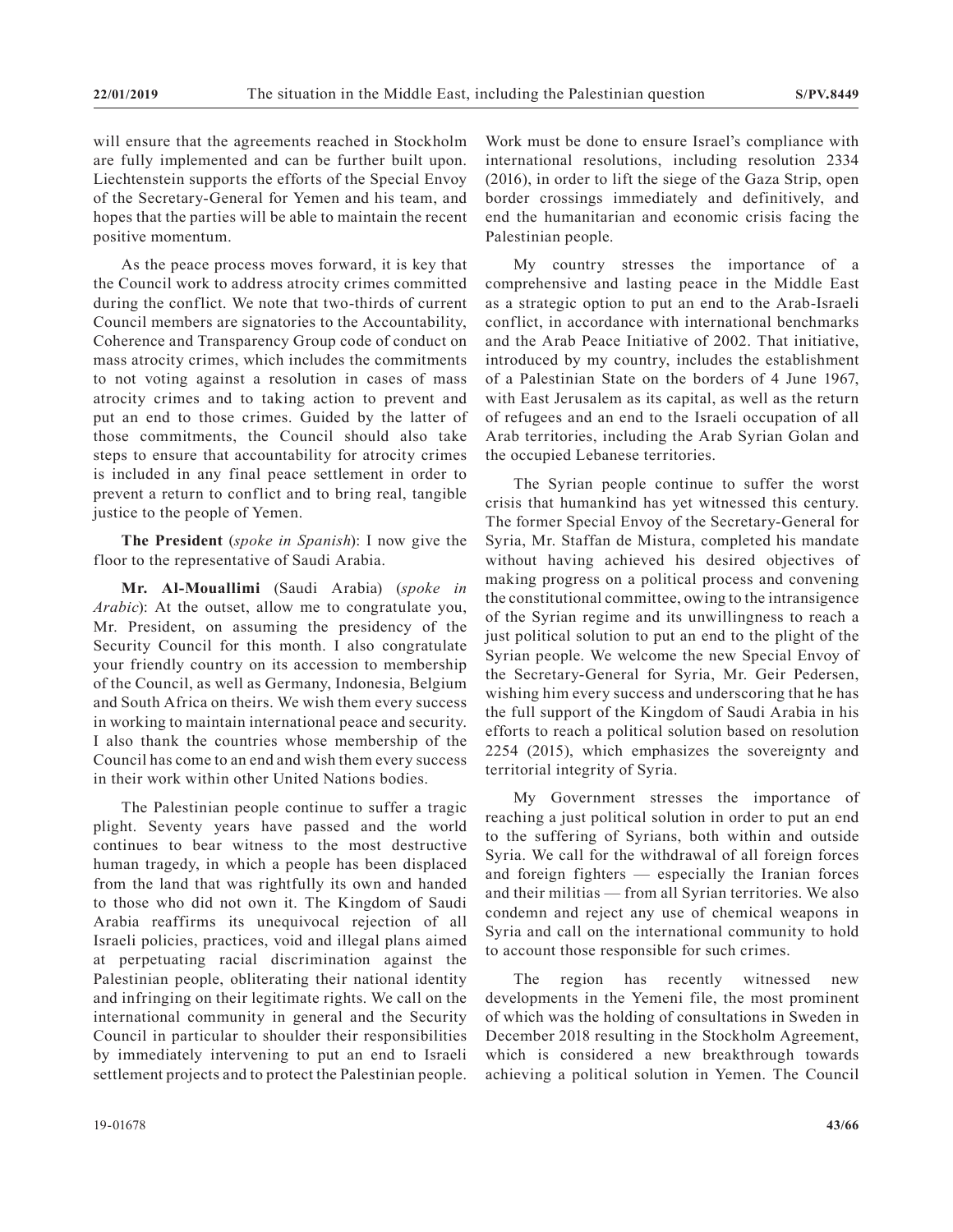also adopted resolution 2451 (2018) in support of that agreement between the parties, emphasizing the need for a political solution to the Yemeni crisis in line with the provisions of resolution 2216 (2015).

However, the recklessness shown by the Houthis — who are supported by the Iranian regime — suggests that their intentions to adhere to the agreement are not sincere, as demonstrated through the brutal attack of the Houthis by an Iranian drone on Al-Anad military base that left six martyrs of Yemeni officers and many injured, as well as the attack against the Redeployment Coordination Committee in Al-Hudaydah, which was also carried out by Houthi militias. Independent observer reports have also shown that Iran continues to support the Houthi militias by providing them with weapons and military expertise. The Council must therefore compel Iran to abide by the relevant Council resolutions, in particular resolutions 2231 (2015), 2140 (2014) and 2216 (2015).

Houthi militias have violated the ceasefire agreement 679 times to date, in addition to the recent attack against the Redeployment Coordination Committee and the theft of humanitarian aid that was reported by the World Food Programme on 31 December 2018. The Houthis have shown a total disregard for all United Nations and regional efforts aimed at resolving the Yemeni crisis, proving that they are unwilling to engage in any efforts that seek to bring happiness back to Yemen. We stress the importance of reaching a comprehensive political solution in Yemen that will guarantee State sovereignty across its entire territory, with one national army. We reiterate our commitment to the three principles for peace in the region, namely, the Gulf Cooperation Council Initiative, the outcomes of Yemen's National Dialogue Conference and the relevant Security Council resolutions — especially resolution 2216 (2015). My country will continue to support the brotherly Yemeni people and its legitimate leadership by responding to its humanitarian needs at any time.

**The President** (*spoke in Spanish*): I now give the floor to the representative of Kazakhstan.

**Mr. Temenov** (Kazakhstan): At the outset, I wish to join previous speakers in congratulating the Dominican Republic on its assumption of the presidency of the Security Council for this month. We wish it every success in carrying out the work of the Council.

The dynamics in the Middle East continue to worry the international community, and Kazakhstan therefore wishes to echo the concerns that the Special Coordinator for the Middle East Peace Process, Mr. Nickolay Mladenov, has expressed today. We are alarmed to note the tragic loss of the lives of almost 300 civilians — including more than 50 children — as well as 29,000 casualties among Palestinian civilians in 2018. The Israeli security forces must calibrate the use of force and employ lethal force only as a last resort.

Our position on the Middle East peace process remains unchanged. We fully support the two-State solution and call for the early resumption of negotiations in the bilateral format and without preconditions. That should be done in accordance with the Charter of the United Nations, relevant Security Council resolutions and other mechanisms and initiatives, such as the road map for peace, the Arab Peace Initiative, the Madrid principles and the land-for-peace formula.

We fully support the rights of the Palestinian people to self-determination and the creation of a free, sovereign and independent State within the international borders of 1967, with East Jerusalem as its capital. Jerusalem is the common homeland of different ethnicities and religions. Palestine and Israel must respect each other's right to existence and avoid taking provocative actions that might further escalate the situation. We condemn all acts of violence and terrorism, in particular against innocent civilians.

We would like to underline that the rapidly expanding construction of new Israeli settlements, in violation of resolution 2334 (2016), has become a major obstacle to peace in the region and has brought about intense suffering and hardship for the Palestinians. The deliberate policy of demolishing Palestinian buildings, the expansion of settlements in the West Bank and East Jerusalem and the transfer of land for the exclusive use of one party undermine the viability of the two-State solution. The Council must ensure compliance with resolution 2334 (2016).

Turning to Gaza, the difficult humanitarian situation there should remain of great concern to all of us. Kazakhstan reiterates the critical need to support the United Nations Relief and Works Agency for Palestine Refugees in the Near East (UNRWA) in the light of a decade of blockades that have deprived the people of their basic rights and left two-thirds of the population dependent on humanitarian aid. At risk are education,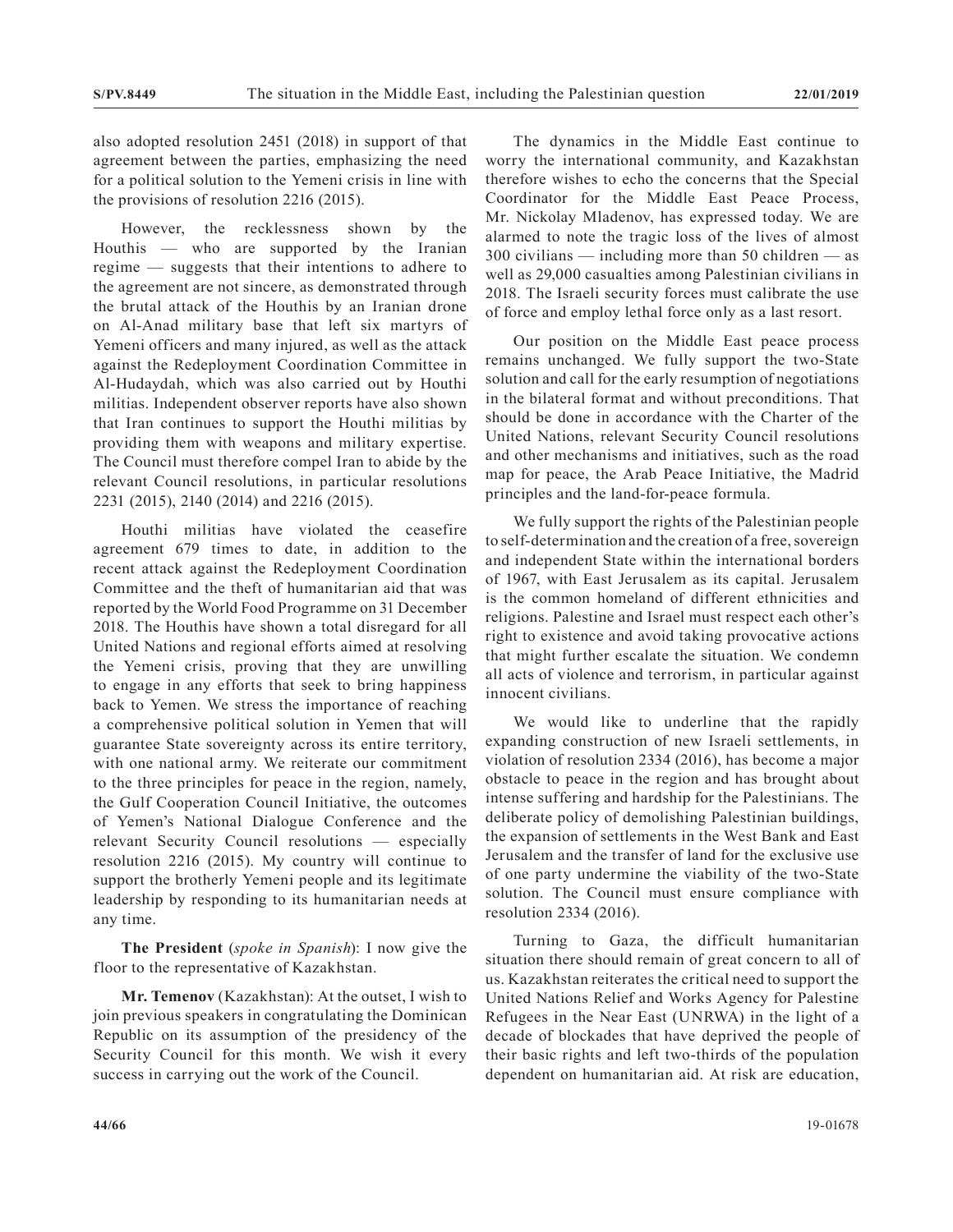health care and emergency and social services that contribute to the dignity and hope of 5.4 million Palestinian refugees. More importantly, meeting human needs leads to social content and subsequently to the stability of the region. We also express our concern at Israel's intention to close UNRWA schools in East Jerusalem. Astana encourages Member States with influence, in particular the Arab countries, the United States, Russia and the European Union, to urge Israel and Palestine to return to the negotiating table. That should be done with the aim of reaching an agreement on mutually acceptable principles relating to the coexistence of two States based on international law and Security Council resolutions.

Turning to Yemen, Kazakhstan welcomes the adoption, on 16 January, of resolution 2452 (2019), on the establishment of the new, political United Nations Mission to Support the Hudaydah Agreement by implementing the Stockholm Agreement between the Government of Yemen and the Houthi militia in the city of Al-Hudaydah and the ports of Al-Hudaydah, Saleef and Ras Isa. Another important step towards peace in Yemen that we recognized was the meeting between the parties to the conflict held in Amman on 18 January to exchange prisoners. We hope that the recent positive steps in the right direction will provide an opportunity to revive the economy, resolve the humanitarian crisis and restore basic public services in Yemen.

Finally, Kazakhstan reiterates its deep commitment to the multilateral effort to secure stability in the Middle East, which, at the same time, will hold great promise when peace prevails — a goal towards which we all should work.

**The President** (*spoke in Spanish*): I now give the floor to the representative of Turkey.

**Mr. Sinirlioğlu** (Turkey): The situation across the Middle East continues to be a source of grave concern. Terrorism, violence and humanitarian crises have escalated and engulfed millions of innocent people in the region. In the face of that grim reality, we must maintain our focus on the urgent need to resolve the Israeli-Palestinian conflict. Failing to do so will continue to further destabilize the region and lead to more radicalization and extremism.

Despite the continuous calls of the international community, the Israeli violations of international law in the occupied Palestinian territory, including East Jerusalem, have been increasing at an alarming rate. The continuation of settlement activities, which intend to create new realities on the ground, are particularly worrisome. That is unacceptable. Resolution 2334 (2016) is clear on the destructive effects of illegal settlement activities. The provisions of that resolution must be implemented. Israel should immediately cease all settlement activities as well as house demolitions, land confiscations and other policies that deny the Palestinians' right to development.

There have also been attempts to deny the historical and legal rights of Palestinian people. According to United Nations resolutions, Palestinians have the right to return to their homeland. That right cannot be withheld. The refugee status of the people of Palestine is a legitimate right — it cannot be used as a bargaining chip. The continuation of those practices will only deepen the sense of injustice and breed desperation. That is in nobody's interest.

The situation in the Gaza Strip is also deeply worrying. Gazans, who are under blockade, continue to live in tremendous despair and insecurity. That tragedy is compounded by the worst financial crisis in the history of the United Nations Relief and Works Agency for Palestine Refugees in the Near East (UNRWA). Until a just and lasting solution to the Israeli-Palestine conflict is achieved, the work of UNRWA will remain vital. It is our collective and moral duty to support the Agency. As Chair of the UNRWA Advisory Commission and the Working Group on the Financing of UNRWA, Turkey will continue to contribute to the Agency's work and calls on all actors to do the same.

The latest developments remind us once again of the urgency of revitalizing the peace process. A two-State solution, with the establishment of an independent State of Palestine within the 1967 borders and with East Jerusalem as its capital, remains the only way for a just, comprehensive and lasting peace. Any peace plan or initiative should be based on those established parameters. That could be achieved, and we should have reasons to be optimistic.

Last week, the State of Palestine assumed the chairmanship of the Group of 77 (G-77) and China. That is a historic development. We congratulate the State of Palestine and wish it success. Palestinians have first-hand experience of many of the major global problems. Their chairmanship is an opportunity for the G-77 and the General Assembly. We hope that the State of Palestine will soon be a Member of the United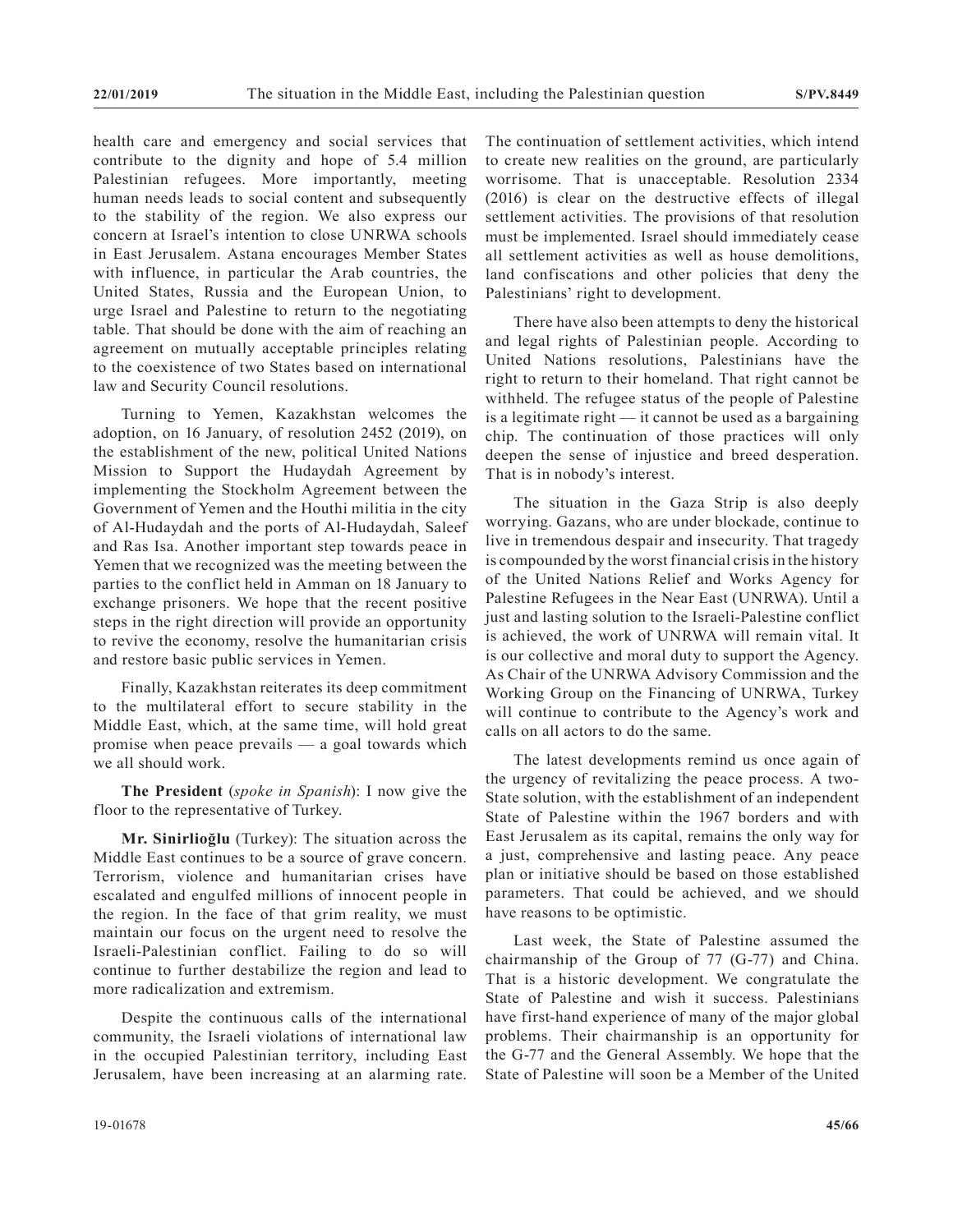Nations and that Palestinians will take their rightful place among us in order to contribute to the United Nations agenda across all pillars.

Let me also highlight a couple of points on Syria. We continue to support the advancement of the political process through our efforts to finalize the establishment of the constitutional committee. The involvement of the United Nations and a balanced composition are crucial for a legitimate and credible constitutional committee. In recent months, we have intensified our consultations with the other Astana guarantors and the Special Envoy for Syria to that end. We will continue to cooperate closely with the new Special Envoy, Mr. Geir Pedersen.

Turkey's resolve to fight terrorism in Syria is firm, which we have proven through two major counterterrorism operations against Da'esh and the Democratic Union Party and Kurdish People's Protection Units. We will not tolerate the finding of safe havens for any terrorist organizations right next to our borders. We will not consent to the pursuit of any agenda that works against Syria's unity and the will of the Syrian people. As a global coalition member, Turkey is committed to ensuring the permanent defeat of Da'esh. Turkey and the United States have agreed to coordinate the withdrawal process to avoid the creation of a power vacuum to the east of the Euphrates. Turkey stands ready to continue to do its part for a stable, peaceful and democratic Syria, while preserving its political unity and territorial integrity.

In each and every open debate on the Middle East, we are obliged to focus on a dim picture. But these problems are not inherent to the history or culture of the region. We can overcome them, as long as we work together and in the right direction. We can start by collectively upholding international law. That requires unity, courage and resilience, particularly on the part of the Security Council.

**The President** (*spoke in Spanish*): I now give the floor to the representative of Bangladesh.

**Mr. Bin Momen** (Bangladesh): I have the honour to deliver my statement on behalf of the member States of the Organization of Islamic Cooperation (OIC).

At the outset, I would like to congratulate the Dominican Republic on its assumption of the presidency of the Security Council for this month and welcome the new members of the Council. I also wish to express the OIC Group's full support as they strive to uphold their responsibilities under the Charter of the United Nations.

This meeting takes place at a time overshadowed by a series of unfortunate developments in the occupied Palestinian territory, including East Jerusalem, that are deepening the suffering of the Palestinian people and further undermining the peace prospects. The limitless aggression of Israel, the occupying Power, against the Palestinian people and the intensification of colonial settlement policies, along with ongoing assaults on Islamic and Christian holy places, particularly the Al-Aqsa Mosque, are creating an ever-more unsustainable and volatile situation and exacerbating the humanitarian crisis of the Palestinian people, especially in the besieged Gaza Strip.

The prevailing crises and challenges cannot be seen in isolation from measures, statements and provocations by Israel, the occupying Power, or other parties aimed at forcibly and unlawfully altering the legal status of Jerusalem, including attempts to relocate some diplomatic missions thereto, in defiance of international law and the relevant United Nations resolutions. Such irresponsible acts threaten to weaken the international system, strengthen the Israeli policy of imposing a fait accompli and contribute to further deepening the current political impasse and jeopardizing opportunities for actualizing the two-State solution.

The dire situation on the ground is deteriorating and becoming more dangerous as a result of the illegal Israeli blockade and the escalation of military aggression and raids being carried out all over the occupied Palestinian territory, including East Jerusalem, which have resulted in the tragic loss of civilian lives and a high level of casualties among Palestinian civilians, including many innocent children. We reiterate, in that regard, the responsibility of this organ to act appropriately so as to bring an end to such lawlessness and impunity for Israel, the occupying Power. The international community, with the Security Council at the forefront, must act to ensure accountability for all Israeli violations, in line with international law, including humanitarian law, human rights law and criminal law, and to provide protection to the Palestinian people in the occupied Palestinian territory, including in the Gaza Strip.

Despite the hopes that the start of each new year ushers in, we once again regrettably observe that Israel, the occupying Power, has persisted with a further illegal policy of colonial settlement construction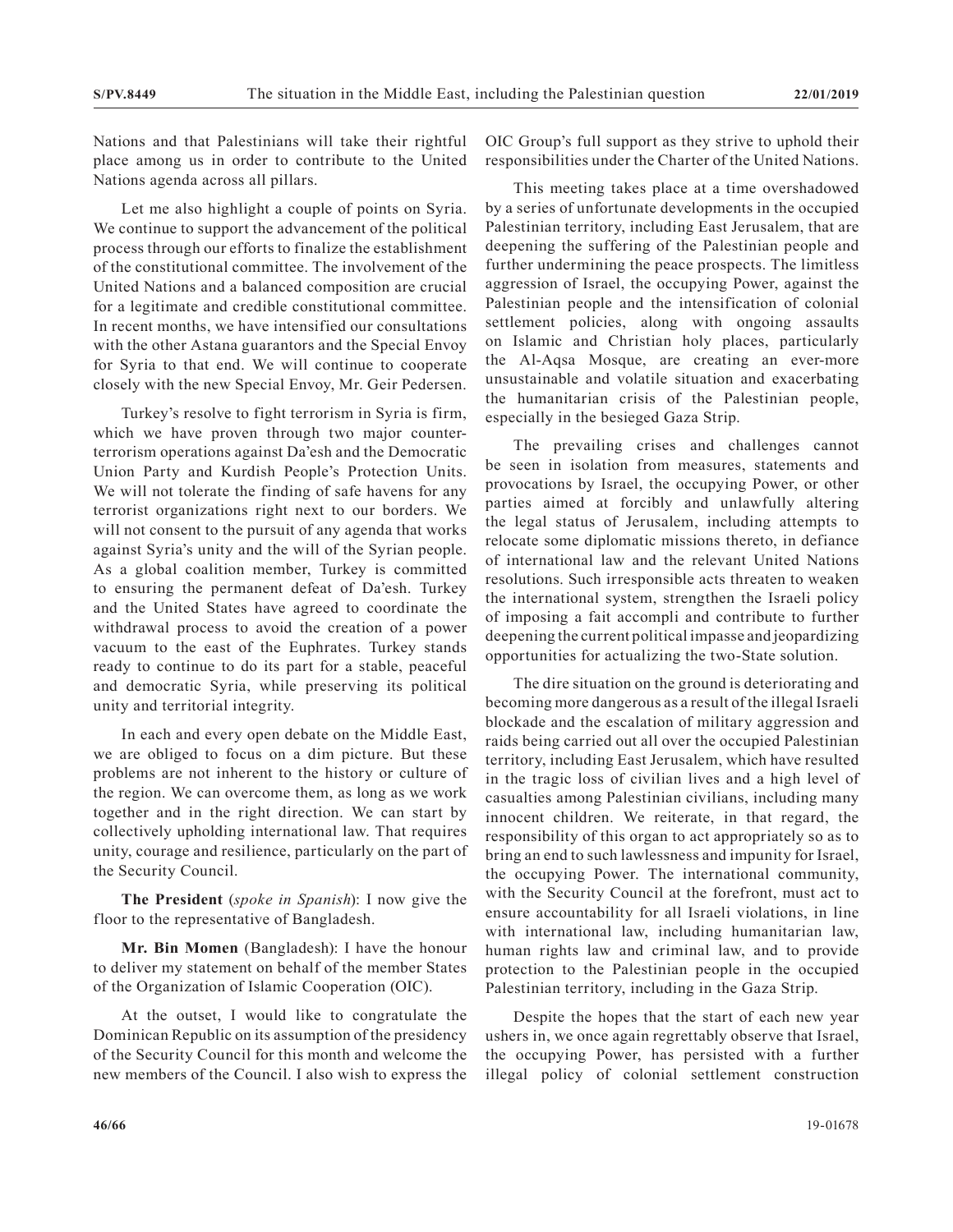in order to further entrench its illegal occupation, facilitate the exploitation of Palestinian land and natural resources, foreclose all prospects for peace and irreversibly undermine the two-State solution. As the Israeli colonial settlement policy constitutes blatant contempt for, and systematic violations of, numerous United Nations resolutions, including resolution 2334 (2016), we reiterate that the Security Council, the International Criminal Court and all key actors should fulfil their responsibilities in ensuring accountability, upholding the rule of international law and halting those illegal acts.

We reaffirm our support for the accession of the State of Palestine to international organizations and treaties that would establish its legal personality at the international level, which is an inherent right of the State of Palestine. That could facilitate strengthening the legal tools that provide protection for the Palestinian people. We reiterate our call upon the Security Council to positively consider and recommend the admission of the State of Palestine as a full-fledged Member of the United Nations. We therefore invite the States that have not yet recognized the State of Palestine to do so to promote the chances for peace and establish political and legal measures to protect and support the two-State solution.

The OIC Group remains deeply worried by the instability and insufficiency of funding for the United Nations Relief and Works Agency for Palestine Refugees in the Near East (UNRWA). While the impressive mobilization and solidarity of the international community, including OIC countries as well as traditional and new donors, helped the Agency to address its unprecedented financial crisis in 2018, the start of the new year serves to renew concerns about sustainable funding to ensure the uninterrupted provision of its vital services. We urge the international community to come forward generously and responsibly to ensure more predictable and sustained funding for UNRWA so that it may effectively carry out its General Assembly mandate in support of Palestinian refugees, pending a just solution to their plight, in accordance with the relevant United Nations resolutions.

The Organization of Islamic Cooperation urges the Security Council to uphold its commitment and act responsibly to revive hope and opportunities for real progress on the stalled peace process. The engagement of international actors in constructively and effectively sponsoring multilateral political peace efforts to achieve a just and lasting peace based on the relevant United Nations resolutions and the Arab Peace Initiative carries decisive moral and political weight with a view to enabling the Palestinian people to live in freedom and dignity in their Palestinian State, with East Jerusalem as its capital.

**The President** (*spoke in Spanish*): I now give the floor to the observer of the European Union.

**Mr. Martín Prada**: I have the honour to speak on behalf of the European Union (EU) and its 28 member States. Moreover, Albania, Bosnia and Herzegovina, Montenegro, Serbia and the former Yugoslav Republic of Macedonia align themselves with this statement.

Let me begin by reaffirming the European Union's commitment to a just and comprehensive resolution of the Israeli-Palestinian conflict through a two-State solution and an agreement that ends the occupation that began in 1967, ending all claims and fulfilling the aspirations of both parties.

The situation in the occupied Palestinian territory continued to deteriorate over the past three months, with no prospect of a clear political horizon. Violence, including terrorist attacks, and unrest increased in the final months of last year, both in the West Bank and Jerusalem. Civilians on both sides, including children, were killed or wounded in violent episodes. While acknowledging Israel's legitimate right to safeguard the security of the Israeli people, the European Union expects the Israeli authorities to adhere strictly to the principles of necessity and proportionality in its use of force and to take steps against the increasing settler violence.

The EU firmly condemns all acts of violence, terrorism and incitement to violence and hate, which are fundamentally incompatible with advancing a peaceful two-State solution. Today there is a risk of further escalation that would move Israelis and Palestinians further away from an end to the conflict. The risk is compounded by the advancement in December 2018 of Israeli plans for more than 2,000 settlement units and renewed plans to legalize West Bank outposts. The allocation of an area south of Bethlehem for the purpose of planning a new settlement constitutes a serious blow to the viability of the two-State solution.

The European Union's position on Israeli settlement policy, including the eviction of Palestinians — for example, in Sheikh Jarrah — and related activities in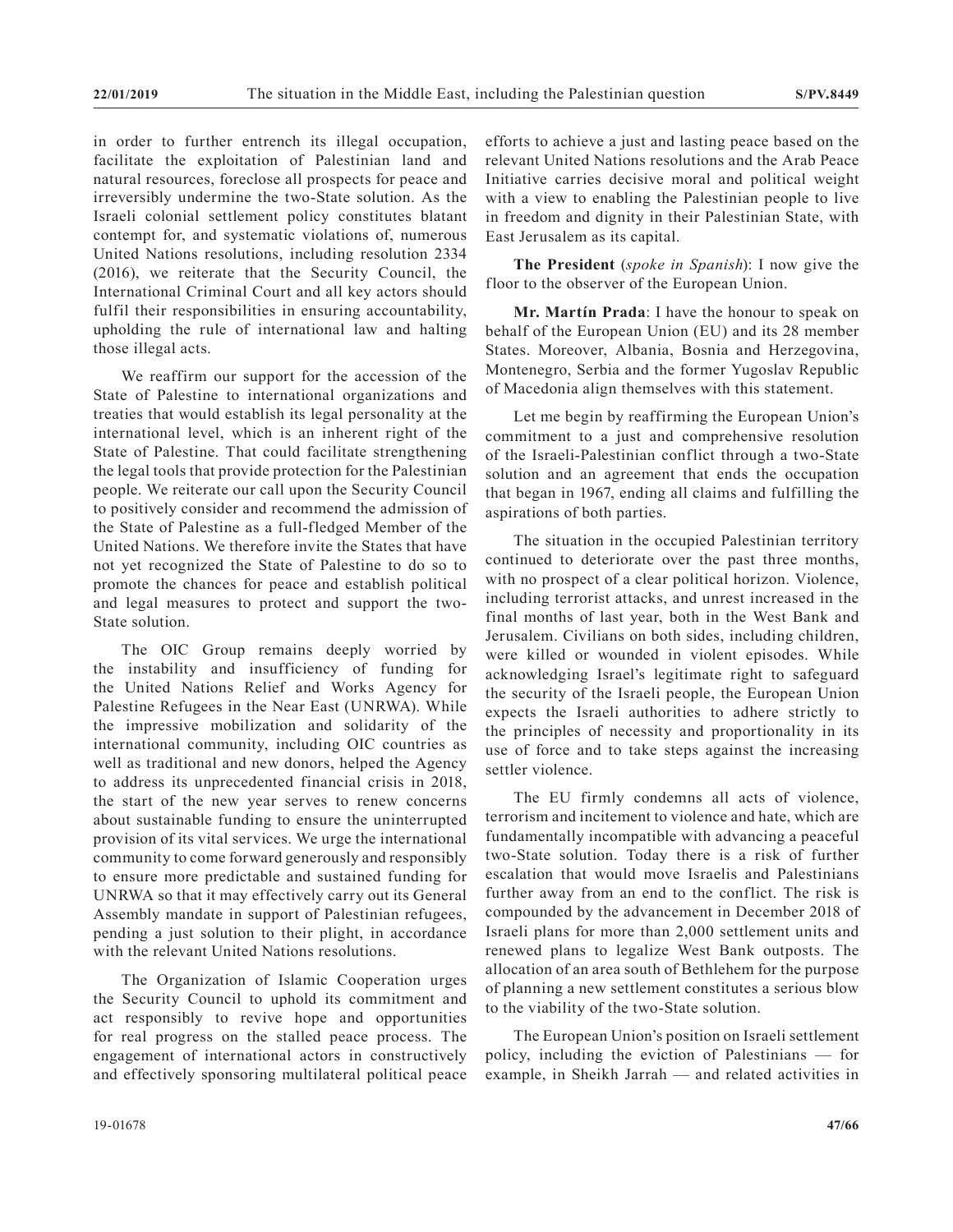the occupied Palestinian territory is clear and remains unchanged: all settlement activity is illegal under international law and erodes the viability of the two-State solution and the prospects for lasting peace, as reaffirmed by resolution 2334 (2016). In that context, we wish to underline once again that, although we welcome the fact that the planned demolition of Khan Al-Ahmar, including its school, has not taken place, we continue to call upon Israel to withdraw those plans indefinitely.

The political and security situation in Gaza remains volatile, and the dire humanitarian situation a matter of grave concern. Miscalculations could easily lead to the outbreak of a dangerous spiral of violence, which would be detrimental to both sides. The European Union, working closely together with the United Nations Special Coordinator for the Middle East Peace Process, will continue its support for the provision of lifesaving health-care support, its engagement to increase access to clean water and energy supplies and its efforts to improve the overall humanitarian and economic conditions. Our priority remains to reduce tensions and avoid another conflict in Gaza.

Humanitarian and financial assistance directed to Gaza may help address the most urgent needs of civilians, but it cannot be a sustainable solution in the long term. Financial efforts by any member of the international community can have a constructive and lasting effect only if they are coordinated with the Palestinian Authority and the international community and underpinned by progress towards a political solution in Gaza. To ensure lasting results, a fundamental change of the situation in Gaza is crucial. That should include an end to the closure and the full opening of crossing points, while addressing Israel's legitimate security concerns. The EU calls on all parties to ensure unfettered access inside the Gaza Strip for humanitarian assistance and the protection of civilians, including for all the relevant United Nations bodies.

The EU reiterates its call that Palestinian factions engage in good faith towards reconciliation. The return of the Palestinian Authority to the Gaza Strip is needed to durably improve the conditions and the humanitarian situation. Punitive measures on Gaza need to end.

Despite commendable Egyptian efforts, intra-Palestinian reconciliation talks seem to have reached a deadlock. Prospects for an effective reconciliation deteriorated further after the decision of the Constitutional Court in December to dissolve the Palestinian Legislative Council and hold legislative elections within six months. Only a few days ago, the Palestinian Authority withdrew its personnel from the Rafah crossing point, resulting in the border being closed. Again, those are negative developments for the people in Gaza.

The European Union calls on all Palestinian factions to find common ground and work together to address the needs of the Palestinian population. We expect the Government to work towards genuine and democratic elections for all Palestinians. Strong, inclusive and democratic institutions based on respect for the rule of law and human rights are crucial for the establishment of a viable and sovereign Palestinian State. Palestinian divisions do not serve the interests of the people and undermine the prospects for a two-State solution. In that context, it is important to underline that the European Union will continue to support Palestinian aspirations to statehood. However, it is of the utmost importance that the positive results of the past not be lost and that Palestinian institutions grow stronger, more transparent, accountable and democratic.

The continued support of the international community for the important work done by the United Nations Relief and Works Agency for Palestine Refugees in the Near East (UNRWA) remains crucial. Stopping UNRWA's assistance to Palestine refugees would affect a large number of Palestinian refugees, cause more instability — including beyond the occupied Palestinian territory — and create a vacuum that would only serve extremists. The European Union and its member States are collectively the largest contributors to the UNRWA budget. We will continue to support the agency in its efforts to put in place cost-saving measures and reforms. We are and will continue to be strong, reliable and predictable supporters of the Agency, and we will strive to enable UNRWA to continue its operations until a just, fair, agreed and realistic solution to the final status issue of Palestine refugees is reached.

Recent and increasing violence in Gaza and in the West Bank remind us that there is no such thing as the status quo. Restoring a political horizon for peace between Israelis and Palestinians is essential to reducing violence and containing extremism in the region.

Twenty-five years after the signing of the Oslo Accords, their achievements are under increasing threat because of negative developments on the ground, on both sides. Palestinian institutions are weakened. The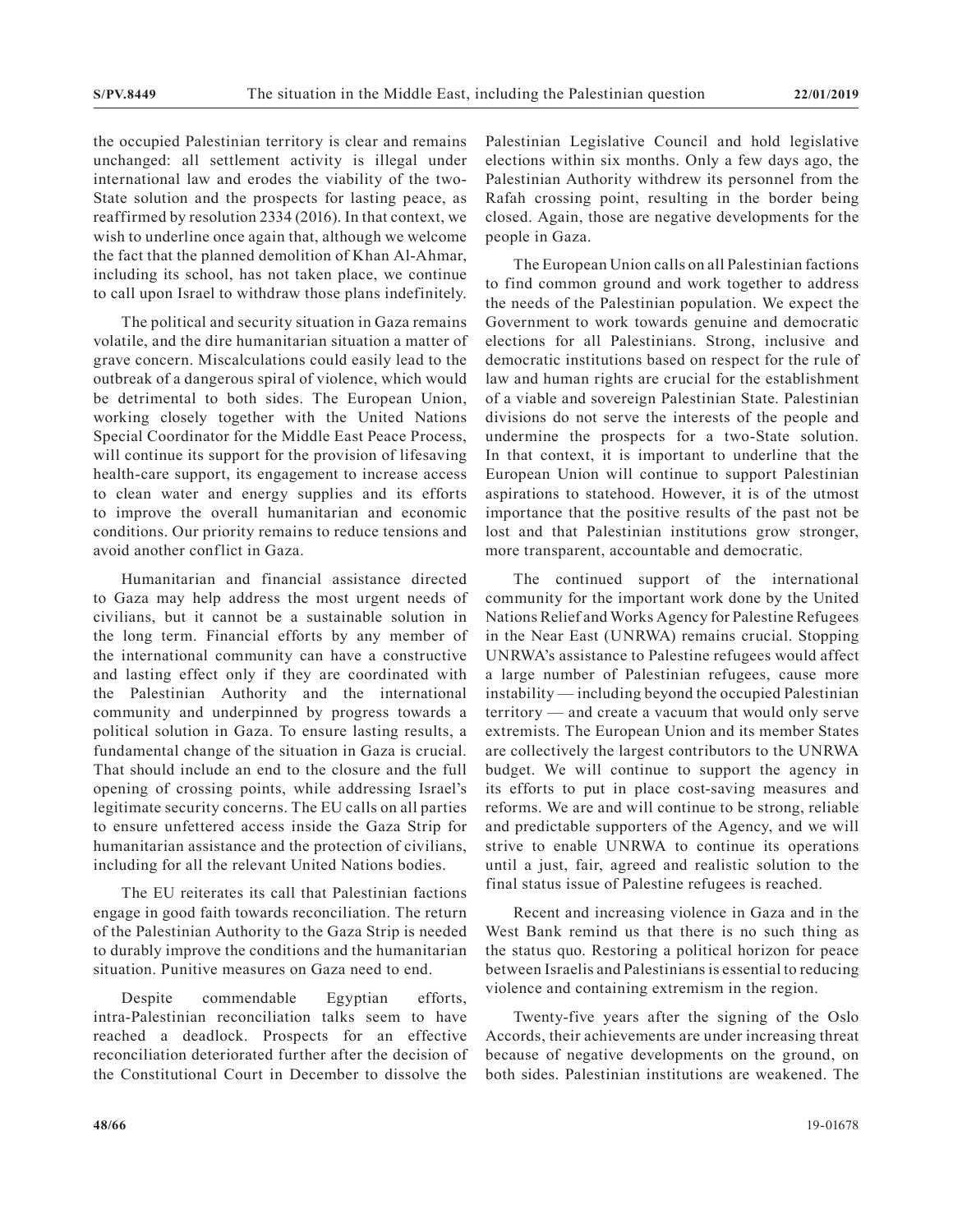Palestinian economy is not growing to its full potential, not least because of the occupation and a lack of full implementation of the Paris Protocol. The ability of the Palestinian Authority to exert control over its own resources is still hindered, particularly in Area C. Lack of meaningful progress towards reconciliation and the return of the Palestinian Authority to Gaza continues to impact negatively the situation on the ground. As a result, the prospect of a two-State solution is being dismantled piece by piece.

However, there is no credible alternative to it. That is why the European Union remains committed to the internationally agreed parameters for a just and lasting peace in the Middle East, based on international law, relevant United Nations resolutions, including Security Council resolutions 1860 (2009) and 2334 (2016), and previous agreements. To be successful, any peace plan should recognize those internationally agreed parameters.

The European Union is truly convinced that serious efforts must be made towards a resumption of meaningful negotiations aimed at a two-State solution based on the 1967 borders, with Jerusalem as the capital of both States, that meets Israeli and Palestinian security needs and Palestinian aspirations to statehood and sovereignty, ends the occupation and resolves all final status issues in order to end the conflict. The EU will continue to work with our partners, the Israelis and the Palestinians; with regional actors, such as Jordan and Egypt; and with our partners within the Middle East Quartet to that end.

**The President** (*spoke in Spanish*): I now give the floor to the representative of Malaysia.

**Mr. Ahmad Tajuddin** (Malaysia): At the outset, I would like to join others in congratulating you, Mr. President, on the Dominican Republic's accession to membership of the Security Council, joining the ranks of Belgium, Germany, Indonesia and South Africa. I trust that, with the mandate given, you will be able to implement great tasks ahead with the ultimate view of maintaining world peace and security, as enshrined in the Charter of the United Nations.

The growing tension in the Gaza Strip and West Bank in recent week, leaving dozens more innocent Palestinian civilians — including children — dead, with the continued illegal demolishing of Palestinian homes, continues to paint a bleak future for the prospects of a two-State solution. The situation in Palestine, as

illustrated by Special Coordinator Nikolay Mladenov, continues to spiral downward each day. Malaysia strongly condemns the excessive, disproportionate and indiscriminate uses of force by Israeli forces against Palestinian civilians in the occupied Palestinian territory, including in East Jerusalem, the West Bank and, particularly, the Gaza Strip.

We have heard repeated warnings by Secretary-General António Guterres and Special Coordinator Mladenov on Israel's expansion of illegal settlement activity, despite considerable international pressure for its immediate and complete cessation. As those violations continue and grow more prolonged, the prospects of a two-State solution could just as well become another utopian dream. In the interest of progress, Malaysia reiterates its call on the parties to the conflict concerned to exercise the utmost restraint with a view to de-escalating tensions.

After decades of Israel being allowed to commit violation after violation, Malaysia would like to reiterate its call on all United Nations Member States and the international community to continue pressing Israel and to demand that it cease immediately and completely all illegal settlement activities in the occupied territories, as well as all other violations of international law and international humanitarian law, and that it fully comply with all relevant Security Council resolutions, including resolution 2334 (2016), and the United Nations Charter.

The current deadlock in the Middle East peace process needs pragmatic solutions based on international law and norms. It is therefore important that the international community create such conditions for peace talks in advancing prospects for a peaceful solution to this long-standing conflict.

Malaysia remains steadfast in its long-standing and principled position in favour of the inalienable rights of Palestinians, including the establishment of an independent and sovereign State of Palestine based on the pre-1967 borders, with East Jerusalem as its capital. We are unequivocal in our belief that the Security Council must reassume once more its rightful role as the ultimate broker of peace, particularly with respect to the Palestinian-Israeli conflict. The longstanding trust deficit due to the Council's inaction must be overcome now.

**The President** (*spoke in Spanish*): I now give the floor to the representative of Egypt.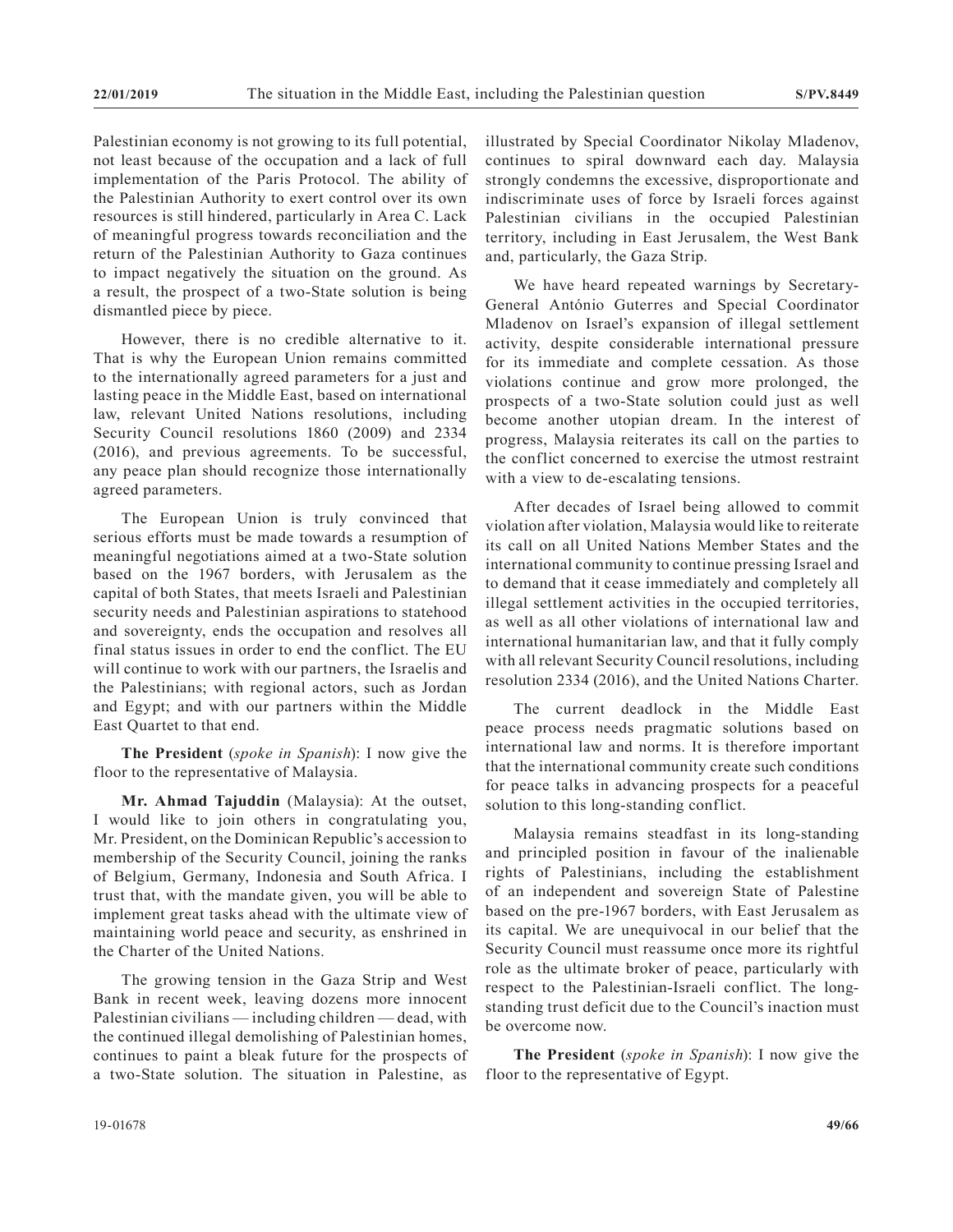**Mr. Edrees** (Egypt) (*spoke in Arabic*): At the outset, I would like to congratulate and thank you, Mr. President. I also thank Mr. Nikolay Mladenov for his briefing and ongoing efforts to promote the peace process in the Middle East and maintain its terms of reference, as well as his attempts to contain the deteriorating humanitarian situation in the Gaza Strip while continuously encouraging Palestinian reconciliation efforts.

Today's briefing and statements only reflect the injustice suffered by the Palestinian people. We all know it full well. Therefore, I will not touch upon the factors or reasons behind the situation, which is due mainly to the continued occupation and practices of Israel, which, despite the illegality of its actions, has been able to maintain an unacceptable situation on the ground. We have already witnessed the negative repercussions of those actions, and we will see further repercussions in the future if we maintain the status quo.

Instead, I will touch on the main points of the objectives that we must all work for so as to restore the inalienable rights of the Palestinian people and put in place the building blocks for security and stability in the region, including for the Israeli people themselves.

Therefore, allow me to reiterate the ongoing Egyptian efforts to achieve Palestinian reconciliation and the return of legitimate authority in Gaza. I would like to seize this opportunity to call on the parties to give priority to the interests of the Palestinian people and to recognize that the different strata of society in the Gaza Strip or the West Bank are those bearing the exorbitant cost of division. Restoring the rights of the Palestinian people and ending occupation requires united leadership, objectives and policies.

Turning to the core of the conflict and the crisis under consideration — that is, the continued Israeli occupation of Palestinian territories, including Al-Quds Al-Sharif since 1967 — it might be helpful to draw the Council's attention to the fact that the road to peace is still clear. We need the parties to recognize only that the fates of the Palestinian and Israeli people are intertwined. Bringing security to Israelis and achieving the true integration of Israel within its geographical parameters will not be accomplished by building walls or illegal settlements, or by maintaining the state of injustice that has been suffered by the Palestinian people on a daily basis since last century.

I understand the view of those who believe that talking about international law, Security Council resolutions or the Arab Peace Initiative is redundant. However, I differ from those who believe that the substance and content of such parameters have failed to bring about the desired peace. We have all heard that before in past years, both inside and outside the Council. However, we have never witnessed their implementation or any serious attempt to do so, and have thus never been in a position to honestly judge if they are able to bring about peace.

I therefore call on those who claim that such parameters represent injustice against Israel or an attempt to impose a settlement without negotiations to read the Arab Peace Initiative carefully or to compare it with the contents of General Assembly resolution 181 (II), which established the State of Israel, or even international consensus following the 1967 occupation. Only then will they realize the level of flexibility reflected in that Initiative by Arab States on all aspects. I call on them to also study all resolutions adopted by the Council so as to realize that they all provide for negotiations as a path to settlement. They establish a path that takes into account the interests of the Palestinian and the Israeli peoples alike.

I reiterate that we are committed to a two-State solution based on international legitimacy, and negotiations on the 1967 borders, with Al-Quds Al-Sharif as the capital of Palestine. We agree with the affirmation that has been repeated by the Secretary-General to the effect that there is no plan B. Disregarding this path amounts to the destruction of 25 years of work since the signing of the Oslo Accords. What is more dangerous is that it entrenches the fact of a one-State solution, which both peoples reject.

In conclusion, I warn the Council against the illusion of maintaining the status quo. That is a false belief that clearly disregards the parameters I just mentioned. It would only lead Israelis and Palestinians towards a one-State solution rejected by all. There is no middle ground, which leads me to pose a legitimate question to all those who find it useless to refer to the framework or parameters of the two-State solutions: Has the surrender to the one-State solution become their final choice? I hope that the answer to that question is no.

**The President** (*spoke in Spanish*): I now give the floor to the representative of Cuba.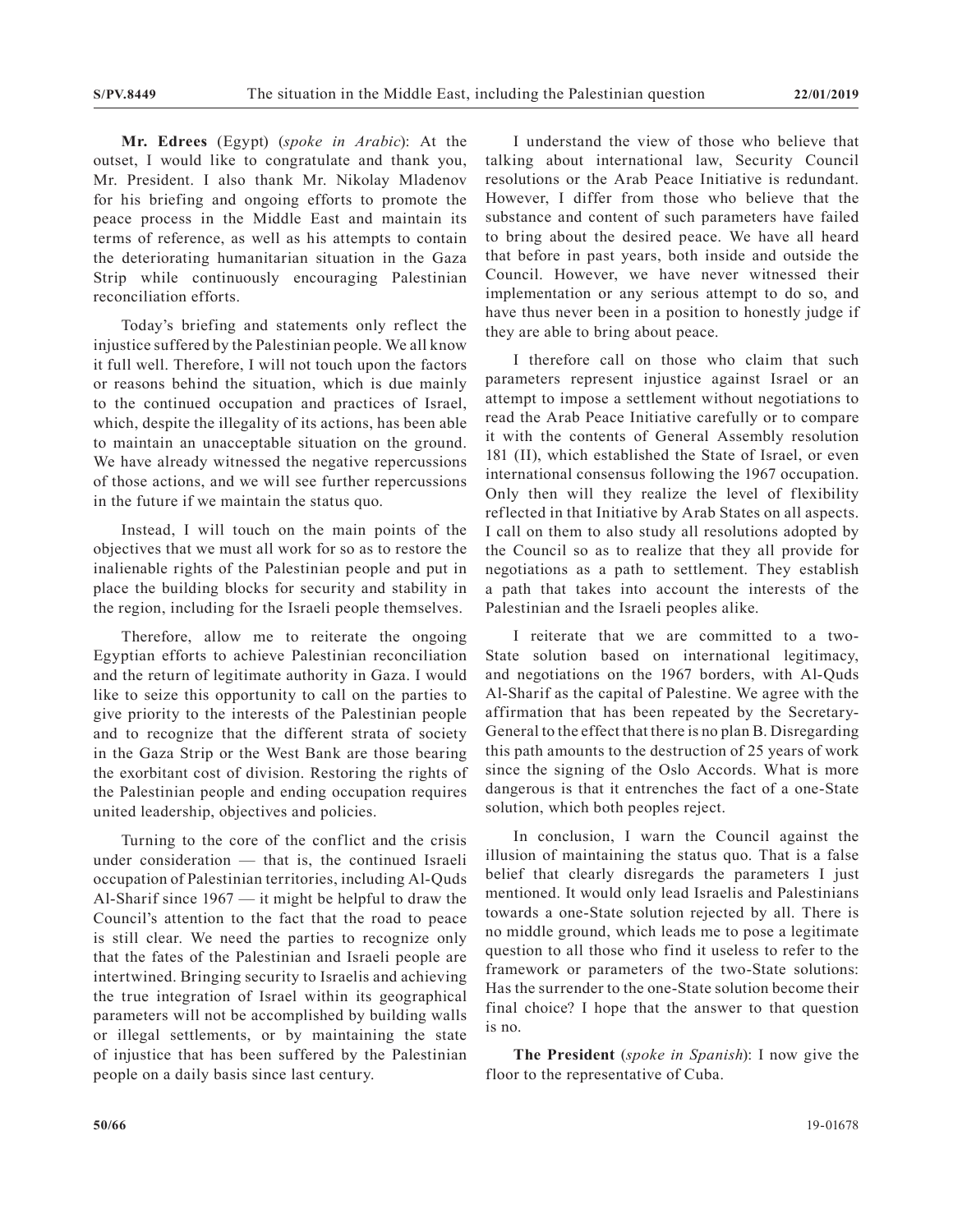**Mrs. Rodríguez Camejo** (Cuba) (*spoke in Spanish*): Cuba aligns itself with the statement to be delivered by the representative of the Bolivarian Republic of Venezuela on behalf of the Movement of Non-Aligned Countries.

The Cuban delegation deplores the fact that since the last open debate (see S/PV.8375) on this theme, no progress has been made in advancing the just cause of the Palestinian people. On the contrary, the situation on the ground continues to deteriorate, with unilateral actions such as the withdrawal of United States financial support for the United Nations Relief and Works Agency for Palestine Refugees in the Near East. It is truly regrettable that, due to the repeated obstruction of the United States, the Security Council has not even denounced the escalation of violence and the tragic developments in the Gaza Strip since 30 March 2018.

The delegation of Cuba emphatically rejects the use of disproportionate and indiscriminate use of force by Israel against Palestinian civilians in the occupied territories, including East Jerusalem and particularly in the Gaza Strip, in flagrant violation of the Charter of the United Nations and international humanitarian law. We once again condemn the illegal construction and expansion of Israeli settlements in the occupied Palestinian territories, as well as the demolition or seizure of Palestinian properties. All such measures, compounded by the blockade of the Gaza Strip, contravene the Fourth Geneva Convention and erode the viability of a two-State solution.

We reiterate our call on the Security Council to assume its responsibilities under the Charter of the United Nations for the maintenance of international peace and security. The Council must demand that Israel put an immediate end to the occupation of Palestinian territories, aggressive policies and settlement practices, and that it implement all Council resolutions on the situation in the Middle East, including the Palestinian question, particularly resolution 2334 (2016).

We reaffirm our full support for a comprehensive, just and lasting solution to the Palestinian-Israeli conflict, based on a two-State solution that allows the Palestinian people to exercise its right to selfdetermination, its right to an independent sovereign State with pre-1967 borders and East Jerusalem as its capital, and the right of return for refugees.

We reject the unilateral action of the United States Government to establish its diplomatic presence in Jerusalem, which further exacerbates tensions in the region.

We also reiterate our call for support for the proposal of President Mahmoud Abbas to convene an international peace conference based on the agreed parameters and terms of reference. We express our unswerving solidarity with the Palestinian Government and people, and support the accession of Palestine as a full-fledged Member of the United Nations. We welcome the adoption of General Assembly resolution 73/89, entitled "Comprehensive, just and lasting peace in the Middle East", which endorses the two-State solution.

The delegation of Cuba once again demands the total and unconditional withdrawal of Israel from the Syrian Golan and from all other occupied Arab territories. We note that any measure or action to modify the legal, physical and demographic status or the institutional structure of the occupied Syrian Golan, or any Israeli measure to exercise its jurisdiction over and administration of that territory, runs counter to international law and the Charter of the United Nations.

We demand respect for multilateralism. Foreign intervention in domestic affairs, foreign aggression and sponsorship of terrorist groups to promote instability and conflict in the Middle East, and the fabrication of excuses and justifications in the Council to legitimize the unilateral use of force and aggression against sovereign States, must stop.

**The President** (*spoke in Spanish*): I now give the floor to the representative of Morocco.

**Mr. Atlassi** (Morocco) (*spoke in Arabic*): At the outset, I would like to congratulate you, Mr. President, on assuming the presidency of the Security Council this month and on your initiative to organize this debate on the situation in the Middle East, including the Palestinian question. I also take this opportunity to congratulate the new members of the Council and to wish them success.

We also congratulate the State of Palestine on its election by acclamation to the chairmanship of the Group of 77 and China this year and wish it success.

I thank Mr. Nikolay Mladenov, Special Coordinator for the Middle East Peace Process and Personal Representative of the Secretary-General, for his important briefing on this agenda item.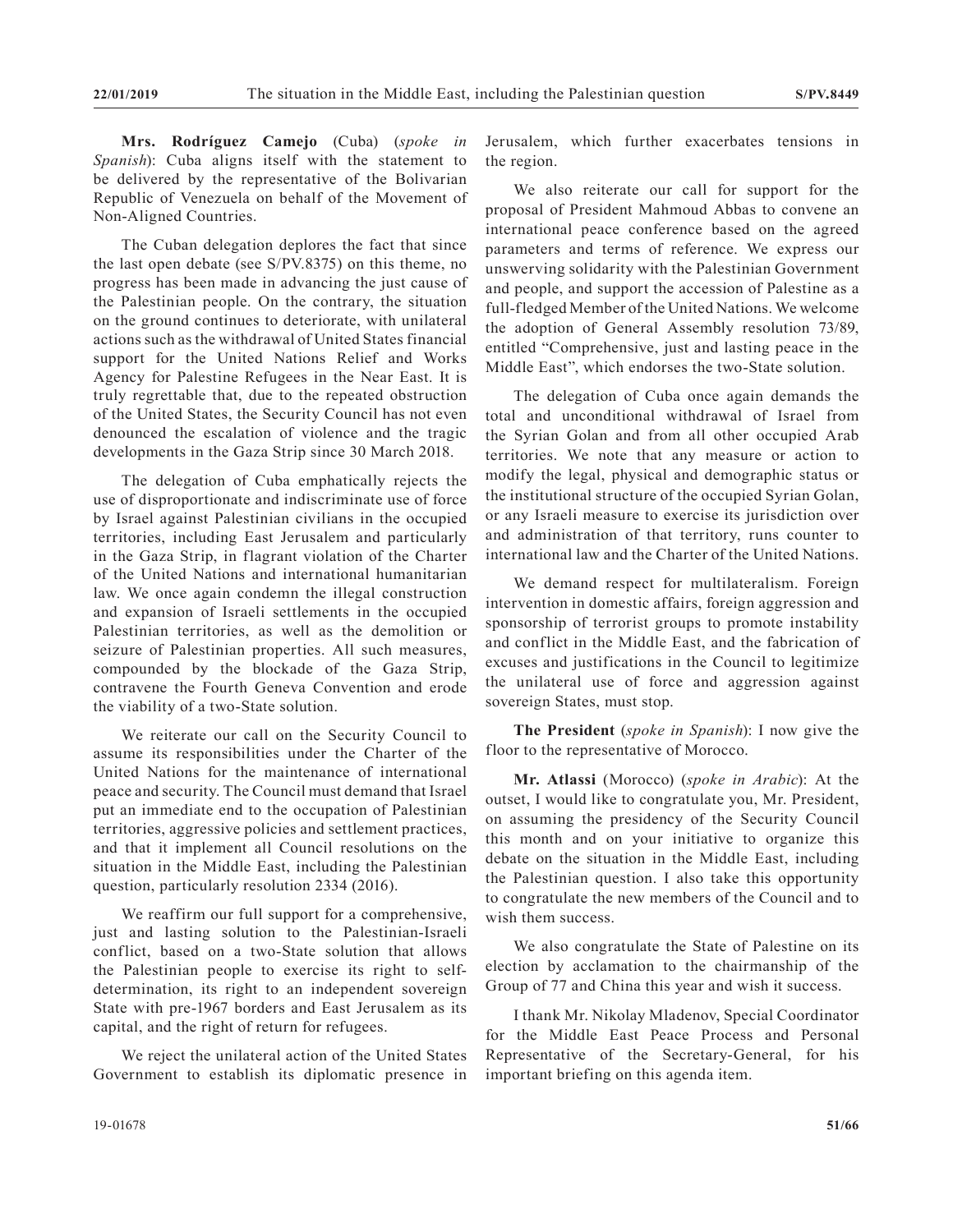We were disappointed last year by the various challenges, obstacles and frustrations that arose with regard to the Palestinian question, hampering all efforts to restore confidence and resume negotiations on the peace process. The situation in occupied Palestine continues to deteriorate as a result of the Judaization policies, settlement-building and systematic oppression of the Palestinian people by the Israeli occupying Power. Those policies have obstructed the two-State solution, exacerbated the situation and increased tensions, all of which only hinders the peace process, which has already been stalled for five years.

The use of force, the killing of unarmed civilians and the ongoing construction of settlements are all violations of United Nations resolutions and in particular resolution 2334 (2016). They impede the peace process and provoke the Palestinians and the international community. The lack of a dignified life does not help to create confidence or the appropriate framework for launching the peace process.

The Kingdom of Morocco, whose King His Majesty Mohammed VI presides over the Al-Quds Committee, underscores the importance of safeguarding the historic, legal and political status of Jerusalem, while calling the United Nations, especially the permanent members of the Security Council and the Quartet, to fully shoulder their responsibilities in order to prevent any action that could undermine the situation or impede international efforts to settle the Palestinian-Israeli conflict. His Majesty has called many times for restraint from undermining the current political situation of Jerusalem, on the basis that Jerusalem is at the core of the final-status issues.

The International Day of Solidarity with the Palestinian People was another opportunity for His Majesty King Mohammed VI to reiterate Morocco's unwavering support for the historic and legitimate right of the Palestinian people to have a viable, independent State within the 4 June 1967 borders, with East Jerusalem as its capital, living side by side with Israel in peace and security, in accordance with resolutions of international legitimacy. In a letter of solidarity sent by His Majesty in November 2018 to the Chair of the Committee on the Exercise of the Inalienable Rights of the Palestinian People, and through him to the Palestinian people led by President Abbas, His Majesty noted that:

"The issue of Palestine is crucial for the Middle East and represents the core of the conflict in the region. Achieving a just, lasting and comprehensive peace as a part of a two-State solution is a strategic choice in accordance with Security Council resolutions and the Arab Peace Initiative, and not simply a political tactic. The question of Palestine is of crucial importance to the Arab and Islamic nation, as the Al-Aqsa Mosque is located in Jerusalem. It is therefore a symbol of tolerance and coexistence among religions. The unilateral measures that impact Jerusalem are completely unacceptable, illegal and illegitimate. They are gross violations of international law and United Nations resolutions, including Security Council resolutions 476 (1980) and 478 (1980) and General Assembly resolution ES-10/20, adopted at its tenth emergency special session.

"The settlement of the Palestinian question in accordance with international resolutions prevents terrorism and extremism from taking any opportunity to prevail after investing in the lack of prospects for a solution of the Palestinian question and the issue of Jerusalem in order to justify their criminal approach in the region. The concern surrounding the illegal measures imposed against Jerusalem evokes religious sentiments and therefore takes the conflict along a path that is not political, but rather religious. That would be an extremely dangerous matter for international peace and security and for the desired coexistence among various civilizations and cultures."

In conclusion, Morocco's stance towards the conflict is a steadfast one based on the Arab Peace Initiative and the terms of reference for achieving peace on the basis of the establishment of an independent Palestinian State, with East Jerusalem as its capital, within the 4 June 1967 borders, living side by side with Israel in peace, security and harmony.

**The President** (*spoke in Spanish*): I now give the floor to the representative of Botswana.

**Mr. Kelapile** (Botswana): At the outset, my delegation takes this opportunity to sincerely congratulate you, Mr. President, and your country, the Dominican Republic, on your election as a non-permanent member of the Security Council for the term 2019-2020. We also congratulate you, Sir, on your assumption of the presidency of the Council for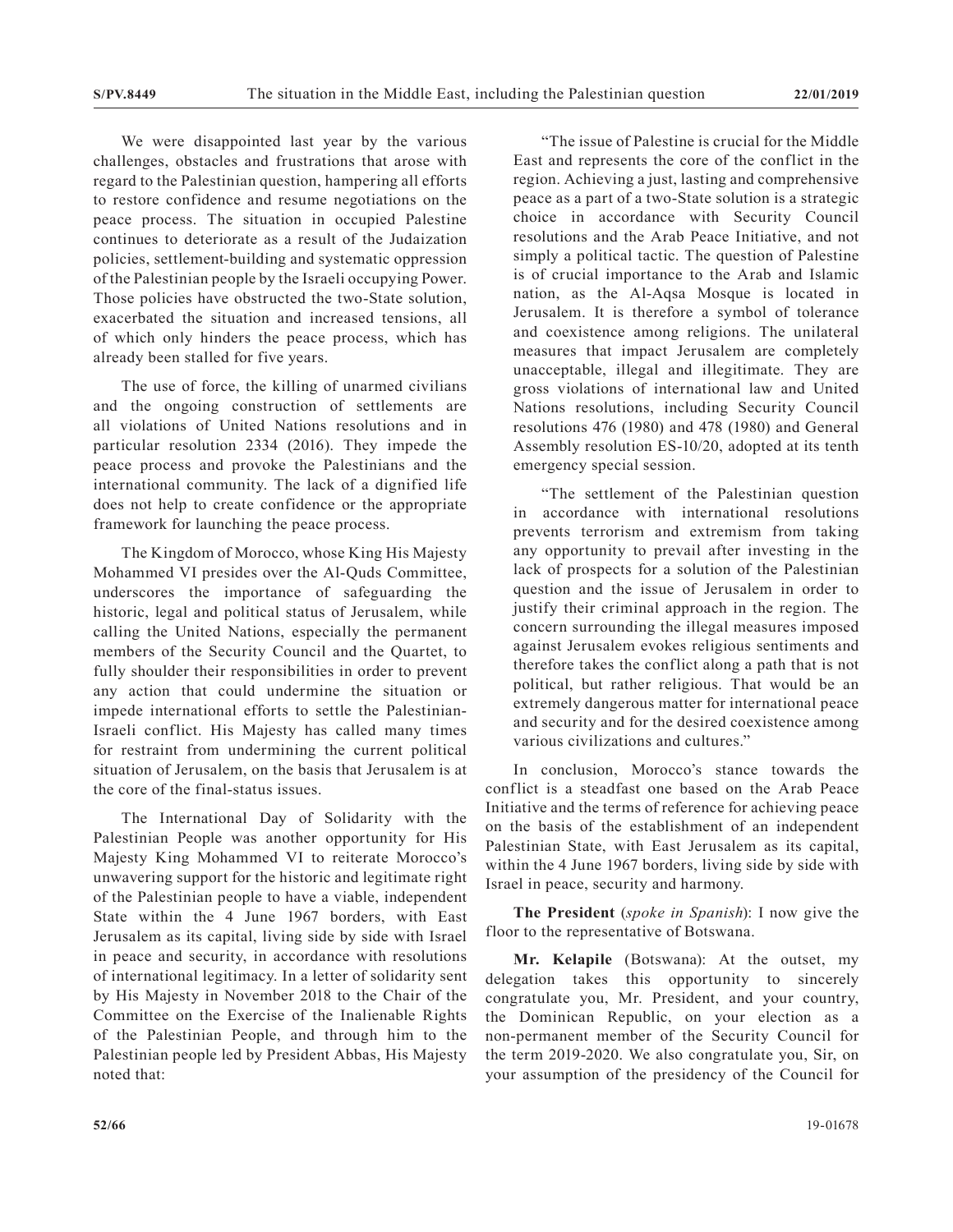the month of January, immediately upon your election to the Council.

In the same vein, we convey our deepest congratulations to the other new members of the Council: South Africa, Belgium, Germany and Indonesia. We wish them well as they assume their duties in this very important organ of the United Nations.

At this juncture, allow me to convey our delegation's sincere condolences and sympathies to our dear brother and friend Ambassador Jerry Matjila and the people of South Africa on the passing of the former Permanent Representative of South Africa to the United Nations, Ambassador Dumisani Kumalo. Representatives who knew him knew his contributions not only to the Security Council, but also in many other ways, including his leadership of the Group of 77 (G-77) and China.

My delegation further condemns in the strongest terms possible the recent acts of terrorism in Kenya and Colombia, both of which claimed many innocent lives and caused injury to many more. We also condemn the deadly attack on a United Nations camp in northern Mali, which claimed the lives of 10 peacekeepers from Chad. It is our hope that the perpetrators of these heinous crimes will be tracked, found and brought to justice.

My delegation conveys its sincere appreciation to your delegation, Mr. President, for convening this quarterly open debate on a matter of great importance to many of us, including my delegation — that is, the situation in the Middle East, including the question of Palestine. I would like to thank the Special Coordinator for the Middle East Peace Process, Mr. Nickolay Mladenov, for his invaluable perspectives on this subject.

My delegation aligns itself in advance with the statement to be delivered by the representative of the Bolivarian Republic of Venezuela on behalf of the Movement of Non-Aligned Countries.

Allow me to further use this opportunity to congratulate the State of Palestine on its historic election to the chairmanship of the Group of 77 and China for 2019. Its election to that very important role demonstrates the confidence of a large number of Member States in the State of Palestine. There is no doubt that regional and other groupings — including the largest of all, the G-77 and China — play an

instrumental role in ensuring a harmonized approach to multilateral engagements and better coordination among the United Nations main organs, such as the General Assembly and the Security Council. It is not surprising that a large number of countries, including my own, stands firm in solidarity with, and support for, the Palestinian people in their inalienable right to selfdetermination and independence.

Botswana's pronouncement on this subject in various forums has always been that there is merit in the two-State solution. We still believe that Israel and Palestine can coexist as two sovereign States that not only share a common border, but a common desire for peace, security and prosperity.

However, we remain concerned by the ongoing impasse in the negotiations on the Israeli-Palestinian conflict, as that poses a serious threat to international peace and security and in the Middle East as a whole. We are of the view that there must be intensified efforts to eventually return to meaningful negotiations aimed at bringing about a just, lasting and comprehensive solution to the conflict. We therefore urge the international community to strengthen efforts towards finding a negotiated settlement, facilitated by the Middle East Quartet, the Arab Peace Initiative and the Madrid terms of reference, as well as other actors, on the basis of the relevant United Nations resolutions. We furthermore encourage all peace-loving nations, especially those in the Middle East region with a better understanding of the dynamics to the conflict and leverage, to summon the necessary will and courage to work towards embracing dialogue as a means to a lasting solution.

Certainly, both the old, who have endured the situation for far too long, and the younger generation in the Middle East, as anywhere else in the world, deserve a future of peace, tolerance and harmony. In the interests of peace and protecting the lives of innocent civilians, we wish to echo the call for all actors to fulfil their obligations under various international instruments and refrain from any steps that could undermine the momentum of the negotiation process.

We furthermore call for all the relevant United Nations resolutions, including resolution 2334 (2016), to be respected and given full effect, along with strict observance of basic international humanitarian law and human rights law by all parties to the conflict.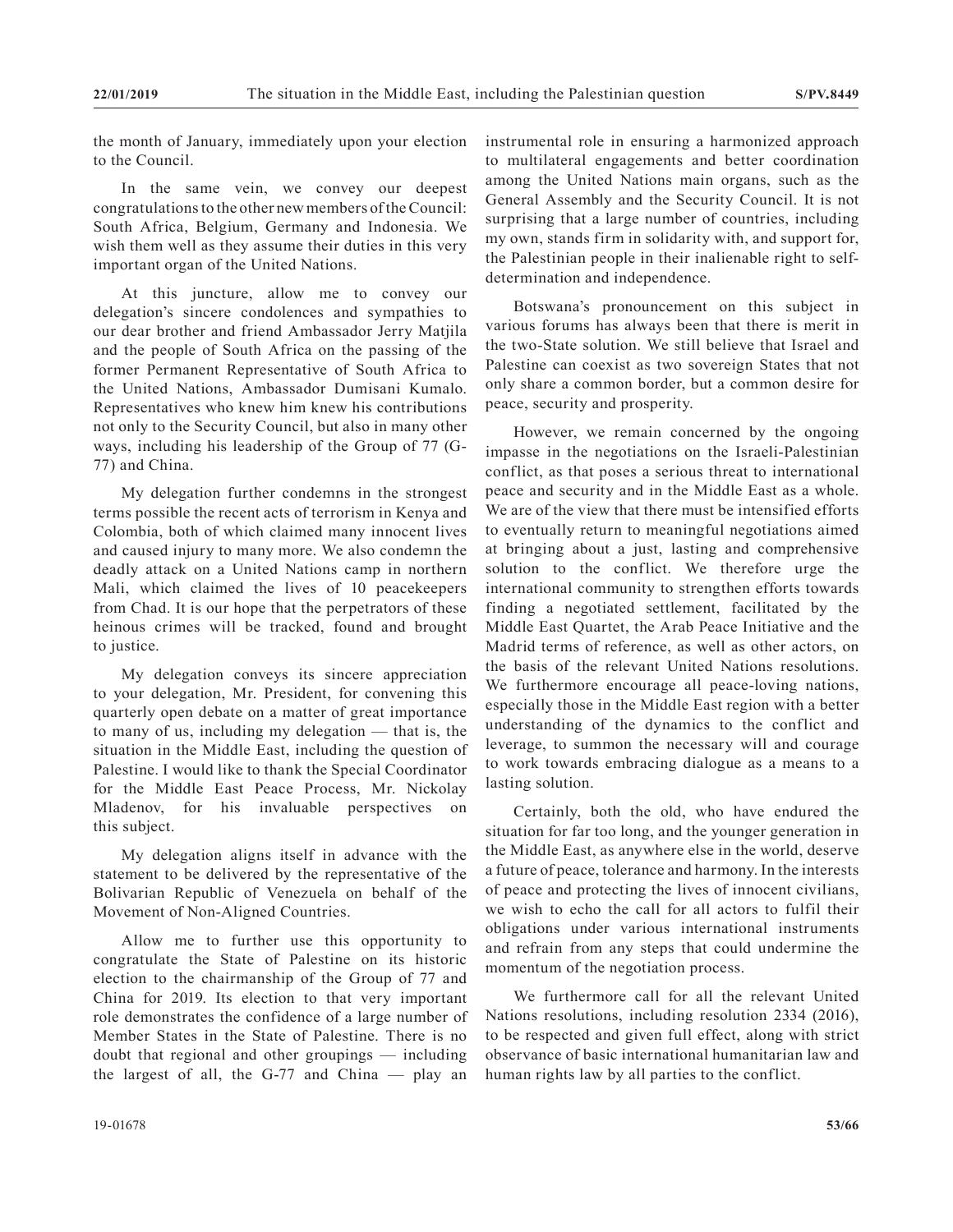In the midst of the worsening humanitarian situation in Gaza and other affected areas, we implore both parties to cease hostilities, return to peace talks and refrain from exacerbating an already deteriorating situation. We have the utmost faith in the international community's collective ability to put more pressure on the parties to resume dialogue and intra-Palestinian peace talks and relaunch the Israeli-Palestinian dialogue.

We note with regret that, despite global condemnation and pronouncements from the Security Council and the General Assembly, settlement activities continue in the occupied Palestinian territory, including Jerusalem. We reiterate that those actions violate international law and constitute a significant obstacle to achieving peace. Furthermore, we are gravely concerned about pockets of violence and tensions, which pose challenges to the deteriorated humanitarian, security and political situation, especially in Gaza.

In conclusion, I once again reiterate my delegation's long-standing position and conviction that there is no alternative to the two-State solution. We believe that to be the only long-term solution that can provide a safer, freer and sovereign Palestinian State, along the pre-1967 international borders and with East Jerusalem as its capital, in line with the relevant Security Council resolutions.

We reaffirm Botswana's solidarity with the Palestinian people, as well as our unwavering support for their just cause. We renew our call for strengthening the coordination of international efforts to promote a just, lasting, comprehensive and peaceful solution to the situation in the Middle East, in particular the question of Palestine.

**The President** (*spoke in Spanish*): I now give the floor to the representative of the Democratic People's Republic of Korea.

**Mr. Kim Song** (Democratic People's Republic of Korea): At the outset, my delegation would like to express its appreciation to you, Mr. President, for convening this important open debate of the Security Council on the situation in the Middle East, including the Palestinian question. My delegation has full confidence that the current debate will be a meaningful opportunity to contribute substantially to a settlement of Middle East issues.

The peaceful settlement of the Palestinian question is today one of the top priorities among the Middle East issues that cannot be delayed and is directly linked to ensuring world peace and security. The Middle East issue, which was triggered by Israel's occupation of Arab territories in 1948, has not been solved to date, more than 70 years later, due to the high-handedness of Israel, coupled with the biased policies voiced by some. Israel's fast expansion of settlements, the ongoing blockade of the Gaza Strip and ruthless suppression of peaceful Palestinian protesters have sparked condemnation and rejection across the world, as they constitute a series of obstacles for the Palestinian people in their struggle to reclaim their occupied territories and establish an independent State.

The unlawful and unjust behaviour of Israel is closely linked to the double-standard attitude of a specific permanent member of the Security Council that bankrolls and sponsors Israel's territorial expansion. We cannot overlook the fact that permanent members of the Security Council insist, on the one hand, on the importance of ensuring peace while, on the other hand, back Israel's ruthless crackdown on the Palestinian people while arrogantly seeking to change the status of East Jerusalem. The status of East Jerusalem is a very sensitive issue. It must be treated fairly by restoring the Palestinian people's right to self-determination and through a comprehensive and lasting solution to Middle East issues.

In that context, my delegation asserts that it is important to fully implement resolution 2334 (2016), which sets forth requirements for establishing an independent State of Palestine, with East Jerusalem as its capital, based on the pre-1967 borders, as well as the other relevant resolutions of the General Assembly calling for a complete halt to the expansion of settlements and the ruthless crackdown on the Palestinian people and opposing any attempt to change the status of East Jerusalem.

Furthermore, the Security Council should fully discharge its responsibility to ensure international peace and security, as desired by the international community. The Council is mandated to ensure international peace and security and should focus directly on the nature of the situation in the Middle East, including the Palestinian question, and take measures to fairly address those issues. It should also thoroughly investigate every type of illegal act committed by Israel, including territorial expansion, and take legally binding measures aimed at completely halting those acts.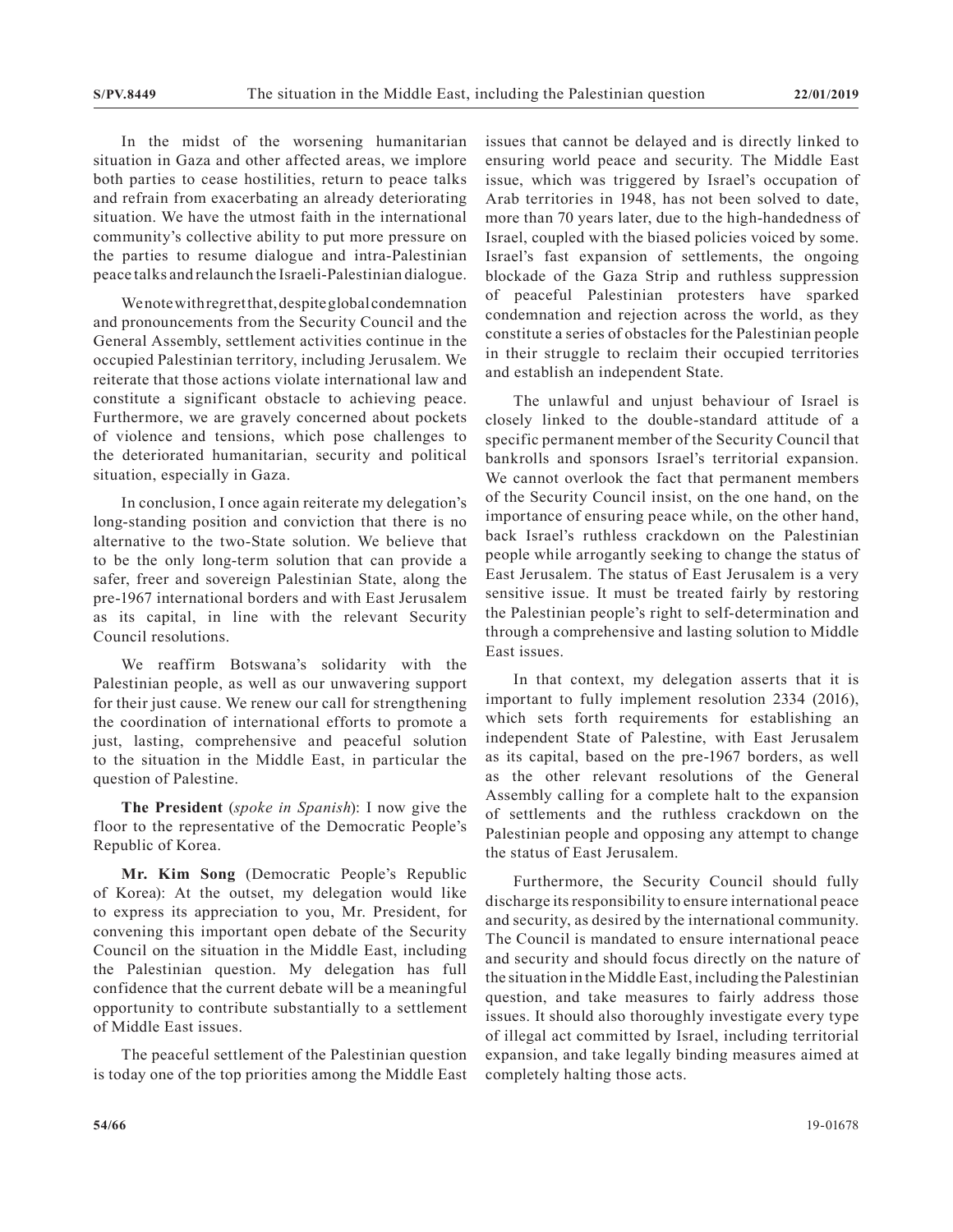The Democratic People's Republic of Korea will continue to extend its unwavering support for and solidarity with the Palestinian people in their struggle to end the occupation by Israel and regain their legitimate national rights, including the right to establish an independent State, with East Jerusalem as its capital. At the same time, my delegation expresses its full support for and solidarity with the Syrian people in their struggle to regain the occupied Syrian Golan and achieve their country's territorial integrity.

In conclusion, my delegation avails itself of this opportunity to clarify once again the principled position of the Democratic People's Republic of Korea that all controversial issues must be solved through dialogue and negotiations among the parties concerned without any foreign intervention.

**The President** (*spoke in Spanish*): I now give the floor to the Permanent Observer of the League of Arab States.

**Mr. Abdelaziz** (*spoke in Arabic*): Today's meeting of the Security Council is being held in the absence of any clear prospect for a peace process in the Middle East, and in the light of intentional disregard for the main international terms of reference of the peace process, including Oslo and Madrid accords, including the Arab Peace Initiative, the international Quartet road map, the principle of land for peace, the two-State solution and the 4 June 1967 borders. That in itself constitutes a terrible failure of the international multilateral order and the steadfast positions laid out in the resolutions of the Security Council and the General Assembly, which indicate broad international consensus in support of the just Palestinian question and rejection of the Israeli occupation of Palestinian territories and all unilateral Israeli practices in violation of international agreements.

The League of Arab States supports the commendable stand taken by States and peoples of all geographical groups to resist pressures to move their embassies to Jerusalem, which runs contrary to international legitimacy and all relevant United Nations resolutions. Accordingly, the League of Arab States reaffirms the illegality of the United States decision to recognize Jerusalem as the capital of Israel and to move its embassy there. Furthermore, the League thanks those States that refused to cede to the pressure and decided not to relocate their embassies. We also express our gratitude to those States that rejected implementing

prior decisions in that regard as a sign of upholding international multilateral legitimacy. The League calls on all States to remain committed to rejecting the fierce campaign to remove the issue of Jerusalem from the five final-status issues.

We welcome the strong international support that has been provided for the United Nations Relief and Works Agency for Palestine Refugees in the Near East (UNRWA), enabling it to carry out its noble mission to respond to the humanitarian needs of the Palestinian people and to counter the negative effects of the United States decision to cease its financial support for the Agency, which resulted in a budget gap that was more than bridged by States which believe in the just cause of refugees, most notably the Arab States.

In that regard, the League of Arab States reaffirms the need to guarantee the right of return of the Palestinian refugees to the occupied Palestinian territories, in accordance with General Assembly resolution 194 (III) of 1948, and to uphold the cause of refugees as a final-status issue that must be settled definitively through direct negotiations between both the Palestinian and Israeli parties.

At the same time, the increased pace of Israeli settlement activities presents a great challenge to the peace process in the Middle East, as well as a gross violation of international law and resolution 2334 (2016). The League of Arab States therefore condemns all Israeli settlement activities, including attempts by Israel to control the nomad communities in Abu Nuwar and Khan Al-Ahmar in order to establish a connection between Israeli settlements and East Jerusalem, the capital of the Palestinian State. Israel also continues to besiege Jerusalem by surrounding the outer band of the city with settlements, in addition to other projects implemented under the guise of tourism, such as the high-speed train that is on its way to be expeditiously implemented. Another project is the creation of a recreational park connecting the Mount of Olives settlements facing the Al-Haram Al-Sharif from the east.

The League of Arab States calls on the Security Council to oppose those colonial and expansionist plans, which are intended to change the historic, legal and demographic status of occupied Jerusalem, in order to protect the religious sites, sacred to all religions, and defend the identity of the historic character of Jerusalem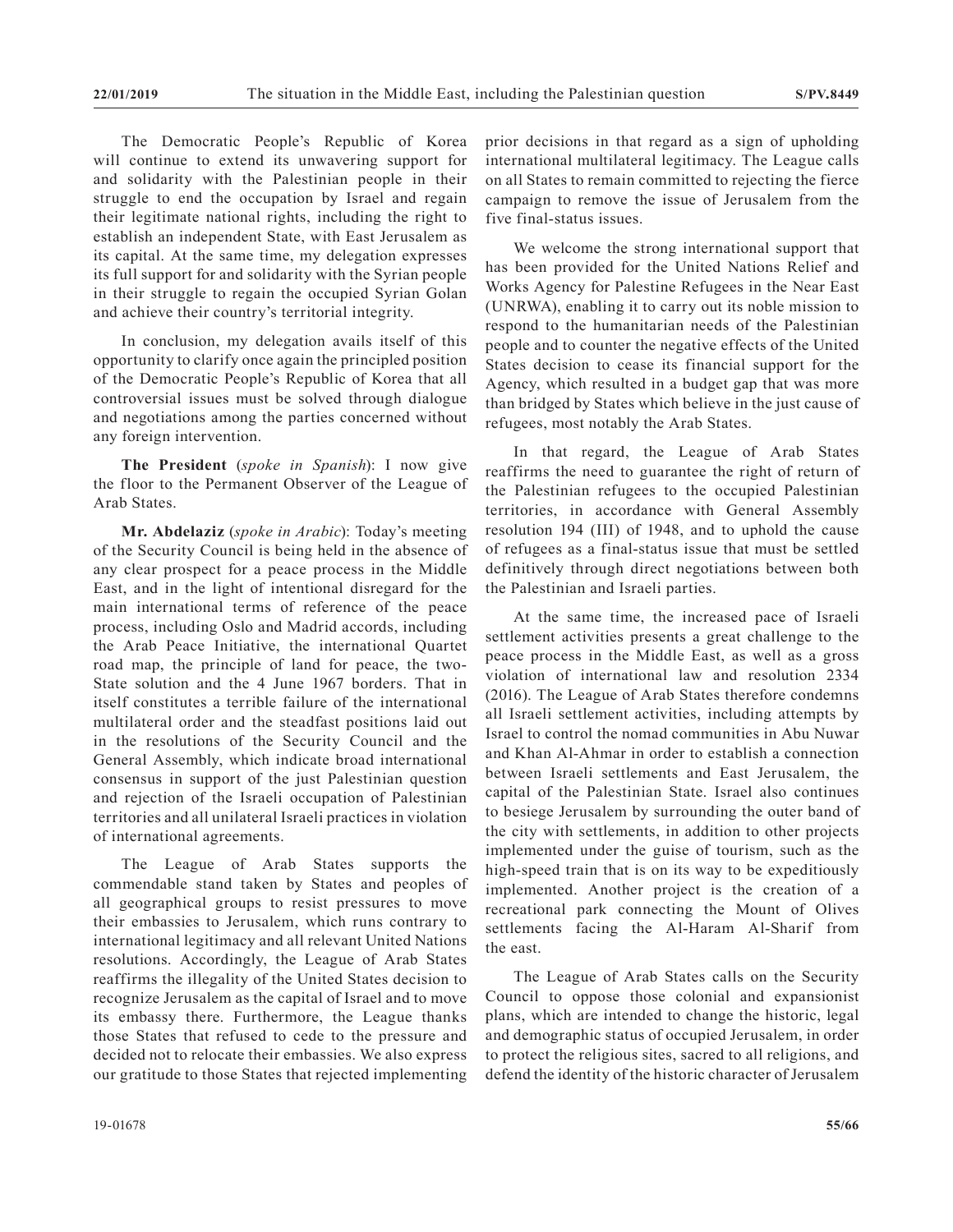by preserving the established and steadfast rights of the brotherly Palestinian people.

At the same time, it is incumbent upon the international community to reaffirm the illegality of such heinous racist laws as the new nation-State law adopted recently by the Knesset, which seeks to deny the Palestinian people of their rights to their historic territories by legislating settlement activities, the confiscation of land, the demolition of homes and the displacement of populations in flagrant violation of international law, international humanitarian law and international human rights law, including the Fourth Geneva Convention. The League of Arab States calls attention to the ramifications of those laws and their racist effects, which undermine the solid, inalienable rights of the Palestinian people, which are fully supported by the international community.

The Security Council should also intervene to protect the right of the Palestinian people to protest peacefully and express their legitimate stand against the occupation without being subject to vicious attacks by the occupying forces. Since the Land Day incidents of 30 March 2018, more than 300 Palestinians have been killed and tens of thousands of others wounded. The demonstrators in question were all peaceful, defenceless civilians demonstrating for the right of return to their occupied territory. The occupation forces attacked them with live ammunition, in flagrant violation of every relevant law, without any accountability whatsoever. There is a dire need to create a mechanism under the auspices of the United Nations to protect the Palestinian people through a group of observers who submit periodic and prompt reports to the Security Council.

 The Secretary-General has submitted a report (A/ES-10/794) to the Security Council and the General Assembly on the establishment of an international mechanism to protect the rights of the Palestinian people, as requested in General Assembly resolution ES-10/20 of 13 June 2018. Despite that effort, the report remains dead letter and the Security Council has taken no measure relevant to it. In that regard, we call on the Council to take action aimed at establishing such a mechanism, based on the report and in cooperation with the Group of Arab States and the League of Arab States, and to ensure that it is under the supervision of the United Nations to protect the Palestinian people. Such action would be akin to the dispatch of 90 international unarmed observers by the Security Council to Yemen in order to monitor the situation there, in accordance

with Stockholm Agreement. That could be duplicated on a larger scale in the occupied Palestinian territories.

Despite the suspension of Syria's membership in the League of Arab States, which was done in accordance with the rules of the League, the issue of Syria remains a fundamental one for the Arab world, and the League remains interested in a comprehensive, peaceful settlement of the Syrian issue so as to ensure maximum protection for the brotherly Syrian people. The League reaffirms the need to promote its participation alongside the Arab States concerned in the negotiating process to implement the relevant Security Council resolutions. In that regard, I underscore that the League of Arab States is strongly opposed to any and all illegal attempts to codify the occupation of Syrian or Lebanese territory — be it in the Syrian Golan or the Shaba'a farms. We call for Israel's immediate, complete and unconditional withdrawal from those territories, in accordance with resolutions of international legitimacy.

At the same time, the League of Arab States calls on the Security Council to deal effectively with the blatant Iranian interference in Arab affairs, in support of the implementation of the League's decisions adopted at summit and ministerial levels. The League also calls for the immediate withdrawal of Iran from the three Emirati islands that it occupies. That should take place in parallel with steady progress on other main issues connected with establishing peace and stability in the Arab world, foremost of which is the peace process in the Middle East; establishing the independent Palestinian State, with East Jerusalem as its capital along the 1967 borders; and restoring peace and security in Syria, Libya, Iraq, the Sudan, Yemen, Somalia and other hotbeds of tension and instability that continue to impede the efforts of Arab States to achieve progress and prosperity.

**The President** (*spoke in Spanish*): I now give the floor to the Vice-Chair of the Committee on the Exercise of the Inalienable Rights of the Palestinian people.

**Mrs. Rodríguez Camejo** (*spoke in Spanish*): I have the honour to make this statement on behalf of the Committee on the Exercise of the Inalienable Rights of the Palestinian People.

First of all, I would like to congratulate the Dominican Republic on its assumption of the presidency of the Security Council. The Committee also extends its congratulations to all new members of the Council.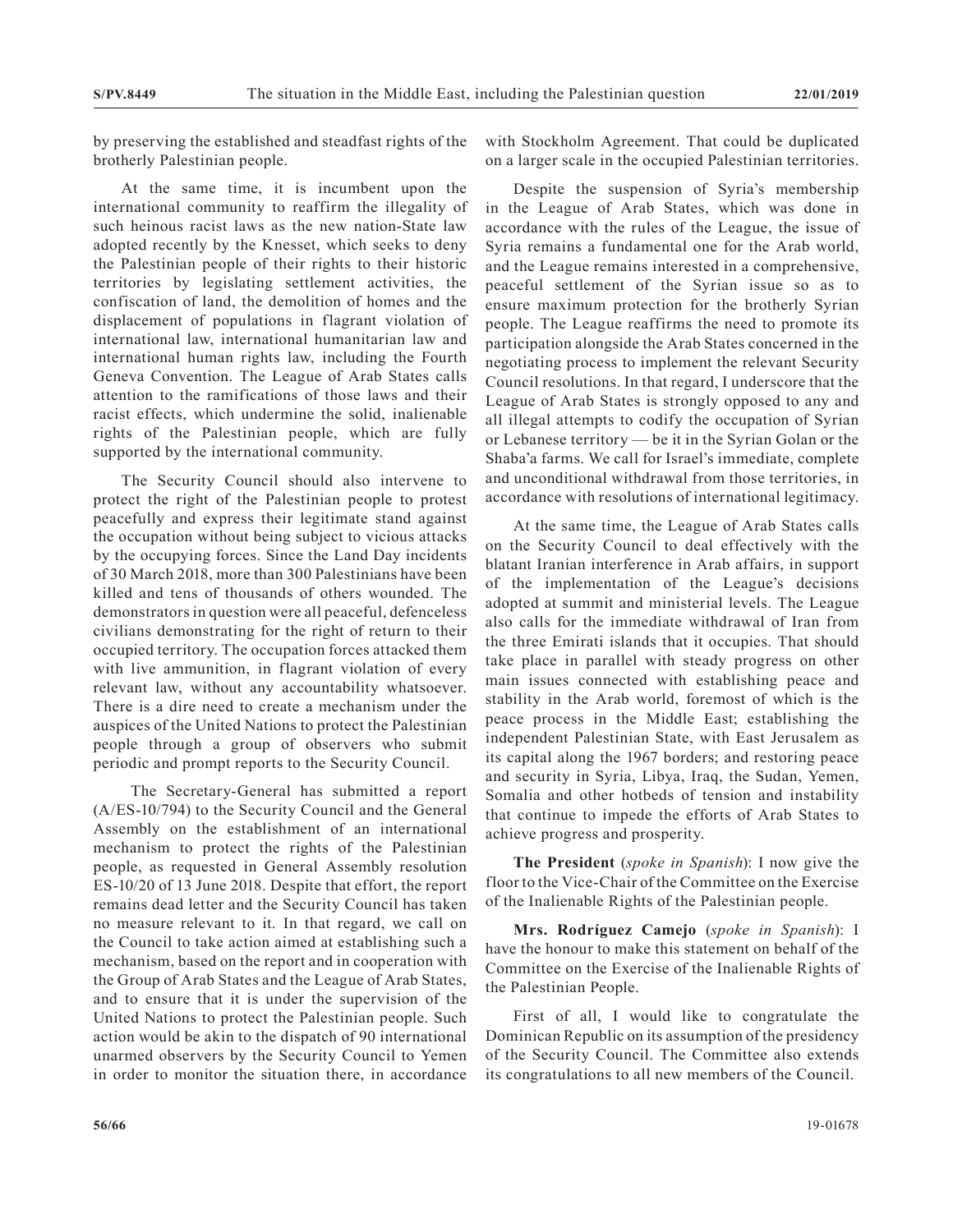As we meet for the first quarterly open debate of the year to consider the situation in the Middle East, including the Palestinian question, we urge the Security Council to make 2019 a year of action and progress on the road to achieving just and lasting peace and the full exercise of the inalienable rights of the Palestinian people. We must collectively redress the historic injustice subjected upon an entire people under occupation, without independence and deprived of their basic dignity and rights, first and foremost the right to self-determination.

As further proof of the State of Palestine's existence as a full member of the community of nations, the largest group of States Members of the United Nations elected it to the chairmanship of the Group of 77 and China, which represents 80 per cent of the world community, to lead us in all our collective negotiations in 2019. That important event must be given due consideration.

Allow me to recall some events that marked the past year and that should serve as a reminder of the task ahead. The political paralysis and stalemate in the peace process continued; the lack of a political horizon remained a source of frustration for both Palestinians and Israelis and the region continued to be threatened by the constant risk of increased destabilization. Protests by Palestinian civilians in the Gaza Strip have been taking place since March 2018 and indiscriminate violence by the Israeli occupying forces has resulted in a large number of casualties, including the death of several children.

The Committee has repeatedly called on Israel, the occupying Power, to lift the illegal blockade of Gaza, which has lasted for 12 years. Military escalation and a catastrophic conflict must be avoided at all costs and an immediate response is needed to the grave humanitarian crisis, in particular through increased support for the United Nations Relief and Works Agency for Palestine Refugees in the Near East (UNRWA) and other United Nations organizations that provide vital assistance.

Regrettably, despite the ongoing efforts of Egypt and other actors, Palestinian reconciliation has not progressed. The Committee believes that Palestinian unity remains the best guarantee of a politically stable and economically viable future for the Palestinian people.

As we have just heard, the construction and planning of Israeli settlements and the demolition and confiscation of Palestinian property, including in East Jerusalem, continue unabated, as do incidents of settler-related violence in violation of resolution 2334 (2016), among others. The recent announcement of plans for new settlements deeper in the West Bank, near Ramallah and Bethlehem, and for a new five-kilometre road divided lengthwise by a concrete wall to separate Israeli and Palestinian traffic and connect settlements on the outskirts of Jerusalem, constitute new serious violations of international law. Even the Israeli press has spoken of "apartheid on the road" in reference to the new route.

The illegal activities of the occupying Power, in particular the planned demolition of entire Bedouin villages, such as Khan Al-Ahmar/Abu Al-Helu and the relocation of its population, have only fleetingly captured the attention of the Council. The international community ignores not only the obligations of the occupying Power that are being violated, but also its own obligations as a third party under international law.

Resolution 2334 (2016) provides a checklist and a path towards a just and lasting settlement between two States living side by side in security, within the pre-1967 borders and with East Jerusalem as the capital of a sovereign and independent Palestinian State. The Committee welcomes the Secretary-General's report (S/2018/614) on the implementation of resolution 2334 (2016) and looks forward to future reports in the same format. We also welcome the initial steps taken by some Parliaments to ensure national implementation of paragraph 5 of resolution 2334 (2016) and to encourage others to do the same.

Lastly, the Committee calls on all Member States to refrain from taking unilateral action on any final status issue in contravention of international law and United Nations resolutions. Such measures, if implemented, would only further jeopardize the two-State solution and the prospects for lasting peace between Israelis and Palestinians.

On a positive note, I note that many Member States have increased their financial support to UNRWA to ensure the continuation of its vital operations following its unprecedented financial crisis in 2018. The Committee calls on all Member States to continue to fund UNRWA in a reliable and predictable manner until the refugee issue is resolved fairly and definitively on the basis of relevant United Nations resolutions.

The Committee firmly believes that, although unilateral initiatives to overcome the current impasse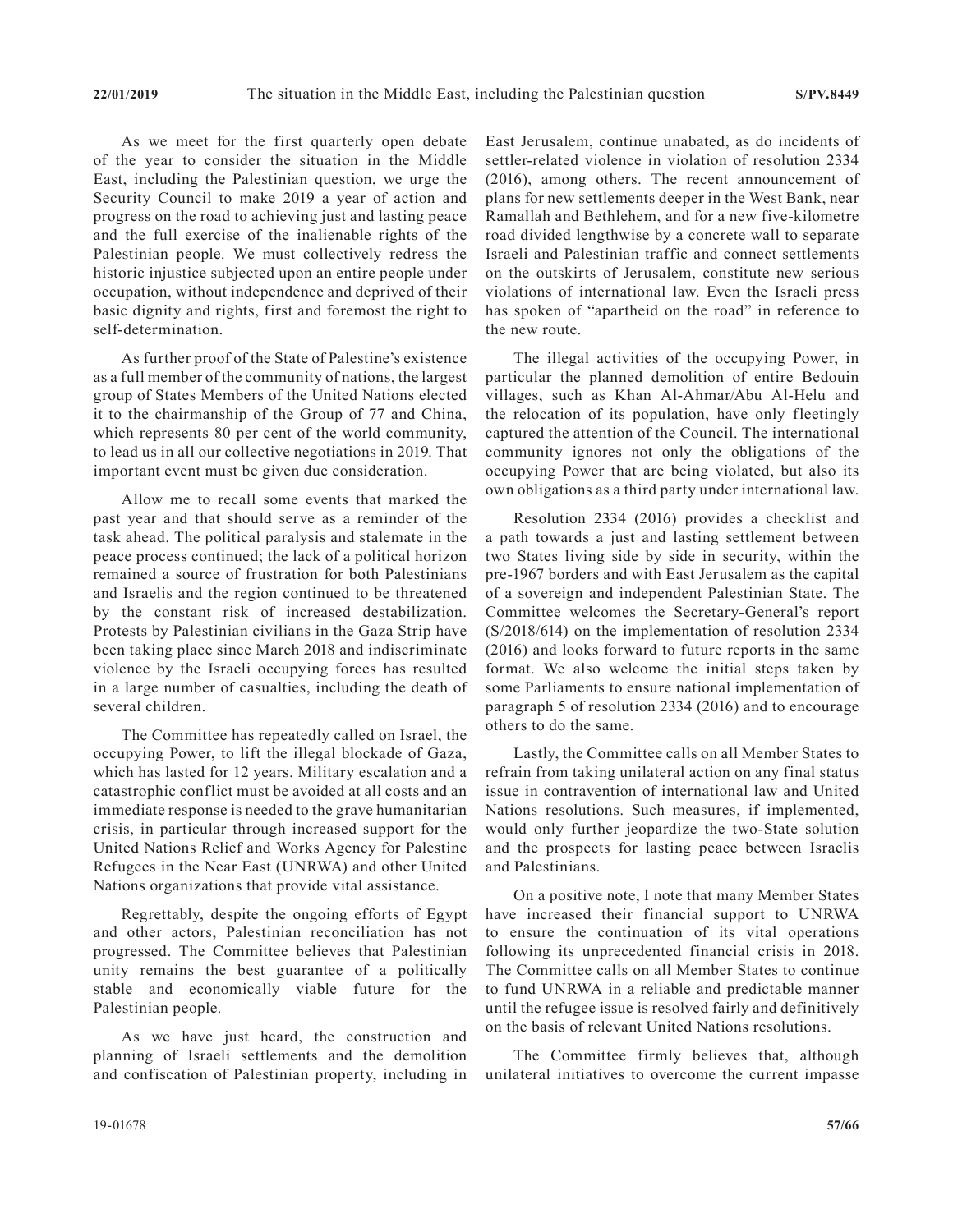could be useful, the Security Council has a clear responsibility in that regard and is the key to resolving the conflict.

In conclusion, the Committee calls on all Member States that have not yet done so, in particular the members of the European Union, to join the majority of the States of the international community — 139 so far — and recognize the State of Palestine, supporting its efforts to become a full State Member of the United Nations and take its rightful place in the community of nations. That step would help make 2019 the year in which peace between Israelis and Palestinians becomes a reality and allow us to finally reach the goal we collectively set 71 years ago.

**The President** (*spoke in Spanish*): I now give the floor to the representative of Viet Nam.

**Mr. Dang** (Viet Nam): My delegation would like to express its high appreciation to the Dominican Republic's presidency for organizing this very important open debate. We also thank the United Nations Special Coordinator for the Middle East Peace Process for his updates on the recent developments and remaining challenges with regard to the situation in the Middle East, including the Palestinian question.

Viet Nam aligns itself with the statement to be delivered by the Deputy Permanent Representative of the Bolivarian Republic of Venezuela on behalf of the Movement of Non-Aligned Countries.

A year ago, at the open debate on 25 January 2018, representatives expressed their hope for positive changes in the Middle East (see S/PV.8167). Throughout the year, the Security Council and other United Nations bodies made continued efforts to resolve those untenable problems. However, excessive and indiscriminate force continued to be used. Innocent civilians continued to be victimized. The death and casualty tolls were the highest in the past five years. People, especially women and children, continued to be displaced. The future of the peace process and the two-State solution remained uncertain. The United Nations Relief and Works Agency for Palestine Refugees in the Near East (UNRWA) faced a major funding crisis.

The situation in the Middle East remains unstable. The plight of the Palestinian people is worse than a year ago. One of the main reasons is that Security Council resolutions, in particular resolution 2334 (2016), have not been respected or implemented, and have even been violated. There is clearly a lack of goodwill and practical steps by many of the parties concerned to comply with the Security Council and other United Nations resolutions. As a country that has been through many wars, Viet Nam shares the concerns over the unjustifiable suffering of civilians. We follow the situation closely, with a heavy feeling in our heart at every sad event that takes place.

Viet Nam would once again like to reiterate its solidarity with and support for the just struggle of the Palestinian people and their inalienable rights, as well as the two-State solution through the establishment of an independent State of Palestine living in peace with the State of Israel within the pre-1967 internationally recognized borders.

Viet Nam opposes the excessive and indiscriminate use of force and expresses concern over the escalation of tensions and violations of Security Council resolutions and international law. We urge all parties to uphold international law and the relevant United Nations resolutions, including Security Council resolutions 478 (1980) and 2334 (2016), and to resolve the conflict by peaceful means in accordance with the Charter of the United Nations.

Moving forward, Viet Nam supports the regular consideration of such issues by the Security Council with a view to strengthening its efforts to ultimately achieve a long-lasting solution for the region. The unity of the Council is crucial. Concrete actions are urgently needed to uphold the Security Council resolutions, to put an end to the suffering of the people on the ground and to stop the violence and hostilities.

All efforts should seek to create an environment that is conducive to reaching a comprehensive, fair and sustainable solution that ensures the protection of human life, dignity and safety, as well as regional peace and security, while taking into account the legitimate interests of all parties concerned. The work of UNRWA and the efforts of the international community need to be supported in order to address humanitarian concerns.

We sincerely hope that in 2019, the Council will demonstrate its strong and effective leadership through action-oriented efforts and call on all parties concerned to abide by its decisions and resolutions with a view to achieving a peaceful and long-lasting solution. Viet Nam stands ready to support all efforts in that regard.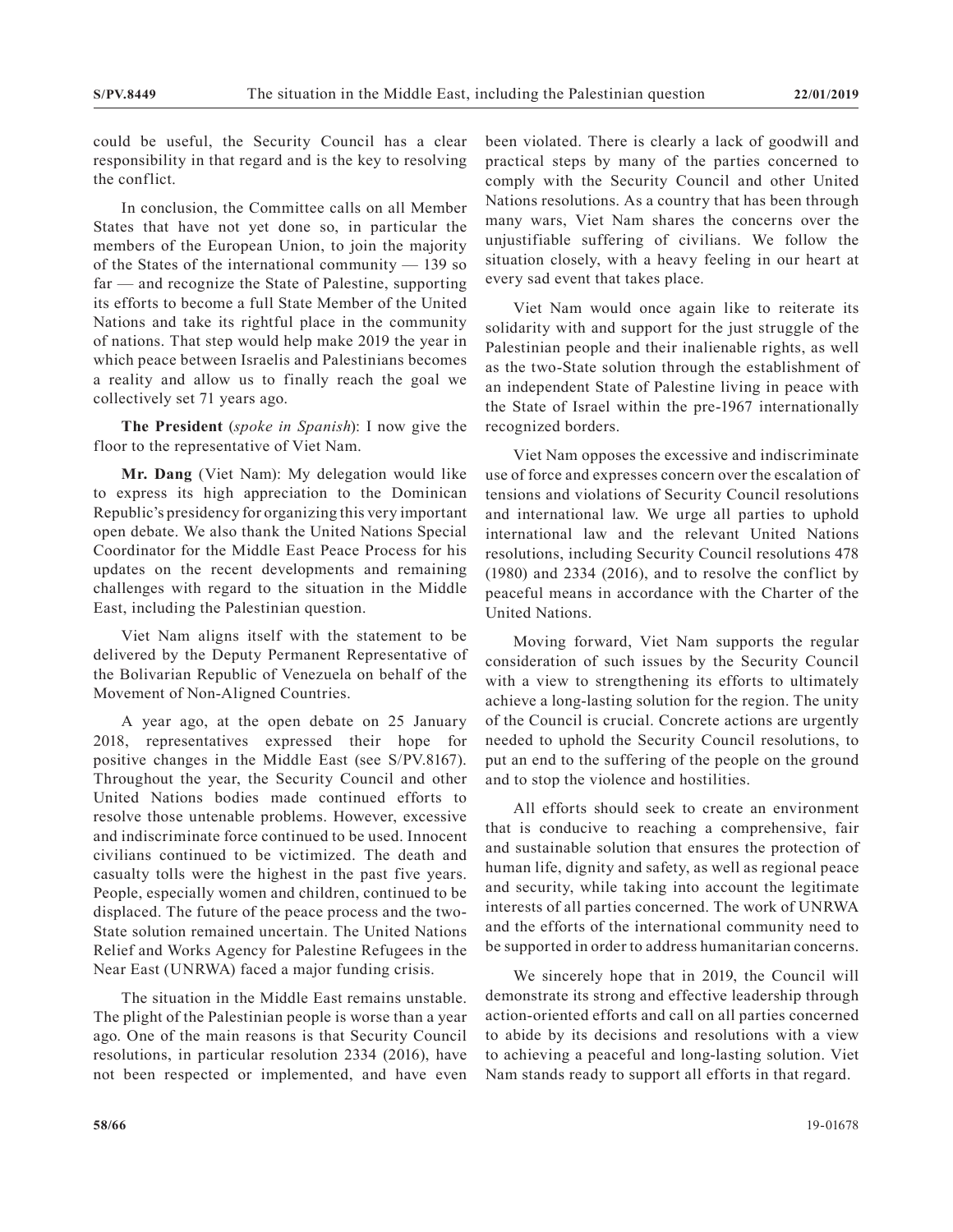**The President** (*spoke in Spanish*): I now give the floor to the representative of Libya.

**Mr. Elmajerbi** (Libya) (*spoke in Arabic*): I deliver this statement on behalf of the Group of Arab States.

At the outset, I would like to congratulate you, Mr. President, on your assumption of the presidency of the Security Council for this month. We highly appreciate the efforts of your predecessor in his excellent conduct of the work of the Council last month.

I also thank Mr. Nickolay Mladenov, Special Coordinator for the Middle East Peace Process, for his valuable briefing. I also take this opportunity to congratulate the State of Palestine on its election to the chairmanship of the Group of 77 and China and to wish it every success. We have confidence in the ability of the Palestinian delegation to fully undertake that task.

Last month, we heard a briefing by Mr. Mladenov in which he described alarming facts, the horror of which he has reiterated today (see S/PV.8429). Those facts reflect developments in occupied Palestine, including the continued Israeli military occupation of Palestinian territories; the confiscation of land; the demolition of Palestinian homes in the West Bank, including East Jerusalem; and the expansion of settlements, which has become a genuine threat to the two-State solution. Those facts also reflect the dangerous escalation of violence against Palestinian protesters and demonstrators, the increased threat of war and the lack of any progress in implementing resolution 2334 (2016), which calls for an end to all settlement activities. However, that resolution is deliberately and blatantly violated every day by the Israelis, particularly in East Jerusalem,

Regrettably, today's briefing lacked any glimmer of hope. All such reports lead only to further frustration and disappointment among us as States Members of the United Nations. What about the Palestinian citizens who remain under the oppression of occupation on a daily basis and enduring the repressive blockade in Gaza?

In the light of all those violations of international legitimacy and Security Council resolutions, the situation in Palestine today makes it incumbent upon the Council to be more effective in order to preserve its credibility, which is jeopardized by the Palestinian question. The most important step that the Security Council and the United Nations can take is to implement General Assembly resolution ES-10/20, on the protection of Palestinian civilians, as mentioned in the report of the Secretary-General contained in document ES-10/794. We urge all States and civil society organizations to ensure the protection of Palestinian civilians and to establish a practical and effective mechanism to implement the General Assembly resolution and the Secretary-General's report.

We also call on the Secretary-General to step up his efforts to facilitate the accession of the State of Palestine to full membership of the United Nations in order to preserve the two-State solution, which is currently in genuine jeopardy. We call on the Security Council to implement resolution 2334 (2016), which reaffirms that the Israeli settlements constitute a flagrant violation under international law and a major obstacle to achieving peace.

We also call on the international community to respect the legal status of the holy city of Jerusalem and not to recognize any unilateral policy that would alter the legal status of Jerusalem, since such unilateral measures violate international law and relevant United Nations resolutions. We urge the United Nations to also work on finding a sustainable solution to the financial deficit faced by the United Nations Relief and Works Agency for Palestine Refugees in the Near East through predictable and sustainable mechanisms in order to avoid exacerbating the status of Palestinian refugees.

We must offer the Palestinian people a glimmer of hope. We have only described their plight, as Mr. Mladenov stated in his briefing. However, we must work to preserve the peace process in accordance with relevant international resolutions, the Arab Peace Initiative and the terms of reference recognized by the United Nations.

Moreover, everything I have said also applies to the occupied Syrian Golan. In that regard, we stress the importance of the unity and territorial integrity of the Syrian Arab territories and their freedom from occupation of all kinds, which is to be condemned. The occupying Power should not believe that what is happening in Syria today will persuade the Arab peoples to accept its occupation of the Syrian Golan, no matter what illegal measures it takes to alter the identity of the Syrian citizens in the Golan and detach them from their motherland Syria, as it sought to do by imposing municipal elections in the occupied Syrian Golan, in gross violation of international law.

**The President** (*spoke in Spanish*): I now give the floor to the representative of Qatar.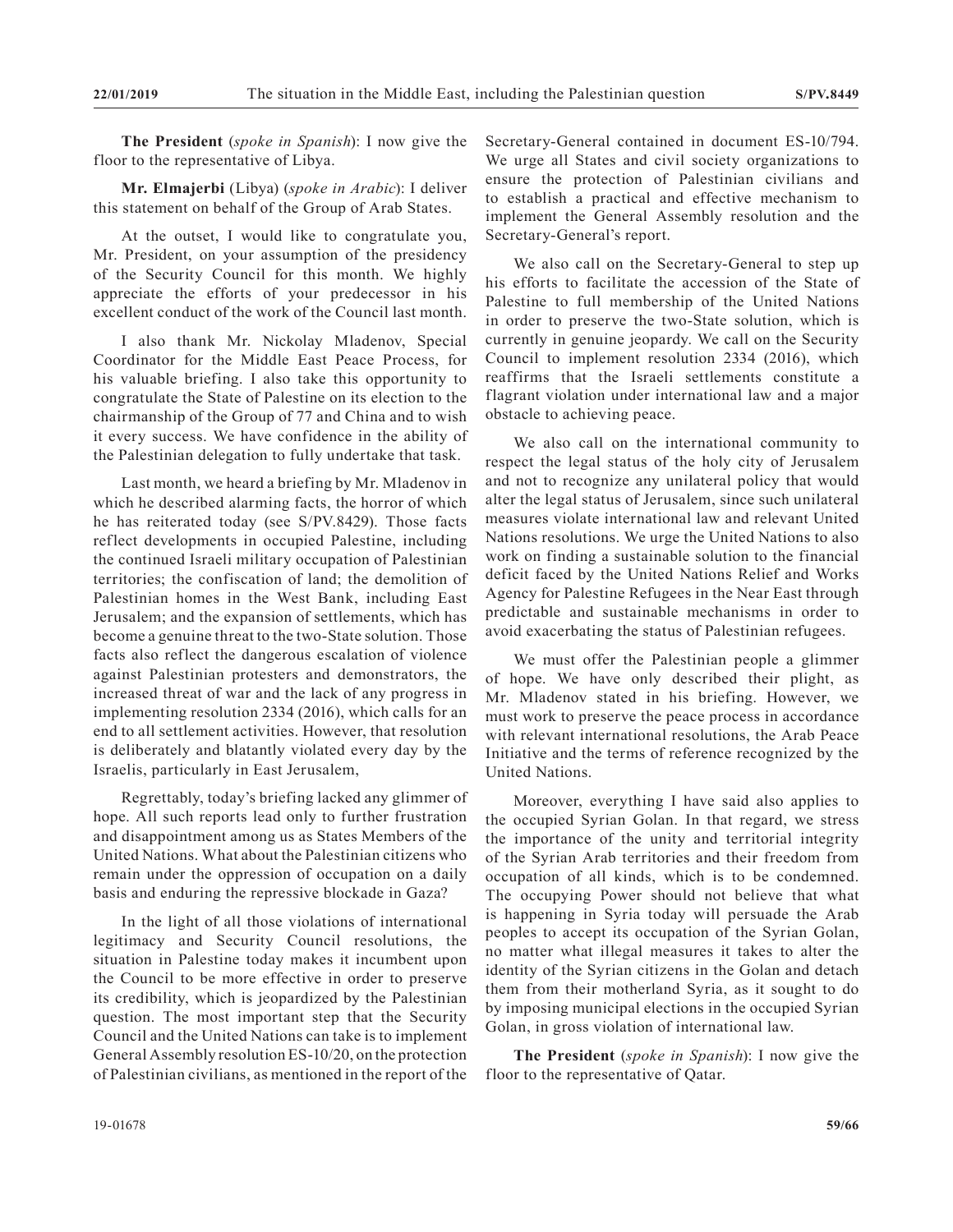**Ms. Al-Thani** (Qatar) (*spoke in Arabic*): At the outset, Mr. President, I congratulate your friendly country on its accession to membership of the Security Council and on assuming the presidency of the Council. I also congratulate the new non-permanent members.

thank Mr. Nickolay Mladenov, Special Coordinator for the Middle East Peace Process and Personal Representative of the Secretary-General, for his thorough briefing this morning.

We align ourselves with the statement delivered by the representative of Libya on behalf of the Group of Arab States.

Today's meeting is being held following a year of suffering for the Palestinian people, during which their rights were violated with increased violence. The number of victims of violence has nearly reached 300. In addition to the stalemate in the peace process, this deterioration of the security situation is another factor underscoring the urgent need to reach sustained solutions and for all stakeholders to work towards that goal.

Achieving a permanent, just and comprehensive peace requires the settlement of final status issues through a serious negotiation process between the two sides — Palestinian and Israeli — on the basis of agreed upon terms of reference, including the Arab Peace Initiative; the establishment of a viable Palestinian State within the 1967 borders, with East Jerusalem as its capital; the ending of the Israeli occupation of occupied Arab territories, including the occupied Syrian Golan and Lebanese territory; the immediate and complete cessation of settlement activities; the return of refugees; and the restoration of the inalienable rights of the Palestinian people.

The issue of Jerusalem is of particular importance owing to its centrality in the light of the ongoing tensions. In that regard, we reject any attempt to change the current status of Al-Quds Al-Sharif and holy Muslim and Christian sites, especially Al-Aqsa Mosque.

The State of Qatar continues to uphold its position and policy in favour of playing a positive role in achieving peace, stability and a just, permanent and comprehensive settlement of the Palestinian question. The State of Qatar recognizes the importance of stability and an environment conducive to peace. We will therefore pursue our efforts to contribute positively to alleviating the humanitarian suffering of our Palestinian brothers, especially in the light of the extremely deteriorated situation in the Gaza Strip due to the continued unjust blockade that has been imposed on Gaza for over a decade. The recent urgent humanitarian assistance provided by the State of Qatar contributed greatly to alleviating the severe electricity shortage and helped to prevent the closure of the schools of the United Nations Relief and Works Agency for Palestine Refugees in the Near East as a result of a shortage in funding.

The Syrian people continue to suffer from the catastrophic consequences of the ongoing Syrian crisis, especially the Syrian refugees and displaced persons who are enduring the harsh winter. In that regard, His Highness Sheikh Tamim bin Hamad Al-Thani, Emir of the State of Qatar, allocated \$50 million to alleviate their suffering. That humanitarian response was undoubtedly essential. However, the only way to put an end to this suffering and to the threats to international peace and security arising from this crisis is through a political solution that meets the aspirations of all the Syrian people, in accordance with the Geneva communiqué (S/2012/522, annex) and Security Council resolutions, including resolution 2254 (2015), and maintains the unity, territorial integrity, sovereignty and independence of Syria. Until a political transition is achieved and national reconciliation is completed, those who have perpetrated crimes that violate international law and international humanitarian law must be held accountable.

Despite the many serious crises in our region, an additional irresponsible crisis was created through the unjust blockade on the State of Qatar for over a year and a half in an attempt to harm the State of Qatar and tarnish its reputation. The campaigns of hatred and deception carried out by countries of the blockade failed to undermine the standing of the State of Qatar or the steadfastness of its people. However, this crisis has had dangerous consequences on the stability of the region and the collective efforts of the Gulf Cooperation Council to address threats and common challenges.

Furthermore, the blockade has caused several serious violations of the human rights of Qatari citizens and all those residing in the State of Qatar. These continued illegal unilateral measures set a precedent and have had an impact on international relations based on international law and good-neighbourliness. A decisive stand should be taken against them to ensure an immediate end to this unjust and illegal blockade.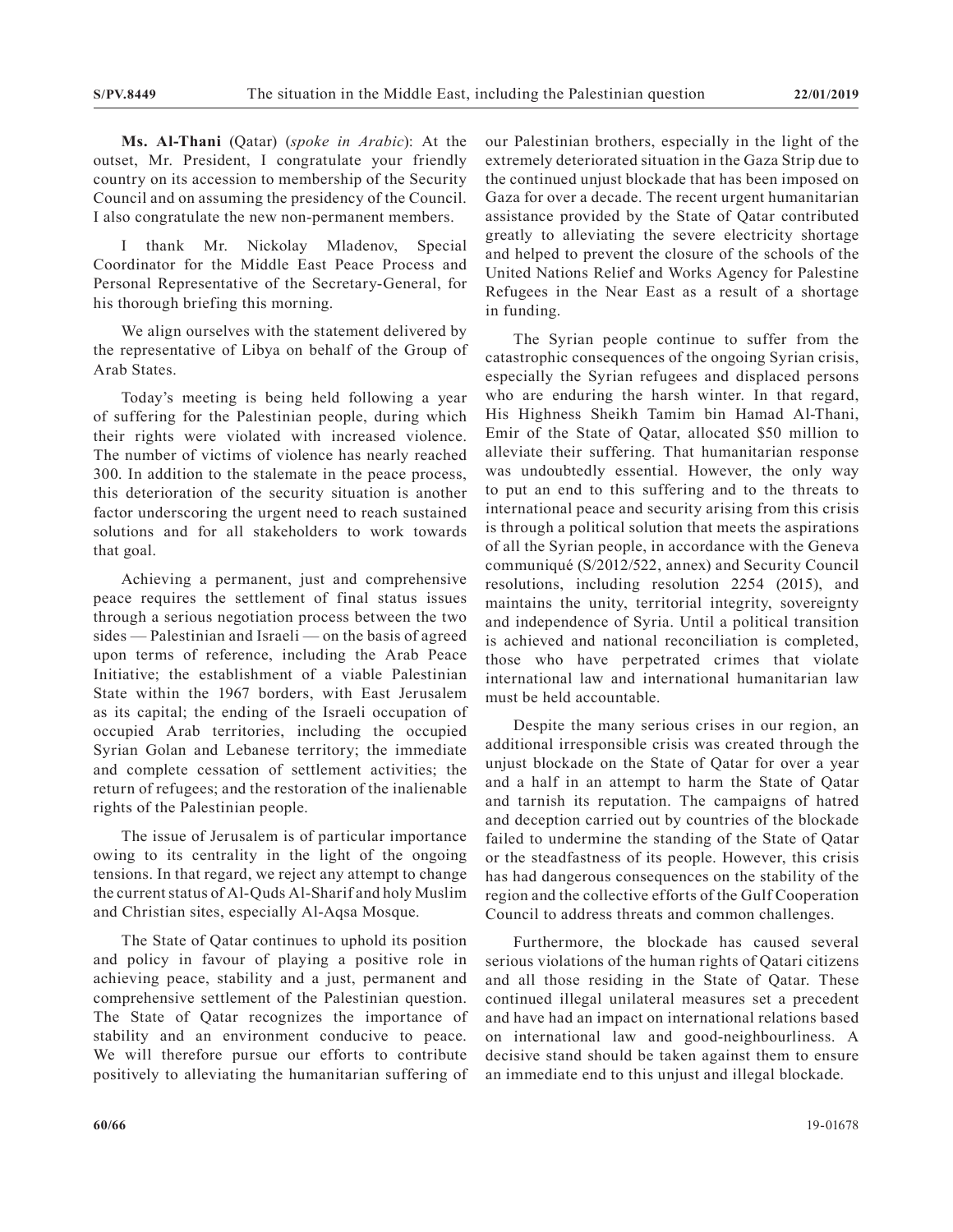The State of Qatar is committed to resolving the crisis through dialogue in a way that guarantees its sovereignty and puts an end to those illegal measures. We have renewed our commitment to the mediation carried out by His Highness Sheikh Sabah Al-Ahmad Al-Jaber Al-Sabah, the Emir of the sisterly State of Kuwait. We appreciate his efforts and those of other States to resolve the crisis. Qatar's wise approach to this crisis has been clear from the outset and is in accordance with international law and international mechanisms for settling disputes. This was reflected in the ruling issued by the International Court of Justice in July 2018 in favour of the State of Qatar against the United Arab Emirates for violating the International Convention on the Elimination of All Forms of Racial Discrimination.

I started my statement by speaking of the bleak picture of 2018. Perhaps it would be appropriate for me to conclude by expressing hope that the New Year will be different and that all stakeholders will undertake serious and genuine measures to resolve the Palestinian question in a just, permanent and comprehensive way and to wisely address all other crises in the Middle East.

**The President** (*spoke in Spanish*): I now give the floor to the representative of Japan.

**Mr. Bessho** (Japan): I thank you, Mr. President, for organizing this important open debate, and I thank the Special Coordinator, Mr. Mladenov, for his valuable briefing.

The year 2018 was challenging in terms of the question of Palestine. In the absence of any political horizon, mutual distrust deepened and civilian casualties mounted. As a new year begins, we look to the parties to take concrete steps to restore confidence and build the right environment to eventually renew negotiations. We reiterate our call for the cessation of all acts of violence, provocations and incitement. Japan urges the Government of Israel to freeze its settlement activities. We call on the Palestinian parties to sincerely engage in reconciliation in order to bring Gaza back under the control of the Palestinian Authority. The Government of Japan is determined to continue its engagement to help keep the hope for a peaceful future alive.

Developing economic independence for Palestine is a prerequisite for achieving the two-State solution. Japan places importance on providing support in the area of information and communications technology (ICT), since ICT will enable Palestine to be connected to global markets despite its geographical limitations.

This year, at the Jericho Agro-Industrial Park, we intend to expand programmes to the ICT area, including by establishing, inside the Park, a Palestinian industrial capacity development centre focusing on ICT.

With respect to the United Nations Relief and Works Agency for Palestine Refugees in the Near East (UNRWA), in 2018 Japan provided its highest-ever contribution, focusing more on education and health care. We are committed to continuing our support to UNRWA and encourage others to do likewise.

During the last high-level week, Prime Minister Abe announced a new programme to invite elementary and junior high school teachers from Gaza to Japan each year. The first group of teachers will visit Japan in March. We hope that programmes such as those will help Palestinian youth find hope for the future rather than turn to radicalism. Ultimately, Japan continues to believe that the issue of Israel and Palestine, including final-status issues, should be resolved through negotiations, in line with the relevant Security Council resolutions and past agreements.

Let me also take this opportunity to the wider region. With regard to Yemen, Japan welcomes the breakthrough last month in Stockholm. We commend the work of the Security Council to support the implementation of the Stockholm Agreement, including through the adoption of resolutions 2451 (2018) and 2452 (2019) and the establishment of the United Nations Mission to Support the Hudaydah Agreement. We hope that the Agreement will lead to peace in Yemen and provide a swift resolution to the immense humanitarian challenges the Yemeni people face.

**The President** (*spoke in Spanish*): I now give the floor to the representative of the Bolivarian Republic of Venezuela.

**Mr. Suárez Moreno** (Bolivarian Republic of Venezuela) (*spoke in Spanish*): The Bolivarian Republic of Venezuela has the honour to speak on behalf of the 120 member States of the Movement of Non-Aligned Countries (NAM) during today's quarterly open debate to address an issue to which we have historically attached particular importance — the situation in the Middle East, including the Palestinian question.

As this is the first time we take the floor this month, allow us to express our best wishes to your delegation, Sir, in steering the work of this important organ this month. We would also like to extend our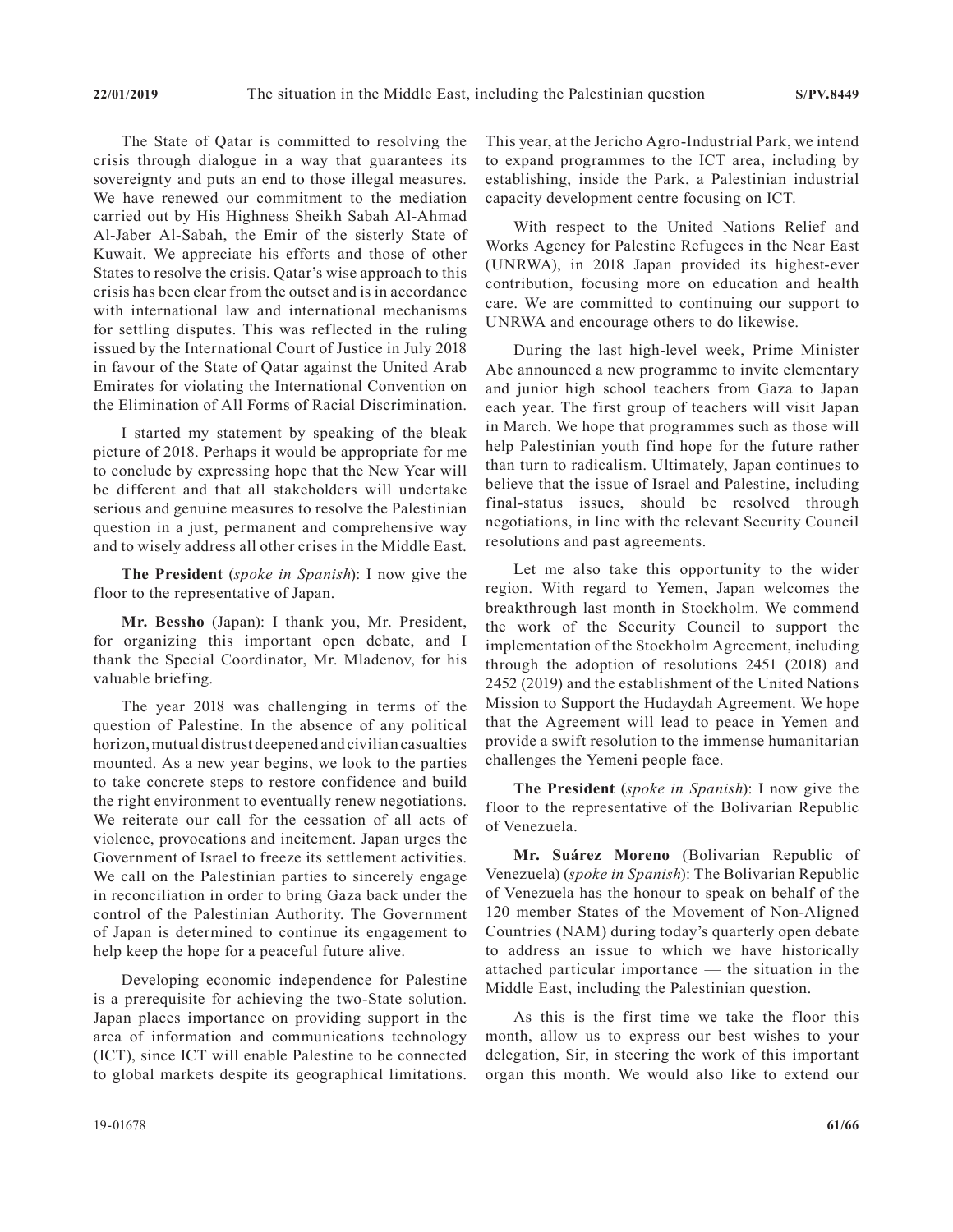sincere congratulations to all of the new members that have joined the Security Council this year, in particular Indonesia and South Africa, which, together with the Dominican Republic, are also joining the Council's Non-Aligned Movement caucus.

Another year has passed and the Palestinian question remains unresolved. Let us briefly review some important 2018 statistics. Two hundred and ninety-five Palestinians were killed and more than 29,000 were injured by the Israeli occupying forces, which may translate into the highest number of casualties since Israel's war on the Gaza Strip in 2014. At least 5,617 new settlements were built and at least 636 structures were demolished or seized in the occupied Palestinian territory, including East Jerusalem, which resulted in the forced displacement of hundreds of Palestinian civilians, including 216 children and 127 women. In addition, the occupying Power has issued more than 13,000 demolition orders on Palestinian homes and other properties, including 40 schools, which are still pending. To date, approximately 6,000 Palestinians remain in captivity under the brutal occupation and are subjected to extremely inhumane treatment without ever surrendering.

As we reflect on that harsh and sad reality, NAM takes this opportunity to reaffirm once again its permanent and unwavering support for the Palestinian people, their inalienable rights and their just cause, in particular given that the current situation on the ground in the occupied Palestinian territory, including East Jerusalem, is at a critical and clearly unsustainable point. In that regard, the member States of the Movement again reaffirm that the current Israeli occupation and the Palestinian-Israeli conflict as a whole are a serious threat to international peace and security and require urgent attention and a solution, in accordance with international law, the relevant United Nations resolutions and, of course, the Charter of the United Nations and other multilateral diplomacy instruments. We firmly believe in multilateralism and, as stipulated in General Assembly resolution 73/127, promoted by our Movement, we remain committed to the settlement of disputes through peaceful mechanisms, including through diplomacy.

The Security Council has a clear responsibility. It must uphold its obligations under the Charter and act accordingly to implement its own resolutions. Those resolutions not only constitute the basis for a peaceful, just and lasting solution to the conflict, but are also

legally binding on all States Members of the United Nations. That is why we are deeply concerned about the fact that, for far too long, the Council has been unable to fulfil its mandate on such an important issue, due to the use of the veto by one of its permanent members. We are also concerned about its failure to hold Israel, the occupying Power, accountable for all of its violations and disregard for the authority of the Council.

Notwithstanding everything I have mentioned, NAM continues to believe that resolution 2334 (2016) offers the most viable path to peace, by establishing the essential requirements and parameters for achieving a just settlement on the basis of the two-State solution, based on pre-1967 borders, and while respecting the terms of reference historically endorsed by the international community, in accordance with the relevant United Nations resolutions, the Madrid principles, including the land for peace principle, the Arab Peace Initiative and the Quartet road map. That should ensure that the Palestinian people enjoy their inalienable rights, including their right to self-determination and independence in the State of Palestine, with East Jerusalem as its capital. We therefore call for the full and effective implementation of the resolution. This important organ, which is responsible for maintaining international peace and security, must therefore insist that resolution 2334 (2016) be respected, in particular by the occupying Power.

Similarly, the member States of the Movement continue to call for full respect for, and the implementation of, all other relevant resolutions, including those related to the total cessation of all Israeli settlement activities and those related to the status of occupied East Jerusalem. That would create the necessary conditions to end the occupation, justly resolve the conflict in all its aspects and make Palestinian-Israeli peace and security possible, for the benefit of both peoples, the region and the international community as a whole. It is imperative that immediate action be taken, in accordance with international law and United Nations resolutions, to remedy the current situation on the ground, reduce tensions and foster an environment conducive to the quest for peace. It is also essential to avoid the adoption of unilateral, provocative or arbitrary measures, which serve only to embolden Israel to continue its illegal policies and practices in the occupied Palestinian territory, including East Jerusalem.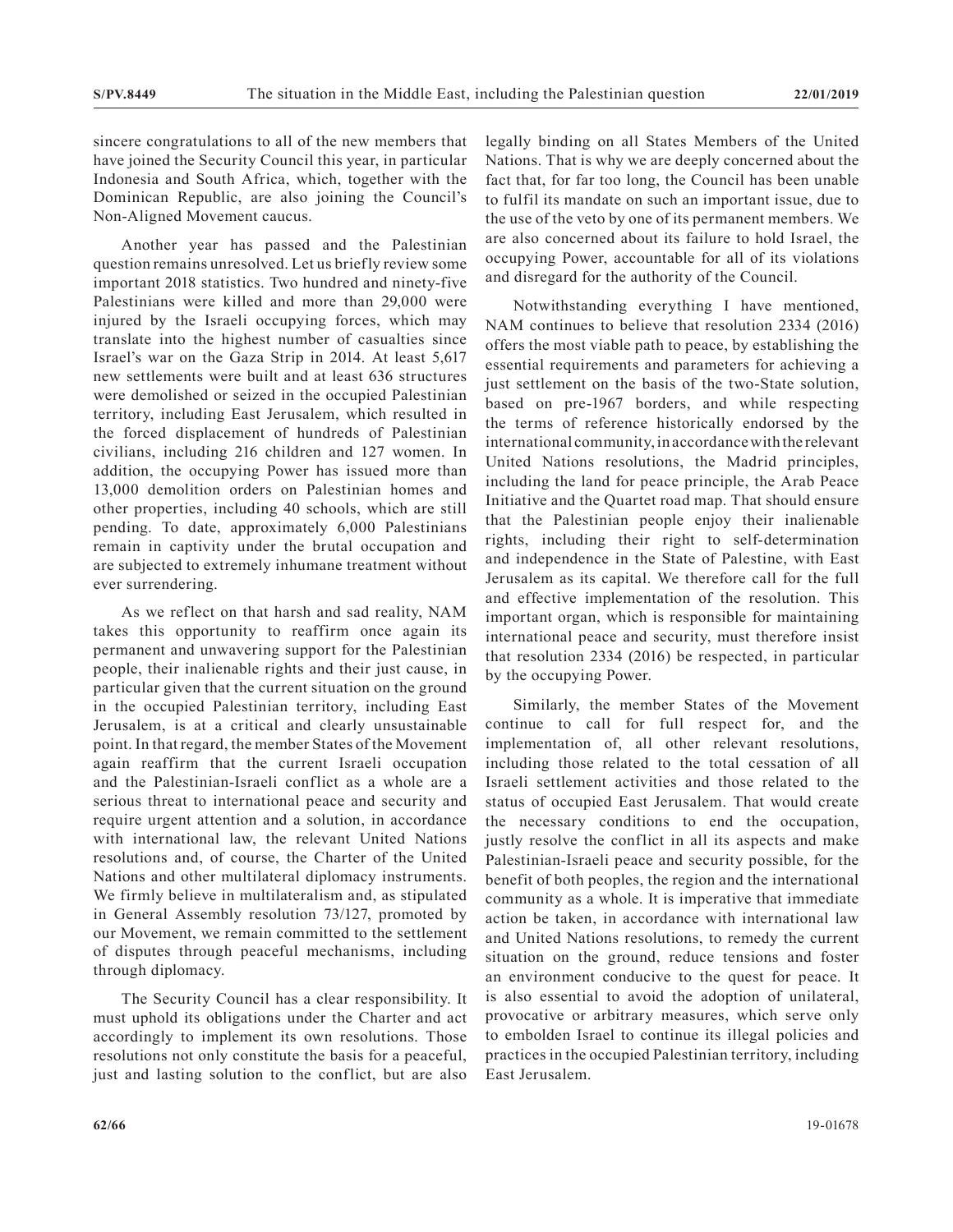The Movement continues to be very concerned about the situation in the Gaza Strip, particularly on the humanitarian front, where the situation unfortunately continues to deteriorate from day to day. We therefore reiterate our call for the Israeli blockade to be completely lifted, since it continues to inflict unspeakable humanitarian, social and economic suffering on the more than 2 million Palestinian men, women and children in Gaza. We want to emphasize once again that this crisis must be addressed comprehensively and in accordance with international law, including international humanitarian and human rights law and all the relevant United Nations resolutions, in the context of the overall situation resulting from Israel's continued illegitimate, hostile foreign occupation of Palestinian territory, including East Jerusalem, since 1967, and of all of the unequivocal calls for an end to an occupation that has lasted for more than half a century.

Furthermore, as Israel has clearly renounced its obligations as an occupying Power under the Fourth Geneva Convention to protect Palestinian civilians, the States members of the Movement reiterate their call to the international community to ensure Palestinians' protection in the Gaza Strip and the rest of the occupied Palestinian territories, including Jerusalem, in order to alleviate the occupied population's serious insecurity and prevent further losses of innocent lives. Failure to do so could further aggravate the situation and lead to the tragic loss of more civilian lives. In that regard, the Movement reiterates its deep concern that Israel will not be held accountable for all the violations it has committed, many of which could even be considered war crimes. The lack of justice only enables impunity and destabilizes the situation on the ground, which in turn diminishes the prospects for peace. That is why we continue to call for taking international action, especially by the Security Council, to put an end to the occupying Power's systematic violations against the occupied Palestinian civilians and make it accountable for those violations. Israel must abide by its obligations and responsibilities under international law.

With regard to the situation in the occupied Syrian Golan, we reaffirm that any measures or actions that the occupying Power Israel may take or have taken — such as the illegal decision of 14 December 1981, aimed at altering the legal status, physical character, demographic composition and institutional structure of the occupied Syrian Golan, as well as Israel's measures to implement its jurisdiction and administration in this area, including attempting to exercise sovereignty over it by calling local elections in four Syrian localities — are null and void and have no legal effect. Accordingly, and in line with our principled position, we once again demand that Israel comply with resolution 497 (1981) and withdraw completely from the occupied Syrian Golan to the borders of 4 June 1967, as outlined in resolutions 242 (1967) and 338 (1973).

With regard to Lebanon, we reaffirm the need for Israel to withdraw from all Lebanese territories, including the areas of the Shaba'a farmlands, the Kfar Shuba hills and the Lebanese part of Al-Ghajar village up to the Blue Line. We also urge Israel to cease its persistent grave violations of Lebanon's territorial integrity and sovereignty, in accordance with the relevant international resolutions, particularly resolution 1701 (2006).

To sum up, at the beginning of this new year of 2019, the States members of the Movement would like to take this opportunity to reiterate its calls to the international community to act collectively and responsibly in upholding international law and intensifying every necessary effort in support of the Palestinian cause, with the ultimate goal of putting an end to Israel's foreign occupation of Palestine and East Jerusalem, an injustice that has lasted for more than 51 years, and after more than 70 years have passed since the disaster and tragedy that struck the Palestinian people in 1948, as a result of which they lost their homeland and were uprooted and forcibly displaced from their homes, becoming refugees whose suffering has lasted to the present day.

In conclusion, NAM reaffirms its permanent solidarity with the Palestinian people, as well as its unwavering support for their just cause. At the same time, it renews its commitment to continuing to strengthen and coordinate international efforts aimed at promoting a just, lasting, comprehensive and peaceful solution to the question of Palestine in all its aspects, including the suffering of Palestinian refugees, on the basis of General Assembly resolution 194 (III). It is our fervent hope that significant progress will be made this year in the Palestinian people's historic struggle for justice and the fulfilment of their inalienable rights and legitimate national aspirations, including the right to self-determination, freedom and independence in an independent and sovereign State of Palestine, with East Jerusalem as its capital.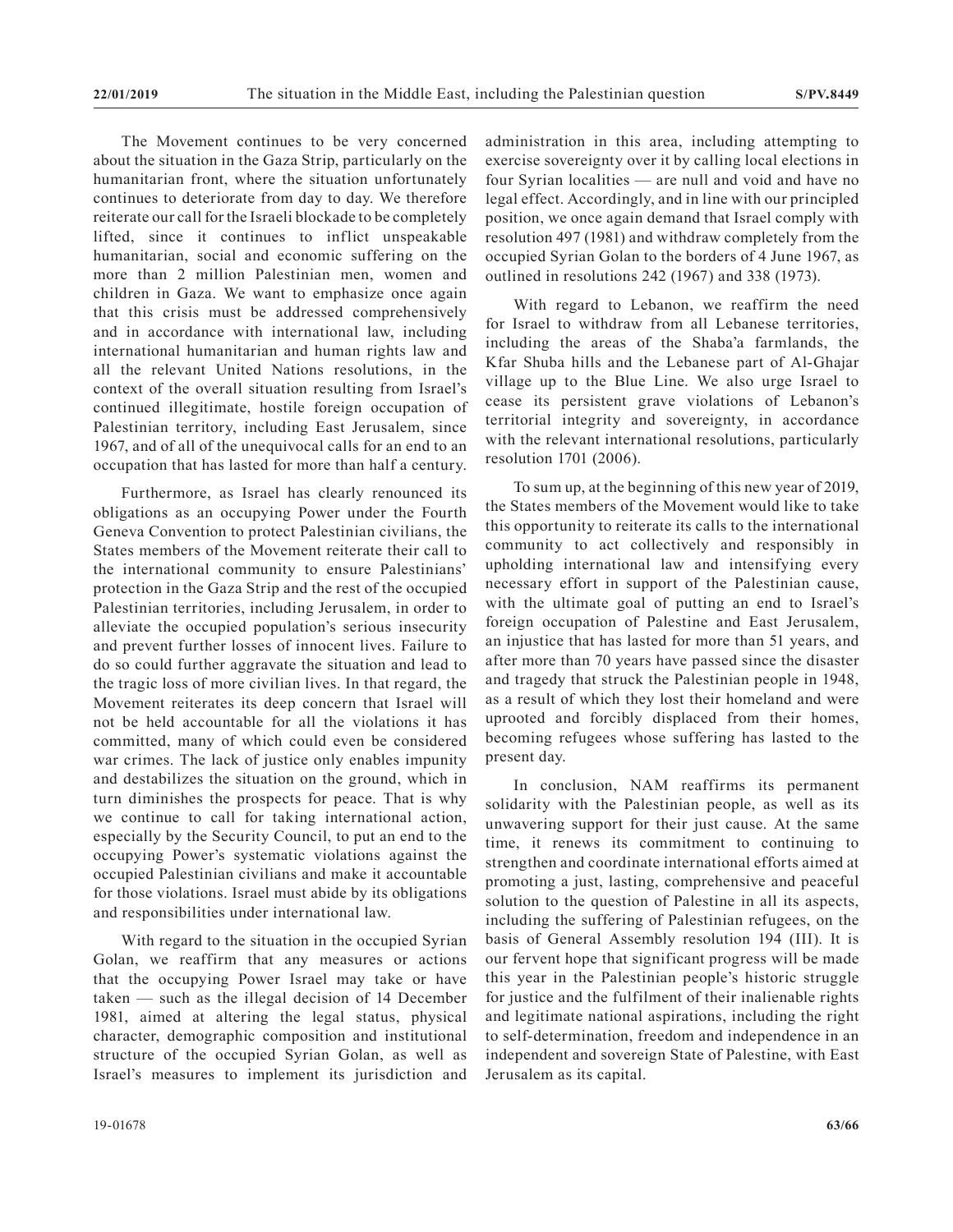**The President** (*spoke in Spanish*): I now give the floor to the representative of the Islamic Republic of Iran.

**Mr. Al Habib** (Islamic Republic of Iran): Mr. President, I thank you for convening today's meeting and congratulate the Security Council's new members. I welcome the Foreign Minister of Indonesia's participation in this important meeting.

I align myself with the statements made on behalf of the Movement of Non-Aligned Countries and the Organization of Islamic Cooperation.

We welcome Palestine's assumption of the chairmanship of the Group of 77 and China and call for its full membership in the United Nations.

Palestine's situation deteriorated last year. Israel killed at least 295 Palestinian civilians and injured more than 29,000. Many of the dead and about 7,000 of the injured were under 18 years old. That is a clear example of war crimes and crimes against humanity. Also in 2018, more Palestinian homes were demolished and more illegal Israeli settlements built in blatant violation of international law. And there are more new plans to demolish more Palestinian homes, confiscate more Palestinian lands and build more illegal Israeli settlements, which will mean the forced displacement of even more Palestinian families.

Last year, Israel also intensified its decade-long illegal inhumane blockade of Gaza, whose continuation will drastically worsen the already grave humanitarian situation. In 2018, by enacting a law designed to ensure Jewish supremacy over its other citizens, Israel legalized racism. Very recently, it inaugurated an apartheid highway that features a large concrete wall, one side of which is open only to Israeli vehicles and the other only to Palestinian vehicles. That is not surprising. Racism is in the very nature of the Israeli regime. First, it constructed a racial segregation wall, then it enacted a racial discrimination law, and it has now constructed an apartheid highway. That is extremely shameful. It must be condemned in the strongest possible terms.

We should also strongly reject and condemn the recognition of Al-Quds Al-Sharif as the Israeli capital as well as the continued occupation of parts of Lebanon and the Syrian Golan by Israel. Such acts are material breaches of international law and the relevant resolutions of the Security Council and the General Assembly.

Last but not least, let us revisit the main question: why has the systematic violation of the inherent rights of Palestinians continued unabated over the past 70 years? The answer is simple: by shielding Israel, the United States has rendered the Council completely ineffective with respect to Israel. Consequently, Israel has been emboldened by impunity. Instead of facing punishment, it has been rewarded to continuously and brazenly commit all international crimes.

That is why, during its short lifespan, Israel has waged more than 15 wars, occupied the territories of Arab countries, invaded all its neighbours without exception, attacked other countries in the region and beyond, from the Middle East to Africa, and possessed every kind of weapon of mass destruction. The list goes on.

In recent years, Israel has repeatedly attacked countries in the region and brazenly assumed responsibility. What action has the Council taken against such material breaches of the Charter of the United Nations? Have we heard anything from the United States except biased statements in support of Israel? Have those breaches been condemned by certain Western members of the Council?

Israel has been emboldened to the extent that very recently, it stated that it had developed offensive missiles that could reach anywhere in the area and any target, thereby implicitly threatening all countries in the region. Likewise, some time ago, Israel threatened Iran with nuclear annihilation. That is, of course, a wishful dream.

The gross and systematic violation of the territory and sovereignty of countries in the region by Israel must stop. That country must be held accountable for all such breaches. Recalling Article 51 of the United Nations Charter, we stress that all countries in the region have an inherent right to defend themselves against any armed attack by Israel. No one can deny or suspend that right. They will decide how and when to exercise it.

The only option now is to put an end to such impunity by holding Israel accountable for its crimes against the Palestinians. That can ensure the application of international law and deter its future violation. That is why we believe that the world should continue to support the realization of Palestinian rights and reject any further occupation, aggression, oppression or intimidation. We will continue to do so.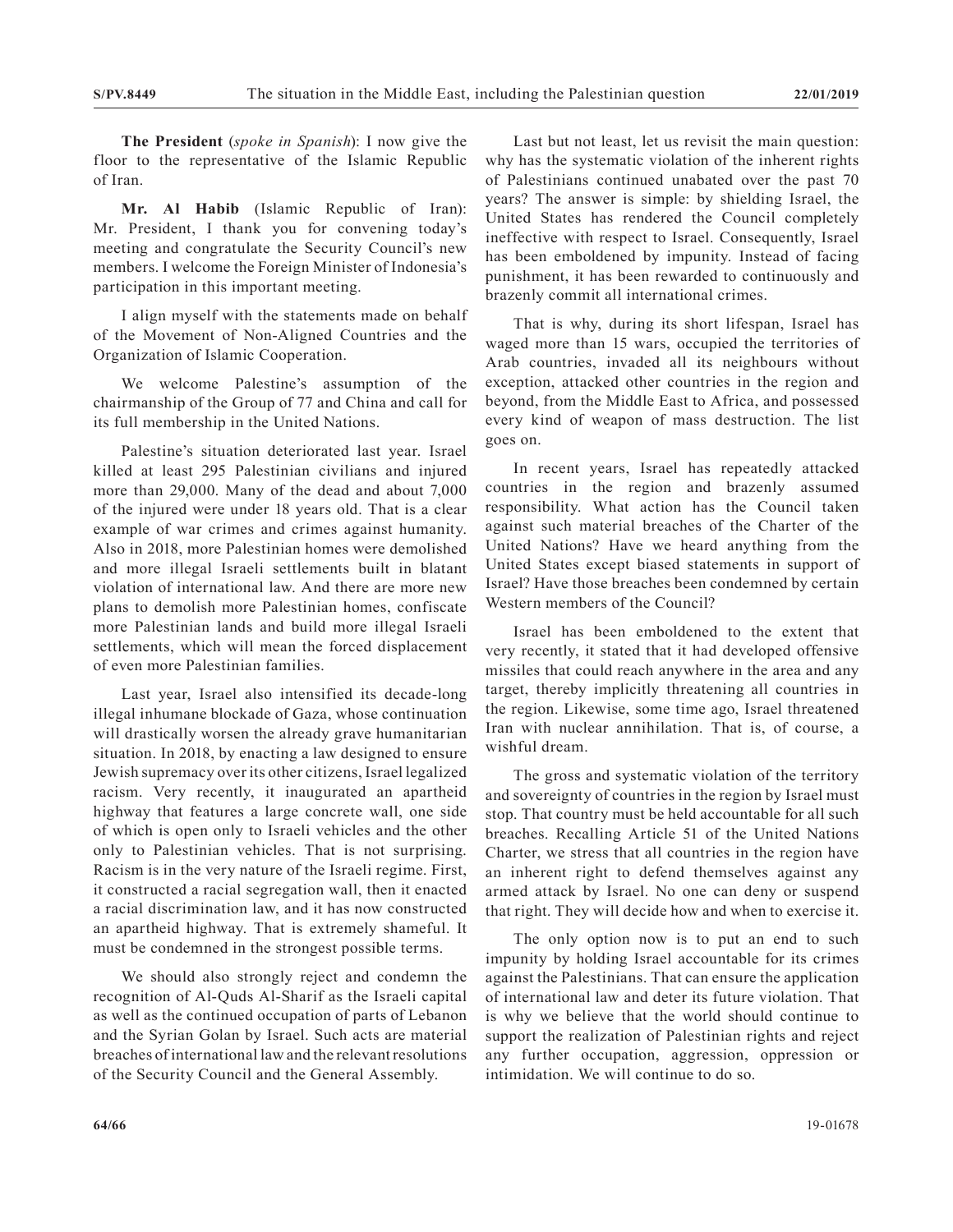**The President** (*spoke in Spanish*): I now give the floor to the representative of Maldives.

**Ms. Zahir** (Maldives): My delegation wishes to thank the Dominican Republic for convening today's open debate on the situation in the Middle East, including the Palestinian question. I would also like to take this opportunity to congratulate the newly elected members of the Council — Belgium, the Dominican Republic, Germany, Indonesia and South Africa, which became members of the Council this month.

The Government and the people of the Maldives attach great importance to the issue of the Middle East, especially the question of Palestine. I wish to reiterate my Government's steadfast support to the Council and to the Secretary-General in all ongoing efforts to bring lasting peace to the Middle East.

The conflict in Palestine has been going on for seven decades despite the numerous discussions, debates and resolutions adopted at the United Nations, including by the Council. To this day, the illegal occupation of Palestine continues with the demolition and seizure of Palestinian-owned property, the building of illegal settlements and the gross violation of the basic human rights of the Palestinian people.

The Government of Maldives condemns those acts of aggression and calls on Israel to lift the blockade imposed on the civilian population in Gaza and to cease the disproportionate attacks on Palestinian civilians, including women and children. The restrictions imposed on the movement of people and goods into and out of the Gaza Strip must be lifted immediately to ensure the safe delivery of humanitarian assistance. The Security Council must take urgent action to protect civilians and to ensure the delivery of the basic humanitarian assistance much needed by millions of Palestinians.

Through resolutions 476 (1980) and 478 (1980), the Security Council declared null and void the Israeli occupation of Palestine, the annexation of the holy city of Jerusalem and the moving of the Israeli capital to Jerusalem. It also declared it illegal for any country to decide to recognize Jerusalem as Israel's capital and to move its embassy there. Through resolution 2334 (2016), the Council called upon all States to distinguish, in their relevant dealings, between the territory of the State of Israel and the territories occupied since 1967. Yet we are witnessing that some countries are ignoring the Council's resolutions.

The Maldives has always believed that an independent and sovereign State of Palestine, based on the pre-1967 borders, with East Jerusalem as its capital, living side by side in peace and harmony with Israel, is the best and only solution to the conflict. It is depressing to see that such a solution, to which all sides in the conflict once subscribed in the past, seems to move further and further away.

The Maldives therefore calls on Israel to fully implement the resolutions of the Security Council and to respect the legal obligations under the Charter of the United Nations. We also urge the Security Council and the entire United Nations membership to redouble their efforts to end the conflict so as to bring meaningful and lasting peace to the people of Palestine, as well as Israel.

The conflict in Syria has already claimed the lives of hundreds of thousands of people, including children. It has levelled entire cities and towns to the ground and reduced them to rubble. The resulting environment of fear and uncertainty has caused millions of Syrians to flee the country. Neighbouring Lebanon, Jordan and Turkey struggle to cope with that mass exodus of refugees, further exacerbating the humanitarian crisis faced by the Syrian people. Yet the conflict is locked in a stalemate with no end in sight.

We are encouraged by the recent discussions, including the Brussels conference on supporting the future of Syria and the region, co-chaired by the European Union and the United Nations in April 2018. We acknowledge that the conference provided an opportunity to gather political support for the peace process and to mobilize aid for the Syrians. However, the United Nations and the international community must do more to reinvigorate talks in order to reach a peaceful settlement of the conflict.

The war in Yemen has affected millions of civilians, and children are the hardest hit. The Maldives supports the United Nations-mediated ceasefire agreed to by all the parties in December last year and the establishment of humanitarian corridors supervised by the United Nations. The Maldives is encouraged by the Council's decision to adopt resolution 2452 (2019) on 16 January to establish a special political mission to support the implementation of the ceasefire agreement of 13 December 2018.

Conflicts such as those in Yemen and Syria are a breeding ground for terrorism, a global menace that pays